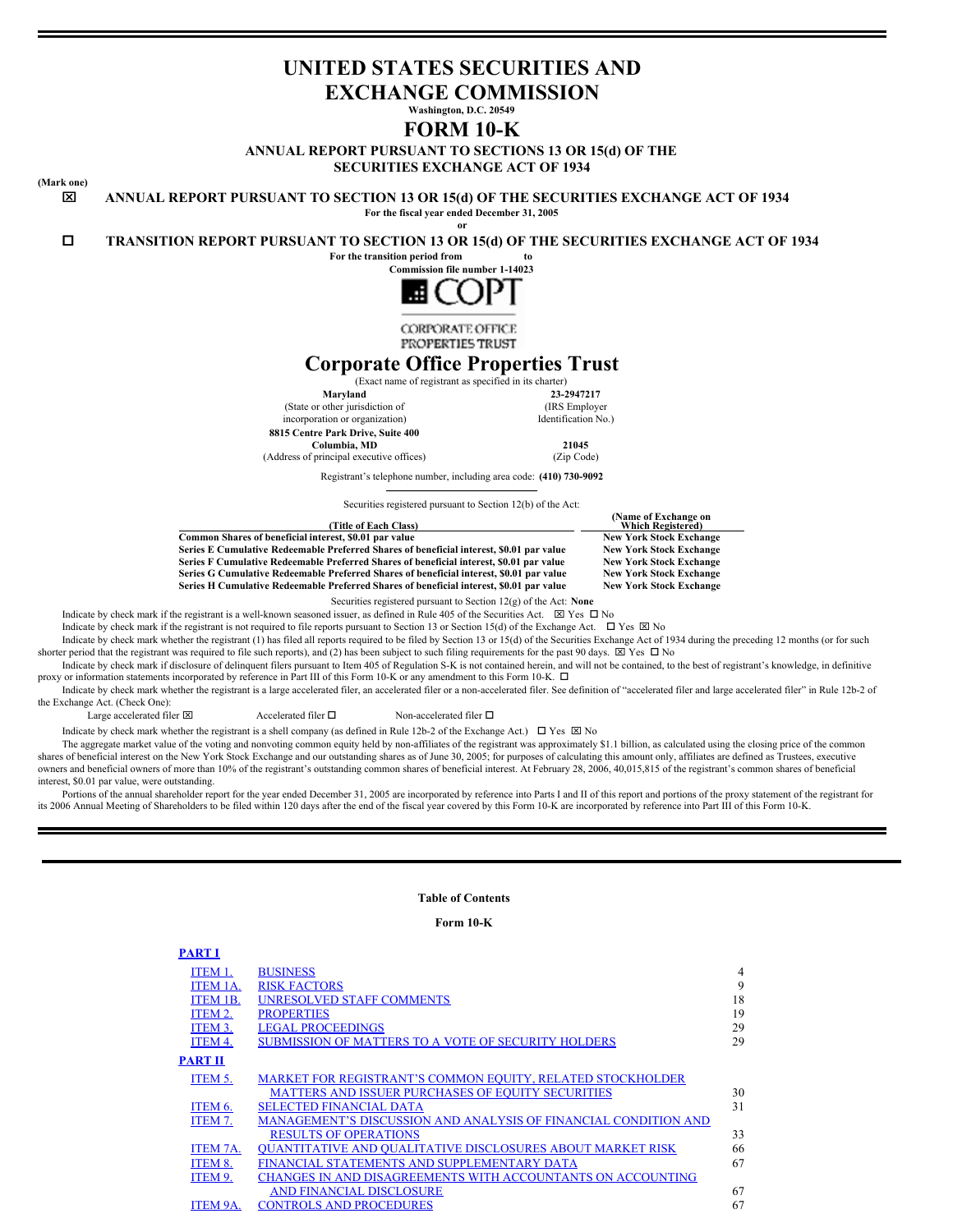| ITEM 9B.        | <b>OTHER INFORMATION</b>                                       | 67 |
|-----------------|----------------------------------------------------------------|----|
| <b>PART III</b> |                                                                |    |
| ITEM 10.        | DIRECTORS AND EXECUTIVE OFFICERS OF THE REGISTRANT             | 68 |
| ITEM 11.        | <b>EXECUTIVE COMPENSATION</b>                                  | 68 |
| <b>ITEM 12.</b> | SECURITY OWNERSHIP OF CERTAIN BENEFICIAL OWNERS AND MANAGEMENT |    |
|                 | AND RELATED STOCKHOLDER MATTERS                                | 68 |
| ITEM 13         | <b>CERTAIN RELATIONSHIPS AND RELATED TRANSACTIONS</b>          | 68 |
| <b>ITEM 14.</b> | PRINCIPAL ACCOUNTANT FEES AND SERVICES                         | 68 |
| <b>PART IV</b>  |                                                                |    |
| ITEM 15         | <b>EXHIBITS AND FINANCIAL STATEMENT SCHEDULES</b>              | 68 |
|                 |                                                                |    |
|                 |                                                                |    |

## **FORWARD-LOOKING STATEMENTS**

2

This Form 10-K contains "forward-looking" statements, as defined in the Private Securities Litigation Reform Act of 1995, that are based on our current expectations, estimates and projections about future events and financial trends affecting the financial condition and operations of our business. Forward-looking statements can be identified by the use of words such as "may," "will," "should," "expect," "estimate" or other comparable terminology. Forward-looking statements are inherently subject to risks and uncertainties, many of which we cannot predict with accuracy and some of which we might not even anticipate. Although we believe that the expectations, estimates and projections reflected in such forward-looking statements are based on reasonable assumptions at the time made, we can give no assurance that these expectations, estimates and projections will be achieved. Future events and actual results may differ materially from those discussed in the forward-looking statements. Important factors that may affect these expectations, estimates and projections include, but are not limited to:

- · our ability to borrow on favorable terms;
- · general economic and business conditions, which will, among other things, affect office property demand and rents, tenant creditworthiness, interest rates and financing availability;
- · adverse changes in the real estate markets including, among other things, increased competition with other companies;
- · risks of real estate acquisition and development, including, among other things, risks that development projects may not be completed on schedule, that tenants may not take occupancy or pay rent or that development or operating costs may be greater than anticipated;
- · risks of investing through joint venture structures, including risks that our joint venture partners may not fulfill their financial obligations as investors or may take actions that are inconsistent with our objectives;
- · our ability to satisfy and operate effectively under federal income tax rules relating to real estate investment trusts and partnerships;
- · governmental actions and initiatives; and
- · environmental requirements.

For further information on factors that could affect the company and the statements contained herein, you should refer to the "Risk Factors" section. We undertake no obligation to update or supplement forward-looking statements.

# <span id="page-1-0"></span>**PART I**

## <span id="page-1-1"></span>**Item 1. Business**

# **OUR COMPANY**

*General.* We are a fully-integrated and self-managed real estate investment trust ("REIT") that focuses on the acquisition, development, ownership, management and leasing of primarily Class A suburban office properties in the Greater Washington, D.C. region and other select markets. We have implemented a core customer expansion strategy built on meeting, through acquisitions and development, the multi-location requirements of our strategic tenants. Our strategy is to operate in select, demographically strong submarkets where we can achieve critical mass, operating synergies and key competitive advantages, including attracting high quality tenants and securing acquisition and development opportunities. As of December 31, 2005, our investments in real estate included the following:

- · 165 wholly owned operating office properties in Maryland, Virginia, Colorado, Texas, Pennsylvania and New Jersey containing 13.7 million rentable square feet that were 94.0% occupied;
- · 14 wholly owned office properties under construction or development that we estimate will total approximately 1.8 million square feet upon completion and one wholly owned office property totaling approximately 52,000 square feet that was under redevelopment;
- · wholly owned land parcels totaling 311 acres that were located near certain of our operating properties and potentially developable into approximately 4.5 million square feet; and
- · partial ownership interests, primarily through joint ventures, in the following:
	- · 18 operating properties totaling approximately 885,000 square feet;
	- · two office properties totaling approximately 611,000 square feet that were mostly under redevelopment; and
	- · land parcels totaling 138 acres that were located near certain of our operating properties and potentially developable into approximately 1.0 million square feet.

We conduct almost all of our operations through our operating partnership, Corporate Office Properties, L.P. (the "Operating Partnership"), a Delaware limited partnership, of which we are the sole general partner. The Operating Partnership owns real estate both directly and through subsidiaries. The Operating Partnership also owns 100% of Corporate Office Management, Inc. ("COMI") and owns, either directly or through COMI, 100% of the following entities that provide real estate services (collectively defined as the "Service Companies"): COPT Property Management Services, LLC ("CPM")(formerly named Corporate Realty Management, LLC), COPT Development and Construction Services, LLC ("CDC"),Corporate Development Services, LLC ("CDS") and Corporate Cooling and Controls, LLC ("CC&C"). CPM manages most of our properties and also provides corporate facilities management for select third parties. CDS and CDC provide construction and development services to us and to third parties. CC&C provides heating and air conditioning installation, maintenance, repair and controls services to us and to third parties.

Interests in our Operating Partnership are in the form of preferred and common units. As of December 31, 2005, we owned approximately 95% of the outstanding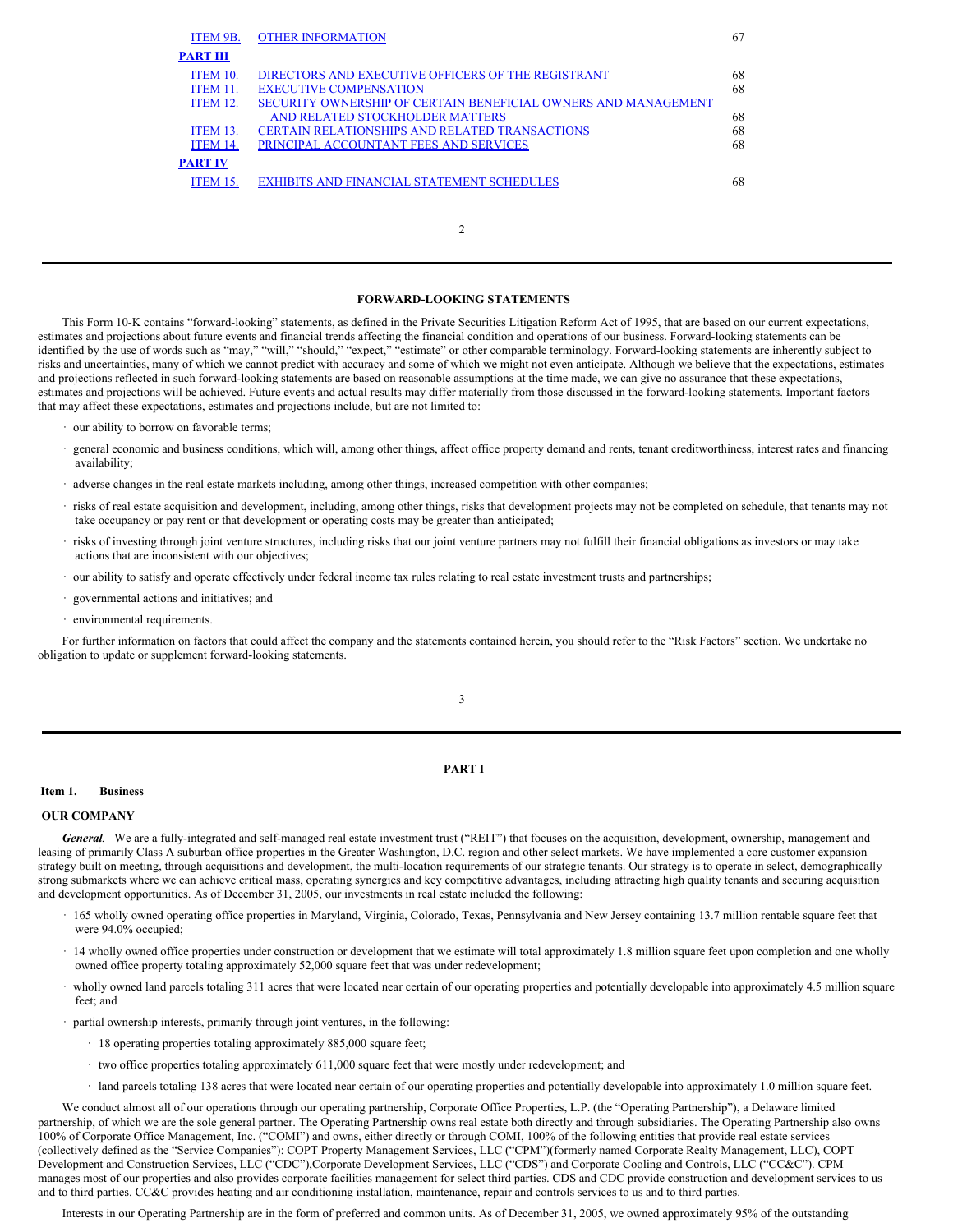preferred units and approximately 82% of the outstanding common units in our Operating Partnership. The remaining preferred and common units in our Operating Partnership were owned by third parties, which included certain of our officers and Trustees.

We believe that we are organized and have operated in a manner that permits us to satisfy the requirements for taxation as a REIT under the Internal Revenue Code of 1986, as amended, and we

4

intend to continue to operate in such a manner. If we qualify for taxation as a REIT, we generally will not be subject to Federal income tax on our taxable income that is distributed to our shareholders. A REIT is subject to a number of organizational and operational requirements, including a requirement that it distribute to its shareholders at least 90% of its annual REIT taxable income (excluding net capital gains).

Our executive offices are located at 8815 Centre Park Drive, Suite 400, Columbia, Maryland 21045 and our telephone number is (410) 730-9092.

Corporate Office Properties Trust's Internet address is www.copt.com. We make available on our Internet site free of charge our annual report on Form 10-K, quarterly reports on Form 10-Q, current reports on Form 8-K and amendments to those reports filed or furnished pursuant to Section 13(a) or 15(d) of the Exchange Act as soon as reasonably possible after we file such material with the Securities and Exchange Commission. In addition, we have made available on our website under the heading "Corporate Governance" the charters for our Board of Trustees' Audit Committee, Nominating and Corporate Governance Committee and Compensation Committee, as well as our Corporate Governance Guidelines, Code of Business Conduct and Ethics and Code of Ethics for Financial Officers. We intend to make available on our website any future amendments or waivers to our Code of Business Conduct and Ethics and Code of Ethics for Financial Officers within four business days after any such amendments or waivers. The information on our Internet site is not part of this report.

The Securities and Exchange Commission (the "SEC") maintains an Internet site that contains reports, proxy and information statements, and other information regarding issuers that file electronically with the SEC. This site can be accessed at www.sec.gov. The public may also read and copy paper filings that we have made with the SEC at the SEC's Public Reference Room. Information on the operation of the Public Reference Room may be obtained by calling (800) SEC-0330.

# **Significant 2005 Developments**

During 2005, we:

- · experienced increased revenues, operating expenses and operating income due primarily to the addition of properties through acquisition and construction activities;
- · finished the period with occupancy for our wholly owned portfolio of properties at 94.0%;
- · acquired 38 office properties totaling 2.5 million square feet for \$284.7 million, including properties representing our initial entry into the Colorado Springs, Colorado and San Antonio, Texas regions;
- · acquired 10 parcels of land totaling 312 acres, all of which are located near operating properties that we own, for \$46.9 million;
- · placed into service 295,000 square feet in three newly-constructed properties;
- · had nine new properties under construction, three properties under redevelopment and six properties under development at December 31, 2005;
- · sold four office properties and a land parcel for a total of \$29.8 million;
- · sold 80% of the ownership interest in our Harrisburg portfolio by contributing into a real estate joint venture;
- · increased the maximum principal under our primary revolving credit facility (the "Revolving Credit Facility") from \$300.0 million to \$400.0 million, with a right to further increase the maximum principal in the future to \$600.0 million;

5

- · borrowed \$466.1 million under mortgages and other loans, excluding our Revolving Credit Facility; and
- · sold 2.3 million common shares to an underwriter for net proceeds totaling approximately \$75.2 million.

# **Subsequent Events**

Subsequent to December 31, 2005, the following events took place:

- · On January 1, 2006, we placed into service a newly-constructed property in the Baltimore/Washington Corridor totaling approximately 162,000 square feet.
- · On January 17, 2006, we acquired our partner's 50% interest in a joint venture that had constructed a building in the Baltimore/Washington Corridor for \$1.2 million using cash reserves. We then sold the property to a third party for \$2.5 million and used the proceeds to fund the acquisition of the Colorado Springs property discussed below.
- · On January 19, 2006, we acquired an office property to be redeveloped that is located in Colorado Springs, Colorado totaling approximately 60,000 square feet for a contract price of \$2.6 million. The acquisition also included land that we believe can accommodate 25,000 additional square feet. The acquisition was financed primarily using proceeds from the property sale discussed above.
- · On January 20, 2006, we acquired a 31-acre land parcel adjacent to properties that we own in San Antonio, Texas for a contract price of \$7.2 million. We believe that the parcel can support the future development of approximately 375,000 square feet of office space. The acquisition was financed primarily using borrowings under our Revolving Credit Facility.
- · On February 6, 2006, we sold two properties that we own in the Baltimore/Washington Corridor totaling approximately 142,000 square feet for a contract price of \$17.0 million. We used the proceeds from the sale to pay down our Revolving Credit Facility. In connection with this sale, we executed a \$14.0 million letter of credit agreement with a lender to release these properties as collateral on an outstanding loan from the lender pending the substitution of two other properties as collateral, which is expected to be completed by mid-2006.
- · On February 10, 2006, we acquired a 50% interest in a joint venture owning a land parcel that is located adjacent to properties that we own in the Baltimore/Washington Corridor for \$1.8 million using cash reserves. The joint venture is constructing an office property totaling approximately 43,000 square feet on the land parcel.
- · On February 28, 2006, we acquired a 6-acre land parcel that is located near properties we own in the Baltimore/Washington Corridor for a contract price of \$2.1 million using cash reserves.
- · On March 8, 2006, we sold a property that we own in the Northern/Central New Jersey region totaling approximately 57,000 square feet for a contract price of \$9.7 million. We used the proceeds from the sale to pay down our Revolving Credit Facility.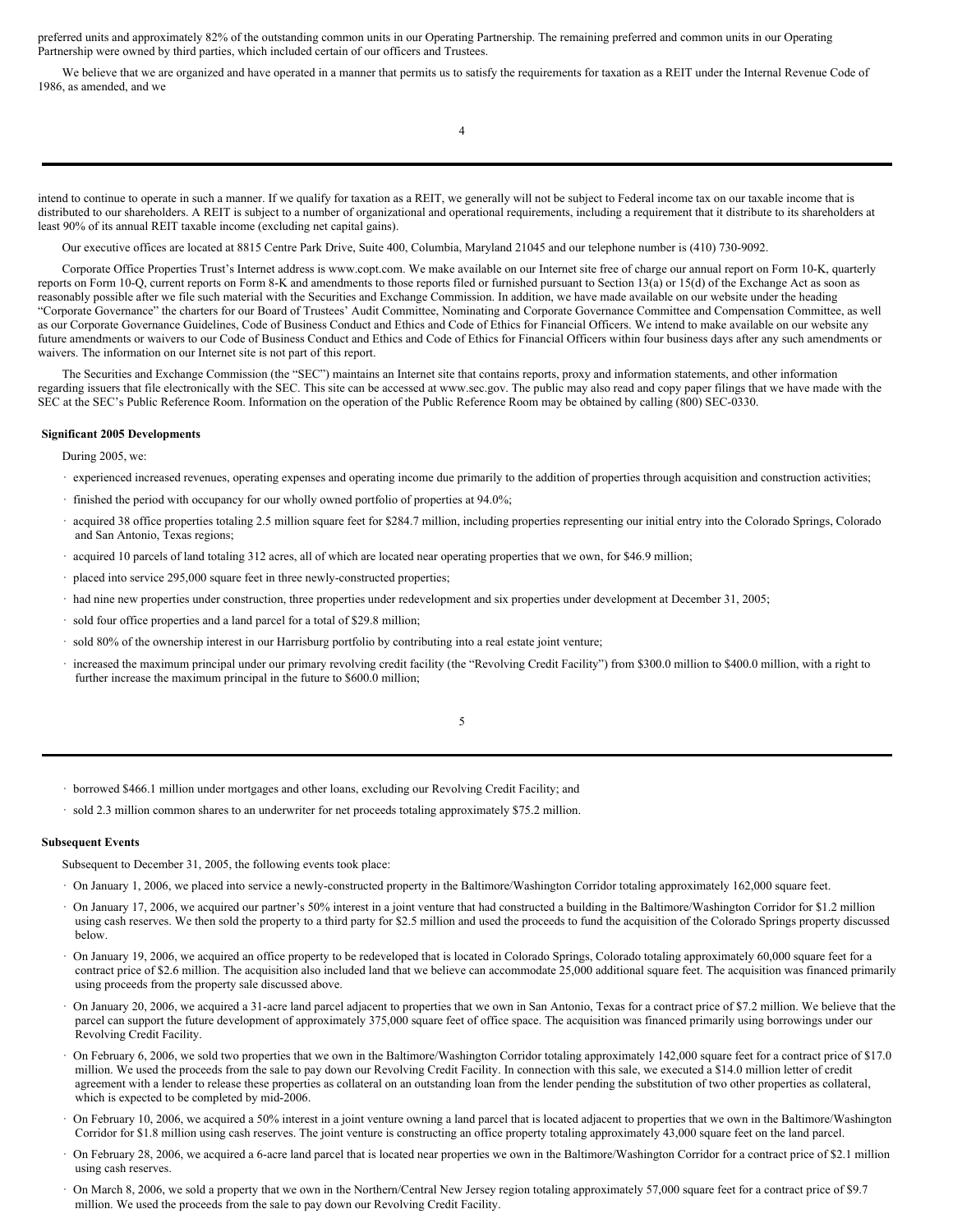# **Corporate Objectives and Strategies**

Our primary objectives are to achieve sustainable long-term growth in results of operations and to maximize long-term shareholder value. We seek to achieve these objectives through focusing on the ownership, management, leasing, acquisition and development of suburban office properties. Important elements of our strategy are set forth below:

*Geographic Focus.* We focus our operations in select submarkets where we believe that we already possess or can achieve the critical mass necessary to maximize management efficiencies, operating

synergies and competitive advantages through our acquisition, property management and development programs. The attributes we look for in selecting submarkets include, among others: (1) proximity to large demand drivers; (2) strong demographics; (3) attractiveness to high quality tenants, including our existing tenants; (4) potential for growth and stability in economic down cycles; and (5) future acquisition and development opportunities. When we select a submarket, our strategy generally involves establishing an initial presence by acquiring properties in that submarket and then increasing our ownership through future acquisitions and development. While most of our properties are located in the Greater Washington, D.C. region, we expect to pursue selective expansion opportunities outside of that region, typically to meet the anticipated needs of our existing and future tenants.

*Office Park Focus.* We focus on owning and operating properties located in established suburban corporate office parks. We believe the suburban office park environment generally attracts longer-term tenants, high-quality tenants seeking to attract and retain quality work forces, because these parks are typically situated along major transportation routes with easy access to support services, amenities and residential communities.

*High Quality Tenant Focus.* We focus on tenants that are large, financially sound entities with significant long-term space requirements. To enhance the stability of our cash flow, we typically structure our leases with terms ranging from three to ten years. We believe that this strategy enables us to establish long-term relationships with quality tenants and, coupled with our geographic and submarket focus, enhances our ability to become the landlord of choice in our targeted markets. Given the terms of our leases, we monitor the timing of our lease maturities with the goal being that such timing should not be highly concentrated in any given one-year or five-year period.

*Defense Industry Focus.* A high concentration of our revenues is generated from tenants in the United States defense industry (comprised of the United States Government and defense contractors). This industry is particularly interested in a number of the submarkets where our properties are located and the types of properties and service that we are able to provide. We also believe that our experience and existing relationships in the industry position us well to continue and grow on this focus. We seek to reinforce and expand our relationships with these current and prospective tenants, while monitoring our levels of concentration from a business risk perspective.

*Acquisition Strategies.* We generally pursue the acquisition of suburban office properties through a three-part acquisition strategy. This strategy includes targeting: (1) entity acquisitions of significant portfolios along with their management to establish prominent ownership positions in new neighboring regions and enhance our management infrastructure; (2) portfolio purchases to enhance our existing submarket positions as well as enter selective new neighboring regions; and (3) opportunistic acquisitions of individual properties in our existing regions. We typically seek to make acquisitions at attractive yields and below replacement cost. We also typically seek to increase cash flow and enhance the underlying value of each acquisition through repositioning the properties and capitalizing on existing below market leases and expansion opportunities.

*Property Development Strategies.* We balance our acquisition program through selective development and expansion of suburban office properties as market conditions and leasing opportunities support favorable risk-adjusted returns. We pursue development opportunities principally in response to the needs of existing and prospective new tenants. We generally develop sites that are located near our existing properties. We believe that developing such sites enhances our ability to effectively meet tenant needs and efficiently provide critical tenant services.

*Tenant Services.* We seek to capitalize on our geographic focus and critical mass of properties in our core regions by providing high level, comprehensive services to our tenants. We conduct most of our tenant services activities through our subsidiary service companies. We believe that providing quality services is an integral part of our goal to achieve consistently high levels of tenant satisfaction and retention.

*Internal Growth Strategies.* We aggressively manage our portfolio to maximize the operating performance of each property through: (1) proactive property management and leasing; (2) achieving operating efficiencies through increasing economies of scale and, where possible, aggregating vendor contracts to achieve volume pricing discounts; (3) renewing tenant leases and re-tenanting at increased rents where market conditions permit; and (4) expanding our tenant and real estate service capabilities. These strategies are designed to promote tenant satisfaction, resulting in higher tenant retention and the attraction of new tenants.

### **Financing Policy**

We pursue a capitalization strategy aimed at maintaining a flexible capital structure in order to facilitate consistent growth and performance in the face of differing market conditions. Key components of our policy are set forth below:

*Debt Strategy.* We primarily utilize property-level secured debt as opposed to corporate unsecured debt. We believe that the commercial secured debt market is generally a more stable market, providing us with greater access to capital on a more consistent basis and, generally, on more favorable terms than the unsecured debt market would provide. Additionally, we seek to utilize long-term, fixed-rate debt, which we believe enhances the stability of our cash flow. One aspect of how we manage our financing policy involves monitoring the relationship of certain measures of earnings to certain financing cost requirements; these relationships are known as coverage ratios. One coverage ratio on which our financing policy focuses is fixed charge coverage ratio (defined as various measures of results of operations divided by the sum of (1) interest expense on continuing and discontinued operations; (2) dividends on preferred shares; and (3) distributions on preferred units in our Operating Partnership not owned by us). Coverage ratios such as fixed charge coverage ratio are important to us in evaluating whether our operations are sufficient to satisfy the cash flow requirements of our loans and equity holders, including minority interest holders. Another aspect to our financing policy involves monitoring the relationship of our total variable-rate debt to both our total assets and total debt; this is important to us in limiting the amount of our debt that is subject to future increases in interest rates. We also closely monitor the timing of our debt maturities to ensure that the maximum maturities of debt in any year, both including and excluding our primary revolving credit facility, do not exceed a defined percentage of total assets.

*Equity Strategy.* When conditions warrant, we issue common and preferred equity. We also seek to maximize the benefits of our Operating Partnership's organizational structure by utilizing, where appropriate, the issuance of units in our Operating Partnership as an equity source to finance our property acquisition program. This strategy provides prospective property sellers the ability to defer taxable gains by receiving our partnership units in lieu of cash and reduces the need for us to access the equity and debt markets.

### **Mortgage Loans Payable**

For information relating to future maturities of our mortgage loans payable, you should refer to the section entitled "Management's Discussion and Analysis of Financial Condition and Results of Operations" and Note 9 to our Consolidated Financial Statements and notes thereto, which is located in a separate section at the end of this report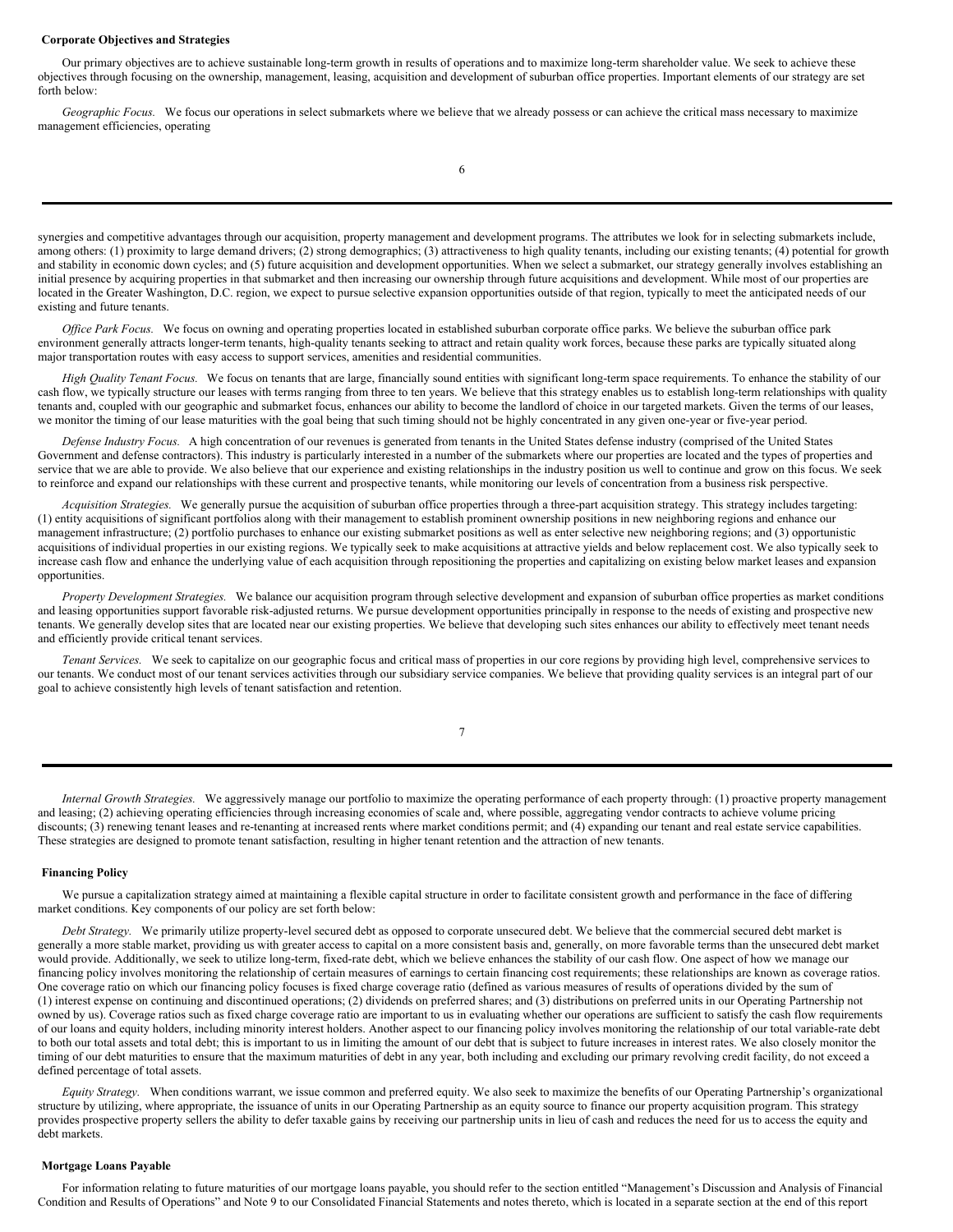# beginning on page F-1.

#### **Industry Segments**

We operate in one primary industry: suburban office real estate. At December 31, 2005, our suburban office real estate operations had nine primary geographical segments, as set forth below:

· Baltimore/Washington Corridor (defined as the Maryland counties of Howard and Anne Arundel);

8

- · Northern Virginia (defined as Fairfax County, Virginia);
- · Suburban Maryland (defined as the Maryland counties of Montgomery, Prince George's and Frederick);
- · St. Mary's & King George Counties (located in Maryland and Virginia, respectively);
- · Suburban Baltimore Maryland;
- · Colorado Springs, Colorado;
- · San Antonio, Texas;
- · Northern Central New Jersey; and
- · Greater Philadelphia, Pennsylvania.

As of December 31, 2005, 120 of our properties were located in what is widely known as the Greater Washington, D.C. region, which includes the first four regions set forth above, and 25 were located in neighboring Suburban Baltimore. In 2004, we implemented a core customer expansion strategy built on meeting, through acquisitions and development, the multi-location requirements of our strategic tenants; as a result of this strategy, 2005 marked our initial entry into the next two regions set forth above: Colorado Springs, Colorado and San Antonio, Texas. The last two regions set forth above are considered non-core to the Company. For information relating to these geographic segments, you should refer to Note 16 to our Consolidated Financial Statements, which is included in a separate section at the end of this report beginning on page F-1.

#### **Employees**

We employed 257 persons as of December 31, 2005. We believe that our relations with our employees are good.

### **Competition**

The commercial real estate market is highly competitive. Numerous commercial properties compete for tenants with our properties. Some of the properties competing with ours may be newer or have more desirable locations or the competing properties' owners may be willing to accept lower rents than are acceptable to us. In addition, the competitive environment for leasing is affected considerably by a number of factors including, among other things, changes due in economic factors and supply and demand of space. These factors may make it difficult for us to lease existing vacant space and space associated with future lease expirations at rental rates that are sufficient to meeting our short-term capital needs.

We also compete for the purchase of commercial property with many entities, including other publicly-traded commercial REITs. Many of our competitors have substantially greater financial resources than ours. In addition, our competitors may be willing to accept lower returns on their investments. If our competitors prevent us from buying properties that we have targeted for acquisition, we may not be able to meet our property acquisition and development goals.

### <span id="page-4-0"></span>**Item 1A. Risk Factors**

Set forth below are risks and uncertainties relating to our business and the ownership of our securities. You should carefully consider each of the risks and uncertainties below and all of the information in this Form 10-K and its Exhibits, including our Consolidated Financial Statements and notes thereto for the year ended December 31, 2005, which are included in a separate section at the end of this report beginning on page F-1.

|   | ٧            |   |  |
|---|--------------|---|--|
| t |              |   |  |
|   |              | I |  |
|   | I<br>ł<br>۰. |   |  |
|   | v            |   |  |

We may suffer adverse consequences as a result of our reliance on rental revenues for our income. We earn revenue from renting our properties. Our operating costs do not necessarily fluctuate in relation to changes in our rental revenue. This means that our costs will not necessarily decline and may increase even if our revenues decline.

For new tenants or upon lease expiration for existing tenants, we generally must make improvements and pay other tenant-related costs for which we may not receive increased rents. We also make building-related capital improvements for which tenants may not reimburse us.

If our properties do not generate revenue sufficient to meeting our operating expenses and capital costs, we may have to borrow additional amounts to cover these costs. In such circumstances, we would likely have lower profits or possibly incur losses. We may also find in such circumstances that we are unable to borrow to cover such costs, in which case our operations could be adversely affected. Moreover, there may be less or no cash available for distributions to our shareholders.

In addition, the competitive environment for leasing is affected considerably by a number of factors including, among other things, changes due in economic factors and supply and demand of space. These factors may make it difficult for us to lease existing vacant space and space associated with future lease expirations at rental rates that are sufficient to meeting our short-term capital needs.

Adverse developments concerning some of our key tenants could have a negative impact on our revenue. As of December 31, 2005, 20 tenants accounted for 55.9% of our portfolio annualized rental revenue, and five of these tenants accounted for 32.1% of the total annualized rental revenue of our wholly owned properties. We computed the annualized rental revenue by multiplying by 12 the sum of monthly contractual base rents and estimated monthly expense reimbursements under active leases in our portfolio of wholly owned properties as of December 31, 2005. Information regarding our five largest tenants is set forth below:

| Tenant                       | Annualized<br><b>Rental Revenue at</b><br>December 31, 2005<br>(in thousands) | Percentage of<br><b>Total Annualized</b><br><b>Rental Revenue of</b><br><b>Wholly Owned Properties</b> | <b>Number</b><br>of Leases |
|------------------------------|-------------------------------------------------------------------------------|--------------------------------------------------------------------------------------------------------|----------------------------|
| United States of America     | \$39,589                                                                      | $15.2\%$                                                                                               | 43                         |
| Booz Allen Hamilton, Inc.    | 13.052                                                                        | $5.0\%$                                                                                                |                            |
| Northrop Grumman Corporation | 11.755                                                                        | $4.5\%$                                                                                                |                            |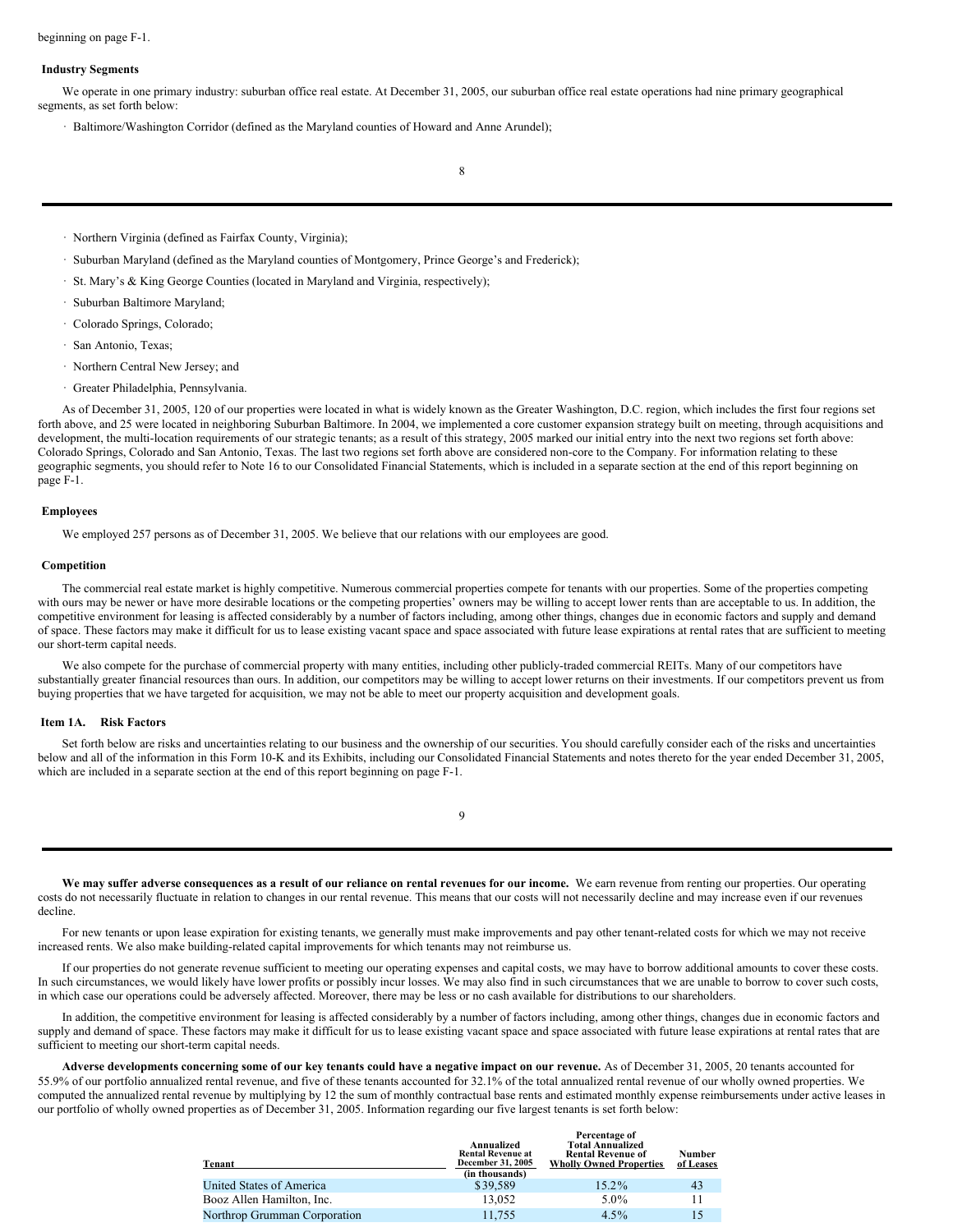| Computer Sciences Corporation(1)        | 10.701 | $4.1\%$ |  |
|-----------------------------------------|--------|---------|--|
| L-3 Communications Titan Corporation(1) | 8.849  | $3.4\%$ |  |

(1) Includes affiliated organizations and agencies and predecessor companies.

If any of our five largest tenants fail to make rental payments to us or if the United States Government elects to terminate several of its leases and the space cannot be released on satisfactory terms, there would be an adverse effect on our financial performance and ability to make distributions to our shareholders.

As of December 31, 2005, the United States defense industry (comprising the United States Government and defense contractors) accounted for approximately 49.7% of the total annualized rental revenue of our wholly owned properties. Most of the 15.2% of our total annualized rental revenue that we derived from leases with agencies of the United States Government as of December 31, 2005 is included in the 49.7% of our total annualized revenue from the United States defense industry. We classify the revenue from our leases into industry groupings based solely on management's knowledge of the tenants' operations in leased space. Occasionally, classifications require subjective and complex judgments. For example, we have a tenant that is considered by many to be in the computer industry; however, since the

10

nature of that tenant's operations in the space leased from us is focused on providing service to the United States Government's defense department, we classify the revenue we earn from the lease as United States defense industry revenue. We do not use independent sources such as Standard Industrial Classification codes for classifying our revenue into industry groupings and if we did, the resulting groupings would be materially different.

We have become increasingly reliant on defense industry tenants in recent years due primarily to: (1) increased activity in that industry following the events of September 11, 2001; (2) the strong presence of the industry in a number of our submarkets; and (3) our strategy to form strategic alliances with certain of our tenants in the industry. The percentage of our total annualized rental revenue derived from the defense industry could continue to increase. A reduction in government spending for defense could affect the ability of these tenants to fulfill lease obligations or decrease the likelihood that these tenants will renew their leases. In the case of the United States Government, a reduction in government spending could result in the early termination of leases. Such occurrences could have an adverse effect on our results of operations, financial condition, cash flows and ability to make distributions to our shareholders.

We rely on the ability of our tenants to pay rent and would be harmed by their inability to do so. Our performance depends on the ability of our tenants to fulfill their lease obligations by paying their rental payments in a timely manner. In addition, as noted above, we rely on a few major tenants for a large percentage of our total rental revenue. If one of our major tenants, or a number of our smaller tenants, were to experience financial difficulties, including bankruptcy, insolvency or general downturn of business, there could be an adverse effect on our financial performance and ability to make expected distributions to shareholders.

Most of our properties are geographically concentrated in the Mid-Atlantic region, particularly in the Greater Washington, D.C. region and neighboring suburban Baltimore. We may suffer economic harm in the event of a decline in the real estate market or general economic conditions in those regions. Most of our properties are located in the Mid-Atlantic region of the United States and as of December 31, 2005, our properties located in the Greater Washington, D.C. region and neighboring Suburban Baltimore accounted for a combined 88.9% of our total annualized rental revenue from wholly owned properties. Our properties are also typically concentrated in office parks in which we own most of the properties. Consequently, we do not have a broad geographic distribution of our properties. As a result, a decline in the real estate market or general economic conditions in the Mid-Atlantic region, the Greater Washington, D.C. region or the office parks in which our properties are located could have an adverse effect on our financial position, results of operations, cash flows and ability to make expected distributions to our shareholders.

We would suffer economic harm if we were unable to renew our leases on favorable terms. When leases expire for our properties, our tenants may not renew or may renew on terms less favorable to us than the terms of their original leases. If a tenant leaves, we can expect to experience a vacancy for some period of time, as well as higher capital costs than if a tenant renews. As a result, our financial performance and ability to make expected distributions to our shareholders could be adversely affected if we experience a high volume of tenant departures at the end of their lease terms. Set forth below are the percentages of total annualized rental revenue from wholly owned properties as of December 31, 2005 that were subject to scheduled lease expirations in each of the next five years:

| 2006 | $9.3\%$  |
|------|----------|
| 2007 | 12.9%    |
| 2008 | $11.9\%$ |
| 2009 | $16.3\%$ |
| 2010 | $13.7\%$ |

11

Most of the leases with our largest tenant, the United States Government, which account for 15.2% of our total annualized rental revenue in wholly owned properties at December 31, 2005, provide for consecutive one-year terms or provide for early termination rights. All of the leasing statistics set forth above assume that the United States Government will remain in the space that it leases through the end of the respective arrangements, without ending consecutive one-year leases prematurely or exercising early termination rights. We reported the statistics in this manner since we manage our leasing activities using these same assumptions and believe these assumptions to be probable.

We may not be able to compete successfully with other entities that operate in our industry. The commercial real estate market is highly competitive. We compete for the purchase of commercial property with many entities, including other publicly traded commercial REITs. Many of our competitors have substantially greater financial resources than we do. If our competitors prevent us from buying properties that we target for acquisition, we may not be able to meet our property acquisition and development goals. Moreover, numerous commercial properties compete for tenants with our properties. Some of the properties competing with ours may have newer or more desirable locations, or the competing properties' owners may be willing to accept lower rates than are acceptable to us. Competition for property acquisitions, or for tenants in properties that we own, could have an adverse effect on our financial performance and distributions to our shareholders.

We may be unable to successfully execute our plans to acquire existing commercial real estate properties. We intend to acquire existing commercial real estate properties to the extent that suitable acquisitions can be made on advantageous terms. Acquisitions of commercial properties entail risks, such as the risks that we may not be in a position or have the opportunity in the future to make suitable property acquisitions on advantageous terms and that such acquisitions will fail to perform as expected. Our failure to successfully execute acquisitions of existing real estate properties could adversely affect our financial performance and our ability to make distributions to our shareholders.

We may suffer economic harm as a result of making unsuccessful acquisitions in new markets. In 2005, we completed acquisitions of properties in regions where we did not previously own properties. Moreover, we expect to continue to pursue selective acquisitions of properties in new regions. These acquisitions may entail risks in addition to those we have faced in past acquisitions, such as the risk that we do not correctly anticipate conditions or trends in a new region, and are therefore not able to operate the acquired property profitably. If this occurred, it could adversely affect our financial performance and our ability to make distributions to our shareholders.

We may be unable to execute our plans to develop and construct additional properties. Although the majority of our investments are in currently leased properties, we also develop, construct and renovate properties, including some that are not fully pre-leased. When we develop, construct and renovate properties, we assume the risk that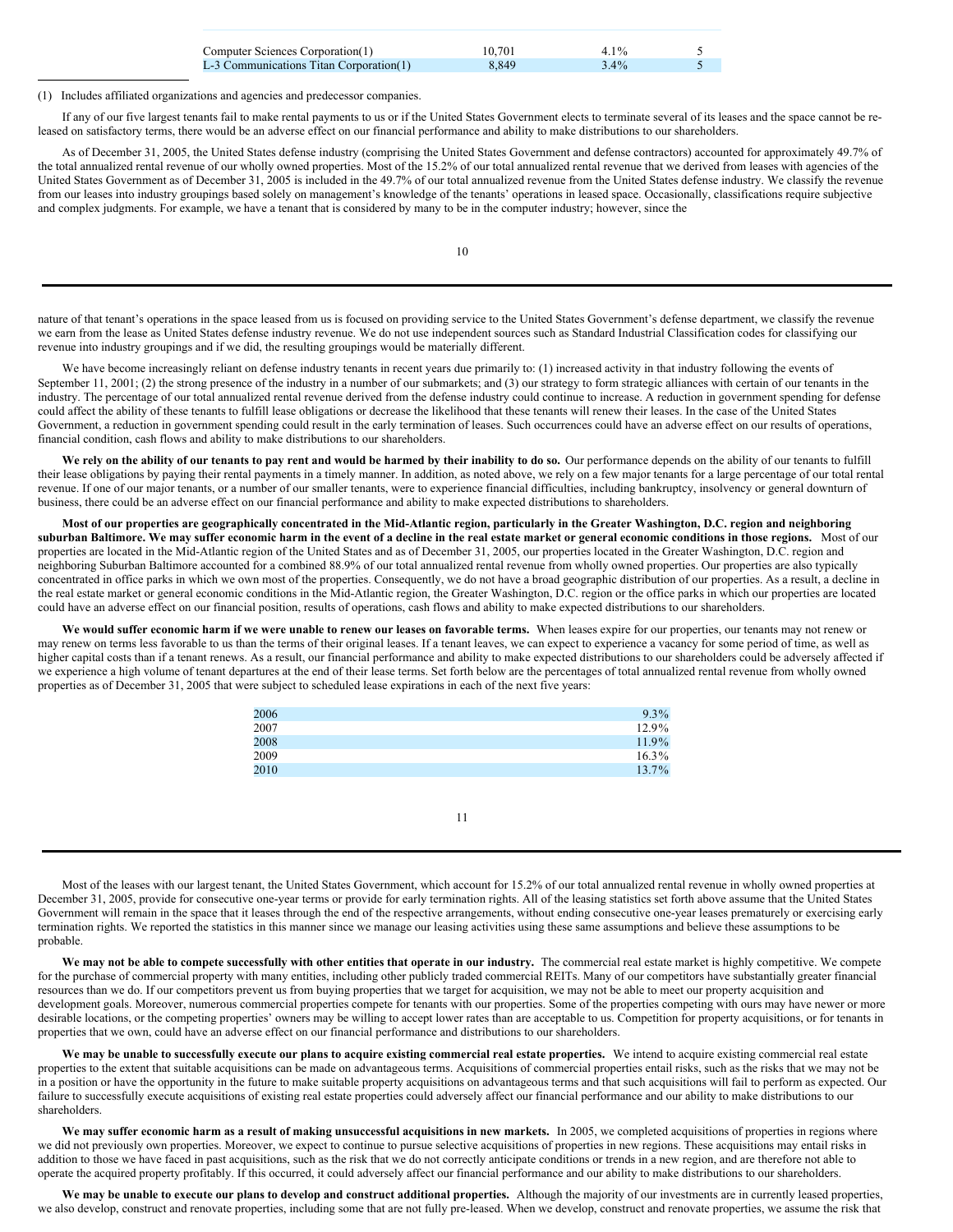actual costs will exceed our budgets, that we will experience delays and that projected leasing will not occur, any of which could adversely affect our financial performance and our ability to make distributions to our shareholders. In addition, we generally do not obtain construction financing commitments until the development stage of a project is complete and construction is about to commence. We may find that we are unable to obtain financing needed to continue with the construction activities for such projects.

We may suffer economic harm as a result of the actions of our joint venture partners. We invest in certain entities in which we are not the exclusive investor or principal decision maker. As of December 31, 2005, we owned 18 operating properties and three development/construction properties through joint ventures. We also continue to pursue new investments in real estate through joint ventures. Aside from our inability to unilaterally control the operations of joint ventures, our investments in joint ventures entail the additional risks that (i) the other parties to these investments may not fulfill their financial obligations as investors, in which case we may need to fund such parties' share of additional capital requirements and

(ii) the other parties to these investments may take actions that are inconsistent with our objectives, either of which could have an adverse effect on our financial condition, results of operations, cash flows and ability to make expected distributions to our shareholders.

**We are subject to possible environmental liabilities.** We are subject to various Federal, state and local environmental laws. These laws can impose liability on property owners or operators for the costs of removal or remediation of hazardous substances released on a property, even if the property owner was not responsible for the release of the hazardous substances. Costs resulting from environmental liability could be substantial. The presence of hazardous substances on our properties may also adversely affect occupancy and our ability to sell or borrow against those properties. In addition to the costs of government claims under environmental laws, private plaintiffs may bring claims for personal injury or other reasons. Additionally, various laws impose liability for the costs of removal or remediation of hazardous substances at the disposal or treatment facility. Anyone who arranges for the disposal or treatment of hazardous substances at such a facility is potentially liable under such laws. These laws often impose liability on an entity even if the facility was not owned or operated by the entity.

Real estate investments are illiquid, and we may not be able to sell our properties on a timely basis when we determine it is appropriate to do so. Real estate investments can be difficult to sell and convert to cash quickly, especially if market conditions are depressed. Such illiquidity will tend to limit our ability to vary our portfolio of properties promptly in response to changes in economic or other conditions. Moreover, under certain circumstances, the Internal Revenue Code imposes certain penalties on a REIT that sells property held for less than four years. In addition, for certain of our properties that we acquired by issuing units in our Operating Partnership, we are restricted by agreements with the sellers of the properties for a certain period of time from entering into transactions (such as the sale or refinancing of the acquired property) that will result in a taxable gain to the sellers without the seller's consent. Due to all of these factors, we may be unable to sell a property at an advantageous time.

We are subject to other possible liabilities that would adversely affect our financial position and cash flows. Our properties may be subject to other risks related to current or future laws, including laws benefiting disabled persons, and state or local laws relating to zoning, construction and other matters. These laws may require significant property modifications in the future for which we may not have budgeted and could result in the levy of fines against us. In addition, although we believe that we adequately insure our properties, we are subject to the risk that our insurance may not cover all of the costs to restore a property that is damaged by a fire or other catastrophic events, including acts of war or terrorism. The occurrence of any of these events could have an adverse effect on our financial condition, results of operations, cash flows and ability to make expected distributions to our shareholders.

As a result of the September 11, 2001 terrorist attacks, we may be subject to increased costs of insurance and limitations on coverage. Our portfolio of properties is insured for losses under our property, casualty and umbrella insurance policies through September 30, 2006. These policies include coverage for acts of terrorism. Future changes in the insurance industry's risk assessment approach and pricing structure may increase the cost of insuring our properties and decrease the scope of insurance coverage, either of which could adversely affect our financial position and operating results.

We may suffer adverse effects as a result of the indebtedness that we carry and the terms and covenants that relate to this debt. Our strategy is to operate with slightly higher debt levels than many other REITs. However, these higher debt levels could make it difficult to obtain additional financing when required and could also make us more vulnerable to an economic downturn. Most of our properties have been mortgaged to collateralize indebtedness. In addition, we rely on borrowings to fund some or all of the costs of new property acquisitions, construction and development activities and other items. Our organizational documents do not limit the amount of indebtedness that we may incur. As of December 31,

13

2005, our total outstanding debt was \$1.3 billion andour debt to total assets (defined as mortgage and other loans divided by total assets)was 63.3%.

Payments of principal and interest on our debt may leave us with insufficient cash to operate our properties or pay distributions to our shareholders required to maintain our qualification as a REIT. We are also subject to the risks that:

- · we may not be able to refinance our existing indebtedness or refinance on terms as favorable as the terms of our existing indebtedness;
- · certain debt agreements of our Operating Partnership could restrict the ability of our Operating Partnership to make cash distributions to us, which could result in reduced distributions to our shareholders or the need to incur additional debt to fund these distributions; and
- · if we are unable to pay our debt service on time or are unable to comply with restrictive financial covenants in certain of our mortgage loans, our lenders could foreclose on our properties securing such debt and in some cases other properties and assets that we own.

A number of our loans are cross-collateralized, which means that separate groups of properties from our portfolio secure each of these loans. More importantly, many of our loans are cross-defaulted, which means that failure to pay interest or principal on any of our loans will create a default on certain of our other loans. Any foreclosure of our properties would result in loss of income and asset value that would negatively affect our financial condition, results of operations, cash flows and ability to make expected distributions to our shareholders. In addition, if we are in default and the value of the properties securing a loan is less than the loan balance, the lender may require payment from our other assets.

As of December 31, 2005, approximately 32% of our total debt had variable interest rates. If short-term interest rates were to rise, our debt service payments on adjustable rate debt would increase, which would lower our net income and could decrease our distributions to our shareholders. We use interest rate swap agreements from time to time to reduce the impact of changes in interest rates. Decreases in interest rates would result in increased interest payments due under interest rate swap agreements in place and could result in the Company recognizing a loss and remitting a payment to unwind such agreements.

We must refinance our mortgage debt in the future. As of December 31, 2005, our scheduled debt payments over the next five years, including maturities, were as follows:

| Year | Amount(1)      |
|------|----------------|
|      | (in thousands) |
| 2006 | \$126,802(2)   |
| 2007 | 150,094(3)     |
| 2008 | 468,291(4)     |
| 2009 | 62.492         |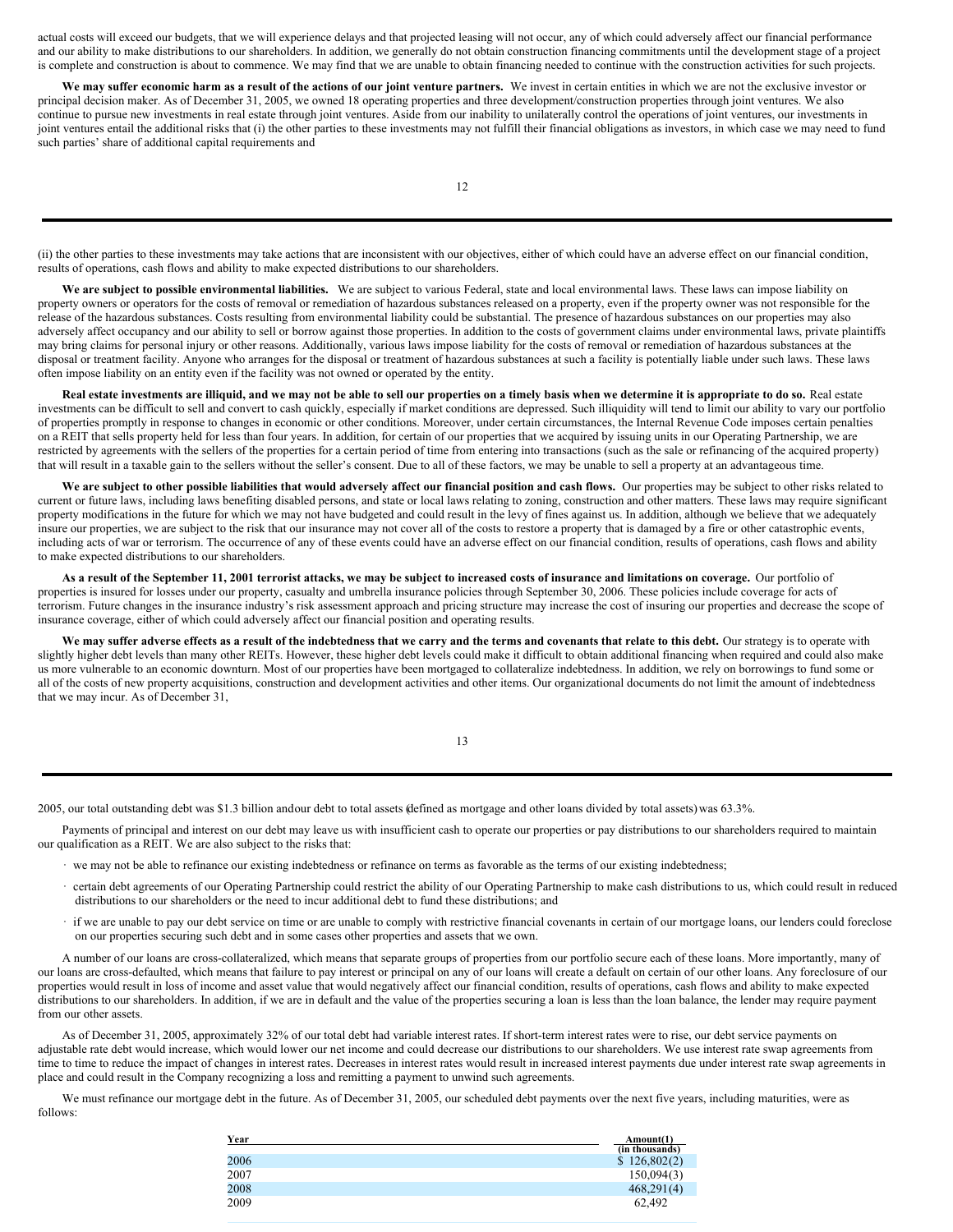- (1) Represents principal maturities only and therefore excludes premiums and discounts.
- (2) Includes a loan maturity totaling \$41.6 million that may be extended for two six-month periods, subject to certain conditions.
- (3) Includes maturities totaling \$62.4 million that may be extended for a one-year period, subject to certain conditions.
- (4) Includes maturities totaling \$311.6 million that may be extended for a one-year period, subject to certain conditions.

14

Our operations likely will not generate enough cash flow to repay some or all of this debt without additional borrowings or new equity financings. If we cannot refinance our debt, extend the repayment dates, or raise additional equity prior to the date when our debt matures, we would default on our existing debt, which would have an adverse effect on our financial position, results of operations, cash flows and ability to make expected distributions to our shareholders.

We may be unable to continue to make shareholder distributions at expected levels. We intend to make regular quarterly cash distributions to our shareholders. However, distribution levels depend on a number of factors, some of which are beyond our control.

Our loan agreements contain provisions that could restrict future distributions. Our ability to sustain our current distribution level will also be dependent, in part, on other matters, including:

- · continued property occupancy and timely payment by tenants of rent obligations;
- · the amount of future capital expenditures and expenses relating to our properties;
- · the level of leasing activity and future rental rates;
- · the strength of the commercial real estate market;
- · competition;
- · the costs of compliance with environmental and other laws;
- · our corporate overhead levels;
- · the amount of uninsured losses; and
- · our decision to reinvest in operations rather than distribute available cash.

In addition, we can make distributions to the holders of our common shares only after we make preferential distributions to holders of our preferred shares.

**Our ownership limits are important factors.** Our Declaration of Trust limits ownership of our common shares by any single shareholder to 9.8% of the number of the outstanding common shares or 9.8% of the value of the outstanding common shares, whichever is more restrictive. Our Declaration of Trust also limits ownership by any single shareholder of our common and preferred shares in the aggregate to 9.8% of the aggregate value of the outstanding common and preferred shares. We call these restrictions the "Ownership Limit." Our Declaration of Trust allows our Board of Trustees to exempt shareholders from the Ownership Limit, and our Board of Trustees previously has exempted one entity from the Ownership Limit.

Our Declaration of Trust includes other provisions that may prevent or delay a change of control. Subject to the requirements of the New York Stock Exchange, our Board of Trustees has the authority, without shareholder approval, to issue additional securities on terms that could delay or prevent a change in control. In addition, our Board of Trustees has the authority to reclassify any of our unissued common shares into preferred shares. Our Board of Trustees may issue preferred shares with such preferences, rights, powers and restrictions as our Board of Trustees may determine, which could also delay or prevent a change in control.

Our Board of Trustees is divided into three classes of Trustees, which could delay a change of control. Our Declaration of Trust divides our Board of Trustees into three classes. The term of one class of the Trustees expires each year, at which time a successor class is elected for a term ending at the third succeeding annual meeting of shareholders. Such staggered terms make it more difficult for a third party to acquire control of us.

| ۰.     |
|--------|
| $\sim$ |

The Maryland business statutes also impose potential restrictions on a change of control of our company. Various Maryland laws may have the effect of discouraging offers to acquire us, even if the acquisition would be advantageous to shareholders. Resolutions adopted by our Board of Trustees and/or provisions of our bylaws exempt us from such laws, but our Board of Trustees can alter its resolutions or change our bylaws at any time to make these provisions applicable to us.

Our failure to qualify as a REIT would have adverse tax consequences. We believe that since 1992 we have qualified for taxation as a REIT for Federal income tax purposes. We plan to continue to meet the requirements for taxation as a REIT. Many of these requirements, however, are highly technical and complex. The determination that we are a REIT requires an analysis of various factual matters and circumstances that may not be totally within our control. For example, to qualify as a REIT, at least 95% of our gross income must come from certain sources that are itemized in the REIT tax laws. We are also required to distribute to shareholders at least 90% of our REIT taxable income (excluding capital gains). The fact that we hold most of our assets through our Operating Partnership and its subsidiaries further complicates the application of the REIT requirements. Even a technical or inadvertent mistake could jeopardize our REIT status. Furthermore, Congress and the Internal Revenue Service might make changes to the tax laws and regulations and the courts might issue new rulings that make it more difficult or impossible for us to remain qualified as a REIT.

If we fail to qualify as a REIT, we would be subject to Federal income tax at regular corporate rates. Also, unless the Internal Revenue Service granted us relief under certain statutory provisions, we would remain disqualified as a REIT for four years following the year we first fail to qualify. If we fail to qualify as a REIT, we would have to pay significant income taxes and would therefore have less money available for investments or for distributions to our shareholders. This would likely have a significant adverse effect on the value of our securities. In addition, we would no longer be required to make any distributions to our shareholders.

We have certain distribution requirements that reduce cash available for other business purposes. As a REIT, we must distribute at least 90% of our annual taxable income (excluding capital gains), which limits the amount of cash we have available for other business purposes, including amounts to fund our growth. Also, it is possible that because of the differences between the time we actually receive revenue or pay expenses and the period during which we report those items for distribution purposes, we may have to borrow funds to meet the 90% distribution requirement. We may become subject to tax liabilities that adversely affect our operating cash flow and available cash for distribution to shareholders.

A number of factors could cause our security prices to decline. As is the case with any publicly-traded securities, certain factors outside of our control could influence the value of our common and preferred shares. These conditions include, but are not limited to:

· market perception of REITs in general and office REITs in particular;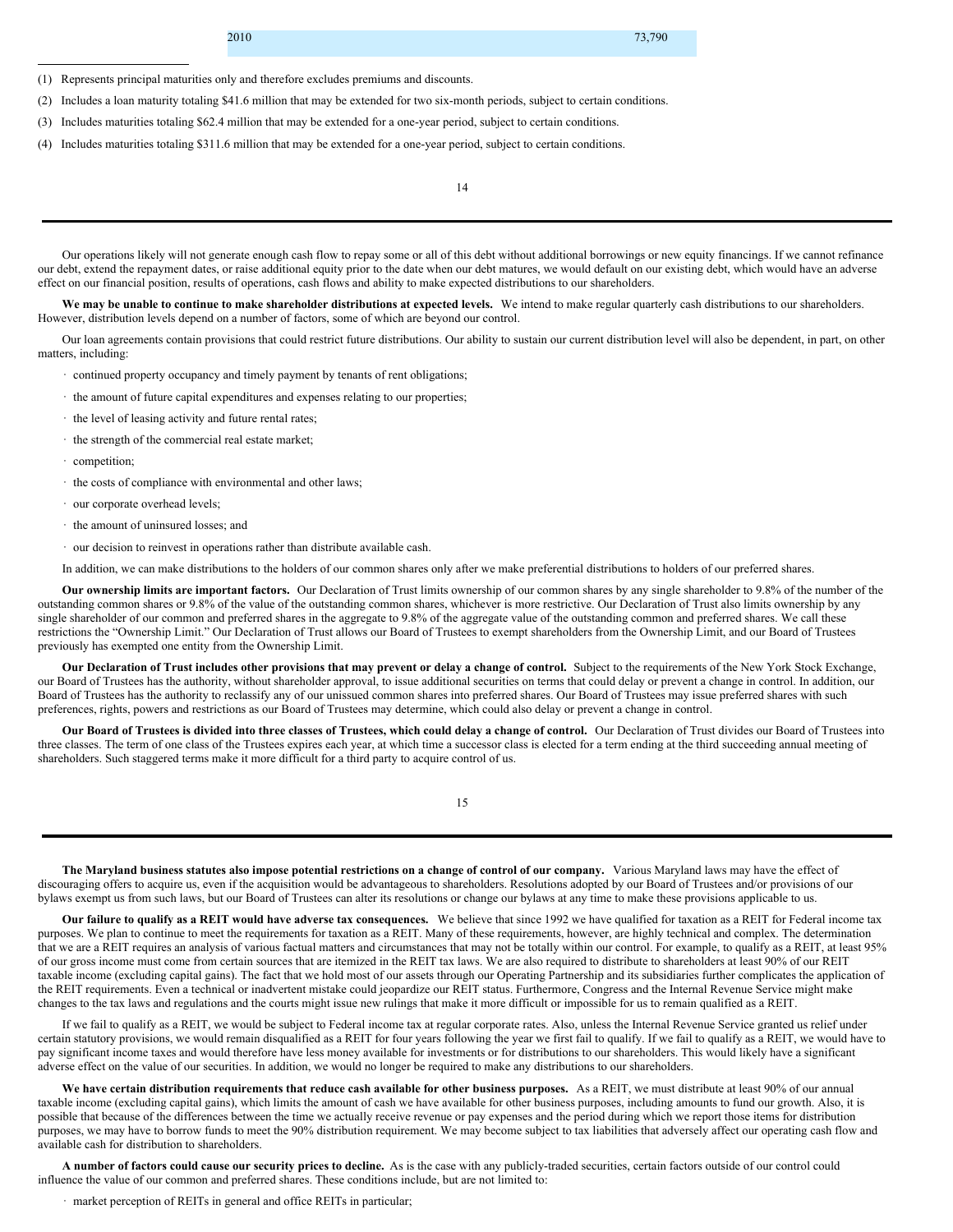- · market perception of REITs relative to other investment opportunities;
- · the level of institutional investor interest in our company;
- · general economic and business conditions;
- · prevailing interest rates; and
- · market perception of our financial condition, performance, dividends and growth potential.

Generally, REITs are tax-advantaged relative to C corporations because they are not subject to corporate-level federal income tax on income that they distribute to shareholders. However, Congress recently made changes to the tax laws and regulations that could make it less advantageous for investors to invest in REITs. The Jobs and Growth Tax Relief Reconciliation Act of 2003, or the 2003 Act, provides

16

that generally for taxable years beginning after December 31, 2002 and before December 31, 2008, certain dividends received by domestic individual shareholders from certain C corporations are subject to a reduced rate of tax of up to 15%. Prior to this Act, such dividends received by domestic individual shareholders were generally subject to tax at ordinary income rates, which were as high as 38.6%. In general, the provisions of the Act do not benefit individual shareholders of REITs and could make an investment in a C corporation that is not a REIT more attractive than an investment in a REIT. We cannot predict the effects that this Act may have on the market price for our common or preferred shares.

The average daily trading volume of our common shares during the year ended December 31, 2005 was approximately 153,000 shares, and the average trading volume of our publicly-traded preferred shares is generally insignificant. As a result, relatively small volumes of transactions could have a pronounced effect on the market price of such shares.

We are dependent on external sources of capital for future growth. As noted above, because we are a REIT, we must distribute at least 90% of our annual taxable income to our shareholders. Due to this requirement, we will not be able to fund our acquisition, construction and development activities using cash flow from operations. Therefore, our ability to fund these activities is dependent on our ability to access capital funded by third parties. Such capital could be in the form of new loans, equity issuances of common shares, preferred shares, common and preferred units in our Operating Partnership or joint venture funding. Such capital may not be available on favorable terms or at all. Moreover, additional debt financing may substantially increase our leverage and subject us to covenants that restrict management's flexibility in directing our operations, and additional equity offerings may result in substantial dilution of our shareholders' interests. Our inability to obtain capital when needed could have a material adverse effect on our ability to expand our business and fund other cash requirements.

Our business and operations would suffer in the event of system failures. Despite system redundancy, the implementation of security measures and the existence of a Disaster Recovery Plan for our internal information technology systems, our systems are vulnerable to damages from computer viruses, unauthorized access, energy blackouts, natural disasters, terrorism, war and telecommunication failures. Any system failure or accident that causes interruptions in our operations could result in a material disruption to our business. We may also incur additional costs to remedy damages caused by such disruptions.

Certain of our officers and Trustees have potential conflicts of interest. Certain of our officers and members of our Board of Trustees own partnership units in our Operating Partnership. These individuals may have personal interests that conflict with the interests of our shareholders. For example, if our Operating Partnership sells or refinances certain of the properties that these officers or Trustees contributed to the Operating Partnership, the officers or Trustees could suffer adverse tax consequences. Their personal interests could conflict with our interests if such a sale or refinancing would be advantageous to us. We have certain policies in place that are designed to minimize conflicts of interest. We cannot, however, assure you that these policies will be successful in eliminating the influence of such conflicts, and if they are not successful, decisions could be made that might fail to reflect fully the interests of all of our shareholders.

We are dependent on our key personnel, and the loss of any key personnel could have an adverse effect on our operations. We are dependent on the efforts of our executive officers. The loss of any of their services could have an adverse effect on our operations. Although certain of our officers have entered into employment agreements with us, we cannot assure you that they will remain employed with us.

We may change our policies without shareholder approval, which could adversely affect our financial condition, results of operations, market price of our **common shares or ability to pay distributions.** Our Board of Trustees determines all of our policies, including our investment, financing and distribution policies. Although our Board of Trustees has no current plans to do so, it may amend or revise these policies at any

17

time without a vote of our shareholders. Policy changes could adversely affect our financial condition, results of operations, the market price of our securities or distributions.

Compliance with changing regulation of corporate governance and public disclosure may result in additional expenses, affect our operations and affect our **reputation.** Changing laws, regulations and standards relating to corporate governance and public disclosure, including the Sarbanes-Oxley Act of 2002 and new SEC regulations and New York Stock Exchange rules, are creating uncertainty for public companies. These new or changed laws, regulations and standards are subject to varying interpretations in many cases due to their lack of specificity, and as a result, their application in practice may evolve over time as new guidance is provided by regulatory and governing bodies, which could result in continuing uncertainty regarding compliance matters and higher costs necessitated by ongoing revisions to disclosure and governance practices. We are committed to maintaining high standards of corporate governance and public disclosure. As a result, our efforts to comply with evolving laws, regulations and standards have resulted in, and are likely to continue to result in, increased general and administrative expenses and a diversion of management time and attention from revenue-generating activities to compliance activities. In particular, our efforts to comply with Section 404 of the Sarbanes-Oxley Act of 2002 and the related regulations regarding our required assessment of our internal controls over financial reporting and our external auditors' audit of that assessment has required the commitment of significant financial and managerial resources. In addition, it has become more expensive for us to obtain director and officer liability insurance. We expect these efforts to require the continued commitment of significant resources. Further, our trustees, Chief Executive Officer and Chief Financial Officer could face an increased risk of personal liability in connection with the performance of their duties. As a result, we may have difficulty attracting and retaining qualified trustees and executive officers, which could harm our business. If our efforts to comply with new or changed laws, regulations and standards differ from the activities intended by regulatory or governing bodies due to ambiguities related to practice, our reputation may be harmed.

# <span id="page-8-0"></span>**Item 1B. Unresolved Staff Comments**

None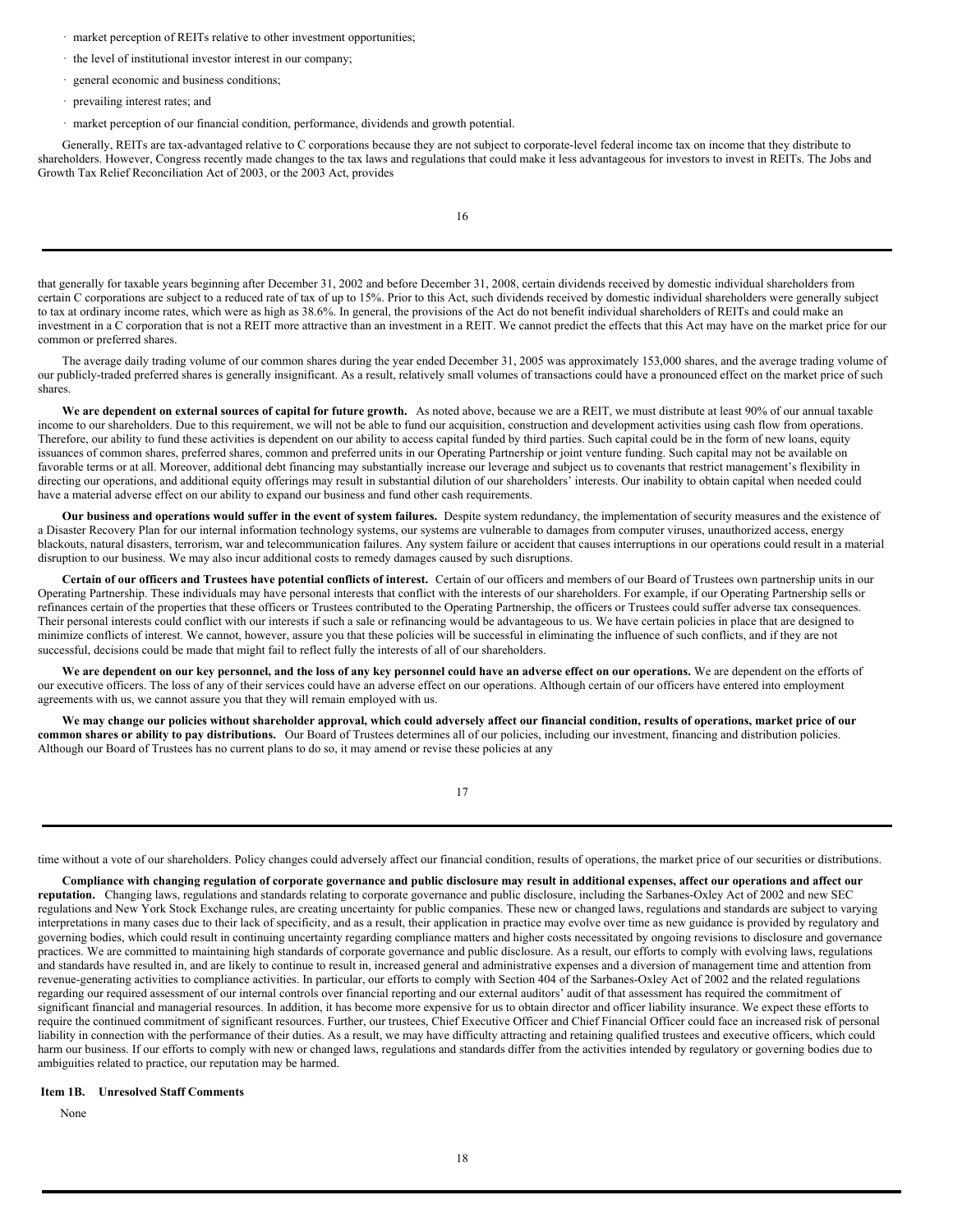# <span id="page-9-0"></span>**Item 2. Properties**

The following table provides certain information about our wholly owned office properties as of December 31, 2005:

| <b>Property and Location</b>                                   | Submarket          | Year Built/<br>Renovated | Rentable<br>Square<br>Feet | $Occupancy(1)$ Revenue(2) | Total<br>Annualized<br>Rental | Annualized<br>Rental<br>Revenue per<br>Occupied<br>Square<br>$\text{Foot}(2)(3)$ |
|----------------------------------------------------------------|--------------------|--------------------------|----------------------------|---------------------------|-------------------------------|----------------------------------------------------------------------------------|
| <b>Baltimore/Washington Corridor: (4)</b>                      |                    |                          |                            |                           |                               |                                                                                  |
| 2730 Hercules Road<br>Annapolis Junction, MD                   | <b>BWI</b> Airport | 1990                     | 240,336                    | 100.0%                    | 5,542,023<br>S                | \$23.06                                                                          |
| 2720 Technology Drive<br>Annapolis Junction, MD                | <b>BWI</b> Airport | 2004                     | 156,730                    | 100.0%                    | 6,627,710                     | 42.29                                                                            |
| 2711 Technology Drive<br>Annapolis Junction, MD                | <b>BWI</b> Airport | 2002                     | 152,000                    | 100.0%                    | 4,015,288                     | 26.42                                                                            |
| 318 Sentinel Drive<br>Annapolis Junction, MD                   | <b>BWI</b> Airport | 2005                     | 125,681                    | 100.0%                    | 3,016,344                     | 24.00                                                                            |
| 140 National Business Parkway<br>Annapolis Junction, MD        | <b>BWI</b> Airport | 2003                     | 119,904                    | 100.0%                    | 4,767,880                     | 39.76                                                                            |
| 132 National Business Parkway<br><b>Annapolis Junction, MD</b> | <b>BWI</b> Airport | 2000                     | 118,456                    | 100.0%                    | 3,046,832                     | 25.72                                                                            |
| 2721 Technology Drive<br>Annapolis Junction, MD                | <b>BWI</b> Airport | 2000                     | 118,093                    | 100.0%                    | 3,125,772                     | 26.47                                                                            |
| 2701 Technology Drive<br>Annapolis Junction, MD                | <b>BWI</b> Airport | 2001                     | 117,450                    | 100.0%                    | 3,251,467                     | 27.68                                                                            |
| 1306 Concourse Drive<br>Linthicum, MD                          | <b>BWI</b> Airport | 1990                     | 114,046                    | 90.5%                     | 2,274,762                     | 22.05                                                                            |
| 870-880 Elkridge Landing Road<br>Linthicum, MD                 | <b>BWI</b> Airport | 1981                     | 105,151                    | 100.0%                    | 2,130,810                     | 20.26                                                                            |
| 2691 Technology Drive<br>Annapolis Junction, MD                | <b>BWI</b> Airport | 2005                     | 103,683                    | 100.0%                    | 2,592,075                     | 25.00                                                                            |
| 1304 Concourse Drive<br>Linthicum, MD                          | <b>BWI</b> Airport | 2002                     | 101,710                    | 83.0%                     | 2,219,661                     | 26.30                                                                            |
| 900 Elkridge Landing Road<br>Linthicum, MD                     | <b>BWI</b> Airport | 1982                     | 97,261                     | 100.0%                    | 2,140,234                     | 22.01                                                                            |
| 1199 Winterson Road<br>Linthicum, MD                           | <b>BWI</b> Airport | 1988                     | 96,636                     | 100.0%                    | 2,066,568                     | 21.39                                                                            |
| 920 Elkridge Landing Road<br>Linthicum, MD                     | <b>BWI</b> Airport | 1982                     | 96,566                     | 100.0%                    | 1,570,396                     | 16.26                                                                            |
| 134 National Business Parkway<br>Annapolis Junction, MD        | <b>BWI</b> Airport | 1999                     | 93,482                     | 100.0%                    | 2,263,320                     | 24.21                                                                            |
| 133 National Business Parkway<br>Annapolis Junction, MD        | <b>BWI</b> Airport | 1997                     | 88,741                     | 100.0%                    | 2,049,996                     | 23.10                                                                            |
| 135 National Business Parkway<br>Annapolis Junction, MD        | <b>BWI</b> Airport | 1998                     | 87,655                     | 100.0%                    | 2,283,327                     | 26.05                                                                            |
| 141 National Business Parkway<br>Annapolis Junction, MD        | <b>BWI</b> Airport | 1990                     | 87,404                     | 100.0%                    | 2,017,901                     | 23.09                                                                            |
| 1302 Concourse Drive<br>Linthicum, MD                          | <b>BWI</b> Airport | 1996                     | 84,505                     | 92.5%                     | 1,825,562                     | 23.36                                                                            |
| 7467 Ridge Road<br>Hanover, MD                                 | <b>BWI</b> Airport | 1990                     | 74,326                     | 100.0%                    | 1,587,255                     | 21.36                                                                            |

19

| <b>Property and Location</b><br>7240 Parkway Drive<br>Hanover, MD | <b>Submarket</b><br><b>BWI</b> Airport | Year Built/<br>Renovated<br>1985 | Rentable<br>Square<br>Feet<br>73.972 | Occupancy(1)<br>83.4% | Total<br>Annualized<br>Rental<br>Revenue(2)<br>1,327,992 | Annualized<br>Rental<br>Revenue per<br>Occupied<br>Square<br>Foot(2)(3)<br>21.52 |
|-------------------------------------------------------------------|----------------------------------------|----------------------------------|--------------------------------------|-----------------------|----------------------------------------------------------|----------------------------------------------------------------------------------|
| 881 Elkridge Landing Road<br>Linthicum, MD                        | <b>BWI</b> Airport                     | 1986                             | 73,572                               | 100.0%                | 1.202.766                                                | 16.35                                                                            |
| 1099 Winterson Road<br>Linthicum, MD                              | <b>BWI</b> Airport                     | 1988                             | 71,076                               | 92.5%                 | 1,325,540                                                | 20.15                                                                            |
| 131 National Business Parkway<br>Annapolis Junction, MD           | <b>BWI</b> Airport                     | 1990                             | 69.039                               | 100.0%                | 1,768,831                                                | 25.62                                                                            |
| 1190 Winterson Road<br>Linthicum, MD                              | <b>BWI</b> Airport                     | 1987                             | 69.024                               | 97.7%                 | 1.630.818                                                | 24.19                                                                            |
| 849 International Drive<br>Linthicum, MD                          | <b>BWI</b> Airport                     | 1988                             | 68.865                               | 92.0%                 | 1,499,476                                                | 23.67                                                                            |
| 911 Elkridge Landing Road<br>Linthicum, MD                        | <b>BWI</b> Airport                     | 1985                             | 68,296                               | 100.0%                | 1,365,237                                                | 19.99                                                                            |
| 1201 Winterson Road<br>Linthicum, MD                              | <b>BWI</b> Airport                     | 1985                             | 67,903                               | 100.0%                | 937,732                                                  | 13.81                                                                            |
| 999 Corporate Boulevard<br>Linthicum, MD                          | <b>BWI</b> Airport                     | 2000                             | 67,455                               | 100.0%                | 1,728,579                                                | 25.63                                                                            |
| 7318 Parkway Drive<br>Hanover, MD                                 | <b>BWI</b> Airport                     | 1984                             | 59,204                               | 100.0%                | 769,291                                                  | 12.99                                                                            |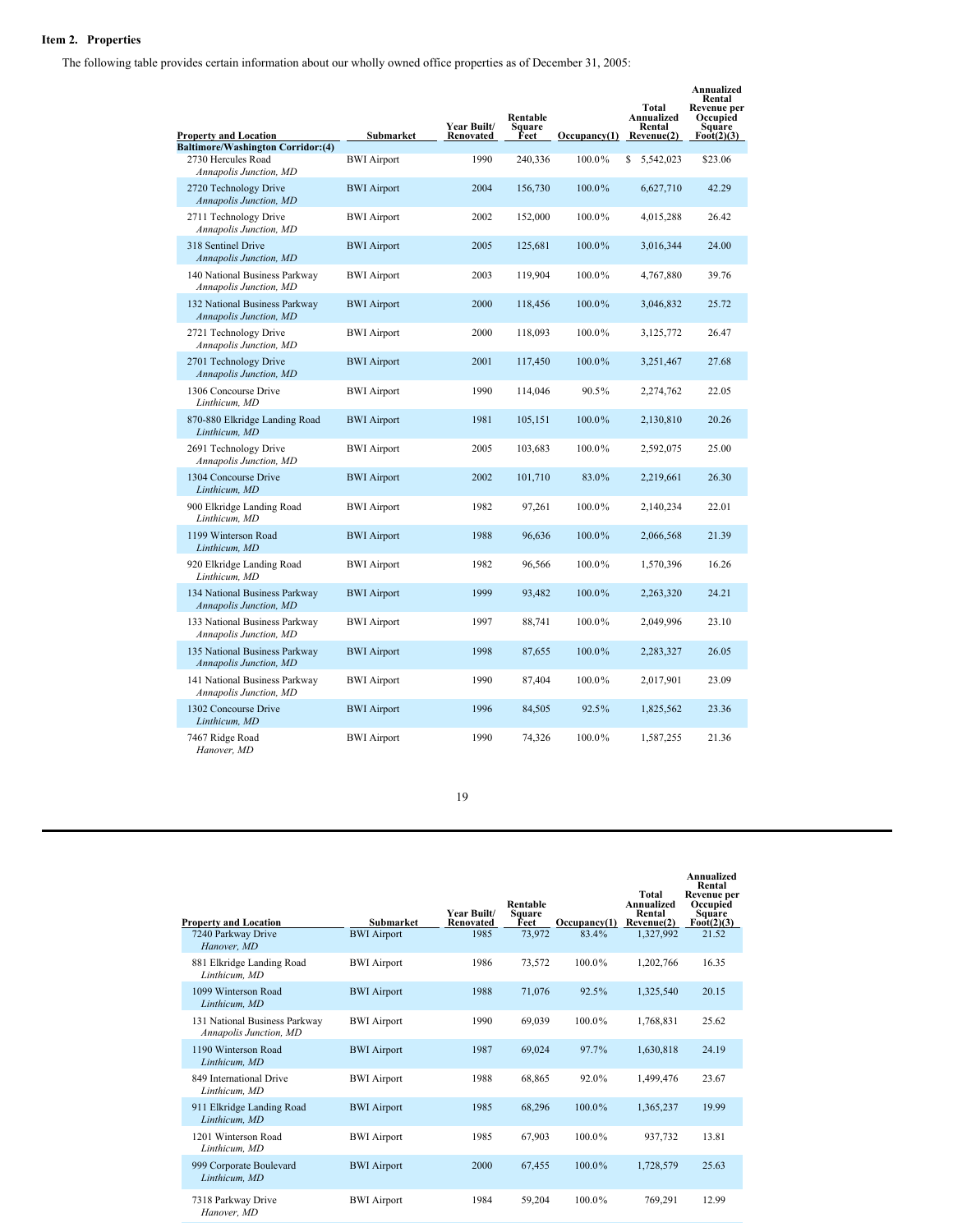| 891 Elkridge Landing Road<br>Linthicum, MD | <b>BWI</b> Airport | 1984 | 58,454 | 97.4%  | 998,007   | 17.54 |
|--------------------------------------------|--------------------|------|--------|--------|-----------|-------|
| 7320 Parkway Drive<br>Hanover, MD          | <b>BWI</b> Airport | 1983 | 58,453 | 100.0% | 868,564   | 14.86 |
| 901 Elkridge Landing Road<br>Linthicum, MD | <b>BWI</b> Airport | 1984 | 57,593 | 100.0% | 1,130,234 | 19.62 |
| 930 International Drive<br>Linthicum, MD   | <b>BWI</b> Airport | 1986 | 57,409 | 40.5%  | 363,648   | 15.63 |
| 800 International Drive<br>Linthicum, MD   | <b>BWI</b> Airport | 1988 | 57,379 | 100.0% | 1,032,086 | 17.99 |
| 900 International Drive<br>Linthicum, MD   | <b>BWI</b> Airport | 1986 | 57,140 | 100.0% | 825,025   | 14.44 |
| 921 Elkridge Landing Road<br>Linthicum, MD | <b>BWI</b> Airport | 1983 | 54,175 | 100.0% | 1,079,990 | 19.94 |
| 939 Elkridge Landing Road<br>Linthicum, MD | <b>BWI</b> Airport | 1983 | 53,031 | 92.3%  | 1,017,267 | 20.77 |
| 938 Elkridge Landing Road<br>Linthicum, MD | <b>BWI</b> Airport | 1984 | 52,988 | 100.0% | 992,023   | 18.72 |
| 1340 Ashton Road<br>Hanover, MD            | <b>BWI</b> Airport | 1989 | 46,400 | 100.0% | 936,842   | 20.19 |
| 7321 Parkway Drive<br>Hanover, MD          | <b>BWI</b> Airport | 1984 | 39,822 | 100.0% | 705,036   | 17.70 |
| 1334 Ashton Road<br>Hanover, MD            | <b>BWI</b> Airport | 1989 | 37,565 | 36.7%  | 270,457   | 19.61 |
| 1331 Ashton Road<br>Hanover, MD            | <b>BWI</b> Airport | 1989 | 29,936 | 100.0% | 511,977   | 17.10 |
| 1350 Dorsey Road<br>Hanover, MD            | <b>BWI</b> Airport | 1989 | 19.992 | 73.6%  | 275,753   | 18.75 |

20

| <b>Property and Location</b>                            | Submarket                         | Year Built/<br>Renovated | Rentable<br>Square<br>Feet | $Occupancy(1)$ Revenue(2) | Total<br>Annualized<br>Rental | Annualized<br>Rental<br>Revenue per<br>Occupied<br>Square<br>$\text{Foot}(2)(3)$ |
|---------------------------------------------------------|-----------------------------------|--------------------------|----------------------------|---------------------------|-------------------------------|----------------------------------------------------------------------------------|
| 1344 Ashton Road<br>Hanover, MD                         | <b>BWI</b> Airport                | 1989                     | 17,061                     | 100.0%                    | 426,716                       | 25.01                                                                            |
| 1341 Ashton Road<br>Hanover, MD                         | <b>BWI</b> Airport                | 1989                     | 15.841                     | 70.8%                     | 191.693                       | 17.09                                                                            |
| 1343 Ashton Road<br>Hanover, MD                         | <b>BWI</b> Airport                | 1989                     | 9,962                      | 100.0%                    | 191,430                       | 19.22                                                                            |
| 114 National Business Parkway<br>Annapolis Junction, MD | <b>BWI</b> Airport                | 2002                     | 9.908                      | 100.0%                    | 193,292                       | 19.51                                                                            |
| 1348 Ashton Road<br>Hanover, MD                         | <b>BWI</b> Airport                | 1988                     | 3,108                      | 100.0%                    | 67,512                        | 21.72                                                                            |
| 7200 Riverwood Drive<br>Columbia, MD                    | <b>Howard County</b><br>Perimeter | 1986                     | 160,000                    | 100.0%                    | 3,252,327                     | 20.33                                                                            |
| 9140 Rt. 108<br>Columbia, MD                            | <b>Howard County</b><br>Perimeter | 1974/1985                | 150,000                    | 100.0%                    | 4,336,500                     | 28.91                                                                            |
| 7000 Columbia Gateway Drive<br>Columbia, MD             | <b>Howard County</b><br>Perimeter | 1999                     | 145,806                    | 100.0%                    | 1,334,125                     | 9.15                                                                             |
| 6731 Columbia Gateway Drive<br>Columbia, MD             | <b>Howard County</b><br>Perimeter | 2002                     | 123,760                    | 100.0%                    | 3,320,674                     | 26.83                                                                            |
| 6940 Columbia Gateway Drive<br>Columbia, MD             | <b>Howard County</b><br>Perimeter | 1999                     | 108,909                    | 95.1%                     | 2,191,058                     | 21.16                                                                            |
| 6950 Columbia Gateway Drive<br>Columbia, MD             | <b>Howard County</b><br>Perimeter | 1998                     | 107,778                    | 100.0%                    | 2,261,300                     | 20.98                                                                            |
| 7067 Columbia Gateway Drive<br>Columbia, MD             | <b>Howard County</b><br>Perimeter | 2001                     | 82,953                     | 100.0%                    | 1,882,051                     | 22.69                                                                            |
| 6750 Alexander Bell Drive<br>Columbia, MD               | <b>Howard County</b><br>Perimeter | 2001                     | 78,460                     | 92.9%                     | 1,806,960                     | 24.80                                                                            |
| 6700 Alexander Bell Drive<br>Columbia, MD               | <b>Howard County</b><br>Perimeter | 1988                     | 74,859                     | 87.0%                     | 1,502,990                     | 23.09                                                                            |
| 8621 Robert Fulton Drive<br>Columbia, MD                | <b>Howard County</b><br>Perimeter | 2005                     | 65,700                     | 100.0%                    | 1,171,176                     | 17.83                                                                            |
| 6740 Alexander Bell Drive<br>Columbia, MD               | <b>Howard County</b><br>Perimeter | 1992                     | 61,957                     | 100.0%                    | 1,686,370                     | 27.22                                                                            |
| 7015 Albert Einstein Drive<br>Columbia, MD              | <b>Howard County</b><br>Perimeter | 1999                     | 61,203                     | 100.0%                    | 874,756                       | 14.29                                                                            |
| 8671 Robert Fulton Drive<br>Columbia, MD                | <b>Howard County</b><br>Perimeter | 2002                     | 56,350                     | 100.0%                    | 993,328                       | 17.63                                                                            |
| 6716 Alexander Bell Drive<br>Columbia, MD               | <b>Howard County</b><br>Perimeter | 1990                     | 52,002                     | 100.0%                    | 1,234,724                     | 23.74                                                                            |
| 8661 Robert Fulton Drive<br>Columbia, MD                | <b>Howard County</b><br>Perimeter | 2002                     | 49,307                     | 90.4%                     | 720,573                       | 16.17                                                                            |
| 7130 Columbia Gateway Drive                             | <b>Howard County</b>              | 1989                     | 46,840                     | 100.0%                    | 776,780                       | 16.58                                                                            |

*Columbia, MD*

Perimeter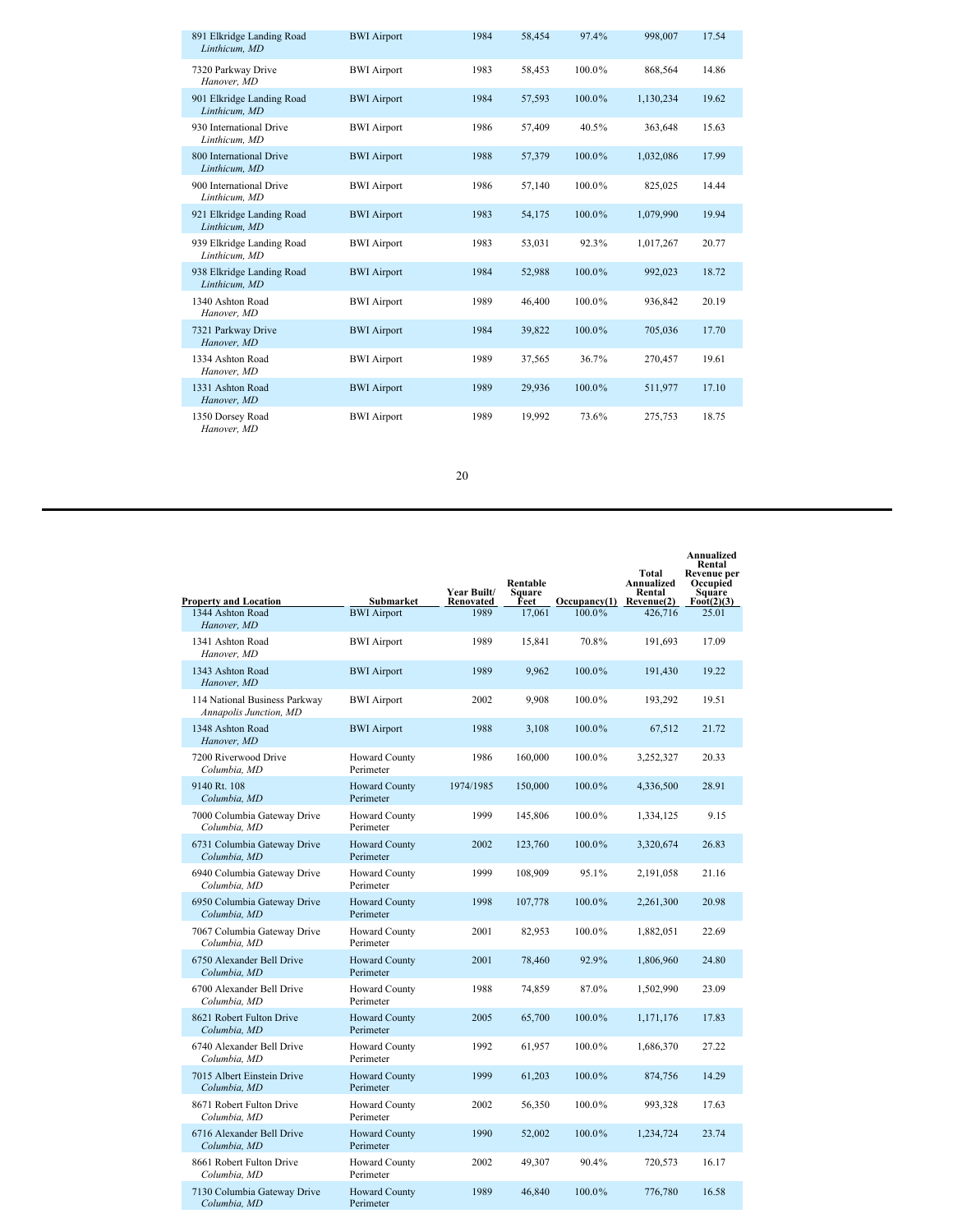| 7142 Columbia Gateway Drive<br>Columbia, MD | <b>Howard County</b><br>Perimeter | 1994 | 45.951 | $100.0\%$ | 620.035 | 13.49 |
|---------------------------------------------|-----------------------------------|------|--------|-----------|---------|-------|
| 9140 Guilford Road<br>Columbia, MD          | <b>Howard County</b><br>Perimeter | 1983 | 41.704 | 86.4%     | 585.838 | 16.27 |
| 6708 Alexander Bell Drive<br>Columbia, MD   | <b>Howard County</b><br>Perimeter | 1988 | 39.203 | $100.0\%$ | 784,060 | 20.00 |

| <b>Property and Location</b>                   | Submarket                         | Year Built/<br>Renovated | Rentable<br>Square<br>Feet | $Occupancy(1)$ Revenue(2) | Total<br>Annualized<br>Rental | Annualized<br>Rental<br>Revenue per<br>Occupied<br>Square<br>$\overline{\text{Foot}}(2)(3)$ |
|------------------------------------------------|-----------------------------------|--------------------------|----------------------------|---------------------------|-------------------------------|---------------------------------------------------------------------------------------------|
| 7065 Columbia Gateway Drive<br>Columbia, MD    | <b>Howard County</b><br>Perimeter | 2000                     | 38,560                     | 100.0%                    | 713.692                       | 18.51                                                                                       |
| 7138 Columbia Gateway Drive<br>Columbia, MD    | <b>Howard County</b><br>Perimeter | 1990                     | 38,225                     | 100.0%                    | 577,538                       | 15.11                                                                                       |
| 7063 Columbia Gateway Drive<br>Columbia, MD    | <b>Howard County</b><br>Perimeter | 2000                     | 36,936                     | 100.0%                    | 841,637                       | 22.79                                                                                       |
| 9160 Guilford Road<br>Columbia, MD             | <b>Howard County</b><br>Perimeter | 1984                     | 36,528                     | $0.0\%$                   |                               |                                                                                             |
| 6760 Alexander Bell Drive<br>Columbia, MD      | <b>Howard County</b><br>Perimeter | 1991                     | 36,440                     | 92.3%                     | 704,993                       | 20.97                                                                                       |
| 7150 Columbia Gateway Drive<br>Columbia, MD    | <b>Howard County</b><br>Perimeter | 1991                     | 35,812                     | 56.8%                     | 306,710                       | 15.08                                                                                       |
| 7061 Columbia Gateway Drive<br>Columbia, MD    | <b>Howard County</b><br>Perimeter | 2000                     | 29,604                     | 100.0%                    | 778,611                       | 26.30                                                                                       |
| 6724 Alexander Bell Drive<br>Columbia, MD      | <b>Howard County</b><br>Perimeter | 2001                     | 28,420                     | 85.6%                     | 583,475                       | 23.99                                                                                       |
| 7175 Riverwood Drive<br>Columbia, MD           | <b>Howard County</b><br>Perimeter | 1996                     | 26,500                     | 100.0%                    | 144,000                       | 5.43                                                                                        |
| 7134 Columbia Gateway Drive<br>Columbia, MD    | <b>Howard County</b><br>Perimeter | 1990                     | 21,991                     | 100.0%                    | 345,243                       | 15.70                                                                                       |
| 9150 Guilford Drive<br>Columbia, MD            | <b>Howard County</b><br>Perimeter | 1984                     | 18,592                     | 100.0%                    | 322,164                       | 17.33                                                                                       |
| 9130 Guilford Drive<br>Columbia, MD            | <b>Howard County</b><br>Perimeter | 1984                     | 13,700                     | 100.0%                    | 234,241                       | 17.10                                                                                       |
| 2500 Riva Road<br>Annapolis, MD                | Annapolis                         | 2000/2001                | 155,000                    | 100.0%                    | 1,935,000                     | 12.48                                                                                       |
| Subtotal/Weighted Average                      |                                   |                          | 5,873,489                  | $96.2\%$                  | 124,871,926                   | 22.10                                                                                       |
| Northern Virginia:                             |                                   |                          |                            |                           |                               |                                                                                             |
| 15000 Conference Center Drive<br>Chantilly, VA | <b>Dulles South</b>               | 1989                     | 470,406                    | 98.3%                     | 10,196,884                    | 22.05                                                                                       |
| 15059 Conference Center Drive<br>Chantilly, VA | <b>Dulles South</b>               | 2000                     | 145,192                    | 100.0%                    | 3,978,141                     | 27.40                                                                                       |
| 15049 Conference Center Drive<br>Chantilly, VA | Dulles South                      | 1997                     | 145,053                    | 100.0%                    | 3,918,427                     | 27.01                                                                                       |
| 14900 Conference Center Drive<br>Chantilly, VA | <b>Dulles South</b>               | 1999                     | 127,115                    | 99.8%                     | 3,309,624                     | 26.09                                                                                       |
| 14280 Park Meadow Drive<br>Chantilly, VA       | <b>Dulles South</b>               | 1999                     | 114,126                    | 100.0%                    | 2,889,414                     | 25.32                                                                                       |
| 4851 Stonecroft Boulevard<br>Chantilly, VA     | Dulles South                      | 2004                     | 88.094                     | 100.0%                    | 2,224,174                     | 25.25                                                                                       |
| 14850 Conference Center Drive<br>Chantilly, VA | <b>Dulles South</b>               | 2000                     | 69,711                     | 100.0%                    | 2,052,108                     | 29.44                                                                                       |
| 14840 Conference Center Drive<br>Chantilly, VA | Dulles South                      | 2000                     | 69,710                     | 100.0%                    | 1,790,375                     | 25.68                                                                                       |
| 13200 Woodland Park Drive<br>Herndon, VA       | Herndon                           | 2002                     | 404,665                    | 100.0%                    | 10,894,889                    | 26.92                                                                                       |

| <b>Property and Location</b><br>13454 Sunrise Valley Road<br>Herndon, VA | Submarket<br>Herndon | Year Built/<br>Renovated<br>1998 | Rentable<br>Square<br>Feet<br>113,093 | Occupancy(1)<br>96.6% | Total<br>Annualized<br>Rental<br>Revenue(2)<br>2.341.074 | Annualized<br>Rental<br>Revenue per<br>Occupied<br>Square<br>$\text{Foot}(2)(3)$<br>21.43 |
|--------------------------------------------------------------------------|----------------------|----------------------------------|---------------------------------------|-----------------------|----------------------------------------------------------|-------------------------------------------------------------------------------------------|
| 13450 Sunrise Valley Road<br>Herndon, VA                                 | Herndon              | 1998                             | 53.728                                | $0.0\%$               |                                                          |                                                                                           |
| 1751 Pinnacle Drive<br>McLean, VA                                        | <b>Tysons Corner</b> | 1989/1995                        | 260,469                               | 94.8%                 | 7.099.185                                                | 28.76                                                                                     |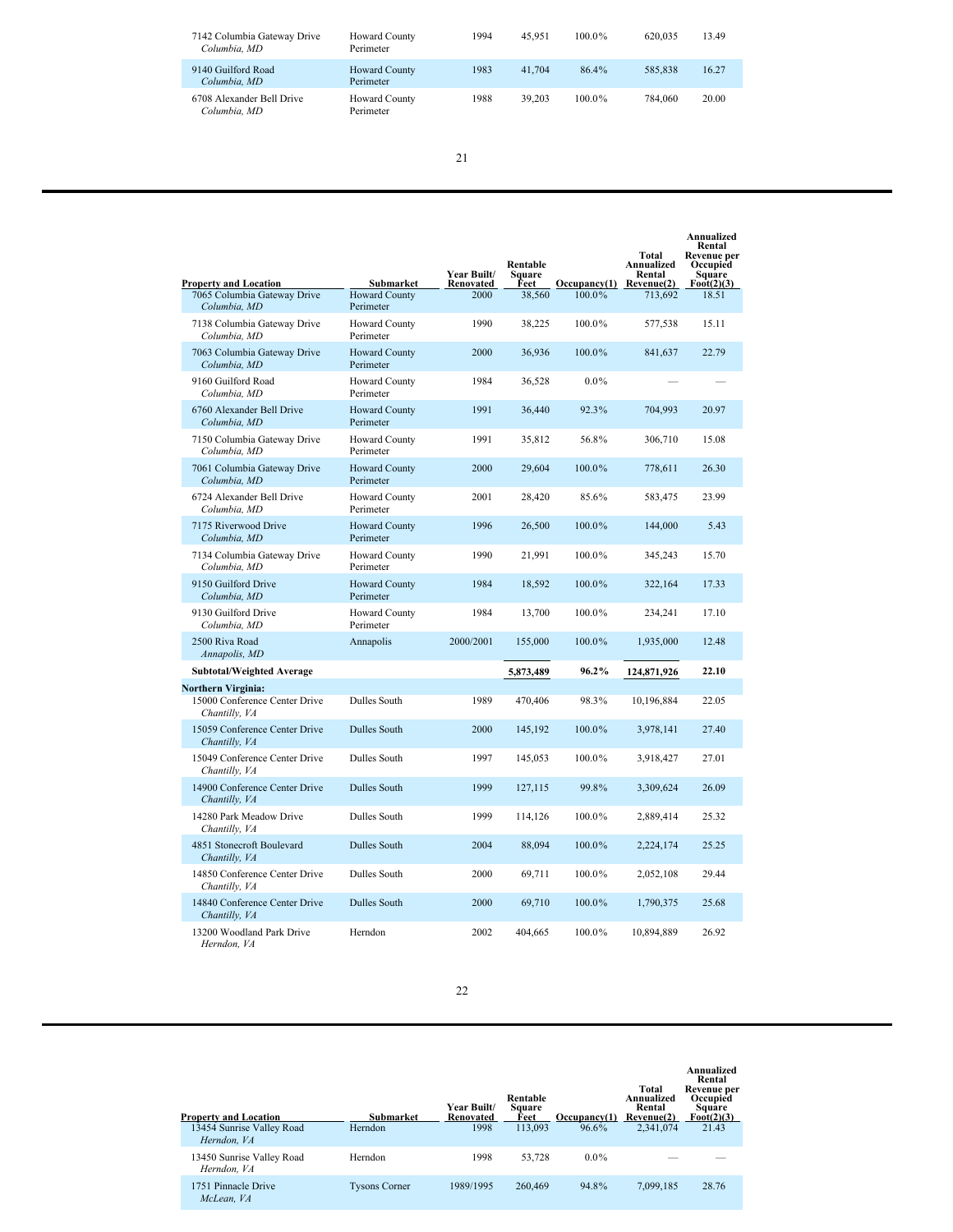| 1753 Pinnacle Drive<br>McLean, VA           | <b>Tysons Corner</b><br>1976/2004   |           | 181,637   | 98.8%  | 5,384,662  | 30.00 |  |
|---------------------------------------------|-------------------------------------|-----------|-----------|--------|------------|-------|--|
| <b>Subtotal/Weighted Average</b>            |                                     |           | 2,242,999 | 96.4%  | 56,078,957 | 25.95 |  |
| Suburban Baltimore:                         |                                     |           |           |        |            |       |  |
| 11311 McCormick Road<br>Hunt Valley, MD     | Hunt Valley/Rte 83<br>Corridor      | 1984/1994 | 211,931   | 87.2%  | 4,468,332  | 24.19 |  |
| 10150 York Road<br>Hunt Valley, MD          | Hunt Valley/Rte 83<br>Corridor      | 1985      | 176,689   | 77.8%  | 2,427,661  | 17.66 |  |
| 9690 Deereco Road<br>Timonium, MD           | Hunt Valley/Rte 83<br>Corridor      | 1988      | 134,175   | 82.5%  | 2,682,935  | 24.24 |  |
| 200 International Circle<br>Hunt Valley, MD | Hunt Valley/Rte 83<br>Corridor      | 1987      | 128,658   | 72.1%  | 2,231,381  | 24.07 |  |
| 375 W. Padonia Road<br>Timonium, MD         | Hunt Valley/Rte 83<br>Corridor      | 1986      | 110,328   | 99.6%  | 1,747,282  | 15.89 |  |
| 230 Schilling Circle<br>Hunt Valley, MD     | Hunt Valley/Rte 83<br>Corridor      | 1981      | 107,348   | 68.6%  | 1,172,587  | 15.92 |  |
| 226 Schilling Circle<br>Hunt Valley, MD     | Hunt Valley/Rte 83<br>Corridor      | 1980      | 98,640    | 79.5%  | 1,689,899  | 21.54 |  |
| 201 International Circle<br>Hunt Valley, MD | Hunt Valley/Rte 83<br>Corridor      | 1982      | 78,634    | 75.2%  | 1,382,870  | 23.40 |  |
| 11011 McCormick Road<br>Hunt Valley, MD     | Hunt Valley/Rte 83<br>Corridor      | 1974      | 55,249    | 100.0% | 953,215    | 17.25 |  |
| 11101 McCormick Road<br>Hunt Valley, MD     | Hunt Valley/Rte 83<br>Corridor      | 1976      | 24,232    | 88.4%  | 361,738    | 16.89 |  |
| 1615 - 1629 Thames Street<br>Baltimore, MD  | <b>Baltimore City</b>               | 1989      | 104,203   | 95.7%  | 2,190,301  | 21.97 |  |
| 7210 Ambassador Road<br>Woodlawn, MD        | <b>Baltimore County</b><br>Westside | 1972      | 83,435    | 100.0% | 857,444    | 10.28 |  |
| 7152 Windsor Boulevard<br>Woodlawn, MD      | <b>Baltimore County</b><br>Westside | 1986      | 57,855    | 100.0% | 739,973    | 12.79 |  |
| 21 Governor's Court<br>Woodlawn, MD         | <b>Baltimore County</b><br>Westside | 1981/1995 | 56,063    | 85.9%  | 772,231    | 16.03 |  |
| 7125 Ambassador Road<br>Woodlawn, MD        | <b>Baltimore County</b><br>Westside | 1985      | 50,906    | 90.1%  | 814,045    | 17.75 |  |
| 7253 Ambassador Road<br>Woodlawn, MD        | <b>Baltimore County</b><br>Westside | 1988      | 38,930    | 100.0% | 454,722    | 11.68 |  |
| 7104 Ambassador Road<br>Woodlawn, MD        | <b>Baltimore County</b><br>Westside | 1988      | 29,457    | 100.0% | 515,028    | 17.48 |  |
| 17 Governor's Court<br>Woodlawn, MD         | <b>Baltimore County</b><br>Westside | 1981      | 14,701    | 78.6%  | 209,637    | 18.13 |  |

| <b>Property and Location</b>               | <b>Submarket</b>                                     | Year Built/<br>Renovated | Rentable<br><b>Square</b><br>Feet | $Occupancy(1)$ Revenue(2) | Total<br>Annualized<br>Rental | Annualized<br>Rental<br>Revenue per<br>Occupied<br>Square<br>$\text{Foot}(2)(3)$ |
|--------------------------------------------|------------------------------------------------------|--------------------------|-----------------------------------|---------------------------|-------------------------------|----------------------------------------------------------------------------------|
| 15 Governor's Court<br>Woodlawn, MD        | <b>Baltimore County</b><br>Westside                  | 1981                     | 14,568                            | 100.0%                    | 208,125                       | 14.29                                                                            |
| 7127 Ambassador Road<br>Woodlawn, MD       | <b>Baltimore County</b><br>Westside                  | 1985                     | 11.144                            | 77.7%                     | 162,772                       | 18.80                                                                            |
| 7129 Ambassador Road<br>Woodlawn, MD       | <b>Baltimore County</b><br>Westside                  | 1985                     | 10.945                            | $0.0\%$                   |                               |                                                                                  |
| 7108 Ambassador Road<br>Woodlawn, MD       | <b>Baltimore County</b><br>Westside                  | 1988                     | 9.018                             | 47.1%                     | 79,395                        | 18.71                                                                            |
| 7102 Ambassador Road<br>Woodlawn, MD       | <b>Baltimore County</b><br>Westside                  | 1988                     | 8,879                             | 100.0%                    | 146,415                       | 16.49                                                                            |
| 7106 Ambassador Road<br>Woodlawn, MD       | 1988<br><b>Baltimore County</b><br>8,820<br>Westside |                          | 52.9%                             | 72,214                    | 15.49                         |                                                                                  |
| 7131 Ambassador Road<br>Woodlawn, MD       | <b>Baltimore County</b><br>Westside                  | 1985                     | 7,453                             | 51.0%                     | 62,298                        | 16.41                                                                            |
| <b>Subtotal/Weighted Average</b>           |                                                      |                          | 1,632,261                         | 84.7%                     | 26,402,500                    | 19.09                                                                            |
| Suburban Maryland: (5)                     |                                                      |                          |                                   |                           |                               |                                                                                  |
| 11800 Tech Road<br>Silver Spring, MD       | North Silver Spring                                  | 1969/1989                | 235,954                           | 95.5%                     | 3,753,056                     | 16.66                                                                            |
| 400 Professional Drive<br>Gaithersburg, MD | Gaithersburg                                         | 2000                     | 129,030                           | 92.4%                     | 3,395,004                     | 28.49                                                                            |
| 110 Thomas Johnson Drive<br>Frederick, MD  | Frederick                                            | 1987/1999                | 117,803                           | 58.0%                     | 1.654.868                     | 24.20                                                                            |
| 15 West Gude Drive<br>Rockville, MD        | Rockville                                            | 1986                     | 113,114                           | 41.3%                     | 986,584                       | 21.10                                                                            |
| 45 West Gude Drive<br>Rockville, MD        | Rockville                                            | 1987                     | 108,588                           | 100.0%                    | 1,628,820                     | 15.00                                                                            |
| 14502 Greenview Drive<br>Laurel, MD        | Laurel                                               | 1988                     | 72,449                            | 75.2%                     | 1,026,437                     | 18.85                                                                            |
| 14504 Greenview Drive<br>Laurel. MD        | Laurel                                               | 1985                     | 69,334                            | 76.3%                     | 1,041,402                     | 19.69                                                                            |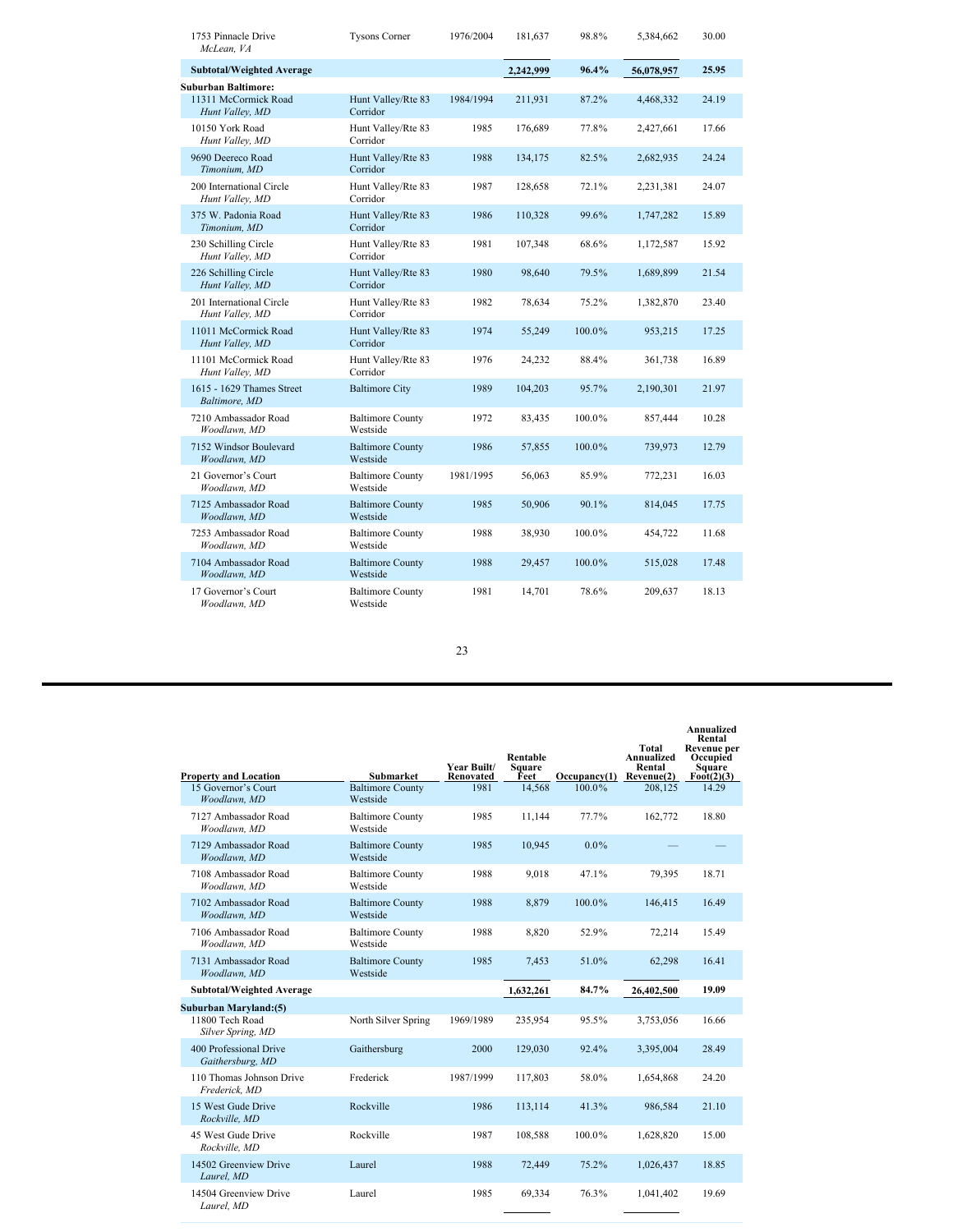| <b>Subtotal/Weighted Average</b>              |                   |           | 846,272 | 79.8%     | 13,486,171 | 19.96 |
|-----------------------------------------------|-------------------|-----------|---------|-----------|------------|-------|
| St. Mary's & King George Counties:            |                   |           |         |           |            |       |
| 22309 Exploration Drive<br>Lexington Park, MD | St. Mary's County | 1984/1997 | 98.860  | 100.0%    | 1,365,267  | 13.81 |
| 46579 Expedition Drive<br>Lexington Park, MD  | St. Mary's County | 2002      | 61,156  | 94.0%     | 1,105,029  | 19.23 |
| 22289 Exploration Drive<br>Lexington Park, MD | St. Mary's County | 2000      | 61,059  | $100.0\%$ | 1,227,463  | 20.10 |
| 44425 Pecan Court<br>California, MD           | St. Mary's County | 1997      | 59,055  | 84.9%     | 960,954    | 19.16 |
| 22299 Exploration Drive<br>Lexington Park, MD | St. Mary's County | 1998      | 58,231  | $100.0\%$ | 1,244,216  | 21.37 |
| 44408 Pecan Court<br>California, MD           | St. Mary's County | 1986      | 50.532  | 100.0%    | 551.958    | 10.92 |
| 23535 Cottonwood Parkway<br>California, MD    | St. Mary's County | 1984      | 46,656  | $100.0\%$ | 497,077    | 10.65 |
|                                               |                   |           |         |           |            |       |

| <b>Property and Location</b>                                 | Submarket          | Year Built/<br>Renovated | Rentable<br>Square<br>Feet | $Occupancy(1)$ Revenue(2) | Total<br>Annualized<br>Rental | Annualized<br>Rental<br>Revenue per<br>Occupied<br>Square<br>$\text{Foot}(2)(3)$ |
|--------------------------------------------------------------|--------------------|--------------------------|----------------------------|---------------------------|-------------------------------|----------------------------------------------------------------------------------|
| 22300 Exploration Drive<br>Lexington Park, MD                | St. Mary's County  | 1997                     | 44,830                     | 100.0%                    | 657,640                       | 14.67                                                                            |
| 44417 Pecan Court<br>California, MD                          | St. Mary's County  | 1989                     | 29,053                     | 100.0%                    | 278,900                       | 9.60                                                                             |
| 44414 Pecan Court<br>California, MD                          | St. Mary's County  | 1986                     | 25,444                     | 100.0%                    | 229,576                       | 9.02                                                                             |
| 44420 Pecan Court<br>California, MD                          | St. Mary's County  | 1989                     | 25,200                     | 100.0%                    | 143,412                       | 5.69                                                                             |
| 46591 Expedition Drive<br>Lexington Park, MD                 | St. Mary's County  | 2005                     | 7,171                      | 100.0%                    | 131,369                       | 18.32                                                                            |
| 16480 Commerce Drive<br>Dahlgren, VA                         | King George County | 2000                     | 70,728                     | 100.0%                    | 1,029,240                     | 14.55                                                                            |
| 16541 Commerce Drive<br>King George, VA                      | King George County | 1996                     | 36,053                     | 100.0%                    | 462,105                       | 12.82                                                                            |
| 16539 Commerce Drive<br>King George, VA                      | King George County | 1990                     | 32,076                     | 100.0%                    | 464,427                       | 14.48                                                                            |
| 16442 Commerce Drive<br>Dahlgren, VA                         | King George County | 2002                     | 25,518                     | 100.0%                    | 449,314                       | 17.61                                                                            |
| 16501 Commerce Drive<br>Dahlgren, VA                         | King George County | 2002                     | 22,860                     | $0.0\%$                   |                               |                                                                                  |
| 16543 Commerce Drive<br>Dahlgren, VA                         | King George County | 2002                     | 17,370                     | 100.0%                    | 365,803                       | 21.06                                                                            |
| <b>Subtotal/Weighted Average</b>                             |                    |                          | 771,852                    | 95.4%                     | 11,163,750                    | 15.16                                                                            |
| Blue Bell/Philadelphia:                                      |                    |                          |                            |                           |                               |                                                                                  |
| 753 Jolly Road<br>Blue Bell, PA                              | Blue Bell          | 1960/<br>1992-94         | 419,472                    | 100.0%                    | 4,026,333                     | 9.60                                                                             |
| 785 Jolly Road<br>Blue Bell, PA                              | <b>Blue Bell</b>   | 1970/1996                | 219,065                    | 100.0%                    | 2,418,660                     | 11.04                                                                            |
| 760 Jolly Road<br>Blue Bell, PA                              | Blue Bell          | 1974/1994                | 208,854                    | 100.0%                    | 2,948,979                     | 14.12                                                                            |
| 751 Jolly Road<br>Blue Bell, PA                              | <b>Blue Bell</b>   | 1966/1991                | 112,958                    | 100.0%                    | 1,084,236                     | 9.60                                                                             |
| <b>Subtotal/Weighted Average</b>                             |                    |                          | 960,349                    | 100.0%                    | 10,478,208                    | 10.91                                                                            |
| Northern/Central New Jersey:<br>431 Ridge Road<br>Dayton, NJ | Exit 8A-Cranbury   | 1958/1998                | 171,200                    | 100.0%                    | 1,495,200                     | 8.73                                                                             |
| 429 Ridge Road<br>Dayton, NJ                                 | Exit 8A-Cranbury   | 1966/1996                | 142,385                    | 100.0%                    | 3,222,710                     | 22.63                                                                            |
| 68 Culver Road<br>Dayton, NJ                                 | Exit 8A-Cranbury   | 2000                     | 57,280                     | 100.0%                    | 1,378,210                     | 24.06                                                                            |
| 47 Commerce<br>Cranbury, NJ                                  | Exit 8A-Cranbury   | 1992/1998                | 41,398                     | 100.0%                    | 561,221                       | 13.56                                                                            |
| 437 Ridge Road<br>Dayton, NJ                                 | Exit 8A-Cranbury   | 1962/1996                | 30,000                     | 100.0%                    | 656,040                       | 21.87                                                                            |
| 7 Centre Drive<br>Monroe Township, NJ                        | Exit 8A-Cranbury   | 1986                     | 19,468                     | 76.6%                     | 382,331                       | 25.63                                                                            |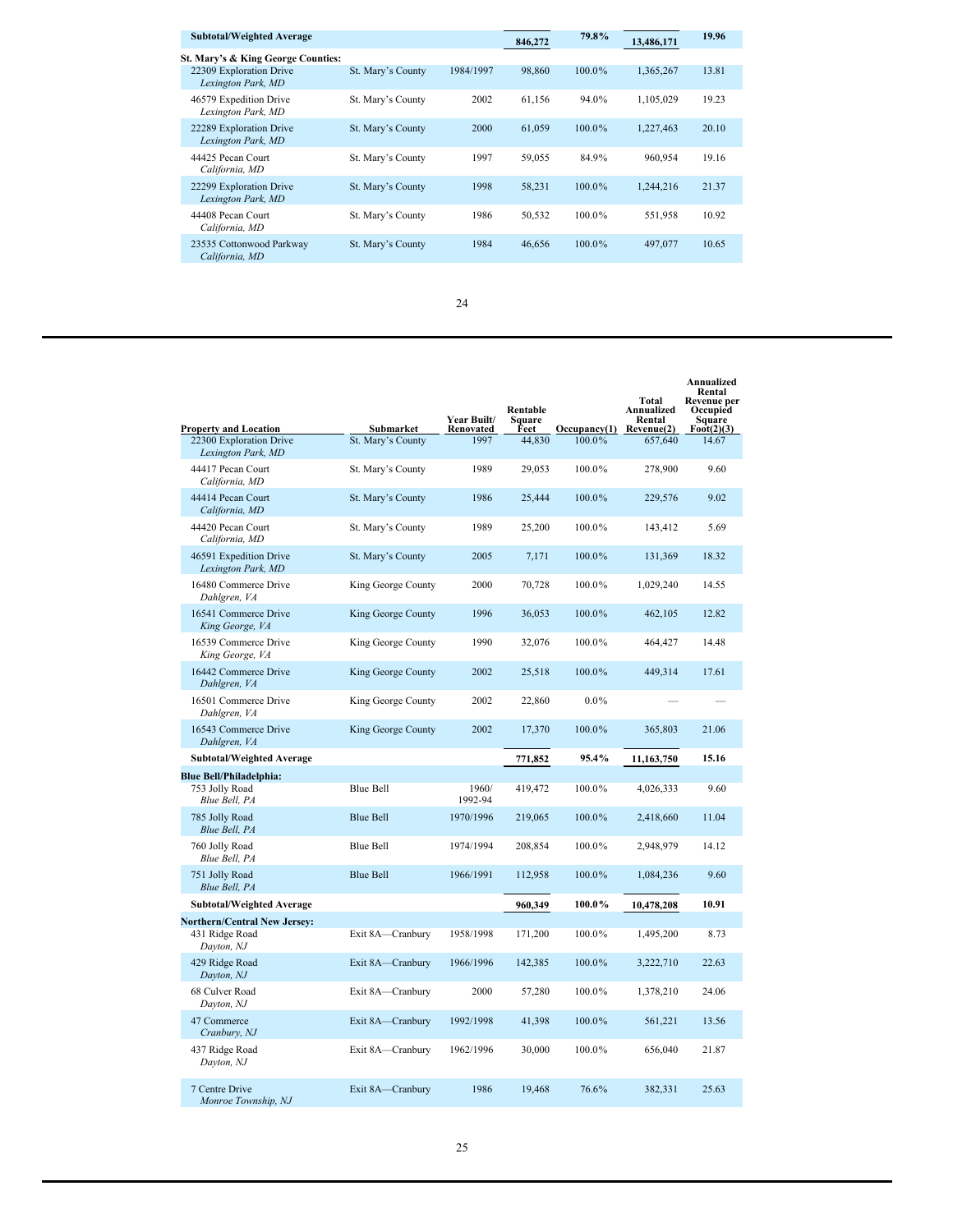| <b>Property and Location</b>                    | <b>Submarket</b>         | <b>Year Built/</b><br>Renovated | Rentable<br><b>Square</b><br>Feet | Occupancy(1) | Total<br>Annualized<br>Rental<br>Revenue(2) | Annualized<br>Rental<br>Revenue per<br>Occupied<br>Square<br>$\text{Foot}(2)(3)$ |
|-------------------------------------------------|--------------------------|---------------------------------|-----------------------------------|--------------|---------------------------------------------|----------------------------------------------------------------------------------|
| 8 Centre Drive<br>Monroe Township, NJ           | Exit 8A-Cranbury         | 1989                            | 16.199                            | 100.0%       | 359,108                                     | 22.17                                                                            |
| 2 Centre Drive<br>Monroe Township, NJ           | Exit 8A-Cranbury         | 1989                            | 16,132                            | 100.0%       | 461,718                                     | 28.62                                                                            |
| 710 Rt. 46<br>Fairfield, NJ                     | Wayne                    | 1985                            | 101,263                           | 83.3%        | 1,711,273                                   | 20.28                                                                            |
| Subtotal/Weighted Average                       |                          |                                 | 595,325                           | 96.4%        | 10,227,811                                  | 17.82                                                                            |
| <b>Colorado Springs:</b>                        |                          |                                 |                                   |              |                                             |                                                                                  |
| 985 Space Center Drive<br>Colorado Springs, CO  | Colorado Springs<br>East | 1989                            | 102,717                           | 91.0%        | 1,872,669                                   | 20.03                                                                            |
| 1670 North Newport Road<br>Colorado Springs, CO | Colorado Springs<br>East | 1986-<br>1987                   | 67,500                            | 100.0%       | 1,290,509                                   | 19.12                                                                            |
| 9950 Federal Drive<br>Colorado Springs, CO      | Colorado Springs<br>East | 2001                            | 66,222                            | 53.8%        | 175,921                                     | 4.94                                                                             |
| 9960 Federal Drive<br>Colorado Springs, CO      | Colorado Springs<br>East | 2001                            | 46.948                            | 89.2%        | 666,931                                     | 15.93                                                                            |
| 980 Technology Court<br>Colorado Springs, CO    | Colorado Springs<br>East | 1995                            | 33,190                            | 100.0%       | 529,380                                     | 15.95                                                                            |
| <b>Subtotal/Weighted Average</b>                |                          |                                 | 316,577                           | 85.8%        | 4,535,410                                   | 16.70                                                                            |
| San Antonio, Texas:                             |                          |                                 |                                   |              |                                             |                                                                                  |
| 8611 Military Drive<br>San Antonio, TX          | San Antonio              | 1982/1985                       | 468,994                           | 100.0%       | 3,991,430                                   | 8.51                                                                             |
| <b>Subtotal/Weighted Average</b>                |                          |                                 | 468.994                           | 100.0%       | 3.991.430                                   | 8.51                                                                             |
| <b>Total/Weighted Average</b>                   |                          |                                 | 13,708,118                        | 94.0%        | \$261,236,163                               | \$20.28                                                                          |

(1) This percentage is based upon all signed leases and tenants' occupancy as of December 31, 2005.

(2) Total annualized rental revenue is the monthly contractual base rent as of December 31, 2005 multiplied by 12 plus the estimated annualized expense reimbursements under existing leases.

(3) This annualized rental revenue per occupied square foot is the property's total annualized rental revenue divided by that property's occupied square feet as of December 31, 2005.

(4) The Baltimore/Washington Corridor encompasses mostly Anne Arundel and Howard Counties.

(5) The Suburban Maryland region encompasses mostly Montgomery, Prince George's and Frederick Counties.

The following table provides certain information about our office properties owned through joint ventures as of December 31, 2005:

|  | <b>Property and Location</b><br>Greater Harrisburg: | Submarket         | Year<br>Built/<br>Renovated | Rentable<br>Square<br>Feet | Occupancy(1) | Total<br>Annualized<br>Rental<br>Revenue(2) | Annualized<br>Rental<br>Revenue per<br>Occupied<br>Square<br>$\text{Foot}(2)(3)$ | Ownership<br>Interest at<br>12/31/2005 |
|--|-----------------------------------------------------|-------------------|-----------------------------|----------------------------|--------------|---------------------------------------------|----------------------------------------------------------------------------------|----------------------------------------|
|  | 2605 Interstate Drive<br>Harrisburg, PA             | <b>East Shore</b> | 1990                        | 79.456                     | $100.0\%$    | \$1.416.929                                 | \$17.83                                                                          | 20.0%                                  |
|  | 6345 Flank Drive<br>Harrisburg, PA                  | <b>East Shore</b> | 1989                        | 69.443                     | 75.1%        | 738,455                                     | 14.16                                                                            | 20.0%                                  |
|  | 6340 Flank Drive<br>Harrisburg, PA                  | <b>East Shore</b> | 1988                        | 68,200                     | 100.0%       | 766,508                                     | 11.24                                                                            | 20.0%                                  |

# 26

| <b>Property and Location</b><br>2601 Market Place | Submarket<br><b>East Shore</b> | Year<br>Built/<br>Renovated<br>1989 | Rentable<br>Square<br>Feet<br>65.411 | Occupancy(1)<br>90.5% | Total<br>Annualized<br>Rental<br>Revenue(2)<br>1,190,049 | Annualized<br>Rental<br>Revenue per<br>Occupied<br>Square<br>$\text{Foot}(2)(3)$<br>20.11 | Ownership<br>Interest at<br>12/31/2005<br>20.0% |
|---------------------------------------------------|--------------------------------|-------------------------------------|--------------------------------------|-----------------------|----------------------------------------------------------|-------------------------------------------------------------------------------------------|-------------------------------------------------|
| Harrisburg, PA                                    |                                |                                     |                                      |                       |                                                          |                                                                                           |                                                 |
| 6400 Flank Drive<br>Harrisburg, PA                | <b>East Shore</b>              | 1992                                | 52,439                               | 83.2%                 | 574,679                                                  | 13.17                                                                                     | 20.0%                                           |
| 6360 Flank Drive<br>Harrisburg, PA                | <b>East Shore</b>              | 1988                                | 46,500                               | 81.2%                 | 471,121                                                  | 12.48                                                                                     | 20.0%                                           |
| 6385 Flank Drive<br>Harrisburg, PA                | <b>East Shore</b>              | 1995                                | 32,921                               | 17.8%                 | 91,069                                                   | 15.54                                                                                     | 20.0%                                           |
| 6380 Flank Drive<br>Harrisburg, PA                | <b>East Shore</b>              | 1991                                | 32,668                               | 100.0%                | 424,386                                                  | 12.99                                                                                     | 20.0%                                           |
| 6405 Flank Drive<br>Harrisburg, PA                | <b>East Shore</b>              | 1991                                | 32,000                               | 100.0%                | 363,532                                                  | 11.36                                                                                     | 20.0%                                           |
| 95 Shannon Road<br>Harrisburg, PA                 | <b>East Shore</b>              | 1999                                | 21,976                               | 100.0%                | 371,284                                                  | 16.89                                                                                     | 20.0%                                           |
| 75 Shannon Road<br>Harrisburg, PA                 | <b>East Shore</b>              | 1999                                | 20,887                               | 100.0%                | 392,466                                                  | 18.79                                                                                     | 20.0%                                           |
| 6375 Flank Drive<br>Harrisburg, PA                | <b>East Shore</b>              | 2000                                | 19,783                               | 100.0%                | 320,822                                                  | 16.22                                                                                     | 20.0%                                           |
| 85 Shannon Road<br>Harrisburg, PA                 | <b>East Shore</b>              | 1999                                | 12,863                               | 100.0%                | 217,320                                                  | 16.89                                                                                     | 20.0%                                           |
| 5035 Ritter Road<br>Mechanicsburg, PA             | <b>West Shore</b>              | 1988                                | 56,556                               | 100.0%                | 835,044                                                  | 14.76                                                                                     | 20.0%                                           |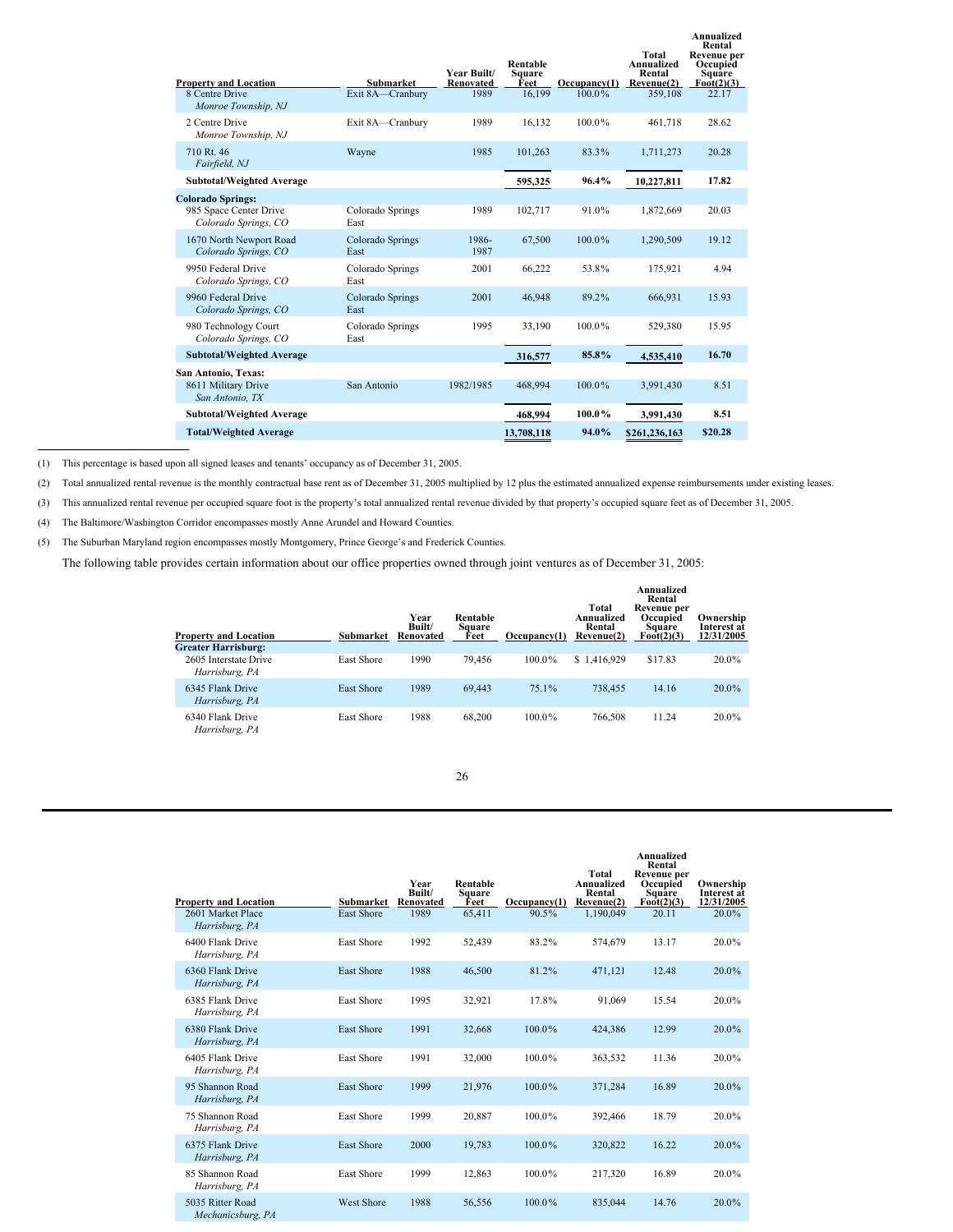| 5070 Ritter Road—Building A<br>Mechanicsburg, PA | West Shore        | 1989 | 32,309  | 89.6%     | 433,531      | 14.97   | 20.0% |
|--------------------------------------------------|-------------------|------|---------|-----------|--------------|---------|-------|
| 5070 Ritter Road—Building B<br>Mechanicsburg, PA | <b>West Shore</b> | 1989 | 28,347  | $100.0\%$ | 396,879      | 14.00   | 20.0% |
| Subtotal/Weighted Average                        |                   |      | 671,759 | 89.4%     | 9,004,074    | 15.00   |       |
| <b>Northern/Central New Jersey:</b>              |                   |      |         |           |              |         |       |
| 695 Rt. 46<br>Fairfield, NJ                      | Wayne             | 1990 | 157,394 | 80.9%     | 3,087,322    | 24.25   | 20.0% |
| <b>Subtotal/Weighted Average</b>                 |                   |      | 157,394 | 80.9%     | 3,087,322    | 24.25   |       |
| Northern Virginia:                               |                   |      |         |           |              |         |       |
| 2900 Towerview Road<br>Herndon, VA               | Route 28<br>South | 1982 | 78,171  | $100.0\%$ | 740,964      | 9.48    | 92.5% |
| Subtotal/Weighted Average                        |                   |      | 78,171  | 100.0%    | 740,964      | 9.48    |       |
| Suburban Maryland: (4)                           |                   |      |         |           |              |         |       |
| 4230 Forbes Boulevard<br>Prince Georges, MD      | Lanham            | 2003 | 55,866  | 47.9%     | 430,739      | 16.08   | 50.0% |
| <b>Subtotal/Weighted Average</b>                 |                   |      | 55,866  | 47.9%     | 430,739      | 16.08   |       |
| <b>Total/Weighted Average</b>                    |                   |      | 963,190 | 86.4%     | \$13,263,099 | \$15.93 |       |

(1) This percentage is based upon all signed leases and tenants' occupancy as of December 31, 2005.

(2) Total annualized rental revenue is the monthly contractual base rent as of December 31, 2005 multiplied by 12 plus the estimated annualized expense reimbursements under existing leases.

# $27$

(3) This annualized rental revenue per occupied square foot is the property's total annualized rental revenue divided by that property's occupied square feet as of December 31, 2005.

(4) The Suburban Maryland region encompasses mostly Montgomery, Prince George's and Frederick Counties.

## **Lease Expirations**

The following table provides a summary schedule of the lease expirations for leases in place for our wholly owned properties as of December 31, 2005, assuming that none of the tenants exercise renewal options:

| Year of<br>Lease<br>Expiration(1) | <b>Number</b><br>of Leases<br>Expiring | Square<br>Footage<br>of Leases<br><b>Expiring</b> | Percentage of<br><b>Total Occupied</b><br><b>Square Feet</b> | <b>Total</b><br>Annualized<br>Rental<br><b>Revenue of</b><br><b>Expiring</b><br>Leases(2)<br>(in thousands) | Percentage<br>of Total<br>Annualized<br>Rental<br>Revenue<br>Expiring(2) | Annualized<br>Rental<br><b>Revenue of</b><br><b>Expiring Leases</b><br>per Occupied<br><b>Square Foot</b> |
|-----------------------------------|----------------------------------------|---------------------------------------------------|--------------------------------------------------------------|-------------------------------------------------------------------------------------------------------------|--------------------------------------------------------------------------|-----------------------------------------------------------------------------------------------------------|
| 2006                              | 101                                    | 1,192,211                                         | $9.3\%$                                                      | \$24,381                                                                                                    | $9.3\%$                                                                  | \$20.45                                                                                                   |
| 2007                              | 107                                    | 1,607,275                                         | 12.5%                                                        | 33,731                                                                                                      | 12.9%                                                                    | 20.99                                                                                                     |
| 2008                              | 118                                    | 1,497,936                                         | 11.6%                                                        | 31,136                                                                                                      | 11.9%                                                                    | 20.79                                                                                                     |
| 2009                              | 117                                    | 2,535,222                                         | 19.7%                                                        | 42.612                                                                                                      | 16.3%                                                                    | 16.81                                                                                                     |
| 2010                              | 94                                     | 1,643,300                                         | 12.8%                                                        | 35,857                                                                                                      | 13.7%                                                                    | 21.82                                                                                                     |
| 2011                              | 40                                     | 678,802                                           | 5.3%                                                         | 12,439                                                                                                      | 4.8%                                                                     | 18.33                                                                                                     |
| 2012                              | 22                                     | 782,851                                           | $6.1\%$                                                      | 17,040                                                                                                      | 6.5%                                                                     | 21.77                                                                                                     |
| 2013                              | 11                                     | 492,790                                           | 3.8%                                                         | 12,827                                                                                                      | 4.9%                                                                     | 26.03                                                                                                     |
| 2014                              | 11                                     | 596,809                                           | 4.6%                                                         | 18,170                                                                                                      | $7.0\%$                                                                  | 30.45                                                                                                     |
| 2015                              | 25                                     | 881,234                                           | $6.8\%$                                                      | 18,678                                                                                                      | $7.2\%$                                                                  | 21.20                                                                                                     |
| 2016                              | 1                                      | 28,008                                            | $0.2\%$                                                      | 798                                                                                                         | $0.3\%$                                                                  | 28.50                                                                                                     |
| 2017                              | 1                                      | 65,700                                            | $0.5\%$                                                      | 1,171                                                                                                       | $0.4\%$                                                                  | 17.83                                                                                                     |
| 2018                              | 3                                      | 328,944                                           | 2.5%                                                         | 7,204                                                                                                       | 2.8%                                                                     | 21.90                                                                                                     |
| 2019                              |                                        |                                                   | $0.0\%$                                                      |                                                                                                             | $0.0\%$                                                                  | 0.00                                                                                                      |
| 2020                              |                                        |                                                   | $0.0\%$                                                      |                                                                                                             | $0.0\%$                                                                  | 0.00                                                                                                      |
| 2021                              | $\mathbf{1}$                           | 46,748                                            | $0.4\%$                                                      | 987                                                                                                         | $0.4\%$                                                                  | 21.10                                                                                                     |
| 2022                              |                                        |                                                   | $0.0\%$                                                      |                                                                                                             | $0.0\%$                                                                  | 0.00                                                                                                      |
| 2023                              |                                        |                                                   | $0.0\%$                                                      |                                                                                                             | $0.0\%$                                                                  | 0.00                                                                                                      |
| 2024                              |                                        |                                                   | $0.0\%$                                                      |                                                                                                             | $0.0\%$                                                                  | 0.00                                                                                                      |
| 2025                              | $\overline{2}$                         | 468,994                                           | $3.6\%$                                                      | 3,992                                                                                                       | $1.5\%$                                                                  | 8.51                                                                                                      |
| Other $(3)$                       | 10                                     | 35,265                                            | $0.3\%$                                                      | 213                                                                                                         | $0.1\%$                                                                  | 6.05                                                                                                      |
| <b>Total/Weighted Average</b>     | 664                                    | 12,882,089                                        | 100.0%                                                       | \$261,236                                                                                                   | 100.0%                                                                   | \$20.28                                                                                                   |

<sup>(1)</sup> Most of our leases with the United States Government provide for consecutive one-year terms or provide for early termination rights. All of the leasing statistics set forth above assumed that the United States Government will remain in the space that it leases through the end of the respective arrangements, without ending consecutive oneyear leases prematurely or exercising early termination rights. We reported the statistics in this manner because we manage our leasing activities using these same assumptions and believe these assumptions to be probable.

(2) Total annualized rental revenue is the monthly contractual base rent as of December 31, 2005 multiplied by 12, plus the estimated annualized expense reimbursements under existing office leases.

(3) Other consists primarily of amenities, including cafeterias, concierge offices and property management space. In addition, month-to-month leases and leases that have expired but the tenant remains in holdover are included in this line item as the exact expiration date is unknown.

<span id="page-15-0"></span>**Item 3. Legal Proceedings**

Jim Lemon and Robin Biser, as plaintiffs, initiated a suit on May 12, 2005, in The United States District Court for the District of Columbia (Case No. 1:05CV00949),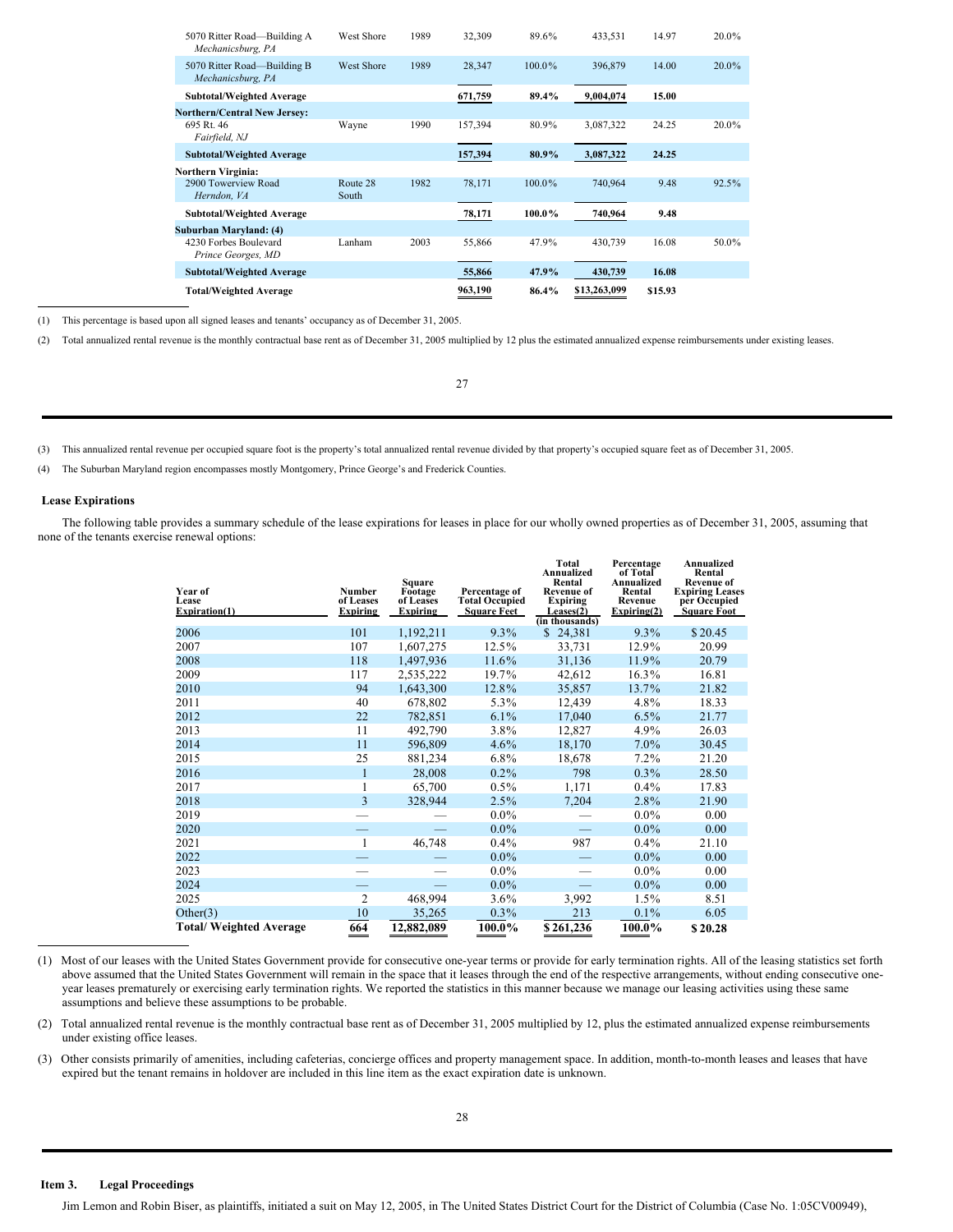against The Secretary of the United States Army, PenMar Development Corporation ("PMDC") and the Company, as defendants, in connection with the pending acquisition by the Company of the former army base known as Fort Ritchie located in Cascade, Maryland. The Company has been under contract to acquire the property from PenMar Development Corporation since July 26, 2004. The plaintiffs allege violations of several federal statutes (National Environmental Policy Act, National Historic Preservation Act) and have requested, among other things, for the Court to enjoin the transfer of the property from the United States government to PMDC and the subsequent transfer to the Company.

We are not currently involved in any other material litigation nor, to our knowledge, is any material litigation currently threatened against the Company (other than routine litigation arising in the ordinary course of business, substantially all of which is expected to be covered by liability insurance).

#### <span id="page-16-0"></span>**Item 4. Submission of Matters to a Vote of Security Holders**

Not applicable.

29

# <span id="page-16-1"></span>**PART II**

# <span id="page-16-2"></span>Item 5. Market for Registrant's Common Equity, Related Stockholder Matters and Issuer Repurchases of Equity Securities

# **Market Information**

Our common shares trade on the New York Stock Exchange ("NYSE") under the symbol "OFC." The table below shows the range of the high and low sale prices for our common shares as reported on the NYSE, as well as the quarterly common share dividends per share declared.

|                      | <b>Price Range</b> | <b>Dividends</b>   |                  |
|----------------------|--------------------|--------------------|------------------|
| 2004                 | Low                | High               | Per Share        |
| <b>First Quarter</b> | \$20.28            | \$25.05            | \$0.235          |
| Second Quarter       | \$19.00            | \$25.10            | \$0.235          |
| <b>Third Quarter</b> | \$24.09            | \$26.91            | \$0.255          |
| Fourth Quarter       | \$25.70            | \$29.37            | \$0.255          |
|                      |                    |                    |                  |
|                      |                    | <b>Price Range</b> | <b>Dividends</b> |
| 2005                 | Low                | High               | Per Share        |
| <b>First Quarter</b> | \$25.14            | \$29.30            | \$0.255          |
| Second Quarter       |                    |                    | \$0.255          |
|                      | \$25.39            | \$29.78            |                  |
| <b>Third Quarter</b> | \$29.27            | \$35.68            | \$0.280          |

The number of holders of record of our common shares was 371 as of December 31, 2005. This number does not include shareholders whose shares are held of record by a brokerage house or clearing agency, but does include any such brokerage house or clearing agency as one record holder.

We will pay future dividends at the discretion of our Board of Trustees. Our ability to pay cash dividends in the future will be dependent upon (i) the income and cash flow generated from our operations; (ii) cash generated or used by our financing and investing activities; and (iii) the annual distribution requirements under the REIT provisions of the Code described above and such other factors as the Board of Trustees deems relevant. Our ability to make cash dividends will also be limited by the terms of our Operating Partnership Agreement and our financing arrangements as well as limitations imposed by state law and the agreements governing any future indebtedness.

#### **Unregistered Sales of Equity Securities and Use of Proceeds**

During the three months ended December 31, 2005, 241,255 of the Operating Partnership's common units were exchanged for 241,255 common shares in accordance with the Operating Partnership's Second Amended and Restated Limited Partnership Agreement, as amended. The issuance of these common shares was effected in reliance upon the exemption from registration under Section 4(2) of the Securities Act of 1933, as amended.

30

#### <span id="page-16-3"></span>**Item 6. Selected Financial Data**

The following table sets forth summary financial data as of and for each of the years ended December 31, 2001 through 2005. The table illustrates the significant growth our Company experienced over the periods reported. Most of this growth, particularly pertaining to revenues, operating income and total assets, was attributable to our addition of properties through acquisition and development activities. We financed most of the acquisition and development activities by incurring debt and issuing preferred and common equity, as indicated by the growth in our interest expense, preferred share dividends and weighted average common shares outstanding. The growth in our general and administrative expenses reflects, in large part, the growth in management resources required to support the increased size of our portfolio. Since this information is only a summary, you should refer to our Consolidated Financial Statements and notes thereto and the section of this report entitled "Management's Discussion and Analysis of Financial Condition and Results of Operations" for additional information.

**Corporate Office Properties Trust and Subsidiaries (Dollar and share information in thousands, except ratios and per share data)**

|                                                                  | 2005          | 2004      | 2003         | 2002      | 2001      |
|------------------------------------------------------------------|---------------|-----------|--------------|-----------|-----------|
| Revenues                                                         |               |           |              |           |           |
| Revenues from real estate operations(1)                          | 249.911<br>S. | 211.299   | 171.147<br>S | 146.886   | \$118,146 |
| Construction contract and other service operations revenues      | 79,234        | 28,903    | 31,740       | 4,704     | 4,901     |
| Total revenues                                                   | 329,145       | 240,202   | 202,887      | 151,590   | 123,047   |
| <b>Expenses</b>                                                  |               |           |              |           |           |
| Property operating $(1)$                                         | 75,258        | 61.738    | 50.453       | 42.753    | 34,260    |
| Depreciation and other amortization associated with real         |               |           |              |           |           |
| estate operations $(1)$                                          | 63,063        | 51.180    | 36,479       | 30,201    | 19,745    |
| Construction contract and other service operations expenses      | 77,287        | 26,996    | 30,933       | 5.008     | 5,391     |
| General and administrative expenses                              | 13,534        | 10,938    | 7,893        | 6,697     | 5,289     |
| Total operating expenses                                         | 229.142       | 150,852   | 125,758      | 84,659    | 64,685    |
| Operating income                                                 | 100,003       | 89,350    | 77.129       | 66.931    | 58,362    |
| Interest expense and amortization of deferred financing costs(1) | (58, 895)     | (46, 031) | (43, 134)    | (40, 788) | (33,610)  |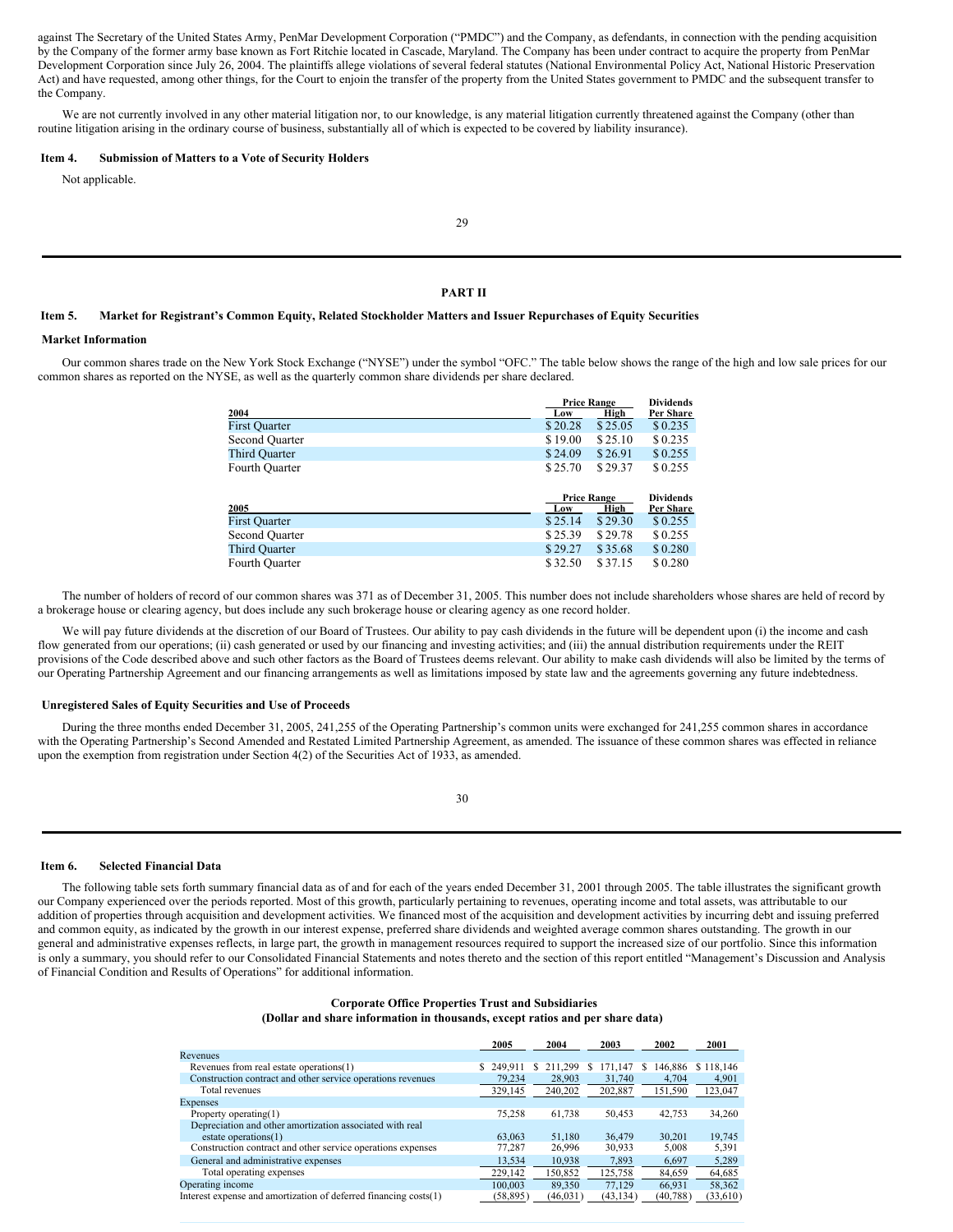| Income from continuing operations before equity in loss of              |              |          |                    |           |    |          |   |           |          |
|-------------------------------------------------------------------------|--------------|----------|--------------------|-----------|----|----------|---|-----------|----------|
| unconsolidated entities, income taxes and minority interests            |              | 41.108   |                    | 43,319    |    | 33,995   |   | 26,143    | 24,752   |
| Equity in loss of unconsolidated entities                               |              | (88)     |                    | (88)      |    | (98)     |   | (402)     | (84)     |
| Income tax (expense) benefit                                            |              | (668)    |                    | (795)     |    | 169      |   | 347       | 409      |
| Income from continuing operations before minority interests             |              | 40,352   |                    | 42,436    |    | 34,066   |   | 26,088    | 25,077   |
| Minority interests in income from continuing operations(1)              |              | (5, 444) |                    | (5,739)   |    | (6, 443) |   | (6, 413)  | (7,678)  |
| Income from continuing operations                                       |              | 34,908   |                    | 36,697    |    | 27,623   |   | 19,675    | 17,399   |
| Income from discontinued operations, net of minority interests $(1)(2)$ |              | 3,855    |                    | 448       |    | 2,918    |   | 1,850     | 1,622    |
| Gain (loss) on sales of real estate, $net(1)(3)$                        |              | 268      |                    | (113)     |    | 336      |   | 1,776     | 1,075    |
| Cumulative effect of accounting change, net of minority                 |              |          |                    |           |    |          |   |           |          |
| interests(4)                                                            |              |          |                    |           |    |          |   |           | (174)    |
| Net income                                                              |              | 39,031   |                    | 37,032    |    | 30,877   |   | 23,301    | 19,922   |
| Preferred share dividends                                               |              | (14,615) |                    | (16,329)  |    | (12,003) |   | (10, 134) | (6, 857) |
| Repurchase of preferred units in excess of recorded book value(5)       |              |          |                    |           |    | (11,224) |   |           |          |
| Issuance costs associated with redeemed preferred shares(6)             |              |          |                    | (1, 813)  |    |          |   |           |          |
| Net income available to common shareholders                             |              | 24,416   | S                  | 18,890    | -S | 7,650    | S | 13,167    | \$13,065 |
| Basic earnings per common share                                         |              |          |                    |           |    |          |   |           |          |
| Income before discontinued operations and cumulative effect             |              |          |                    |           |    |          |   |           |          |
| of accounting change                                                    | \$           | 0.55     | -8                 | 0.56 S    |    | 0.18S    |   | 0.50 S    | 0.58     |
| Net income available to common shareholders                             | $\mathbf{s}$ | 0.65     | - \$               | 0.57 S    |    | 0.29 S   |   | 0.59 S    | 0.65     |
| Diluted earnings per common share                                       |              |          |                    |           |    |          |   |           |          |
| Income before discontinued operations and cumulative effect             |              |          |                    |           |    |          |   |           |          |
| of accounting change                                                    | \$           | 0.53     | $\mathbf{\hat{s}}$ | 0.53 S    |    | 0.17S    |   | 0.48 S    | 0.56     |
| Net income available to common shareholders                             | S            | 0.63     | -S                 | $0.54$ \$ |    | 0.27 S   |   | 0.56 S    | 0.63     |
| Weighted average common shares outstanding—basic                        |              | 37,371   |                    | 33,173    |    | 26,659   |   | 22,472    | 20,099   |
| Weighted average common shares outstanding-diluted                      |              | 38,997   |                    | 34,982    |    | 28,021   |   | 24,547    | 21,623   |
|                                                                         |              |          |                    |           |    |          |   |           |          |

|                                                          |    | 2005        |              | 2004                                                             |    | 2003       | 2002      |              | 2001      |
|----------------------------------------------------------|----|-------------|--------------|------------------------------------------------------------------|----|------------|-----------|--------------|-----------|
| <b>Balance Sheet Data (as of year end):</b>              |    |             |              |                                                                  |    |            |           |              |           |
| Investment in real estate                                |    |             |              | \$1,887,867 \$1,544,501 \$1,189,258 \$1,042,955 \$923,700        |    |            |           |              |           |
| Total assets                                             |    |             |              | \$2,130,376 \$1,732,026 \$1,332,076 \$1,138,721                  |    |            |           |              | \$994,896 |
| Mortgage and other loans payable                         |    | \$1,348,351 |              | \$1,022,688 \$ 738,698 \$ 705,056                                |    |            |           |              | \$573.327 |
| <b>Total liabilities</b>                                 |    |             |              | \$1,442,036 \$1,111,224 \$                                       |    | 801,899    | \$749.338 |              | \$626,193 |
| Minority interests                                       | S. | 105.827     | S            | 98,878 \$                                                        |    | 79,796 \$  | 100.886   |              | \$104.782 |
| Shareholders' equity                                     |    | \$582.513   |              | \$521,924 \$450,381                                              |    |            | \$288,497 |              | \$263,921 |
| Other Financial Data (for the year ended):               |    |             |              |                                                                  |    |            |           |              |           |
| Cash flows provided by (used in):                        |    |             |              |                                                                  |    |            |           |              |           |
| Operating activities                                     | \$ | 95.944      | -S           | 84.494 \$                                                        |    | 67.783 \$  | 62.242    | -S           | 50.875    |
| Investing activities                                     |    |             |              | \$ (419,093) \$ (263,792) \$ (172,949) \$ (128,571) \$ (155,741) |    |            |           |              |           |
| Financing activities                                     |    | 320.112     | $\mathbf{s}$ | 183.638 \$                                                       |    | 108.656 \$ | 65,680    |              | \$106,525 |
| Numerator for diluted EPS                                |    | 24,416 \$   |              | 18,911                                                           | -S | 7,650 \$   | 13,711    | <sup>S</sup> | 13,573    |
| Diluted funds from operations(7)                         | S  | 88,801      | -S           | 76,248 \$                                                        |    | 61,268 \$  | 52,854    | S            | 43,001    |
| Diluted funds from operations per share(7)               | \$ | $1.86$ \$   |              | $1.74$ \$                                                        |    | $1.56$ \$  | 1.44 S    |              | 1.28      |
| Cash dividends declared per common share                 | \$ | 1.07        | -S           | 0.98 S                                                           |    | 0.91 S     | 0.86 S    |              | 0.82      |
| Property Data (as of year end):                          |    |             |              |                                                                  |    |            |           |              |           |
| Number of properties owned $(1)(8)$                      |    | 165         |              | 143                                                              |    | 118        | 110       |              | 96        |
| Total rentable square feet owned (in thousands) $(1)(8)$ |    | 13.708      |              | 11,765                                                           |    | 9.876      | 8.942     |              | 7.666     |
|                                                          |    |             |              |                                                                  |    |            |           |              |           |

(1) Certain prior period amounts have been reclassified to conform with the current presentation. These reclassifications did not affect consolidated net income or shareholders' equity.

- (2) Reflects income derived from one operating real estate property that we sold in 2003 and three operating real estate properties that we sold in 2005 (see Note 18 to our Consolidated Financial Statements).
- (3) Reflects gain (loss) from sales of properties and unconsolidated real estate joint ventures not associated with discontinued operations.
- (4) Reflects loss recognized upon our adoption of Statement of Financial Accounting Standards No. 133, "Accounting for Derivative Instruments and Hedging Activities."
- (5) Reflects a decrease to net income available to common shareholders representing the excess of the repurchase price of the Series C Preferred Units in our Operating Partnership over the sum of the recorded book value of the units and the accrued and unpaid return to the unitholder.
- (6) Reflects a decrease to net income available to common shareholders pertaining to the original issuance costs of the Series B Preferred Shares of beneficial interest that was recognized upon redemption of the shares.
- (7) For definitions of diluted funds from operations per share and diluted funds from operations and reconciliations of these measures to their comparable measures under generally accepted accounting principles, you should refer to the section entitled "Funds from Operations" within the section entitled "Management's Discussion and Analysis of Financial Condition and Results of Operations."

(8) Amounts reported reflect only wholly owned properties.

# <span id="page-17-0"></span>**Item 7. Management's Discussion and Analysis of Financial Condition and Results of Operations**

You should refer to our Consolidated Financial Statements and the notes thereto and our Selected Financial Data table as you read this section.

This section contains "forward-looking" statements, as defined in the Private Securities Litigation Reform Act of 1995, that are based on our current expectations, estimates and projections about future events and financial trends affecting the financial condition and operations of our business. Forward-looking statements can be identified by the use of words such as "may," "will," "should," "expect," "estimate" or other comparable terminology. Forward-looking statements are inherently subject to risks and uncertainties, many of which we cannot predict with accuracy and some of which we might not even anticipate. Although we believe that the expectations, estimates and projections reflected in such forward-looking statements are based on reasonable assumptions at the time made, we can give no assurance that these expectations, estimates and projections will be achieved. Future events and actual results may differ materially from those discussed in the forward-looking statements. Important factors that may affect these expectations, estimates and projections include, but are not limited to:

- · our ability to borrow on favorable terms;
- · general economic and business conditions, which will, among other things, affect office property demand and rents, tenant creditworthiness, interest rates and financing availability;
- · adverse changes in the real estate markets, including, among other things, increased competition with other companies;
- · risks of real estate acquisition and development activities, including, among other things, risks that development projects may not be completed on schedule, that tenants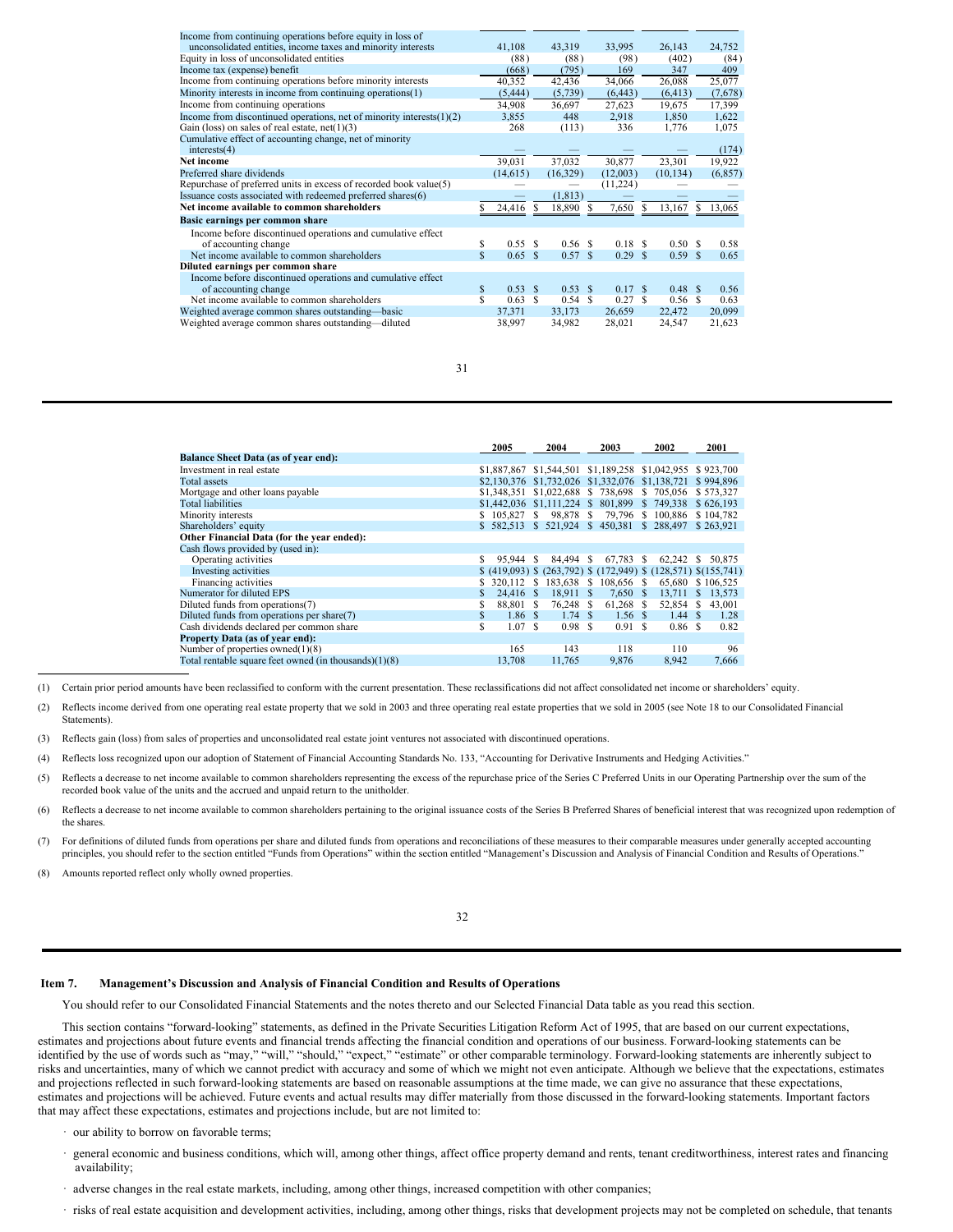may not take occupancy or pay rent or that development and operating costs may be greater than anticipated;

- · risks of investing through joint venture structures, including risks that our joint venture partners may not fulfill their financial obligations as investors or may take actions that are inconsistent with our objectives;
- · our ability to satisfy and operate effectively under federal income tax rules relating to real estate investment trusts and partnerships;
- · governmental actions and initiatives; and
- · environmental requirements.

We undertake no obligation to update or supplement forward-looking statements.

## **Overview**

We are a REIT that focuses on the acquisition, development, ownership, management and leasing of primarily Class A suburban office properties in select, demographically strong submarkets where we can achieve critical mass, operating synergies and key competitive advantages, including attracting high quality tenants and securing acquisition and development opportunities. As of December 31, 2005, our investments in real estate included the following:

- · 165 wholly owned operating properties in our portfolio with an average size of 83,000 square feet per property;
- · 14 wholly owned office properties under construction or development that we estimate will total approximately 1.8 million square feet upon completion and one wholly owned office property totaling approximately 52,000 square feet that was under redevelopment;

| I | I |
|---|---|
| I | I |
| × | × |
|   |   |

- · wholly owned land parcels totaling 311 acres that we believe are potentially developable into approximately 4.5 million square feet; and
- · partial ownership interests in a number of other real estate projects in operations or under development or redevelopment.

REITs were created by the United States Congress in order to provide large numbers of investors with the ability to make investments into entities that own large scale commercial real estate. One of the unique aspects of a REIT is that the entity typically does not pay corporate income tax, provided that the entity distributes 100% of its REIT taxable income to its shareholders and meets a number of other strict requirements of the Internal Revenue Code of 1986, as amended (it is noteworthy that REITs are required to distribute a minimum of only 90% of REIT taxable income to maintain their tax status as a REIT, although any differential between the 90% and 100% would be taxable). Most of our revenues relating to our real estate operations come from rents and property operating expense reimbursements earned from tenants leasing space in our properties. Most of our expenses relating to our real estate operations take the form of (1) property operating costs, such as real estate taxes, utilities and repairs and maintenance; (2) financing costs, such as interest and loan costs; and (3) depreciation and amortization associated with our operating properties.

Of the 165 wholly owned operating properties in our portfolio, 158 were located in the Mid-Atlantic region of the United States. Our primary regions as of December 31, 2005 are set forth below:

- · Baltimore/Washington Corridor (defined as the Maryland counties of Howard and Anne Arundel);
- · Northern Virginia (defined as Fairfax County, Virginia);
- · Suburban Maryland (defined as the Maryland counties of Montgomery, Prince George's and Frederick);
- · St. Mary's & King George Counties (located in Maryland and Virginia, respectively);
- · Suburban Baltimore, Maryland;
- · Colorado Springs, Colorado;
- · San Antonio, Texas;
- · Northern Central New Jersey; and
- · Greater Philadelphia, Pennsylvania.

As of December 31, 2005, 120 of our properties were located in what is widely known as the Greater Washington, D.C. region, which includes the first four regions set forth above, and 25 were located in neighboring Suburban Baltimore. In 2004, we implemented a core customer expansion strategy built on meeting, through acquisitions and development, the multi-location requirements of our strategic tenants; as a result of this strategy, 2005 marked our initial entry into the next two regions set forth above: San Antonio, Texas and Colorado Springs, Colorado. The last two regions set forth above are considered non-core to the Company. At December 31, 2004, we also had wholly owned properties in the Greater Harrisburg, Pennsylvania region; in September 2005, we sold 80% of our ownership interest in these properties by contributing them into a real estate joint venture. We discuss further the geographic concentrations of our property ownership in the section below entitled "Concentration of Operations."

Our strategy for operations and growth revolves around our goal to be the landlord of choice for select high quality tenants. As a result of this strategy, a large concentration of our revenue is derived from several large tenants. Our largest tenants are also heavily concentrated in the United States defense industry. Several noteworthy statistics that demonstrate our tenant and industry concentrations are set forth below:

|                                               | Percentage of<br><b>Annualized</b> Rental<br>Revenue(1) of Wholly<br><b>Owned Properties</b><br>at December 31, 2005 |
|-----------------------------------------------|----------------------------------------------------------------------------------------------------------------------|
| Largest tenant, United States Government      | $15.2\%$                                                                                                             |
| Five largest tenants                          | $32.1\%$                                                                                                             |
| Twenty largest tenants                        | 55.9%                                                                                                                |
| Tenants in the United States defense industry | 49.7%                                                                                                                |

(1) Defined below in the section entitled "Geographic Concentration of Property Operations."

We discuss further our lease concentrations in the section below entitled "Concentration of Operations."

In order to maximize the revenue potential of our properties, we try to maintain high levels of occupancy; as a result, we consider occupancy rates to be an important measure of the productivity of our properties. One way that we attempt to maximize occupancy rates is by renewing a high percentage of our existing tenants; accordingly,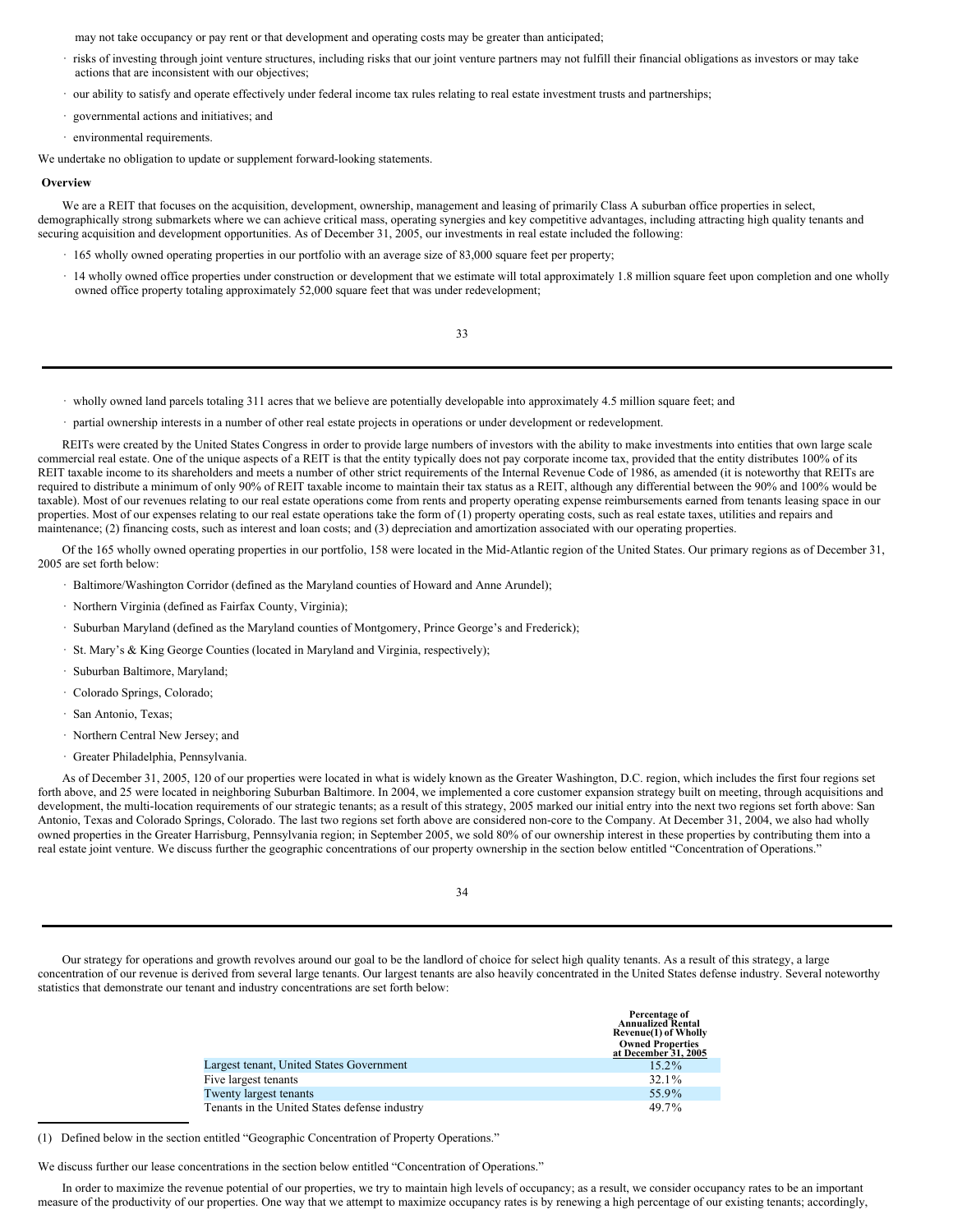tenant renewal rates are important to us in monitoring our leasing activities and tenant relationships. In managing the effect of our leasing activities on our financial position and future operating performance stability, we also monitor the timing of our lease maturities with the intent that the timing of such maturities not be highly concentrated in a given one-year or five-year period. The table below sets forth certain occupancy and leasing information as of or for the year ended December 31, 2005 for our portfolio of wholly owned properties:

| Occupancy                                                                  | 94.0%   |
|----------------------------------------------------------------------------|---------|
| Renewal rate of square footage for scheduled lease expirations during year | 66.6%   |
| Average contractual annual rental rate per square foot $(1)$               | \$20.28 |
| Weighted average lease term $(in \text{ years})(2)$                        | 5 O     |

<sup>(1)</sup> Includes estimated expense reimbursements.

We discuss further in the section entitled "Results of Operations" in the subsection entitled "Occupancy and Leasing."

Achieving optimal performance from our properties is crucial to our Company. We evaluate the performance of our properties by focusing on changes in revenues from real estate operations (comprised of (1) rental revenues and (2) tenant recoveries and other real estate operations revenue) and property operating expenses. However, since we experienced significant growth in number of operating properties between 2003 and 2005, our growth in revenues from real estate operations and property operating expenses over that timeframe can be misleading. Therefore, we evaluate (1) changes in revenues from real estate operations and property operating expenses attributable to property additions separately from the (2) changes attributable to properties that were owned and operational throughout any two periods being compared, properties that we collectively refer to as the Same-Office Properties. During 2005, we:

- experienced significant growth from 2004 in our revenues from real estate operations and property operating expenses due primarily to the addition of properties through acquisition and construction activities;
- · had a \$3.1 million, or 1.7%, increase in revenues from the Same-Office Properties compared to 2004 due primarily to increased operating expense reimbursements at such properties; and
- · had a \$5.6 million, or 10.3%, increase in property operating expenses from the Same-Office Properties compared to 2004 due primarily to increased utilities and snow removal expenses.

We discuss further in the section below entitled "Results of Operations" in the subsection entitled "Revenues from Real Estate Operations and Property Operating Expenses."

In addition to owning real estate properties, we provide real estate-related services that include (1) property management, (2) construction and development management; and (3) heating and air conditioning services and controls. The gross revenue and costs associated with these services generally bear little relationship to the level of our activity from these operations since a substantial portion of the costs are subcontracted costs that are reimbursed to us by the customer at no mark up. As a result, the operating margins from these operations are small relative to the revenue. We use the net of such revenues and expenses to evaluate the performance of our service operations. During 2005, we had virtually no change in the operating margins of our service operations compared to 2004. These operations are discussed further in the section below entitled "Income from Service Operations."

Our 2005 net income available to common shareholders increased 29.3% and our diluted earnings per share increased 16.7% compared to 2004. We discuss significant factors contributing to these changes within subsections of the section below entitled "Results of Operations."

Highlights of our 2005 investing activities are set forth below:

- · we acquired 38 office properties totaling 2.5 million square feet for \$284.7 million, including properties representing our initial entry into the Colorado Springs, Colorado and San Antonio, Texas regions;
- · we increased our future development capacity by acquiring 10 parcels of land totaling 327 acres, all of which is located near operating properties that we own, for \$46.9 million;
- · we placed into service 295,000 square feet in three newly-constructed properties;
- · we had nine new properties under construction, three properties under redevelopment and six properties under development at December 31, 2005;
- · we sold four office properties, including three from one of our non-core regions, and a land parcel for a total of \$29.8 million; and
- · we sold 80% of the ownership interest in our Harrisburg portfolio by contributing it into a real estate joint venture.

36

Highlights of our 2005 financing activities are set forth below:

- we increased the maximum principal under our primary revolving credit facility the ("Revolving Credit Facility") from \$300.0 million to \$400.0 million, with a right to further increase the maximum principal in the future to \$600.0 million;
- · we borrowed \$466.1 million under mortgages and other loans, excluding our Revolving Credit Facility; and
- · we sold 2.3 million common shares to an underwriter for net proceeds totaling approximately \$75.2 million.

We discuss our 2005 investing and financing activities further in the section below entitled "Liquidity and Capital Resources," along with discussions of, among other things, the following:

- · our cash flows;
- · how we expect to generate cash for short and long-term capital needs;
- · our off-balance sheet arrangements in place that are reasonably likely to affect our financial condition; and
- · our commitments and contingencies.

# **Critical Accounting Policies and Estimates**

Our Consolidated Financial Statements are prepared in accordance with GAAP, which require us to make certain estimates and assumptions. A summary of our

<sup>(2)</sup> See assumption relating to our United States Government leases in section entitled "Occupancy and Leasing."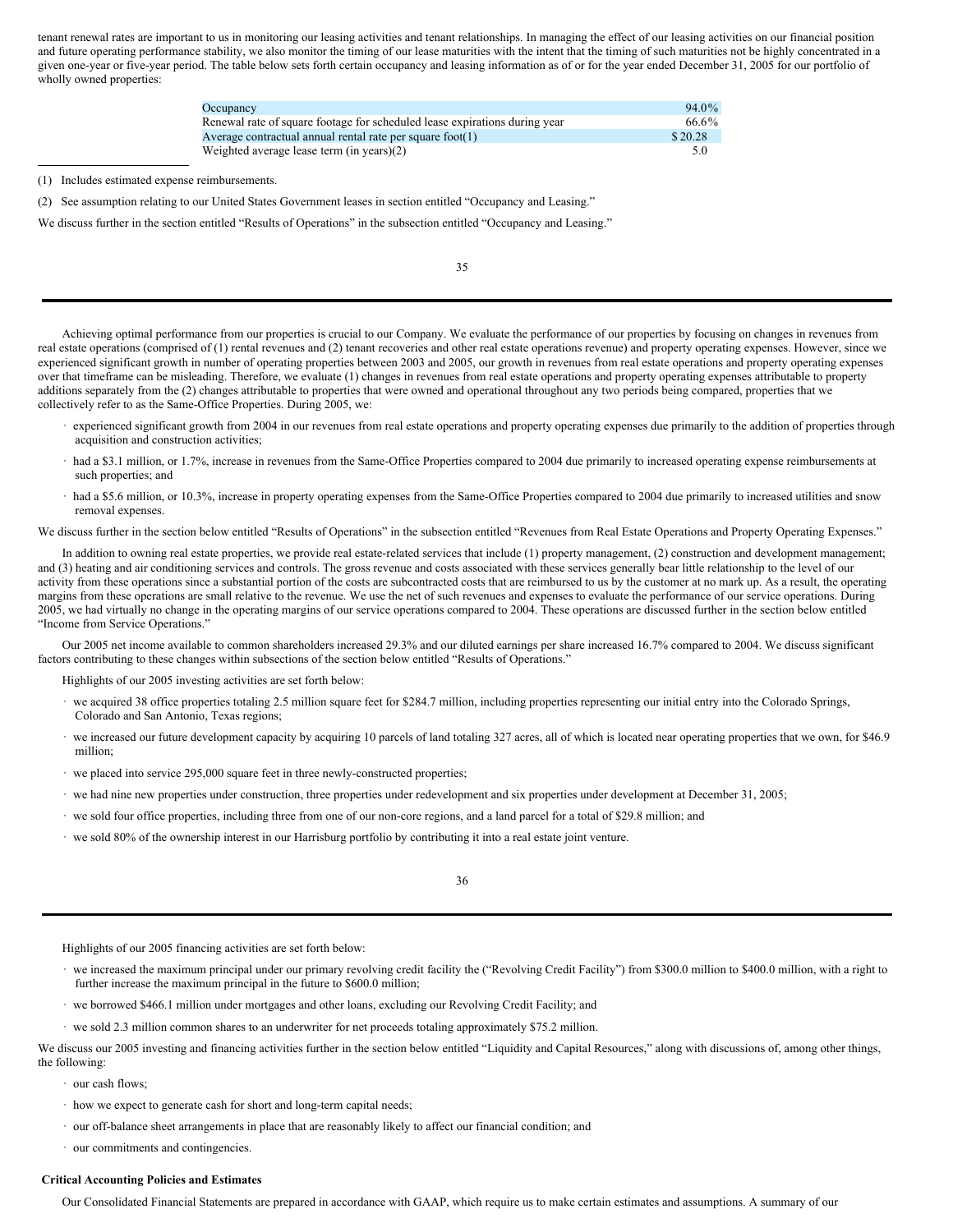significant accounting policies is provided in Note 3 to our Consolidated Financial Statements. The following section is a summary of certain aspects of those accounting policies involving estimates and assumptions that (1) require our most difficult, subjective or complex judgments in accounting for highly uncertain matters or matters that are susceptible to change and (2) materially affect our reported operating performance or financial condition. It is possible that the use of different reasonable estimates or assumptions in making these judgments could result in materially different amounts being reported in our Consolidated Financial Statements. While reviewing this section, you should refer to Note 3 to our Consolidated Financial Statements, including terms defined therein.

- When we acquire real estate properties, we allocate the acquisition to numerous tangible and intangible components. Most of the terms in this bullet section are defined in the section of Note 3 to the Consolidated Financial Statements entitled "Acquisitions of Real Estate." Our process for determining the allocation to these components is very complex and requires many estimates and assumptions. Included among these estimates and assumptions are the following: (1) determination of market rental rate; (2) estimates of leasing and tenant improvement costs associated with the remaining term of acquired leases for deemed cost avoidance; (3) leasing assumptions used in determining the lease up value, as-if vacant value and tenant relationship value, including the rental rates, period of time that it will take to lease vacant space and estimated tenant improvement and leasing costs; (4) estimate of the property's future value in determining the as-if vacant value; (5) estimate of value attributable to market concentration premiums and tenant relationship values; and (6) allocation of the as-if vacant value between land and building. A change in any of the above key assumptions, most of which are extremely subjective, can materially change not only the presentation of acquired properties in our Consolidated Financial Statements but also reported results of operations. The allocation to different components affects the following:
	- · the amount of the acquisition costs allocated among different categories of assets and liabilities on our balance sheet, the amount of costs assigned to individual properties in multiple property acquisitions and the amount of costs assigned to individual tenants at the time of acquisition;

| I<br>I<br>i |  |
|-------------|--|

- · where the amortization of the components appear over time in our statements of operations. Allocations to the lease to market value component are amortized into rental revenue, whereas allocations to most of the other components (the one exception being the land component of the as-if vacant value) are amortized into depreciation and amortization expense. As a REIT, this is important to us since much of the investment community evaluates our operating performance using non-GAAP measures such as funds from operations, the computation of which includes rental revenue but does not include depreciation and amortization expense; and
- · the timing over which the items are recognized as revenue or expense in our statements of operations. For example, for allocations to the as-if vacant value, the land portion is not depreciated and the building portion is depreciated over a longer period of time than the other components (generally 40 years). Allocations to lease to market value, deemed cost avoidance, lease up value and tenant relationship value are amortized over significantly shorter timeframes, and if individual tenants' leases are terminated early, any unamortized amounts remaining associated with those tenants are generally expensed upon termination. These differences in timing can materially affect our reported results of operations. In addition, we establish lives for lease up value and tenant relationship value based on our estimates of how long we expect the respective tenants to remain in the properties; establishing these lives requires estimates and assumptions that are very subjective.
- When events or circumstances indicate that a property may be impaired, we perform an undiscounted cash flow analysis. We consider an asset to be impaired when its undiscounted expected future cash flows are less than its depreciated cost. If such impairment is present, an impairment loss is recognized based on the excess of the carrying amount of the asset over its fair value. We compute a real estate asset's undiscounted expected future cash flows and fair value using certain estimates and assumptions. As a result, these estimates and assumptions impact whether an impairment is deemed to have occurred and the amount of impairment loss that we recognize.
- We use four different accounting methods to report our investments in entities: the consolidation method, the equity method, the cost method and the financing method (see Note 2 to our Consolidated Financial Statements). We use the cost method when we own an interest in an entity and cannot exert significant influence over the entity's operations. When the cost method does not apply, we evaluate whether or not we can exert significant influence over the entity's operations but cannot control the entity's operations; when considering that, we need to determine whether a situation exists in which the entity is controlled by its owners (either us or our joint venture partners) without such owners owning most of the outstanding voting rights in the entity. In performing this evaluation, we typically need to make subjective estimates and judgments regarding the entity's future operating performance, financial condition, future valuation and other variables that may affect the partners' share of cash flow from the entity over time. We also need to estimate the probability of different scenarios taking place over time and project the effect that each of those scenarios would have on variables affecting the partners' cash flow. The conclusion reached as a result of this process affects whether or not we use the consolidation method in accounting for our investment or either the equity or financing method of accounting. Whether or not we consolidate an investment can materially affect our Consolidated Financial Statements.

# **Concentration of Operations**

*Geographic Concentration of Property Operations*

During 2004 and 2005, we:

- · increased our portfolio of operating properties in our Baltimore/Washington Corridor, Northern Virginia, Suburban Baltimore and Suburban Maryland regions through acquisitions and newly constructed properties placed into service;
- · made our initial entry into the St. Mary's and King George counties region in 2004 and placed into service a portion of a newly constructed property in that region in 2005;
- · made our initial entry into the San Antonio, Texas and Colorado Springs, Colorado regions through acquisitions in 2005;
- · sold 80% of the ownership interest in our Harrisburg portfolio by contributing into a real estate joint venture; and
- · sold three properties in Northern/Central New Jersey and one property in the Baltimore/Washington Corridor in 2005.

The table below sets forth the changes in the regional allocation of our annualized rental revenue occurring primarily as a result of these acquisition and development activities and changes in leasing activity:

|                                     | % of Annualized Rental Revenue of<br><b>Wholly Owned Properties</b><br>as of December 31. |          |          |  |  |
|-------------------------------------|-------------------------------------------------------------------------------------------|----------|----------|--|--|
| Region                              | 2005                                                                                      | 2004     | 2003     |  |  |
| Baltimore/Washington Corridor       | 47.8%                                                                                     | $49.4\%$ | 54.4%    |  |  |
| Northern Virginia                   | 21.5%                                                                                     | $23.2\%$ | $20.1\%$ |  |  |
| Suburban Baltimore                  | $10.1\%$                                                                                  | $4.1\%$  | $3.6\%$  |  |  |
| Suburban Maryland                   | $5.2\%$                                                                                   | $3.6\%$  | 2.9%     |  |  |
| St. Mary's and King George Counties | $4.3\%$                                                                                   | $4.7\%$  | N/A      |  |  |
| Greater Philadelphia                | $4.0\%$                                                                                   | $4.6\%$  | 5.8%     |  |  |
| Northern/Central New Jersey         | $3.9\%$                                                                                   | $6.5\%$  | $8.1\%$  |  |  |
|                                     |                                                                                           |          |          |  |  |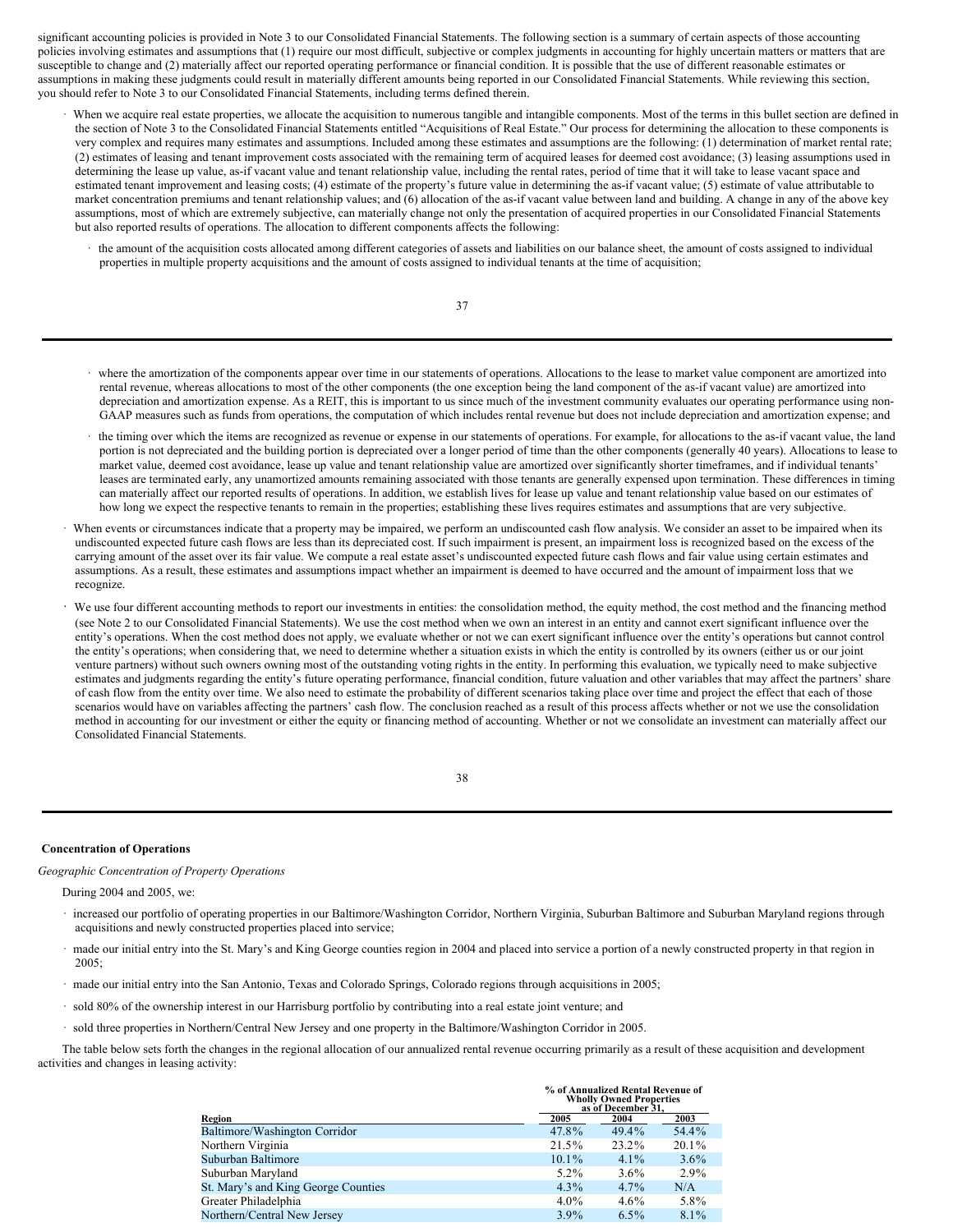| Colorado Springs, Colorado | 17%       | N/A       | N/A       |
|----------------------------|-----------|-----------|-----------|
| San Antonio, Texas         | $1.5\%$   | N/A       | N/A       |
| Greater Harrisburg         | N/A       | 3.9%      | $5.1\%$   |
|                            | $100.0\%$ | $100.0\%$ | $100.0\%$ |

Annualized rental revenue is a measure that we use to evaluate the source of our rental revenue as of a point in time. It is computed by multiplying by 12 the sum of monthly contractual base rents and estimated monthly expense reimbursements under active leases as of a point in time. We consider annualized rental revenue to be a useful measure for analyzing revenue sources because, since it is point-in-time based, it does not contain increases and decreases in revenue associated with periods in which lease terms were not in effect; historical revenue under generally accepted accounting principles ("GAAP") does contain such fluctuations. We find the measure particularly useful for leasing, tenant, segment and industry analysis.

# *Concentration of Leases With Certain Tenants*

We experienced changes in our tenant base during 2004 and 2005 due primarily to acquisitions, construction and leasing activity. The following schedule lists our 20 largest tenants in our portfolio of wholly owned properties based on percentage of annualized rental revenue:

|                                                | <b>Percentage of Annualized Rental</b><br><b>Revenue of Wholly Owned Properties for</b><br>20 Largest Tenants as of December 31, |          |         |
|------------------------------------------------|----------------------------------------------------------------------------------------------------------------------------------|----------|---------|
| <b>Tenant</b>                                  | 2005                                                                                                                             | 2004     | 2003    |
| <b>United States Government</b>                | $15.2\%$                                                                                                                         | 13.3%    | 15.1%   |
| Booz Allen Hamilton, Inc.                      | $5.0\%$                                                                                                                          | $5.5\%$  | $2.6\%$ |
| Northrop Grumman Corporation                   | $4.5\%$                                                                                                                          | 3.6%     | $2.6\%$ |
| Computer Sciences Corporation(1)               | $4.1\%$                                                                                                                          | $5.2\%$  | 6.4%    |
| L-3 Communications Titan Corporation(1)        | $3.4\%$                                                                                                                          | $3.9\%$  | $1.3\%$ |
| Unisys $(2)$                                   | $3.1\%$                                                                                                                          | $3.5\%$  | $4.5\%$ |
| AT&T Corporation(1)                            | $2.7\%$                                                                                                                          | $4.2\%$  | $5.2\%$ |
| General Dynamics Corporation                   | $2.6\%$                                                                                                                          | 3.8%     | $3.4\%$ |
| The Aerospace Corporation                      | $2.2\%$                                                                                                                          | $2.3\%$  | $1.9\%$ |
| Wachovia Bank                                  | $2.1\%$                                                                                                                          | $2.3\%$  | N/A     |
| The Boeing Company $(1)$                       | $1.6\%$                                                                                                                          | $1.8\%$  | $2.1\%$ |
| Ciena Corporation                              | $1.3\%$                                                                                                                          | $1.4\%$  | $2.2\%$ |
| VeriSign, Inc.                                 | $1.3\%$                                                                                                                          | $1.4\%$  | $5.1\%$ |
| Magellan Health Services, Inc.                 | $1.1\%$                                                                                                                          | $1.2\%$  | 1.8%    |
| PricewaterhouseCoopers LLP                     | $1.0\%$                                                                                                                          | $1.3\%$  | N/A     |
| Lockheed Martin Corporation                    | $1.0\%$                                                                                                                          | N/A      | N/A     |
| Johns Hopkins University(1)                    | $1.0\%$                                                                                                                          | $1.1\%$  | $1.3\%$ |
| Merck & Co., Inc. $(2)$                        | $0.9\%$                                                                                                                          | $1.1\%$  | 1.4%    |
| Wyle Laboratories, Inc.                        | $0.9\%$                                                                                                                          | N/A      | N/A     |
| Carefirst, Inc. and Subsidiaries(1)            | $0.9\%$                                                                                                                          | $1.0\%$  | $1.3\%$ |
| Commonwealth of Pennsylvania(1)                | N/A                                                                                                                              | $1.3\%$  | $1.5\%$ |
| <b>BAE</b> Systems                             | N/A                                                                                                                              | $1.0\%$  | N/A     |
| USinternetworking, Inc.                        | N/A                                                                                                                              | N/A      | $1.1\%$ |
| <b>Comcast Cablevision/Comcast Corporation</b> | N/A                                                                                                                              | N/A      | $1.0\%$ |
| <b>Omniplex World Services</b>                 | N/A                                                                                                                              | N/A      | $0.9\%$ |
| Subtotal of 20 largest tenants                 | 55.9%                                                                                                                            | $60.2\%$ | 62.7%   |
| All remaining tenants                          | 44.1%                                                                                                                            | 39.8%    | 37.3%   |
| Total                                          | 100.0%                                                                                                                           | 100.0%   | 100.0%  |

(1) Includes affiliated organizations and agencies and predecessor companies.

(2) Unisys subleases space to Merck and Co., Inc.; revenue from this subleased space is classified as Merck & Co., Inc. revenue.

Our strategy is focused on the formation of strategic alliances with certain of our tenants from the standpoint of fulfilling their real estate needs in multiple locations. This strategy influences not only our leasing activities but also our acquisition and construction activities. As a result, our revenue concentration with individual tenants could continue to grow over time as a result of this strategy.

Most of the leases with the United States Government provide for a series of one-year terms or provide for early termination rights. The government may terminate its leases if, among other reasons, the United States Congress fails to provide funding.

#### 40

#### *Industry Concentration of Tenants*

The percentage of total annualized rental revenue in our wholly owned properties derived from the United States defense industry increased in each of the last three years. One reason for this increase is the expansion of the industry in the Greater Washington, D.C. region and, in particular, in our submarkets since the events of September 11, 2001. Another reason for the increase is that certain of the properties we acquired or constructed in each of the last three years have leases with the United States Government and defense contractors. The table below sets forth the percentage of our annualized rental revenue in our portfolio of wholly owned properties derived from that industry and, by doing so, demonstrates our increasing concentration:

|                               | Properties as of December 31, | % of Annualized Rental<br><b>Revenue of Wholly Owned</b> |      |
|-------------------------------|-------------------------------|----------------------------------------------------------|------|
|                               | 2005                          | 2004                                                     | 2003 |
| <b>Total Portfolio</b>        |                               | $49.7\%$ $47.4\%$ $40.5\%$                               |      |
| Baltimore/Washington Corridor |                               | 65.7% 63.4% 57.4%                                        |      |
| Northern Virginia             |                               | $50.4\%$ $50.3\%$ $45.5\%$                               |      |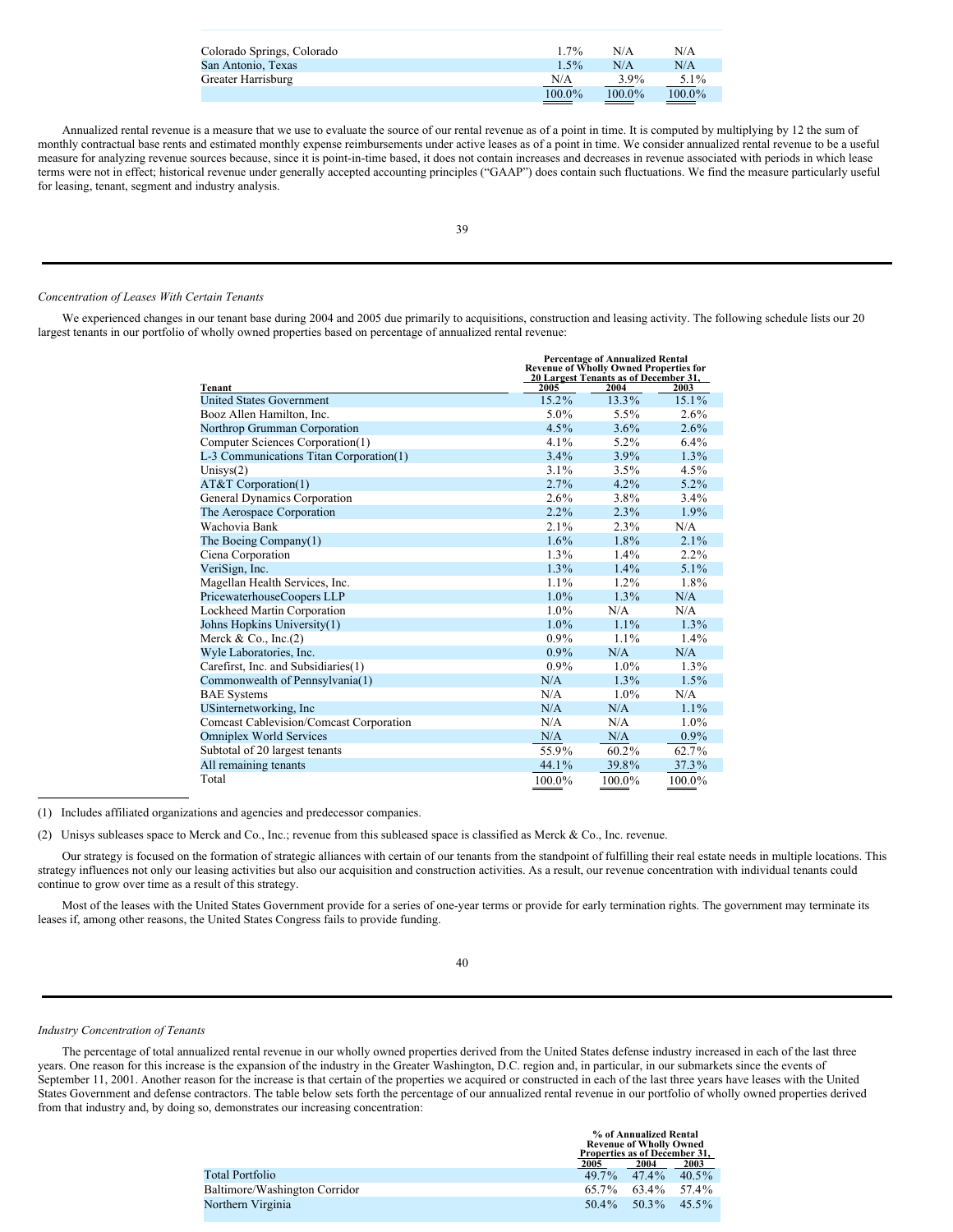| Suburban Baltimore                  | $6.8\%$ N/A   |                   | N/A  |
|-------------------------------------|---------------|-------------------|------|
| Suburban Maryland                   |               | $2.2\%$ 3.6%      | 5.8% |
| St. Mary's and King George Counties |               | $90.7\%$ $90.6\%$ | N/A  |
| Colorado Springs                    | $74.1\%$ N/A  |                   | N/A  |
| San Antonio                         | $100.0\%$ N/A |                   | N/A  |

As noted above, our strategy is focused on the formation of strategic alliances with certain of our tenants from the standpoint of fulfilling their real estate needs in multiple locations. Many of the tenants on which this strategy concentrates are in the United States defense industry. As a result of this strategy, our revenue concentration from that industry could continue to grow over time.

We classify the revenue from our leases into industry groupings based solely on our knowledge of the tenants' operations in leased space. Occasionally, classifications require subjective and complex judgments. For example, we have a tenant that is considered by many to be in the computer industry; however, since the nature of that tenant's operations in the space leased from us is focused on providing service to the United States Government's defense department, we classify the revenue we earn from the lease as United States defense industry revenue. We do not use independent sources such as Standard Industrial Classification codes for classifying our revenue into industry groupings and if we did, the resulting groupings would be materially different.

# **Results of Operations**

While reviewing this section, you should refer to the tables in the section entitled "Selected Financial Data." You should also refer to the section in this Item 7 entitled "Liquidity and Capital Resources" for certain factors that could negatively affect various aspects of our operations.

# *Occupancy and Leasing*

The table below sets forth leasing information pertaining to our portfolio of wholly owned operating properties:

|                                                                         | December 31. |          |          |
|-------------------------------------------------------------------------|--------------|----------|----------|
|                                                                         | 2005         | 2004     | 2003     |
| Occupancy rates at year end                                             |              |          |          |
| Total                                                                   | 94.0%        | 94.3%    | 91.4%    |
| Baltimore/Washington Corridor                                           | $96.2\%$     | 95.6%    | 90.4%    |
| Northern Virginia                                                       | 96.4%        | 94.5%    | 94.8%    |
| Suburban Baltimore                                                      | 84.7%        | 91.0%    | 91.0%    |
| Suburban Maryland                                                       | 79.8%        | 82.8%    | 79.2%    |
| St. Mary's and King George Counties                                     | 95.4%        | $96.9\%$ | N/A      |
| Greater Philadelphia                                                    | $100.0\%$    | 100.0%   | 100.0%   |
| Northern/Central New Jersey                                             | 96.4%        | 92.7%    | $90.3\%$ |
| Colorado Springs, Colorado                                              | 85.8%        | N/A      | N/A      |
| San Antonio, Texas                                                      | $100.0\%$    | N/A      | N/A      |
| Greater Harrisburg                                                      | N/A          | 85.4%    | 87.2%    |
| Renewal rate of square footage for scheduled lease expirations during   |              |          |          |
| year                                                                    | 66.6%        | 71.4%    | 75.7%    |
| Average contractual annual rental rate per square foot at year $end(1)$ | \$20.28      | \$20.95  | \$20.03  |

(1) Includes estimated expense reimbursements.

Since decreasing to 91.4% at December 31, 2003 due in large part, in our opinion, to the effects of a national economic downturn, our portfolio of properties posted year end occupancy of approximately 94% for both 2004 and 2005. We believe that our occupancy rates have benefited from the expansion of the United States defense industry in our largest submarkets. We also believe that these rates benefited in 2005 from a national economic recovery underway in the real estate industry. Our 2005 wholly owned portfolio occupancy rate was adversely affected by our acquisition during the year of certain properties with lower occupancy rates; the weighted average occupancy rate of our properties acquired in 2005 was 85.7% at December 31, 2005.

We do not believe that the decrease in the renewal rates from 2003 to 2004 and from 2004 to 2005 should be interpreted as a trend regarding the ability for us to retain tenants. We believe that the change in renewal rates is within the normal range we have established over time, which has ranged between 66% and 76% annually and averaged 70% over the last six years.

Our average contractual annual rent per square foot decreased from December 31, 2004 to December 31, 2005 due primarily to our acquisition in 2005 of properties with rents per square foot that were lower than the average of our existing portfolio. The average contractual rent per square foot as of December 31, 2005 on properties acquired during 2005 was \$15.71. The lower rent per square foot on acquisitions can be attributed primarily to the following: (1) lower rents in geographic areas where certain acquisitions took place; (2) lower costs for operating expenses and tenant improvements associated with underlying leases in certain acquisitions; and (3) lower rents associated with lower grade space in certain acquisitions.

We believe that there is a fair amount of uncertainty surrounding the outlook for leasing activity in 2006. Key economic indicators, including employment growth, seem to favor continued strength in our regions' real estate markets. However, the recent and scheduled addition of new square footage in our regions along with continued strong competition from existing properties in these regions present

challenges to the Company meeting its 2006 leasing objectives. As we discussed above, we believe that our occupancy rates have benefited from the expansion of the United States defense industry in our largest submarkets. Reporting by the Base Realignment and Closure Commission of the United States Congress during 2005 seemed to favor continued expansion in the regions in which our properties are located. However, while we viewed this reporting as favorable for the Company's future leasing outlook, there is uncertainty, particularly in today's political environment, over whether such expansion will actually occur.

Despite any uncertainty regarding our 2006 leasing outlook, we believe that we are somewhat protected in the short run from a slow down in leasing activity since the weighted average lease term for our wholly owned properties at December 31, 2005 was five years. In addition, only 9.3% of our annualized rental revenues at December 31, 2005 were from leases scheduled to expire by the end of 2006. Looking longer term, 64.2% of our annualized rental revenues on leases in place as of December 31, 2005 were from leases scheduled to expire by the end of 2010, with no more than 16% scheduled to expire in any one calendar year between 2006 and 2010.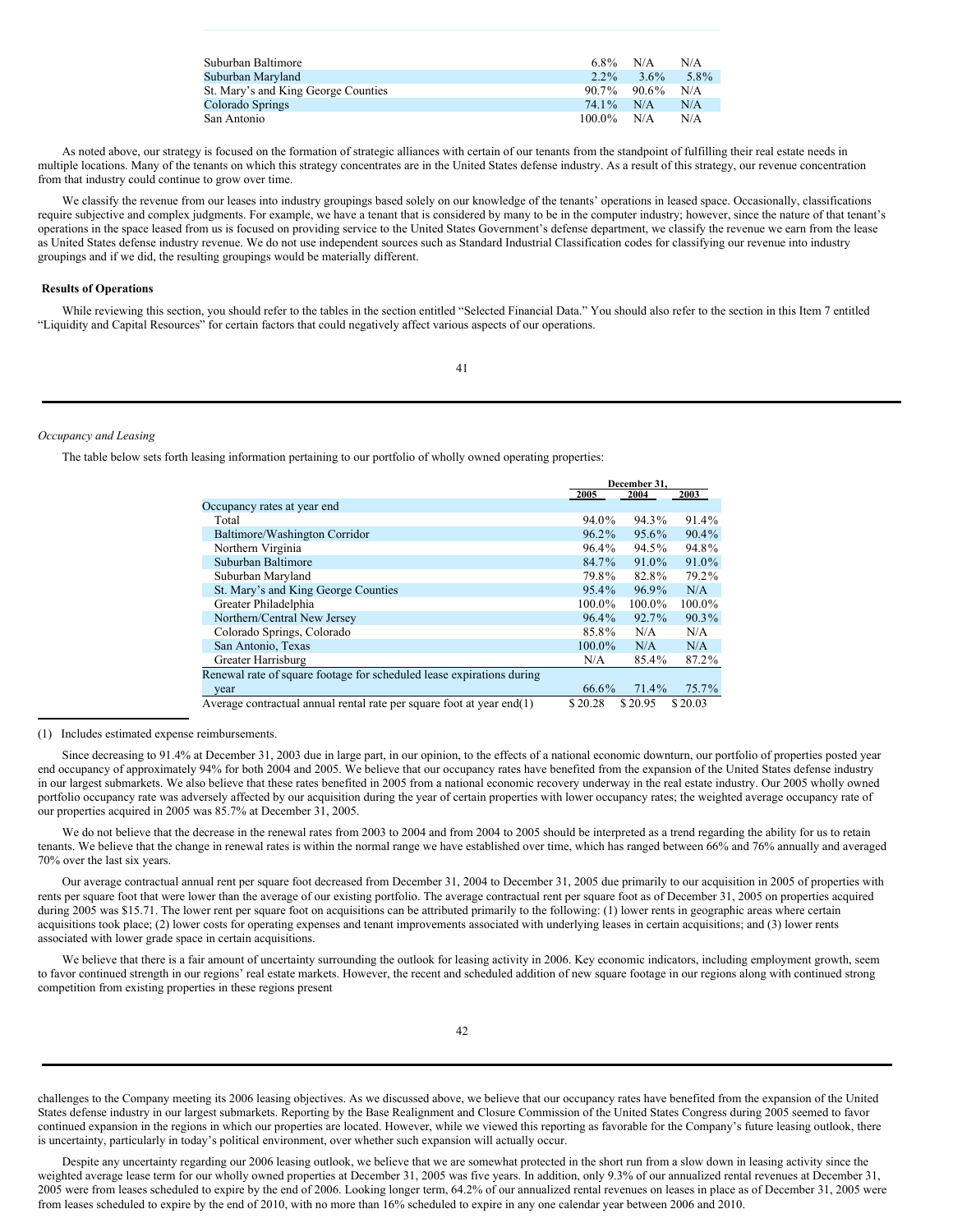As noted above, most of the leases with our largest tenant, the United States Government, provide for consecutive one-year terms or provide for early termination rights; all of the leasing statistics set forth above assume that the United States Government will remain in the space that they lease through the end of the respective arrangements, without ending consecutive one-year leases prematurely or exercising early termination rights. We report the statistics in this manner since we manage our leasing activities using these same assumptions and believe these assumptions to be probable. Please refer to the section entitled "Liquidity and Capital Resources" where we further discuss our leases with the United States Government and the underlying risks.

The table below sets forth occupancy information pertaining to properties in which we have a partial ownership interest:

|                             | Ownership | <b>Occupancy Rates at</b> | December 31. |             |
|-----------------------------|-----------|---------------------------|--------------|-------------|
| <b>Geographic Region</b>    | Interest  | 2005                      | 2004         | 2003        |
| Suburban Maryland           | 80.0%     | $47.9\%$                  | 48.0% $N/A$  |             |
| Northern Virginia           | 92.5%     | $100.0\%$ (1) N/A         |              | N/A         |
| Greater Harrisburg          | $20.0\%$  | 89.4%                     | N/A          | N/A         |
| Northern/Central New Jersey | 20.0%     | 80.9%                     |              | 84.2% 94.8% |

(1) Excludes the effect of unoccupied square footage undergoing redevelopment at year end.

*Revenues from Real Estate Operations and Property Operating Expenses*

We typically view our changes in revenues from real estate operations and property operating expenses as being comprised of three main components:

- · Changes attributable to the operations of properties owned and 100% operational throughout the two years being compared. We define these as changes from "Same-Office Properties." For example, when comparing 2004 and 2005, Same-Office Properties would be properties owned and 100% operational from January 1, 2004 through December 31, 2005. For further discussion of the concept of "operational," you should refer to the section of Note 3 of the Consolidated Financial Statements entitled "Commercial Real Estate Properties."
- · Changes attributable to operating properties acquired during the two years being compared and newly-constructed properties that were placed into service and not 100% operational throughout the two years being compared. We define these as changes from "Property Additions."

| ٦ |                  |
|---|------------------|
|   | I<br>I<br>-<br>v |

· Changes attributable to properties sold during the two years being compared that are not reported as discontinued operations. We define these as changes from "Sold Properties."

The tables below set forth the components of our changes in revenues from real estate operations and property operating expenses from continuing operations (dollars in thousands):

|                                                                        | Changes from 2004 to 2005                    |                  |                                                       |                                                  |                              |                                  |
|------------------------------------------------------------------------|----------------------------------------------|------------------|-------------------------------------------------------|--------------------------------------------------|------------------------------|----------------------------------|
|                                                                        | Property<br>Additions<br>Dollar<br>Change(1) | Dollar<br>Change | <b>Same-Office Properties</b><br>Percentage<br>Change | Sold<br><b>Properties</b><br>Dollar<br>Change(2) | Other<br>Dollar<br>Change(3) | Total<br>Dollar<br><b>Change</b> |
| Revenues from real estate operations                                   |                                              |                  |                                                       |                                                  |                              |                                  |
| Rental revenue                                                         | \$34,260                                     | \$(1,306)        | $(0.8)\%$                                             | \$(1,991)                                        | \$(1,409)                    | \$29,554                         |
| Tenant recoveries and other real estate<br>operations revenue          | 4,088                                        | 4,411            | $22.1\%$                                              | (257)                                            | 816                          | \$<br>9,058                      |
| Total                                                                  | \$38,348                                     | \$3,105          | $1.7\%$                                               | \$(2,248)                                        | (593)<br>S                   | \$38,612                         |
| Property operating expenses                                            | 9.959                                        | \$5,570          | $10.3\%$                                              | (691)<br>S                                       | \$(1,318)                    | \$13,520                         |
| Straight-line rental revenue adjustments<br>included in rental revenue | 2,968                                        | \$ (4,883)       | N/A                                                   | 238                                              | S<br>(4)                     | \$(1,681)                        |
| Amortization of deferred market rental<br>revenue                      | 240                                          | (451)<br>S       | N/A                                                   |                                                  | (294)<br>\$.                 | (505)<br><sup>S</sup>            |
| Number of operating properties included in<br>component category       | 66                                           | 99               | N/A                                                   | 16                                               |                              | 181                              |

(1) Includes 59 acquired properties and seven newly-constructed properties.

(2) Includes sold properties that are not reported as discontinued operations.

(3) Includes, among other things, the effects of amounts eliminated in consolidation. Certain amounts eliminated in consolidation are attributable to the Property Additions and Same-Office Properties.

|                                                                                                                          | Changes from 2003 to 2004                    |                         |                                                       |                                                  |                              |                           |
|--------------------------------------------------------------------------------------------------------------------------|----------------------------------------------|-------------------------|-------------------------------------------------------|--------------------------------------------------|------------------------------|---------------------------|
|                                                                                                                          | Property<br>Additions<br>Dollar<br>Change(1) | <b>Dollar</b><br>Change | <b>Same-Office Properties</b><br>Percentage<br>Change | Sold<br><b>Properties</b><br>Dollar<br>Change(2) | Other<br>Dollar<br>Change(3) | Total<br>Dollar<br>Change |
| Revenues from real estate operations                                                                                     |                                              |                         |                                                       |                                                  |                              |                           |
| Rental revenue                                                                                                           | \$34,400                                     | \$ 6,053                | 4.4%                                                  | \$ (623)                                         | \$ (466)                     | \$39,364                  |
| Tenant recoveries and other real estate<br>operations revenue                                                            | 1,402                                        | (31)                    | $(0.2)\%$                                             | (89)                                             | (494)                        | 788<br>S                  |
| Total                                                                                                                    | \$35,802                                     | \$6,022                 | 3.8%                                                  | \$(712)                                          | \$ (960)                     | \$40,152                  |
| Property operating expenses                                                                                              | 8,867                                        | \$3,720                 | 7.9%                                                  | \$ (320)                                         | \$ (982)                     | \$11,285                  |
| Straight-line rental revenue adjustments<br>included in rental revenue<br>Amortization of deferred market rental revenue | 5,633<br>\$(1,131)                           | \$(1,904)<br>245<br>\$  | N/A                                                   | (12)                                             | S<br>(1)                     | S<br>3,716<br>(886)<br>S  |
| Number of operating properties included in<br>component category                                                         | 35                                           | 106                     | N/A<br>N/A                                            | –                                                | N/A                          | 142                       |

(1) Includes 29 acquired properties and six newly-constructed properties.

<sup>(2)</sup> Includes sold properties that are not reported as discontinued operations.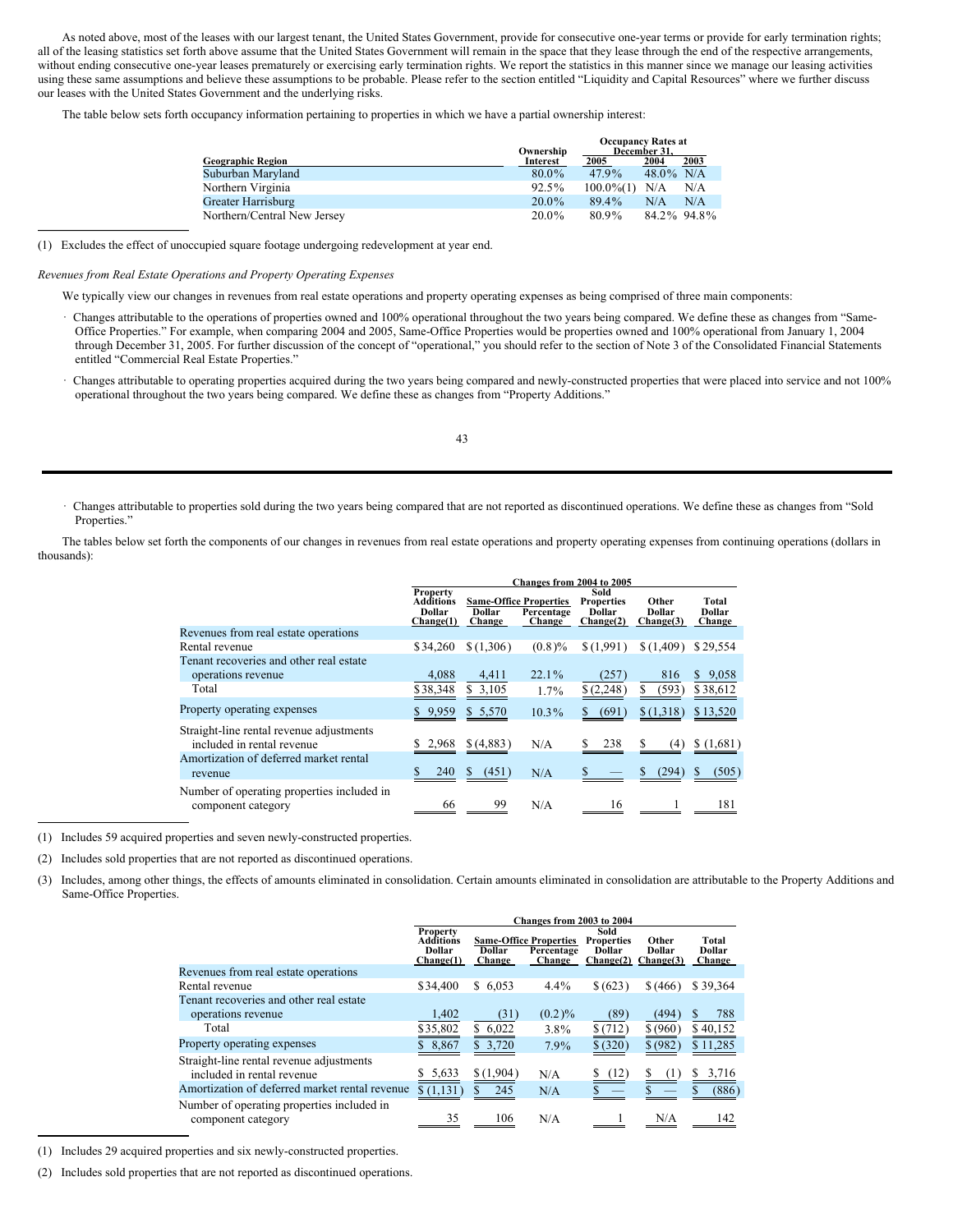(3) Includes, among other things, the effects of amounts eliminated in consolidation. Certain amounts eliminated in consolidation are attributable to the Property Additions and Same-Office Properties.

The analysis set forth below in this section pertains to properties included in continuing operations.

As the tables above indicate, our total increase in revenues from real estate operations and property operating expenses from 2004 to 2005 and from 2003 to 2004 was attributable primarily to the Property Additions.

With regard to changes in the Property Additions operations:

- · The real estate operations in 2005 associated with our property additions was adversely affected somewhat by our 2005 acquisitions carrying occupancy rates that were lower than the average occupancy of our previously existing properties. Acquisitions with particularly low occupancy rates upon acquisition included the following: (1) a 113,000 square foot property acquired in April that was 23% occupied; (2) a 118,000 square foot property acquired in October that was 58% occupied; and (3) a 1.1 million square foot portfolio acquired in December that was 84% occupied. We acquired these lower occupancy properties for, among other reasons, what we viewed to be the potential for particularly high rates of return on our investment in these properties if we are successful in stabilizing their operations. The potential for low rates of return on our investment in these properties, including losses, exists if we are unsuccessful in stabilizing the properties.
- The increase in rental revenue of the Property Additions from 2003 to 2004 includes \$5.3 million that was attributable to net revenue from the early termination of leases; most of this increase was attributable to one lease termination transaction. To explain further the concept of net revenue from the early termination of leases, when tenants terminate their lease obligations prior to the end of the agreed lease terms, they typically pay fees to break these obligations. We recognize such fees as revenue and write off against such revenue any (1) deferred rents receivable and (2) deferred revenue and deferred assets that are amortizable into rental revenue associated with the leases; the resulting net amount is the net revenue from the early termination of the leases (see the section entitled "Revenue Recognition" in Note 3 to our Consolidated Financial Statements).

With regard to changes in the Same-Office Properties' revenues from real estate operations:

· the change in rental revenue from the Same-Office Properties from 2004 to 2005 included the following:

- a decrease of \$6.4 million in net revenue from the early termination of leases, which included \$3.5 million attributable to one property and \$2.3 million attributable to two additional properties; and
- · an increase of \$5.1 million, or 3.3%, attributable to changes in occupancy and rental rates between the two periods.
- · tenant recoveries and other revenue from the Same-Office Properties increased from 2004 to 2005 due primarily to the increase in property operating expenses described below; and
- · the increase in rental revenue from the Same-Office Properties from 2003 to 2004 was attributable primarily to an increase in occupancy and rental rates between the two periods, including \$2.8 million relating to one property.

With regard to changes in the Same-Office Properties' property operating expenses:

· the increase in the Same-Office Properties' property operating expenses from 2004 to 2005 included the following:

45

- · an increase of \$3.8 million, or 41.9%, in utilities due primarily to (1) our assumption of responsibility for payment of utilities at certain properties due to changes in occupancy and lease structure and (2) rate increases that we believe are the result of (a) increased oil prices and (b) energy deregulation in Maryland;
- · an increase of \$1.0 million, or 85.0%, in snow removal expense due to greater snow and ice precipitation in 2005; and
- · an increase of \$617,000, or 8.3%, in building cleaning expenses due primarily to our assumption of responsibility for payment of such costs at certain properties due to changes in occupancy and lease structure.
- · the increase in the Same-Office Properties' property operating expenses from 2003 to 2004 included the following:
	- an increase of \$1.7 million, or 43.1%, in property labor costs due primarily to an increase in billable rates of repair and maintenance employees as well as higher than normal hours during the earlier portion of 2004 for projects undertaken at certain properties. Of this increase, \$609,000 was attributable to a building that was staffed with employees throughout 2004 but not staffed for most of 2003. Since the increase in billable rates of repairs and maintenance employees contributed to additional profit in our service operations prior to eliminations recorded in consolidation, a significant portion of the increase in our property labor costs was eliminated in consolidation;
	- · an increase of \$816,000, or 13.0%, in cleaning expenses due primarily to cleaning costs required in 2004 at properties that had increased occupancy from 2003;
	- an increase of \$649,000, or 55.0%, in general administrative costs allocable to property operations due primarily to an increase in asset management and legal staffing over 2003;
	- an increase of \$552,000, or 5.9%, in real estate taxes due primarily to an increase in the assessed value of many of our properties. This increasing trend was present across all of our regions;
	- · an increase of \$385,000, or 17.2%, in heating and air conditioning repairs and maintenance, most of which was attributable to a project undertaken at one of our buildings. A tenant in this building reimbursed us for these costs through its tenant recovery billings;
	- · a decrease of \$1.2 million, or 50.5%, in snow removal due to higher snowfall in 2003; and
	- · a decrease of \$424,000, or 85.4%, in expense associated with doubtful or uncollectible receivables. Most of this decrease was attributable to a large expense associated with two tenants in 2003 coupled with much lower expense in 2004.

46

*Construction contract and other service revenues and expenses*

The table below sets forth changes in our construction contract and other service revenues and expenses: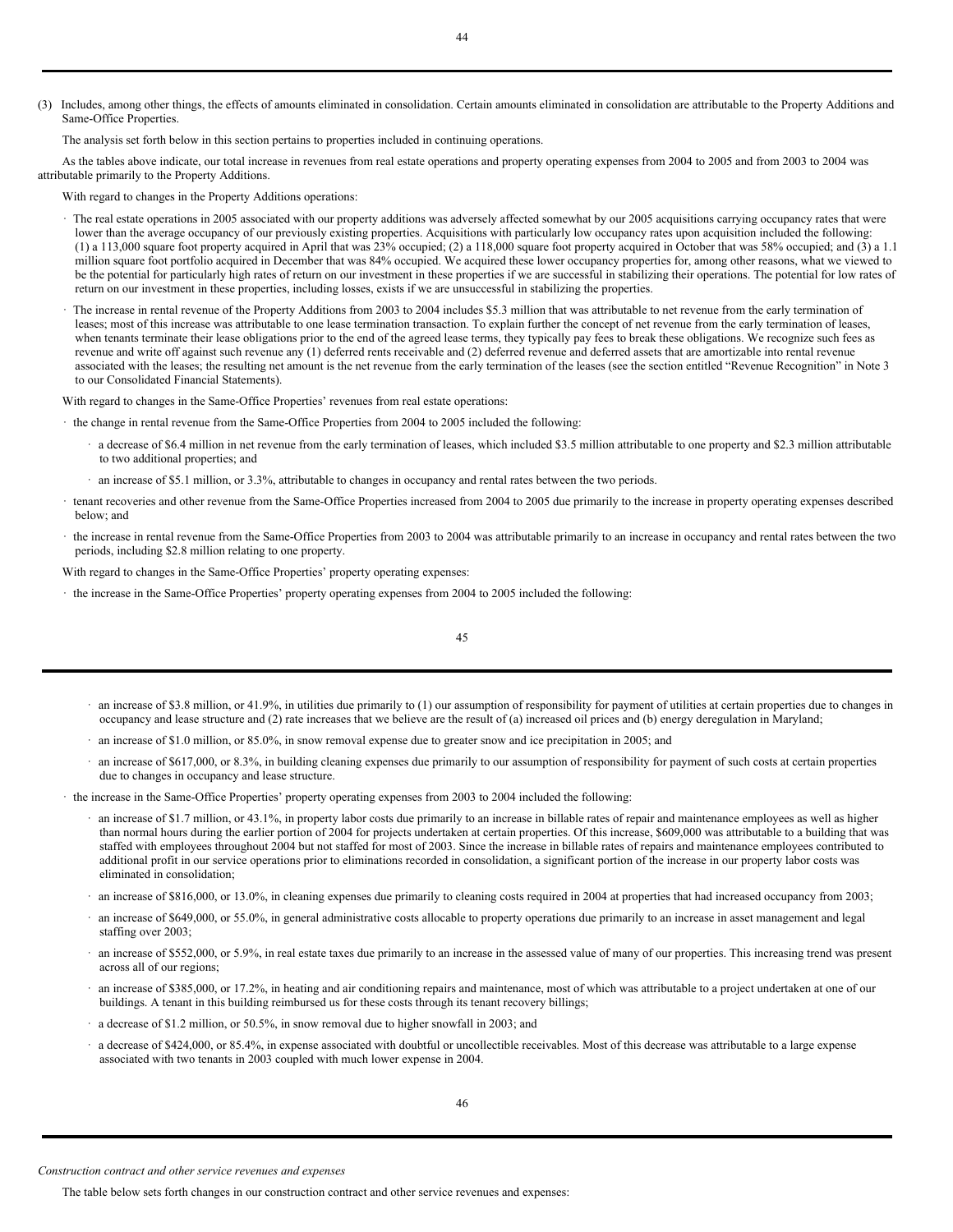|                                   | Changes from 2004 to 2005                    |                                                                  |                               | Changes from 2003 to 2004                    |                                                                         |                               |  |
|-----------------------------------|----------------------------------------------|------------------------------------------------------------------|-------------------------------|----------------------------------------------|-------------------------------------------------------------------------|-------------------------------|--|
|                                   | Construction<br>Contract<br>Dollar<br>Change | Other<br><b>Service</b><br><b>Operations</b><br>Dollar<br>Change | <b>Total Dollar</b><br>Change | Construction<br>Contract<br>Dollar<br>Change | Other<br><b>Service</b><br><b>Operations</b><br><b>Dollar</b><br>Change | <b>Total Dollar</b><br>Change |  |
| Service operations                |                                              |                                                                  |                               |                                              |                                                                         |                               |  |
| Revenues                          | \$49,339                                     | 992<br>S.                                                        | \$50,331                      | \$ (3,847)                                   | \$1,010                                                                 | \$(2,837)                     |  |
| Expenses                          | \$48,801                                     | \$1,490                                                          | \$50,291                      | $$$ $(3,750)$                                | (187)<br>S.                                                             | \$ (3,937)                    |  |
| Income from service<br>operations | 538                                          | (498)<br>S                                                       | 40                            | (97)                                         | \$1,197                                                                 | 1,100                         |  |

Construction contract revenues were significantly higher in 2005 compared to 2004 due primarily to a large volume of activity for certain existing contracts in 2005. Four contracts represented approximately 81% of our construction contract revenue in 2005. However, as discussed earlier, we use the net of service operations revenues and expenses to evaluate performance. During 2005, we had virtually no change in income from service operations compared to 2004.

The increase in income from other service operations from 2003 to 2004 was attributable primarily to a \$662,000 increase in income from the heating and air conditioning services and controls division. The improvement in income from the heating and air conditioning services and controls division was attributable primarily to increased time and materials billing activity from its service contract and controls product lines. Much of this activity was attributable to several large contracts.

## *Depreciation and Amortization*

The \$11.9 million change in depreciation and amortization associated with real estate operations included in continuing operations from 2004 to 2005 included the following:

· a \$9.7 million increase attributable to the Property Additions; and

· a \$2.2 million, or 5.0%, increase attributable to the Same Office Properties.

Of the \$14.7 million increase in our depreciation and other amortization associated with real estate operations included in continuing operations from 2003 to 2004, \$13.4 million was attributable to the Property Additions, which included \$3.2 million recorded in connection with one lease termination transaction.

## *General and Administrative Expenses*

General and administrative expenses increased \$2.6 million, or 23.7%, from 2004 to 2005. This increase included the following:

- an increase of \$2.4 million in compensation expense due primarily to additional employee positions to support our growth, increased expenses associated with sharebased compensation and increased salaries and bonuses for existing employees;
- · an increase of \$641,000 in consulting expense due in large part to the growth and changing complexity of the Company; and

47

· a decrease of \$636,000 associated with additional overhead allocated to the Service Operations due primarily to growth in the entities engaged in these operations.

General and administrative expenses increased \$3.0 million, or 38.6%, from 2003 to 2004. This increase included the following:

- · an increase of \$1.7 million in compensation expense due primarily to additional employee positions to support our growth, increased expenses associated with sharebased compensation and increased salaries and bonuses for existing employees;
- · an increase of \$641,000 in consulting expense which included, among other things, our Sarbanes-Oxley Section 404 preparation and increased external audit fees relating thereto;
- · an increase of \$175,000 for marketing and investor relations activity due to an increased emphasis on such activity; and
- · an increase of \$121,000 in trustees' and officers' insurance costs due to additional coverage and higher rates.

General and administrative expenses increased as a percentage of operating income from 10.2% in 2003 to 12.2% in 2004 and to 13.5% in 2005. While the main components of the increase from a dollar perspective are discussed above, there is an increasing trend that can be attributed to our adjusting the size of our employee base in response to the growth of the Company. We expect this trend to continue in the next two to three years and perhaps longer until we believe the Company's employee base and processes are positioned appropriately in anticipation of our future growth expectations.

### *Interest Expense and Amortization of Deferred Financing Costs*

Our interest expense and amortization of deferred financing costs included in continuing operations increased \$12.9 million, or 27.9%, from 2004 to 2005 due primarily to a 33.4% increase in our average outstanding debt balance resulting from our 2004 and 2005 acquisition and construction activities, offset by a \$4.8 million increase in interest capitalized to construction and pre-construction projects due to increased construction and pre-construction activity. Interest expense and deferred financing costs as a percentage of net operating income increased from 51.5% in 2004 to 58.9% in 2005 due primarily to an increase in the proportion of our investing and financing activities funded by debt versus equity.

Our interest expense and amortization of deferred financing costs included in continuing operations increased \$2.9 million, or 6.7%, from 2003 to 2004 due primarily to an 17.8% increase in our average outstanding debt balance resulting from our 2003 and 2004 acquisition and development activities, offset by the effects of (1) a \$2.8 million increase in the amount of interest capitalized to construction and development projects due to increased construction and pre-construction activity and (2) a decrease in our weighted average interest rates from 5.9% to 5.7%. Interest expense and deferred financing costs as a percentage of net operating income decreased from 55.9% in 2003 to 51.5% in 2004 due primarily to a decrease in the proportion of our investing and financing activities funded by debt versus equity.

We historically have financed our long-term capital needs, including property acquisition and development activities, through a combination of the following:

- · borrowings under our Revolving Credit Facility;
- · borrowings from new loans;
- · issuances of common shares of beneficial interest ("common shares"), preferred shares of beneficial interest ("preferred shares") and common units and/or preferred units in our Operating Partnership;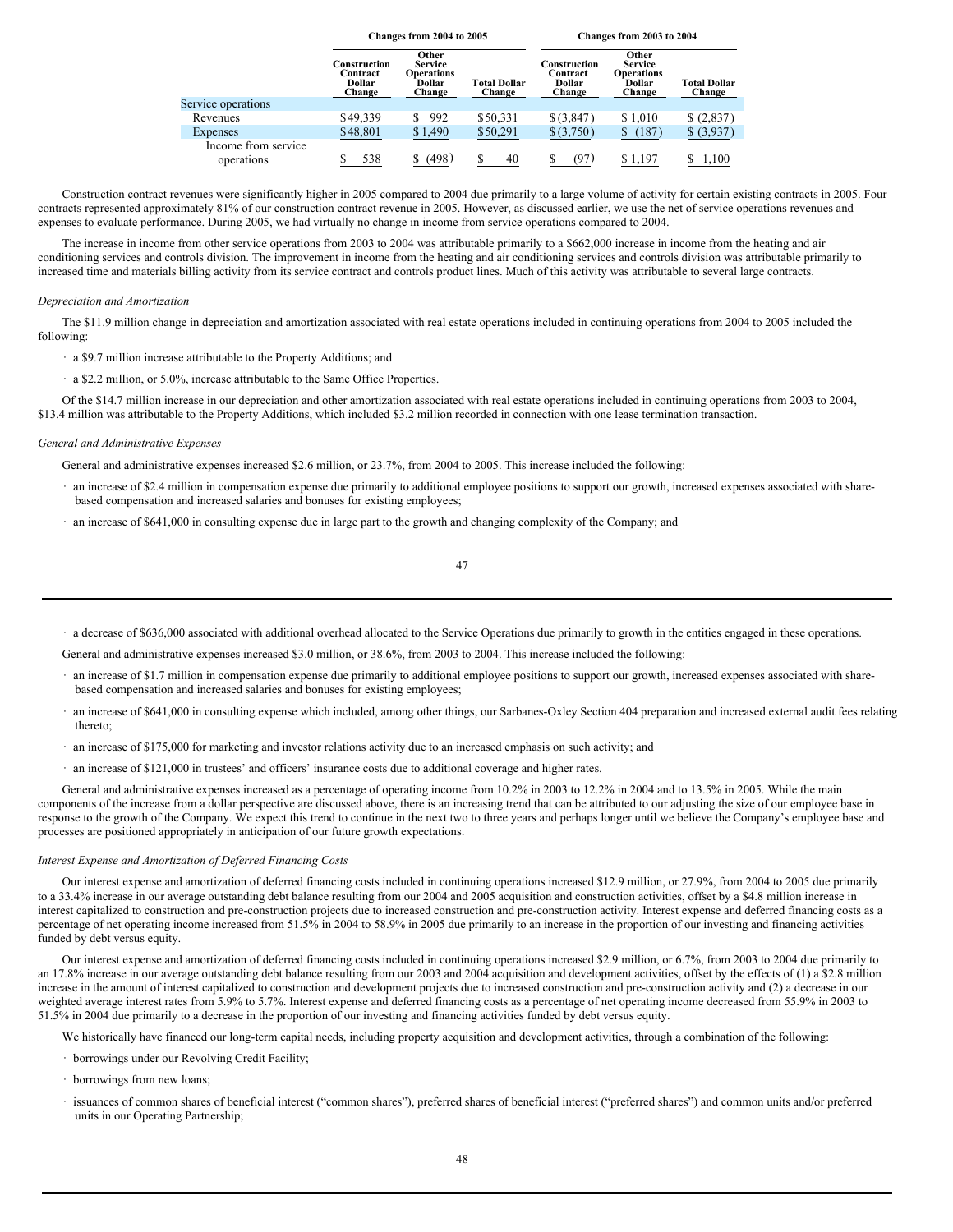- · contributions from outside investors into real estate joint ventures;
- · proceeds from sales of real estate; and
- · any available residual cash flow from operations after application to the items described in the previous paragraph.

Many factors go into our decisions of when to finance investing and financing activities using debt versus equity. We generally use long-term borrowing as attractive financing conditions arise and equity issuances as attractive equity market conditions arise. As a result, the changes in the proportion between debt and equity described above are not trends that necessarily should be expected to continue.

As of December 31, 2005, 68.4% of our mortgage and other loans payable balance carried fixed interest rates and 91.3% of our fixed-rate loans were scheduled to mature after 2006. For a more comprehensive presentation of our fixed-rate loan maturities, please refer to the section entitled "Quantitative and Qualitative Disclosures About Market Risk."

#### *Minority Interests*

Interests in our Operating Partnership are in the form of preferred and common units. The line entitled "minority interests in income from continuing operations" on our Consolidated Statements of Operations includes primarily income before minority interests allocated to preferred and common units not owned by us; for the amount of this line attributable to preferred units versus common units, you should refer to our Consolidated Statements of Operations. Income is allocated to minority interest preferred unitholders in an amount equal to the priority return from the Operating Partnership to which they are entitled. Income is allocated to minority interest common unitholders based on the income earned by the Operating Partnership after allocation to preferred unitholders multiplied by the percentage of the common units in the Operating Partnership owned by those common unitholders.

As of December 31, 2005, we owned 95% of the outstanding preferred units and approximately 82% of the outstanding common units. Changes in the percentage of the Operating Partnership owned by minority interests during the last three years reflected the following:

- · the issuance of additional units to us as we issued new preferred shares and common shares during 2003 through 2005 due to the fact that we receive preferred units and common units in the Operating Partnership each time we issue preferred shares and common shares;
- · the exchange of common units for our common shares by certain minority interest holders of common units;
- · our repurchase of the Series C Preferred Units from third parties in June 2003 (as discussed in the section below entitled "Adjustments to Net Income to Arrive at Net Income Available to Common Shareholders");
- · the conversion of the Series D Preferred Shares of beneficial interest (the "Series D Preferred Shares") (as discussed in Note 11 to the Consolidated Financial Statements);
- · our redemption of the Series B Preferred Shares in July 2004 (as discussed in Note 11 to the Consolidated Financial Statements);
- · our issuance of 232,655 common units to third parties in connection with acquisitions during 2005; and
- · our issuance of the Series I Preferred Units to a third party in 2004 (as discussed in Note 3 to the Consolidated Financial Statements).

49

Our income allocated to minority interest holders of preferred units increased from 2004 to 2005 due to our issuance of the Series I Preferred Units in September 2004 and decreased from 2003 to 2004 due to our repurchase of the Series C Preferred Units in January 2004. Our changes in income allocated to minority interest holders of common units included in discontinued operations included the following:

- · a decrease attributable to our increasing ownership of common units (from 71% at December 31, 2002 to 82% at December 31, 2005) and preferred units; and
- · a decrease from 2004 to 2005 and an increase from 2003 to 2004 due to changes in the Operating Partnership's income from continuing operations before minority interests.

## *Income from Discontinued Operations*

Our income from discontinued operations increased from 2004 to 2005 due primarily to the sale of three properties in the Northern/Central New Jersey region in September 2005. Our income from discontinued operations decreased from 2003 to 2004 due primarily to the sale of a property in the Suburban Maryland region in March 2003. See Note 18 to the Consolidated Financial Statements for a summary of income from discontinued operations.

#### *Adjustments to Net Income to Arrive at Net Income Available to Common Shareholders*

Preferred share dividends decreased from 2004 to 2005 due to the conversion of the Series D Preferred Shares and the redemption of the Series B Preferred Shares discussed above. Preferred share dividends increased from 2003 to 2004 due to the dividend requirements of two new series of preferred shares issued in 2003, offset somewhat by the decrease caused by the redemption of the Series B Preferred Shares and conversion of the Series D Preferred Shares in 2004.

During 2004, we recognized a \$1.8 million decrease to net income available to common shareholders pertaining to the original issuance costs incurred on the Series B Preferred Shares. We redeemed these shares in July 2004 for a redemption price of \$31.3 million. We would recognize additional decreases to net income available to common shareholders in the future if we choose to redeem our other outstanding redeemable preferred shares. Our Series E and Series F Redeemable Preferred Shares are redeemable beginning in 2006.

During 2003, we recognized an \$11.2 million decrease to net income available to common shareholders, representing the excess of the repurchase price of the Series C Preferred Units in the Operating Partnership over the sum of the recorded book value of the units and the accrued and unpaid return to the unitholder. Prior to this repurchase, these units were convertible, subject to certain restrictions, into 2,420,672 common units in the Operating Partnership. These units were repurchased by the Operating Partnership for \$36.1 million (including \$477,000 for accrued and unpaid distributions), or \$14.90 per common share on an as-converted basis.

#### *Diluted earnings per common share*

Diluted earnings per common share on net income available to common shareholders increased from 2004 to 2005 due to the effect of the increase in net income available to common shareholders, attributable primarily to the reasons set forth above, offset somewhat by the higher number of common shares outstanding due to share issuances in 2004 and 2005.

Diluted earnings per common share on net income available to common shareholders increased from 2003 to 2004 due primarily to the \$11.2 million decrease to net income available to common shareholders in 2003 representing the excess of the repurchase price of the Series C Preferred Units over the sum of the recorded book value of the units and the accrued and unpaid return to the unitholder. This increase was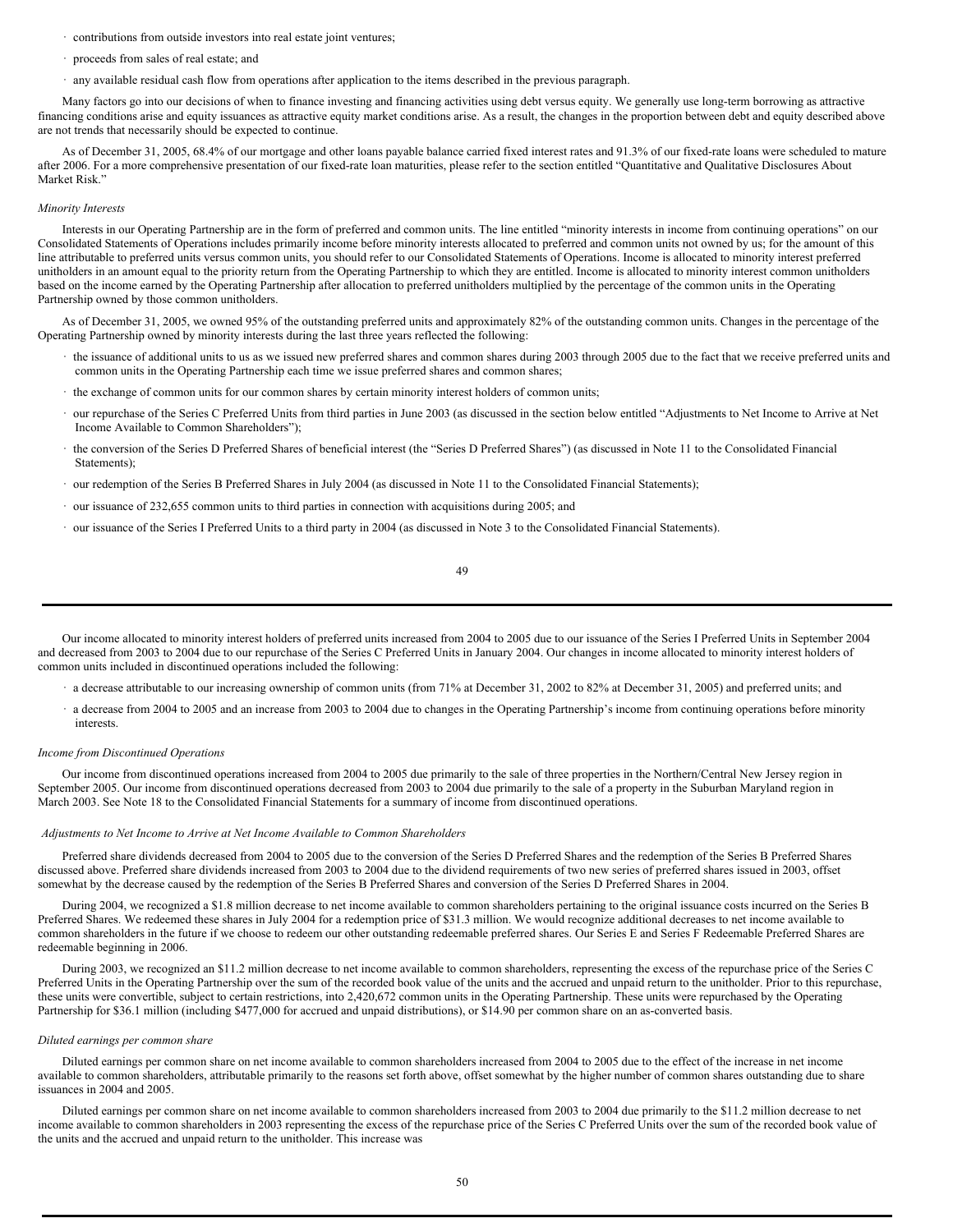offset somewhat by the issuance costs associated with the redeemed Series B Preferred Shares and the increased common shares outstanding due to common share issuances in 2003 and 2004.

#### **Liquidity and Capital Resources**

In our discussion of liquidity and capital resources set forth below, we describe certain of the risks and uncertainties relating to our business. However, they may not be the only ones that we face.

#### *Cash and Cash Equivalents*

Our cash and cash equivalents balance as of December 31, 2005 totaled \$10.8 million, an increase of 22.0% from the balance as of December 31, 2004. The balance of cash and cash equivalents that we carried as of the end of each of the eight calendar quarters during the two years ended December 31, 2005 ranged from \$6.2 million to \$21.5 million and averaged \$12.3 million. The cash and cash equivalents balances that we carry as of a point in time can vary significantly due in part to the inherent variability of the cash needs of our acquisition and development activities. We maintain sufficient cash and cash equivalents to meet our operating cash requirements and short term investing and financing cash requirements. When we determine that the amount of cash and cash equivalents on hand is more than we need to meet such requirements, we may pay down our Revolving Credit Facility or forgo borrowing under construction loan credit facilities to fund development activities.

## *Operating Activities*

We generate most of our cash from the operations of our properties. A review of our Consolidated Statements of Operations indicates that over the last three years, 29% to 30% of our revenues from real estate operations of our continuing operations (defined as the sum of (1) rental revenue and (2) tenant recoveries and other real estate operations revenue) were used for property operating expenses of our continuing operations. Most of the amount by which our revenues from real estate operations exceeded property operating expenses was cash flow; we applied most of this cash flow towards interest expense, scheduled principal amortization on mortgage loans, dividends to our shareholders, distributions to minority interest holders of preferred and common units in the Operating Partnership, capital improvements and leasing costs for our operating properties and general and administrative expenses.

Our cash flow from operations determined in accordance with GAAP increased \$11.5 million, or 13.6%, from 2004 to 2005; this increase is attributable primarily to the additional cash flow from operations generated by our newly-acquired and newly-constructed properties. We expect to continue to use cash flow provided by operations to meet our short-term capital needs, including all property operating expenses, general and administrative expenses, interest expense, scheduled principal amortization of mortgage loans, dividends and distributions and capital improvements and leasing costs. We do not anticipate borrowing to meet these requirements. Factors that could negatively affect our ability to generate cash flow from operations in the future include the following:

- · We earn revenue from renting our properties. Our operating costs do not necessarily fluctuate in relation to changes in our rental revenue. This means that our costs will not necessarily decline and may increase even if our revenues decline.
- · For new tenants or upon lease expiration for existing tenants, we generally must make improvements and pay other tenant-related costs for which we may not receive increased rents. We also make building-related capital improvements for which tenants may not reimburse us.

| I<br>I<br>$\sim$ |  |
|------------------|--|

- · When leases for our properties expire, our tenants may not renew or may renew on terms less favorable to us than the terms of their original leases. If a tenant leaves, we can expect to experience a vacancy for some period of time as well as higher tenant improvement and leasing costs than if a tenant renews. As a result, our financial performance could be adversely affected if we experience a high volume of tenant departures at the end of their lease terms.
- · As discussed earlier, we are dependent on a highly concentrated number of tenants for a large percentage of our revenue. Most of the leases of one of these tenants, the United States Government, provide for a series of one-year terms or provide for early termination rights. Our cash flow from operations would be adversely affected if our larger tenants failed to make rental payments to us, or if the United States Government elects to terminate several of its leases and the space cannot be re-leased on satisfactory terms.
- As discussed earlier, a high concentration of our revenues comes from tenants in the United States defense industry. A reduction in government spending for defense could affect the ability of our tenants in the defense industry to fulfill lease obligations or decrease the likelihood that these tenants will renew their leases. In the case of the United States Government, a reduction in government spending could result in the early termination of leases.
- · Our performance depends on the ability of our tenants to fulfill their lease obligations by paying their rental payments in a timely manner. In addition, as noted above, we rely on a relatively small number of tenants for a large percentage of our revenue from real estate operations. If one of our major tenants, or a number of our smaller tenants, were to experience financial difficulties, including bankruptcy, insolvency or general downturn of business, there could be an adverse effect on our results of operations and financial condition.
- · We provide construction management services for third-party clients. When providing these services, we usually pay for the costs of construction and subsequently bill our clients for the costs of construction plus a construction management fee. When we provide construction management services, the costs of construction can amount to millions of dollars. If any of our clients for construction management services fail to reimburse us for costs incurred under a significant construction management contract, it could have an adverse effect on our results of operations and financial condition.
- Since our properties are primarily located in the Mid-Atlantic region of the United States, especially in the Greater Washington, D.C. region, and are also typically concentrated in office parks in which we own most of the properties, we do not have a broad geographic distribution of our properties. As a result, a decline in the real estate market or general economic conditions in the Mid-Atlantic region, the Greater Washington, D.C. region or the office parks in which our properties are located could have an adverse effect on our financial position, results of operations and cash flows.
- · The commercial real estate market is highly competitive. We compete for the purchase of commercial property with many entities, including other publicly traded commercial REITs. Many of our competitors have substantially greater financial resources than we do. If our competitors prevent us from buying properties that we target for acquisition, we may not be able to meet our property acquisition and development goals. Moreover, numerous commercial properties compete for tenants with our properties. Some of the properties competing with ours may have newer or more desirable locations or the competing properties' owners may be willing to accept lower rates than are acceptable to us. Competition for property acquisitions, or for tenants in properties that we own, could have an adverse effect on our financial performance.

<sup>·</sup> If short-term interest rates were to increase, the interest payments on our variable-rate debt would increase, although this increase may be reduced to the extent that we have interest rate swap and cap agreements outstanding. If longer-term interest rates were to increase, we may not be able to refinance our existing indebtedness on terms as favorable as the terms of our existing indebtedness and we would pay more for interest expense on new indebtedness that we incur for future operating property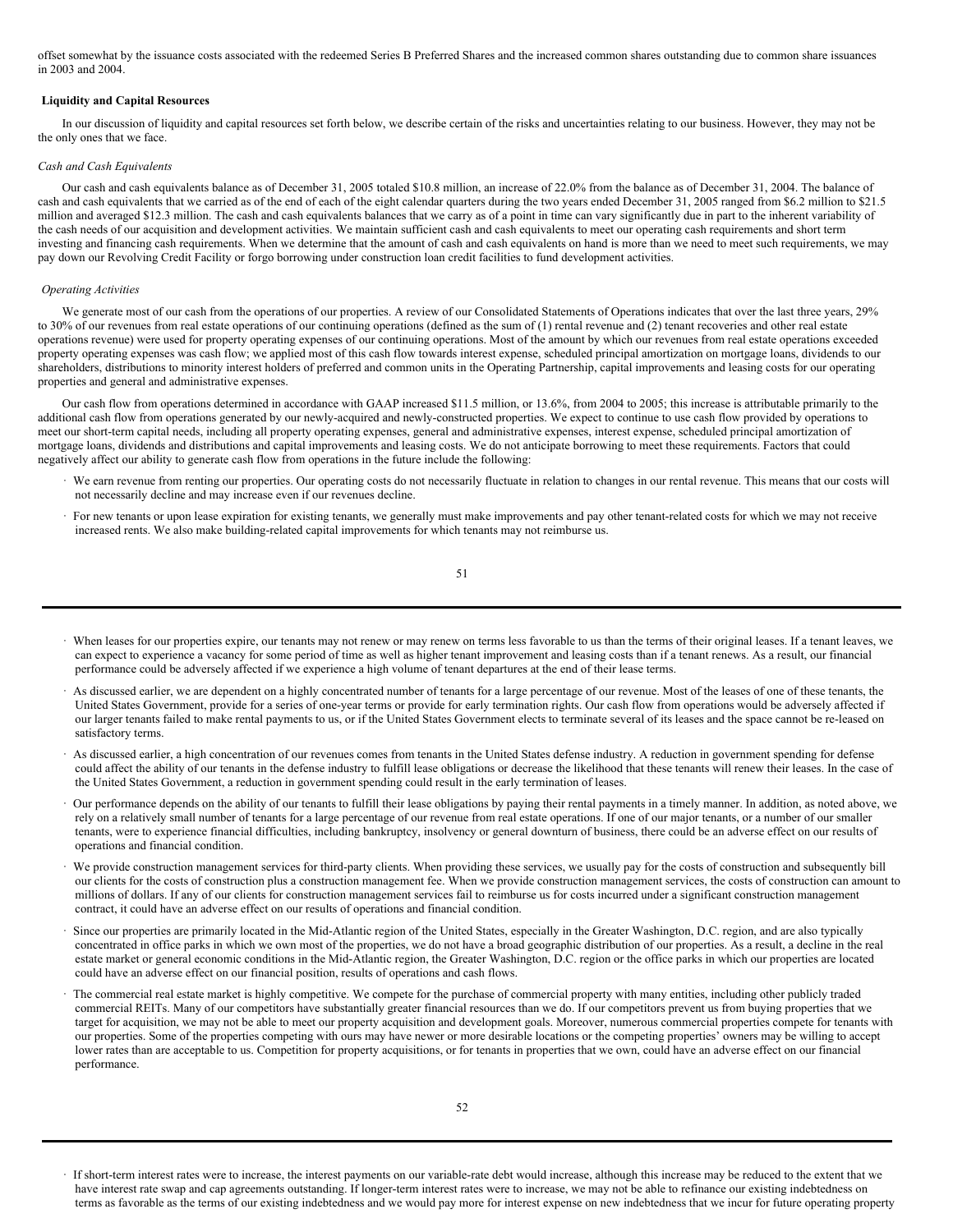#### additions.

- · Our portfolio of properties is insured for losses under our property, casualty and umbrella insurance policies through September 2006. These policies include coverage for acts of terrorism. Although we believe that we adequately insure our properties, we are subject to the risk that our insurance may not cover all of the costs to restore properties damaged by a fire or other catastrophic event. In addition, changes in the insurance industry could occur in the future that may increase the cost of insuring our properties and decrease the scope of insurance coverage, either of which could adversely affect our financial position and operating results.
- As a REIT, we must distribute at least 90% of our annual REIT taxable income (excluding capital gains), which limits the amount of cash we have available for other business purposes, including amounts to fund our growth. Also, it is possible that because of the differences between the time that we actually receive revenue or pay expenses and the period we report those items for distribution purposes, we may have to borrow funds on a short-term basis to meet the 90% distribution requirement. We may become subject to tax liabilities that adversely affect our operating cash flow.

#### *Investing and Financing Activities During the Year Ended December 31, 2005*

We acquired 38 office properties totaling 2.5 million square feet and ten parcels of land for \$331.5 million, excluding the effect of a \$263,000 premium recorded upon the assumption of a loan in connection with the acquisition of one of the properties. These acquisitions were financed using the following:

- · \$200.2 million in borrowings under our Revolving Credit Facility;
- · \$110.0 million in borrowings from new and assumed mortgage loans;
- · \$2.7 million from the issuance of common units in the Operating Partnership; and
- · cash reserves for the balance.

Highlights of our 2005 acquisitions are set forth below:

- · Most of these acquisitions represented additions to our existing presence in the Greater Washington, D.C. region and neighboring Suburban Baltimore regions.
- · As discussed above, we implemented in 2004 a core customer expansion strategy built on meeting, through acquisitions and development, the multi-location requirements of our strategic tenants. As a result of this strategy, 2005 marked our initial entry into the San Antonio, Texas and Colorado Springs, Colorado regions. Acquisitions in these new regions totaled \$98.4 million.
- · Our 2005 acquisitions included \$46.9 for land parcels. All of the land parcels are located near our existing operating properties. These additional land holdings significantly increased our future development capacity and enhanced our ability to satisfy our tenants' future space requirements.

| I<br>I<br>- | I<br>I<br>$\sim$ |
|-------------|------------------|

We also acquired two properties totaling approximately 612,000 square feet through a consolidated joint venture in which we own a 92.5% interest for \$31.6 million. This joint venture will focus on the identification and acquisition of properties for renovation into higher class space (see the section below entitled "Off-Balance Sheet Arrangements"). We initially financed these acquisitions using the following:

- · \$27.0 million in borrowings under our Revolving Credit Facility; and
- · cash reserves for the balance.

We expect the joint venture to repay us for a significant portion of the cost of these acquisitions using construction loan facilities and contributions from our joint venture partner.

During 2005, we placed into service 295,000 square feet in three newly-constructed properties in the Baltimore/Washington Corridor. These properties were 100% leased at December 31, 2005. Costs incurred on these properties through December 31, 2005 totaled \$51.3 million, \$17.4 million of which was incurred in 2005. We financed the 2005 costs using primarily borrowings under existing construction loan facilities.

At December 31, 2005, we had construction activities underway on nine office properties totaling 1.2 million square feet that were 42% pre-leased, including 7,000 square feet in one property placed into service in 2005. Costs incurred on these properties through December 31, 2005 totaled approximately \$128.7 million, of which approximately \$76.0 million was incurred in 2005. We have construction loan facilities in place totaling \$95.5 million to finance the construction of four of these properties; borrowings under these facilities totaled \$47.3 million at December 31, 2005, all of which was borrowed during the year ended December 31, 2005. The remaining costs incurred in 2005 were funded using primarily borrowings from our Revolving Credit Facility and cash reserves.

The table below sets forth the major components of our additions to the line entitled "Total Commercial Real Estate Properties" on our Consolidated Balance Sheets for 2005 (in thousands):

| Acquisitions                                 | \$345,267 |
|----------------------------------------------|-----------|
| Construction and development                 | 98.377    |
| Tenant improvements on operating properties  | 28,243(1) |
| Capital improvements on operating properties | 9.448     |
|                                              | \$481,335 |

(1) Tenant improvement costs incurred on newly-constructed properties are classified in this table as construction and development.

During 2005, we sold four office properties and a land parcel for a total of \$29.8 million. The net proceeds from these sales after transaction costs totaled \$29.3 million; these proceeds were used as follows:

- · \$22.0 million to pay down our Revolving Credit Facility; and
- · the balance to fund cash reserves.

On September 29, 2005, we contributed our portfolio of properties in Greater Harrisburg, consisting of 16 office properties, one unimproved land parcel and an option to acquire a land parcel, into a real estate joint venture at a value of \$73.0 million. In exchange for our contribution, we received \$69.6 million in cash (after closing costs and operating prorations) and a 20% interest in Harrisburg Corporate Gateway Partners, L.P. The cash proceeds were used primarily to pay down our Revolving Credit Facility.

We often use our Revolving Credit Facility initially to finance much of our investing and financing activities. We then pay down our Revolving Credit Facility using proceeds from long-term borrowings collateralized by our properties as attractive financing conditions arise and equity issuances as attractive equity market conditions arise.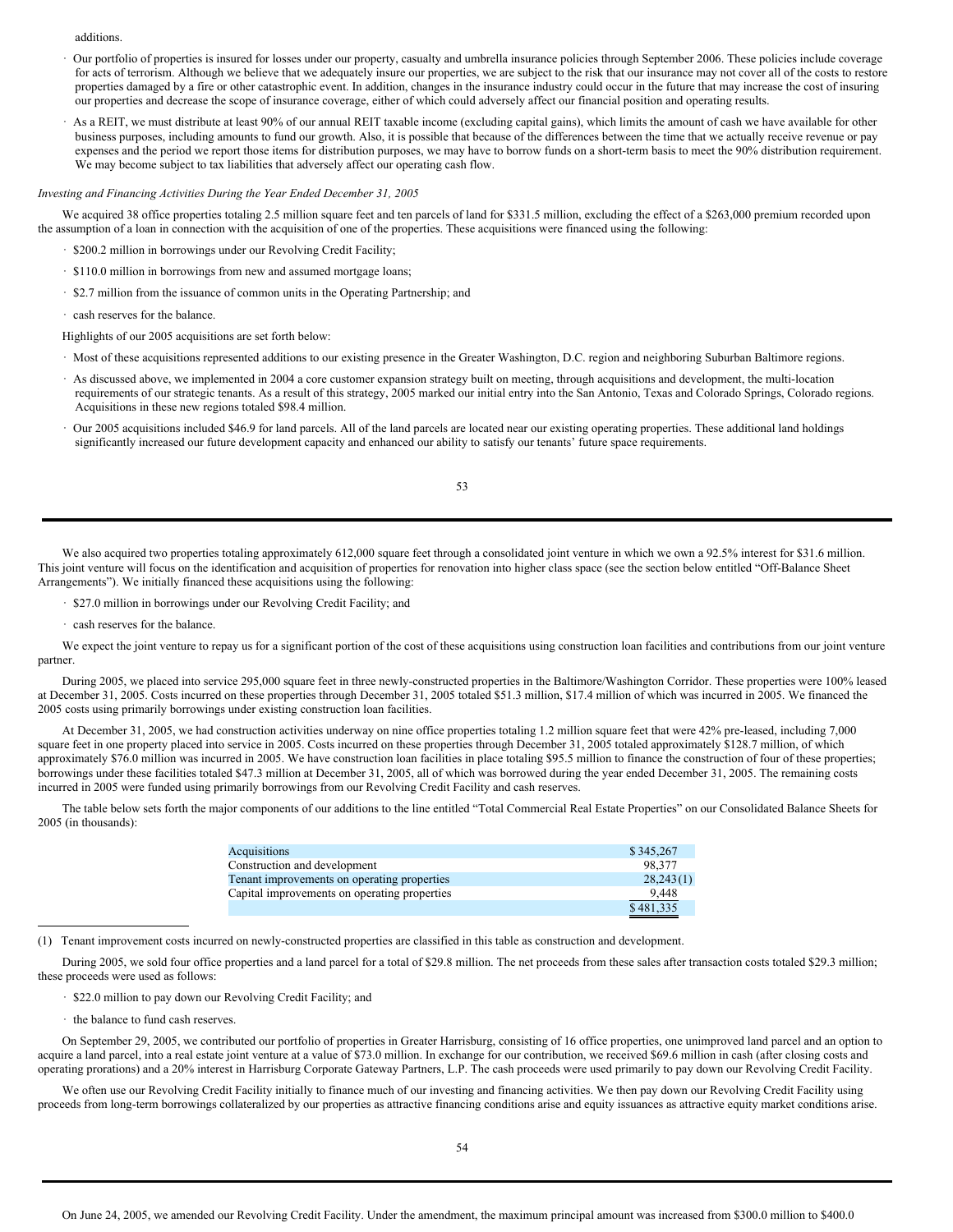million, with a right to further increase the maximum principal amount in the future to \$600.0 million, subject to certain conditions. In addition, the scheduled maturity date was extended for one year to March 2008, with a one-year extension available, subject to certain conditions. The facility has a fee of 0.125% to 0.25% on the amount of the credit facility that is unused. Amounts available under this Revolving Credit Facility are generally computed based on 65% of the unencumbered asset pool value (increased from 60% prior to the amendment). Based on the value of assets identified by the Company to support repayment of the Revolving Credit Facility, \$366.5 million was available as of March 13, 2006, \$78.5 million of which was unused.

During 2005, we borrowed \$466.1 million under mortgages and other loans, excluding our Revolving Credit Facility. The proceeds from these borrowings were used as follows:

- · \$186.4 million to pay down our Revolving Credit Facility;
- · \$110.0 million to finance acquisitions;
- · \$82.9 million from construction loans to finance construction activities;
- · \$47.9 million to refinance other existing debt; and
- · the balance to fund cash reserves, much of which was also used to finance construction activities, and new loan escrow requirements.

On April 7, 2005, we entered into a forward starting swap at a fixed rate of 5.0244% on a notional amount of \$73.4 million. We obtained this swap to lock in the 10-year LIBOR swap rate in contemplation of our obtaining a long-term, fixed rate financing later in 2005. We obtained this long-term financing in October 2005 and cash settled the swap at that time for a payment of \$603,000. This payment represented the present value of the basis point differential between 5.0244% and the 10-year LIBOR swap rate at the time we cash settled the swap, plus accrued interest.

Certain of our mortgage loans require that we comply with a number of restrictive financial covenants, including leverage ratio, minimum net worth, minimum fixed charge coverage, minimum debt service and maximum secured indebtedness. As of December 31, 2005, we were in compliance with these financial covenants.

On September 28, 2005, we sold 2.3 million common shares to an underwriter at a net price of \$32.76 per share. We contributed the net proceeds totaling approximately \$75.2 million to our Operating Partnership in exchange for 2.3 million common units. The proceeds were used primarily to pay down our Revolving Credit Facility.

#### *Analysis of Cash Flow Associated With Investing and Financing Activities*

Our net cash flow used in investing activities increased \$155.3 million, or 58.9%, from 2004 to 2005. This increase was due primarily to the following:

- a \$247.9 million, or 98.4%, increase in purchases of and additions to commercial real estate. This increase is due primarily to an increase in property acquisitions. Our ability to locate and complete acquisitions is dependent on numerous variables and, as a result, is inherently subject to significant fluctuation from period to period. While we expect to continue to acquire properties in the future, we are unable to predict whether the increasing acquisition volume is a trend that will continue; and
- · a \$98.1 million increase in proceeds from sales of properties and contributions of assets to an unconsolidated real estate joint venture. We generally do not acquire properties with the intent of selling them. We generally attempt to sell a property when we believe that most of the earnings growth potential in that property has been realized, or determine that the property no longer fits

55

within our strategic plans due to its type and/or location. While we expect to reduce or eliminate our real estate investments in certain of our non-core markets in the future, we cannot predict when and if these dispositions will occur. Since our real estate sales activity is driven by transactions unrelated to our core operations, our proceeds from sales of properties are subject to material fluctuation from period to period and, therefore, we do not believe that the change described above is necessarily indicative of a trend.

Our cash flow provided by financing activities increased \$136.5 million, or 74.3%, from 2004 to 2005. This increase included the following:

· a \$315.5 million, or 55.0%, increase in proceeds from mortgage and other loans payable. This increase is due primarily to the following:

- · borrowings under our Revolving Credit Facility that were used to fund our loan refinancings and property acquisitions; and
- · borrowing under two loans totaling \$211.5 million that were used primarily to pay down the Revolving Credit Facility and refinance other existing debt.
- · a \$159.0 million, or 37.7%, increase in repayments of mortgage and other loans payable. This increase is attributable primarily to the additional repayments of existing loans using borrowings under our new Revolving Credit Facility and the new loans described above;
- · a \$43.2 million, or 35.2%, decrease in common share issuances completed due primarily to us making fewer new share issuances through public offerings. We funded a larger proportion of our investing and financing activities using debt than we did in the previous year; and
- · a \$31.3 million payment to redeem the Series B Preferred Shares in 2004. We may use cash in 2006 to redeem our outstanding Series E and Series F Redeemable Preferred Shares.

#### *Of -Balance Sheet Arrangements*

Some of our real estate investments are owned through joint ventures. We use joint ventures from time to time for reasons that include the following: (1) they can provide a facility to access new markets and investment opportunities while enabling us to benefit from the expertise of our partners; (2) they are an alternative source for raising capital to put towards acquisition or development activities; and (3) they can reduce our exposure to risks associated with a property and its activities. Each of our real estate joint ventures has a two-member management committee that is responsible for making major decisions (as defined in the joint venture agreement), and we control one of the management committee positions in each case. All of our real estate joint venture investments owned during 2005 can be classified into one of the three categories described below:

· Externally-managed construction joint ventures (the "Construction JVs"). These joint ventures generally construct buildings to be purchased by us. Our partners in these joint ventures are controlled by a company that owns, manages, leases and develops properties in the Baltimore/Washington Corridor; that company also serves as the project manager for all of these joint ventures. These joint ventures enable us to make use of the expertise of our partner. The use of the joint venture structures provides further leverage to us both from a financing and risk perspective. We generally guarantee the repayment of construction loans for these projects in amounts proportional to our ownership percentage. In addition, we are obligated to acquire our partners' membership interest in each of the joint ventures if defined events were to occur. The amount we would be required to pay for those membership interests is computed based on the amount that the owners of those interests would receive under the joint venture agreements in the event that office properties owned by the respective joint ventures were sold for a capitalized fair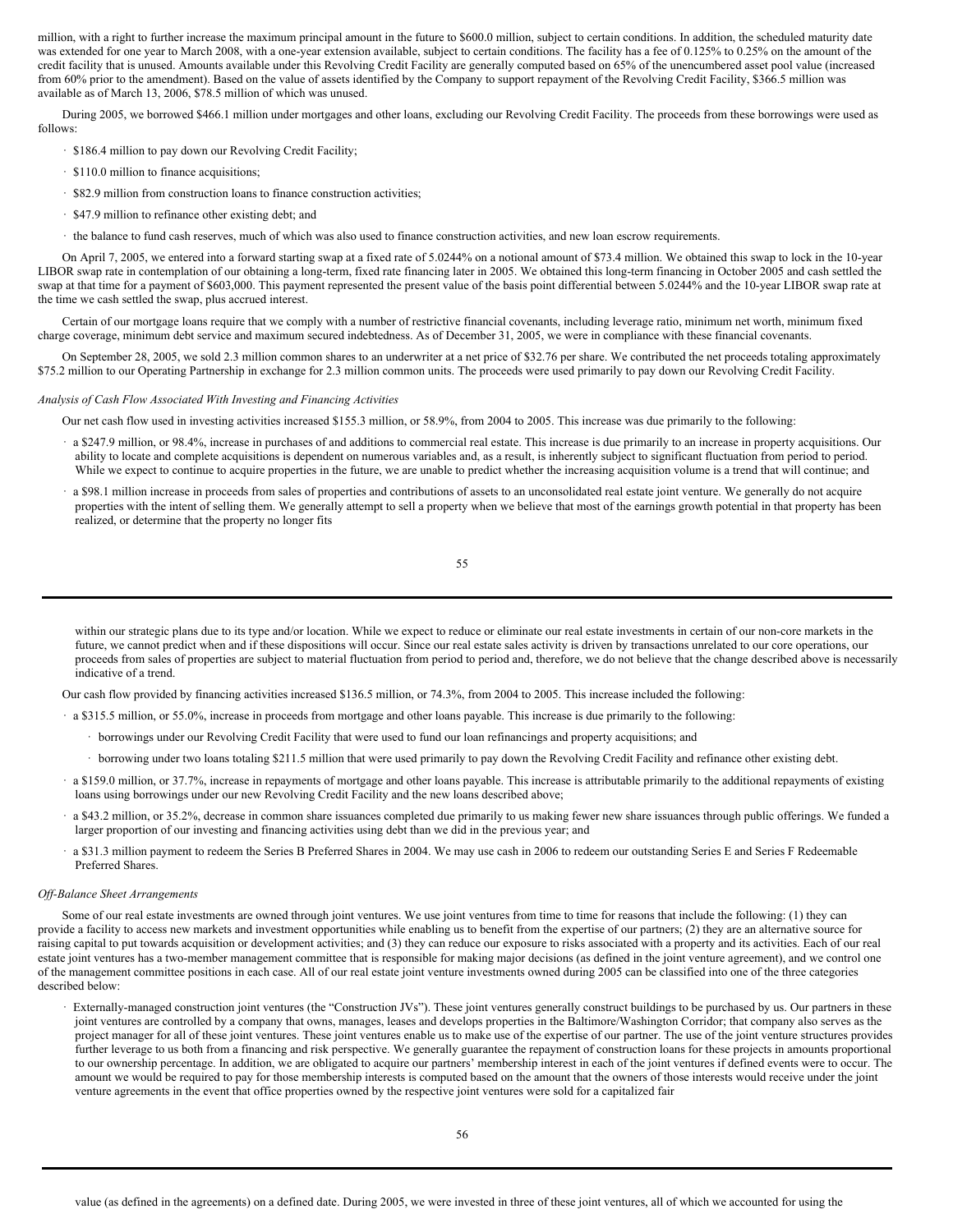consolidation method of accounting. Regarding these joint ventures, we:

- · acquired our partner's interest in one of these joint ventures during 2005 for \$1.2 million;
- · were under contract at December 31, 2005 to sell the property owned by another of these joint ventures to a third party for \$2.5 million. We acquired our partner's interest in the joint venture for \$1.2 million and completed the sale on January 17, 2006; and
- estimate the aggregate amount we would need to pay for our partner's 20% membership interest in the one remaining joint venture to be \$792,000; however, since the determination of this amount is dependent on the operations of the office properties and none of these properties are both completed and occupied, this estimate is preliminary and could be materially different from the actual obligation.
- · Externally-managed redevelopment joint venture (the "Redevelopment JV"). Formed in 2005, this joint venture identifies and acquires properties to renovate into Class A office space and completes such renovations. Our joint venture partner has expertise in these types of projects and serves as the project manager for the renovations. This joint venture enables us to make use of the expertise of our partner. The use of the joint venture structure provides further leverage to us both from a financing and risk perspective. Upon stabilization of the renovated properties, we have the option to acquire such properties at 97% of the fair market value, as defined in the joint venture agreement. We own a 92.5% interest in our one existing joint venture and account for this investment using the consolidation method of accounting. Our partner will earn fees for the acquisition, development, leasing and disposition of these projects. We will obtain third-party financing for construction of the projects and will act as the guarantor for repayment when required and will earn fees for these activities. We will also manage the properties when they become operational and will earn fees for such services.
- · Operating joint ventures to which we contribute an office property to partially dispose of our interest (the "Disposition JVs"). During 2005, we owned two investments in Disposition JVs to which we contributed office properties in exchange for cash and 20% interests in the joint ventures; one of these joint ventures was created in 2005 upon the contribution by us of our portfolio of properties in Harrisburg, Pennsylvania in exchange for \$69.6 million in cash (after closing costs and operating prorations) and a 20% interest in the joint venture. These Disposition JVs enable us to dispose of most of our investment in properties that we believe realized most of their earnings growth potential. We manage the joint ventures' property operations and any required construction projects and earn fees for these services. In one of the joint ventures, our partner has preference in receiving distributions of cash flows for a defined return; once our partner receives its defined return, we are entitled to receive distributions for a defined return and, once we receive that return, remaining distributions of cash flows are allocated based on percentages defined in the joint venture agreement. In the other joint venture, we and our partner receive returns in proportion to our investments. As part of our obligations under the joint venture created in 2005, we may be required to make unilateral payments to fund rent shortfalls on behalf of a tenant that was in bankruptcy at the time the joint venture was formed; our total unilateral commitment under this guaranty is approximately \$896,000, although the tenant's account was current as of December 31, 2005. We also agreed to indemnify the partnership's lender for 80% of losses under standard nonrecourse loan guarantees (environmental indemnifications and guarantees against fraud and misrepresentation) during the period of time in which we manage the partnership's properties; we do not expect to incur any losses under these loan guarantees. We accounted for our investments in the disposition JVs using the equity method of accounting.

57

The table below sets forth certain additional information regarding the Disposition JVs since our investments in these joint ventures were not consolidated (in thousands):

|                             |                 |             |           | Fees         | <b>Balance of</b> | <b>Obligation to</b>   |
|-----------------------------|-----------------|-------------|-----------|--------------|-------------------|------------------------|
|                             |                 | Net Cash    |           | Earned       | <b>Debt</b>       | Unilaterally           |
|                             | Investment      | Inflow from | Loss from | from         | Guaranteed        | <b>Fund Additional</b> |
| <b>Category of Real</b>     | <b>Balances</b> | Category    | Category  | Category     | by Us at          | <b>Project Costs</b>   |
| <b>Estate Joint Venture</b> | at 12/31/05     | in $2005$   | in 2005   | in $2005(1)$ | 12/31/2005        | (if necessary)(2)      |
| Disposition JVs             | \$(1,630)(3)    | \$68,753(4) | \$ (88)   | \$326        |                   | \$1,077                |

(1) Fees earned by us for construction, asset management and property management services provided to joint ventures.

- (2) Amounts reported in this column represent additional investments we could be required to fund on a unilateral basis, including the rent shortfall payments and lender indeminfications discussed above. We and our partners are also required to fund proportionally (based on our ownership percentage) additional amounts when needed. Since the additional fundings described in this footnote are uncertain in dollar amount and we do not expect that they will be necessary, they are not included in the table.
- (3) Our investment balance includes distributions in excess of investment of (\$3,081) in one joint venture due to our not recognizing gain on the contribution of properties into the joint venture. We did not recognize a gain on the contribution since we have contingent obligations, as described above, that may exceed our proportionate interest remaining in effect as long as we continue to manage the joint venture's properties.

(4) Includes \$68,633 in cash proceeds from the contribution of our properties in Harrisburg, Pennsylvania in exchange for cash and a 20% interest in the joint venture.

You should refer to Notes 5 and 19 to our Consolidated Financial Statements for additional information pertaining to our investments in unconsolidated real estate joint ventures.

We had no other material off-balance sheet arrangements during 2005.

### *Contractual Obligations*

The following table summarizes our contractual obligations as of December 31, 2005 (in thousands):

|                                          | For the Years Ended December 31. |              |              |            |             |  |
|------------------------------------------|----------------------------------|--------------|--------------|------------|-------------|--|
|                                          | 2006                             | 2007 to 2008 | 2009 to 2010 | Thereafter | Total       |  |
| Contractual obligations $(1)(2)$         |                                  |              |              |            |             |  |
| Mortgage and other loans payable(3)      | \$126,802                        | \$618,385    | \$136,282    | \$465,491  | \$1,346,960 |  |
| Interest on mortgage and other loans     |                                  |              |              |            |             |  |
| payable(4)                               | 78,995                           | 115,171      | 61,922       | 82,578     | 338,666     |  |
| Acquisitions of properties(5)            | 2,500                            | 2,000        |              | 4.000      | 8,500       |  |
| New construction and development         |                                  |              |              |            |             |  |
| contracts and obligations $(6)(7)$       | 24.147                           |              |              |            | 24,147      |  |
| Third-party construction and development |                                  |              |              |            |             |  |
| contracts $(7)(8)$                       | 46,697                           |              |              |            | 46,697      |  |
| Capital expenditures for operating       |                                  |              |              |            |             |  |
| properties $(7)(9)$                      | 5,538                            |              |              |            | 5,538       |  |
| Operating leases(10)                     | 789                              | 659          | 90           |            | 1,538       |  |
| Capital lease obligations (10)           | 3                                |              |              |            | 3           |  |
|                                          |                                  |              |              |            |             |  |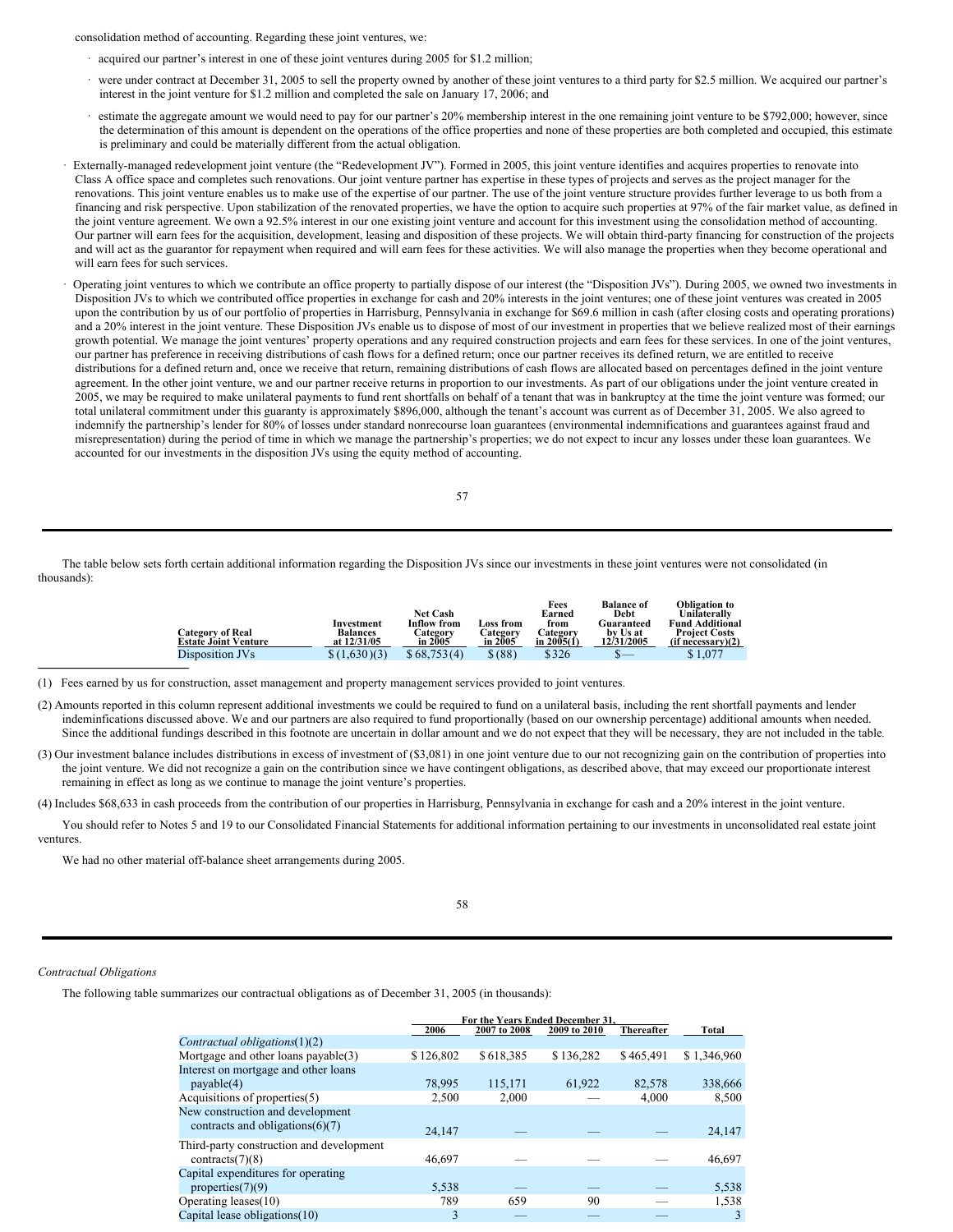Other purchase obligations(10) 1,385 2,603 2,502 5,695 12,185 Total contractual cash obligations  $\frac{$286,856}{}$   $\frac{$738,818}{}$   $\frac{$200,796}{}$   $\frac{$557,764}{}$   $\frac{$1,784,234}{}$ 

- (1) The contractual obligations set forth in this table generally exclude individual contracts that had a value of less than \$20 thousand. Also excluded are contracts associated with the operations of our properties that may be terminated with notice of one month or less, which is the arrangement that applies to most of our property operations contracts.
- (2) Not included in this section are amounts contingently payable by us to acquire the membership interests of certain real estate joint venture partners. See the section entitled "Off-Balance Sheet Arrangements" for further discussion of such amounts.
- (3) Represents principal maturities only and therefore excludes net premiums and discounts of \$1.4 million. Our loan maturities in 2006 include \$41.6 million that may be extended until 2007, subject to certain conditions, and \$63.7 million that we expect to refinance; the balance of the 2006 maturities represent primarily scheduled principal amortization payments that we expect to pay using cash flow from operations.
- (4) Represents interest costs for mortgage and other loans payable at December 31, 2005 for the terms of such loans. For variable rate loans, the amounts reflected above used December 31, 2005 interest rates on variable rate loans in computing interest costs for the terms of such loans. For construction loan facilities where the interest payments are not payable as incurred but, rather, are added to the balance of the loan during the construction period, the amounts reflected above assumed that such interest costs are paid monthly as incurred.
- (5) Represents contractual obligation at December 31, 2005 to acquire a property located in Washington County, Maryland. We expect to acquire this property in 2006 using borrowings under the Revolving Credit Facility. A \$4.0 million final payment of the acquisition cost included in the "Thereafter" column could be reduced by a range of \$750,000 to the full \$4.0 million; the amount of such decrease will be determined based on defined levels of job creation resulting from the future development of the property taking place.

59

- (6) Represents contractual obligations pertaining to new construction and development activities. We expect to finance these costs primarily using proceeds from our Revolving Credit Facility and construction loans.
- (7) Because of the long-term nature of certain construction and development contracts, some of these costs will be incurred beyond 2006.
- (8) Represents contractual obligations pertaining to projects for which we are acting as construction manager on behalf of unrelated parties who are our clients. We expect to be reimbursed in full for these costs by our clients.
- (9) Represents contractual obligations pertaining to capital expenditures for our operating properties. We expect to finance all of these costs using cash flow from operations.
- (10) We expect to pay these items using cash flow from operations.

### *Investing and Financing Activity Subsequent to December 31, 2005*

On January 1, 2006, we placed into service a newly-constructed property in the Baltimore/Washington Corridor totaling approximately 162,000 square feet.

On January 17, 2006, we acquired our partner's 50% interest in a joint venture that had constructed a building in the Baltimore/Washington Corridor for \$1.2 million using cash reserves. We then sold the property to a third party for \$2.5 million and used the proceeds to fund the acquisition of the Colorado Springs property discussed below.

On January 19, 2006, we acquired an office property to be redeveloped that is located in Colorado Springs, Colorado totaling approximately 60,000 square feet for a contract price of \$2.6 million. The acquisition also included land that we believe can accommodate 25,000 additional square feet. The acquisition was financed primarily using proceeds from the property sale discussed above.

On January 20, 2006, we acquired a 31-acre land parcel adjacent to properties that we own in San Antonio, Texas for a contract price of \$7.2 million. We believe that the parcel can support the future development of approximately 375,000 square feet of office space. The acquisition was financed primarily using borrowings under our Revolving Credit Facility.

On February 6, 2006, we sold two properties that we own in the Baltimore/Washington Corridor totaling approximately 142,000 square feet for a contract price of \$17.0 million. We used the proceeds from the sale to pay down our Revolving Credit Facility. In connection with this sale, we executed a \$14.0 million letter of credit agreement with a lender to release these properties as collateral on an outstanding loan from the lender pending the substitution of two other buildings as collateral, which is expected to be completed by mid-2006.

On February 10, 2006, we acquired a 50% interest in a joint venture owning a land parcel that is located adjacent to properties that we own in the Baltimore/Washington Corridor for \$1.8 million using cash reserves. The joint venture is constructing an office property totaling approximately 43,000 square feet on the land parcel.

On February 28, 2006, we acquired a 6-acre land parcel that is located near properties we own in the Baltimore/Washington Corridor for a contract price of \$2.1 million using cash reserves.

On March 8, 2006, we sold a property that we own in the Northern/Central New Jersey region totaling approximately 57,000 square feet for a contract price of \$9.7 million. We used the proceeds from the sale to pay down our Revolving Credit Facility.

60

#### *Other Future Cash Requirements for Investing and Financing Activities*

As previously discussed, as of December 31, 2005, we had construction activities underway on nine office properties totaling 1.2 million square feet that were 42% preleased. We estimate remaining costs to be incurred will total approximately \$91.7 million upon completion of these properties; we expect to incur these costs primarily in 2006 and 2007. We have \$48.2 million remaining to be borrowed under construction loan facilities totaling \$95.5 million for four of these properties. We expect to fund the remaining portion of these costs using primarily borrowings from new construction loan facilities.

As of December 31, 2005, we had pre-construction activities underway on six new office properties estimated to total 722,000 square feet. We estimate that costs for these properties will total approximately \$135.0 million. As of December 31, 2005, costs incurred on these properties totaled \$2.9 million and the balance is expected to be incurred from 2006 through 2008. We expect to fund most of these costs using borrowings from new construction loan facilities.

As of December 31, 2005, we had redevelopment activities underway on three properties totaling 663,000 square feet. Two of these properties are owned by a joint venture in which we own a 92.5% interest. We estimate that remaining costs of the redevelopment activities will total approximately \$44.7 million. We expect to fund most of these costs using borrowings under new construction loan facilities.

Included in our 2005 acquisitions were two office properties in San Antonio, Texas totaling 468,994 square feet. We expect to incur approximately \$7.0 million in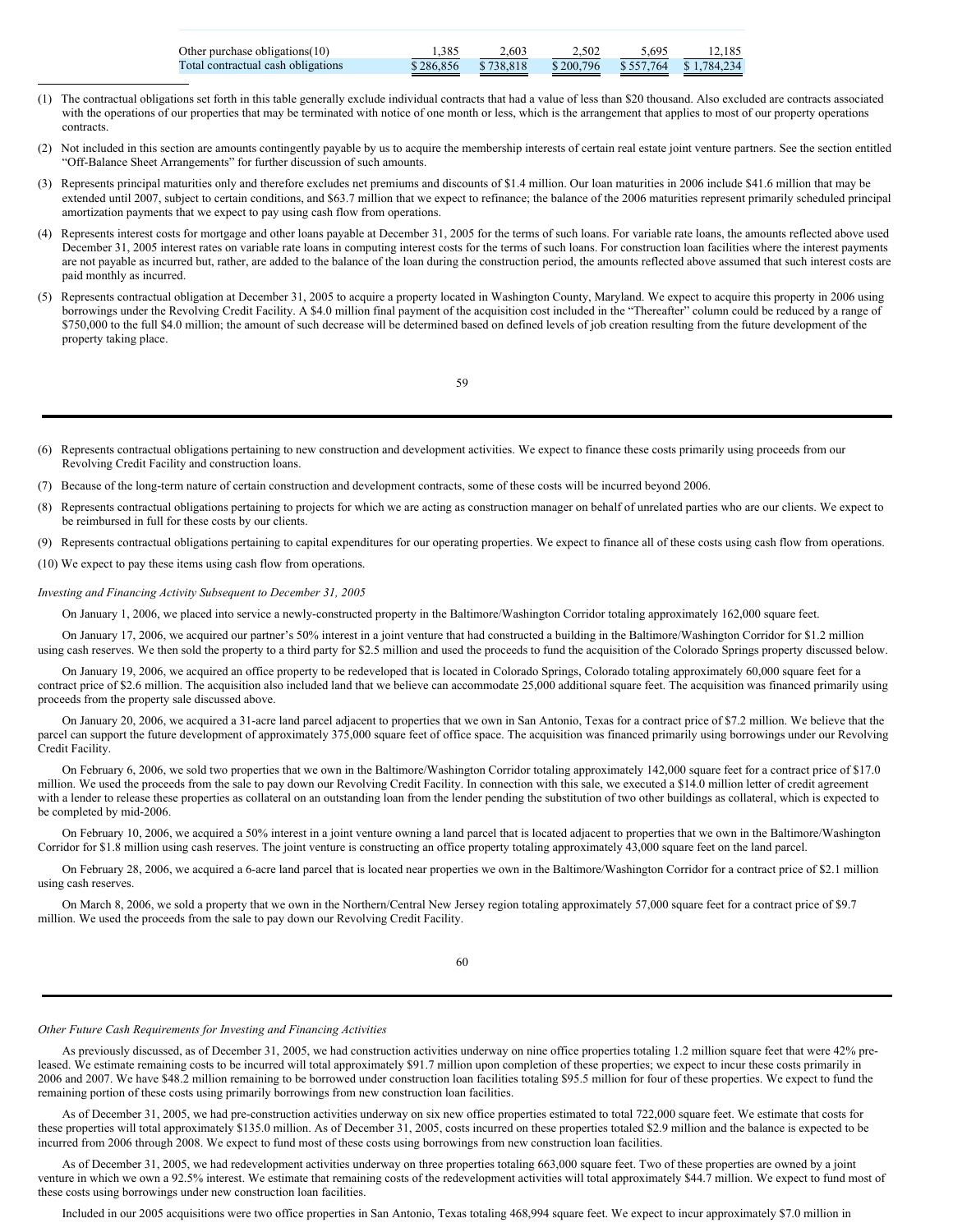improvements for these properties from 2006 to 2007. We expect to fund most of these costs using borrowings under the Revolving Credit Facility.

During 2006 and beyond, we expect to complete other acquisitions of properties and commence construction and pre-construction activities in addition to the ones previously described. We expect to finance these activities as we have in the past, using mostly a combination of borrowings from new loans, borrowings under our Revolving Credit Facility, proceeds from sales of existing properties and additional equity issuances of common and/or preferred shares.

Factors that could negatively affect our ability to finance our long-term financing and investing needs in the future include the following:

- · Our strategy is to operate with slightly higher debt levels than many other REITs. However, these higher debt levels could make it difficult to obtain additional financing when required and could also make us more vulnerable to an economic downturn. Most of our properties have been mortgaged to collateralize indebtedness. In addition, we rely on borrowings to fund some or all of the costs of new property acquisitions, construction and development activities and other items.
- · We may not be able to refinance our existing indebtedness.
- Much of our ability to raise capital through the issuance of preferred shares, common shares or securities that are convertible into our common shares is dependent on the value of our common and preferred shares. As is the case with any publicly-traded securities, certain factors outside of our control could influence the value of our common and preferred shares. These conditions include, but are not limited to: (1) market perception of REITs in general and office REITs in particular; (2) market perception of REITs relative to other investment opportunities; (3) the level of institutional investor interest in our company; (4) general economic and business conditions; (5) prevailing interest rates; and (6) market perception of our financial condition, performance, dividends and growth potential.
- In 2005, we completed acquisitions of properties in regions where we did not previously own properties. Moreover, weexpect to continue to pursue selective acquisitions of properties in new regions. These acquisitions may entail risks in addition to those we have faced in past acquisitions,

such as the risk that we do not correctly anticipate conditions or trends in a new region and are therefore not able to operate the acquired property profitably.

- When we develop and construct properties, we assume the risk that actual costs will exceed our budgets, that we will experience construction or development delays and that projected leasing will not occur, any of which could adversely affect our financial performance and our ability to make distributions to our shareholders. In addition, we generally do not obtain construction financing commitments until the development stage of a project is complete and construction is about to commence. We may find that we are unable to obtain financing needed to continue with the construction activities for such projects.
- We invest in certain entities in which we are not the exclusive investor or principal decision maker. Aside from our inability to unilaterally control the operations of these joint ventures, our investments entail the additional risks that (1) the other parties to these investments may not fulfill their financial obligations as investors, in which case we may need to fund such parties' share of additional capital requirements and (2) the other parties to these investments may take actions that are inconsistent with our objectives.
- · Real estate investments can be difficult to sell and convert to cash quickly, especially if market conditions are depressed. Such illiquidity will tend to limit our ability to vary our portfolio of properties promptly in response to changes in economic or other conditions. Moreover, under certain circumstances, the Internal Revenue Code imposes certain penalties on a REIT that sells property held for less than four years. In addition, for certain of our properties that we acquired by issuing units in our Operating Partnership, we are restricted by agreements with the sellers of the properties for a certain period of time from entering into transactions (such as the sale or refinancing of the acquired property) that will result in a taxable gain to the sellers without the sellers' consent. Due to all of these factors, we may be unable to sell a property at an advantageous time to fund our long-term capital needs.
- We are subject to various federal, state and local environmental laws. These laws can impose liability on property owners or operators for the costs of removal or remediation of hazardous substances released on a property, even if the property owner was not responsible for the release of the hazardous substances. Costs resulting from environmental liability could be substantial. The presence of hazardous substances on our properties may also adversely affect occupancy and our ability to sell or borrow against those properties. In addition to the costs of government claims under environmental laws, private plaintiffs may bring claims for personal injury or other reasons. Additionally, various laws impose liability for the costs of removal or remediation of hazardous substances at the disposal or treatment facility. Anyone who arranges for the disposal or treatment of hazardous substances at such a facility is potentially liable under such laws. These laws often impose liability on an entity even if the facility was not owned or operated by the entity.

# **Funds From Operations**

Funds from operations ("FFO") is defined as net income computed using GAAP, excluding gains (or losses) from sales of real estate, plus real estate-related depreciation and amortization and after adjustments for unconsolidated partnerships and joint ventures. Gains from sales of newly-developed properties less accumulated depreciation, if any, required under GAAP are included in FFO on the basis that development services are the primary revenue generating activity; we believe that inclusion of these development gains is in accordance with the National Association of Real Estate Investment Trusts ("NAREIT") definition of FFO, although others may interpret the definition differently.

| ٦<br>۰, | ۰. |
|---------|----|

Accounting for real estate assets using historical cost accounting under GAAP assumes that the value of real estate assets diminishes predictably over time. NAREIT stated in its April 2002 White Paper on Funds from Operations that "since real estate asset values have historically risen or fallen with market conditions, many industry investors have considered presentations of operating results for real estate companies that use historical cost accounting to be insufficient by themselves." As a result, the concept of FFO was created by NAREIT for the REIT industry to "address this problem." We agree with the concept of FFO and believe that FFO is useful to management and investors as a supplemental measure of operating performance because, by excluding gains and losses related to sales of previously depreciated operating real estate properties and excluding real estate-related depreciation and amortization, FFO can help one compare our operating performance between periods. In addition, since most equity REITs provide FFO information to the investment community, we believe that FFO is useful to investors as a supplemental measure for comparing our results to those of other equity REITs. We believe that net income is the most directly comparable GAAP measure to FFO.

Since FFO excludes certain items includable in net income, reliance on the measure has limitations; management compensates for these limitations by using the measure simply as a supplemental measure that is weighed in the balance with other GAAP and non GAAP measures. FFO is not necessarily an indication of our cash flow available to fund cash needs. Additionally, it should not be used as an alternative to net income when evaluating our financial performance or to cash flow from operating, investing and financing activities when evaluating our liquidity or ability to make cash distributions or pay debt service. The FFO we present may not be comparable to the FFO presented by other REITs since they may interpret the current NAREIT definition of FFO differently or they may not use the current NAREIT definition of FFO.

Basic funds from operations ("Basic FFO") is FFO adjusted to (1) subtract preferred share dividends and (2) add back GAAP net income allocated to common units in the Operating Partnership not owned by us. With these adjustments, Basic FFO represents FFO available to common shareholders and common unitholders. Common units in the Operating Partnership are substantially similar to our common shares and are exchangeable into common shares, subject to certain conditions. We believe that Basic FFO is useful to investors due to the close correlation of common units to common shares. We believe that net income is the most directly comparable GAAP measure to Basic FFO. Basic FFO has essentially the same limitations as FFO; management compensates for these limitations in essentially the same manner as described above for FFO.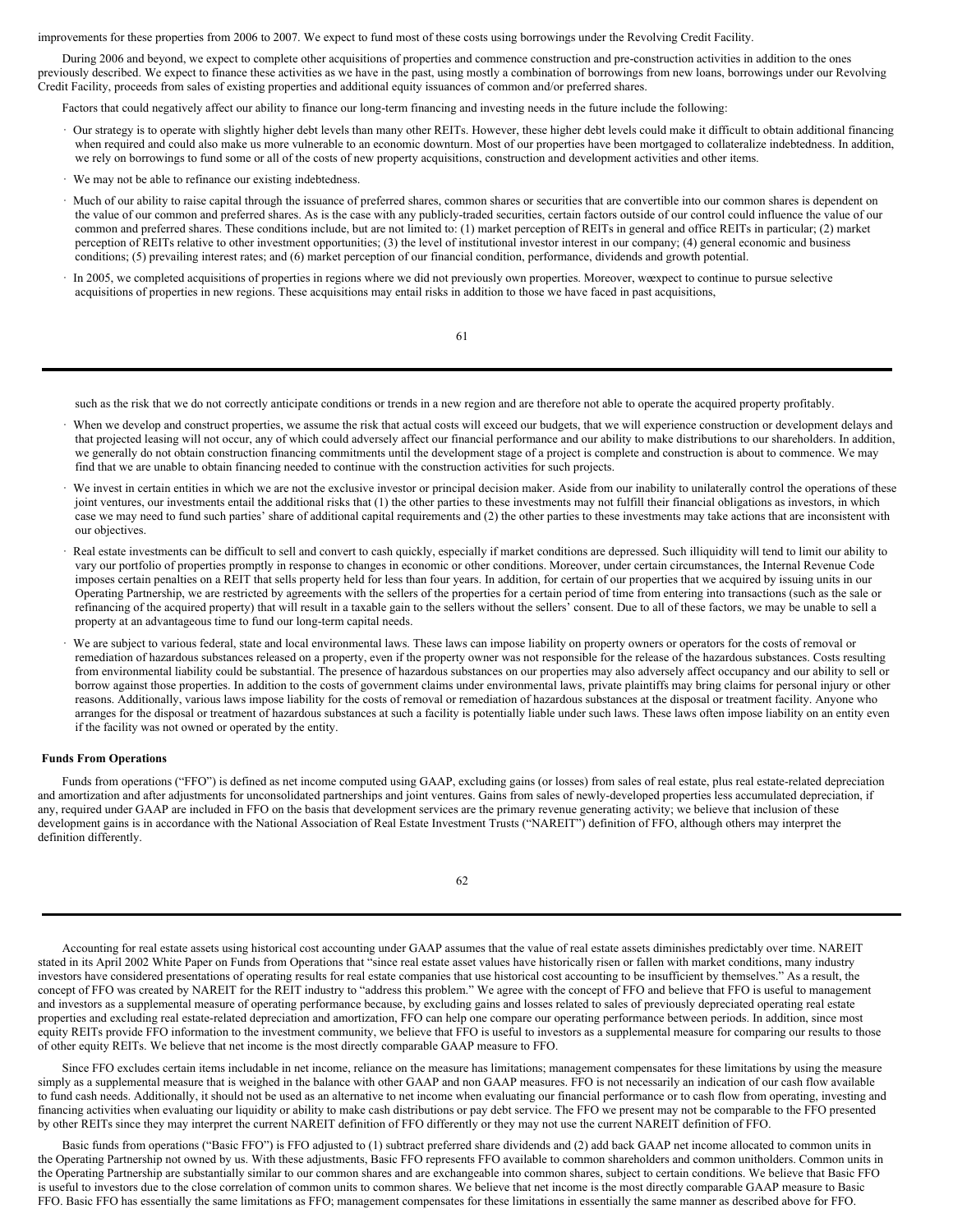Diluted funds from operations ("Diluted FFO") is Basic FFO adjusted to add back any convertible preferred share dividends and any other changes in Basic FFO that would result from the assumed conversion of securities that are convertible or exchangeable into common shares. However, the computation of Diluted FFO does not assume conversion of securities that are convertible into common shares if the conversion of those securities would increase Diluted FFO per share in a given period. We believe that Diluted FFO is useful to investors because it is the numerator used to compute Diluted FFO per share, discussed below. In addition, since most equity REITs provide Diluted FFO information to the investment community, we believe Diluted FFO is a useful supplemental measure for comparing us to other equity REITs. We believe that the numerator for diluted EPS is the most directly comparable GAAP measure to Diluted FFO. Since Diluted FFO excludes certain items includable in the numerator to diluted EPS, reliance on the measure has limitations; management compensates for these limitations by using the measure simply as a supplemental measure that is weighed in the balance with other GAAP and non-GAAP measures. Diluted FFO is not necessarily an indication of our cash flow available to fund cash needs. Additionally, it should not be used as an alternative to net income when evaluating our financial performance or to cash flow from operating, investing and financing activities when evaluating our liquidity or ability to make cash distributions or pay debt service. The Diluted FFO that we present may not be comparable to the Diluted FFO presented by other REITs.

Diluted funds from operations per share ("Diluted FFO per share") is (1) Diluted FFO divided by (2) the sum of the (a) weighted average common shares outstanding during a period, (b) weighted average common units outstanding during a period and (c) weighted average number of potential additional common shares that would have been outstanding during a period if other securities that are convertible or exchangeable into common shares were converted or exchanged. However, the computation of Diluted FFO per share does not assume conversion of securities that are convertible into common shares if the conversion of those securities would increase Diluted FFO per share in a given period. We believe that Diluted FFO per share is useful to investors because it provides investors with a further context for evaluating our FFO results in the same manner that investors use earnings per share ("EPS") in evaluating net income available to common shareholders. In addition, since most equity REITs provide Diluted FFO per share information to the investment community, we believe Diluted FFO per share is a useful supplemental measure for comparing us to other equity REITs. We believe that diluted EPS is the most directly comparable GAAP measure to Diluted FFO per share. Diluted FFO per share has most of the same limitations as Diluted FFO (described above); management compensates for these limitations in essentially the same manner as described above for Diluted FFO.

## 64

Our Basic FFO, Diluted FFO and Diluted FFO per share for 2001 through 2005 and reconciliations of (1) net income to FFO, (2) the numerator for diluted EPS to diluted FFO and (3) the denominator for diluted EPS to the denominator for diluted FFO per share are set forth in the following table (dollars and shares in thousands, except per share data):

|                                                                                                    | For the Years Ended December 31, |                          |                          |                                                          |                          |
|----------------------------------------------------------------------------------------------------|----------------------------------|--------------------------|--------------------------|----------------------------------------------------------|--------------------------|
|                                                                                                    | 2005                             | 2004                     | 2003                     | 2002                                                     | 2001                     |
|                                                                                                    |                                  |                          |                          | (Dollars and shares in thousands, except per share data) |                          |
| Net income                                                                                         | \$ 39,031                        | \$ 37,032                | \$ 30,877                | \$23,301                                                 | \$19,922                 |
| Add: Real estate-related depreciation and amortization                                             | 62.850                           | 51.371                   | 36,681                   | 30.832                                                   | 20,558                   |
| Add: Depreciation and amortization on unconsolidated real estate entities                          | 182                              | 106                      | 295                      | 165                                                      | 144                      |
| Less: Depreciation and amortization allocable to minority interests in other consolidated entities | (114)                            | (86)                     |                          |                                                          |                          |
| Less: Gain on sales of real estate, excluding development portion(1)                               | (4, 422)                         | (95)                     | (2,897)                  | (268)                                                    | (416)                    |
| Less: Issuance costs associated with redeemed preferred shares                                     | $\overline{\phantom{m}}$         | (1, 813)                 | -                        | -                                                        |                          |
| Add: Cumulative effect of accounting change                                                        |                                  |                          | $\overline{\phantom{0}}$ | -                                                        | 263                      |
| Funds from operations ("FFO")                                                                      | 97.527                           | 86.515                   | 64.956                   | 54,030                                                   | 40.471                   |
| Add: Minority interests-common units in the Operating Partnership                                  | 5,889                            | 5,659                    | 6,712                    | 5,800                                                    | 6,592                    |
| Less: Preferred share dividends                                                                    | (14, 615)                        | (16,329)                 | (12,003)                 | (10, 134)                                                | (6, 857)                 |
| Funds from Operations-basic ("Basic FFO")                                                          | 88,801                           | 75,845                   | 59,665                   | 49,696                                                   | 40,206                   |
| Add: Preferred unit distributions                                                                  |                                  |                          | 1,049                    | 2,287                                                    | 2,287                    |
| Add: Restricted common share dividends                                                             |                                  | 382                      |                          | 283                                                      |                          |
| Add: Convertible preferred share dividends                                                         | -                                | 21                       | 544                      | 544                                                      | 508                      |
| Expense associated with dilutive options                                                           | $\qquad \qquad$                  | $\equiv$                 | 10                       | 44                                                       | $\overline{\phantom{0}}$ |
| Funds from Operations-diluted ("Diluted FFO")                                                      | \$88,801                         | \$76,248                 | S<br>61,268              | \$52,854                                                 | \$43,001                 |
| Weighted average common shares                                                                     | 37,371                           | 33,173                   | 26,659                   | 22,472                                                   | 20,099                   |
| Conversion of weighted average common units                                                        | 8,702                            | 8,726                    | 8,932                    | 9.282                                                    | 9,437                    |
| Weighted average common shares/units-basic FFO                                                     | 46.073                           | 41,899                   | 35,591                   | 31,754                                                   | 29,536                   |
| Assumed conversion of share options                                                                | 1,626                            | 1,675                    | 1,405                    | 936                                                      | 406                      |
| Assumed conversion of weighted average convertible preferred units                                 |                                  | -                        | 1,101                    | 2,421                                                    | 2,421                    |
| Assumed conversion of weighted average convertible preferred shares                                |                                  | 134                      | 1,197                    | 1,197                                                    | 1,118                    |
| Restricted common shares                                                                           |                                  | 221                      |                          | 326                                                      |                          |
| Weighted average common shares/units-diluted FFO                                                   | 47,699                           | 43,929                   | 39,294                   | 36,634                                                   | 33,481                   |
| Diluted FFO per common share                                                                       | \$<br>1.86                       | $\mathsf{s}$<br>1.74     | $\mathsf{s}$<br>1.56     | \$<br>1.44                                               | \$<br>1.28               |
| Numerator for diluted EPS                                                                          | S.<br>24,416                     | \$18,911                 | S<br>7.650               | \$13,711                                                 | \$13,573                 |
| Add: Minority interests-common units in the Operating Partnership                                  | 5,889                            | 5,659                    | 6,712                    | 5,800                                                    | 6,592                    |
| Add: Real estate-related depreciation and amortization                                             | 62,850                           | 51.371                   | 36,681                   | 30.832                                                   | 20,558                   |
| Add: Depreciation and amortization on unconsolidated real estate entities                          | 182                              | 106                      | 295                      | 165                                                      | 144                      |
| Less: Depreciation and amortization allocable to minority interests in other consolidated entities | (114)                            | (86)                     |                          |                                                          |                          |
| Less: Gain on sales of real estate, excluding development portion(1)                               | (4, 422)                         | (95)                     | (2, 897)                 | (268)                                                    | (416)                    |
| Add: Convertible preferred share dividends                                                         |                                  |                          | 544                      |                                                          |                          |
| Add: Preferred unit distributions                                                                  |                                  | $\equiv$                 | 1.049                    | 2,287                                                    | 2,287                    |
| Add: Expense associated with dilutive options                                                      |                                  | $\overline{\phantom{a}}$ | 10                       | 44                                                       |                          |
| Add: Restricted common share dividends                                                             | -                                | 382                      | $\equiv$                 | 283                                                      | -                        |
| Add: Repurchase of Series C Preferred Units in excess of recorded book value                       |                                  | $\overline{\phantom{a}}$ | 11,224                   | $\overline{\phantom{a}}$                                 |                          |
| Add: Cumulative effect of accounting change                                                        |                                  |                          |                          |                                                          | 263                      |
| <b>Diluted FFO</b>                                                                                 | \$<br>88,801                     | \$76,248                 | S<br>61,268              | \$52,854                                                 | \$43,001                 |
| Denominator for diluted EPS                                                                        | 38,997                           | 34,982                   | 28,021                   | 24,547                                                   | 21,623                   |
| Weighted average common units                                                                      | 8.702                            | 8.726                    | 8,932                    | 9.282                                                    | 9,437                    |
| Assumed Conversion of weighted average convertible preferred shares                                |                                  | 134                      | 1,197                    |                                                          |                          |
| Assumed Conversion of weighted average convertible preferred units                                 |                                  |                          | 1,101                    | 2,421                                                    | 2.421                    |
| Restricted common shares                                                                           |                                  |                          |                          | 326                                                      |                          |
| Additional dilutive options                                                                        |                                  |                          | 43                       | 58                                                       |                          |
| Denominator for Diluted FFO per share                                                              | 47.699                           | 43.842                   | 39.294                   | 36.634                                                   | 33,481                   |
|                                                                                                    |                                  |                          |                          |                                                          |                          |

(1) Gains from the sale of real estate that are attributable to sales of non-operating properties are included in FFO. Gains from newly-developed or re-developed properties less accumulated depreciation, if any, required u FFO on the basis that development services are the primary revenue generating activity; we believe that inclusion of these development gains is in compliance with the NAREIT definition of FFO, although others may interpret differently.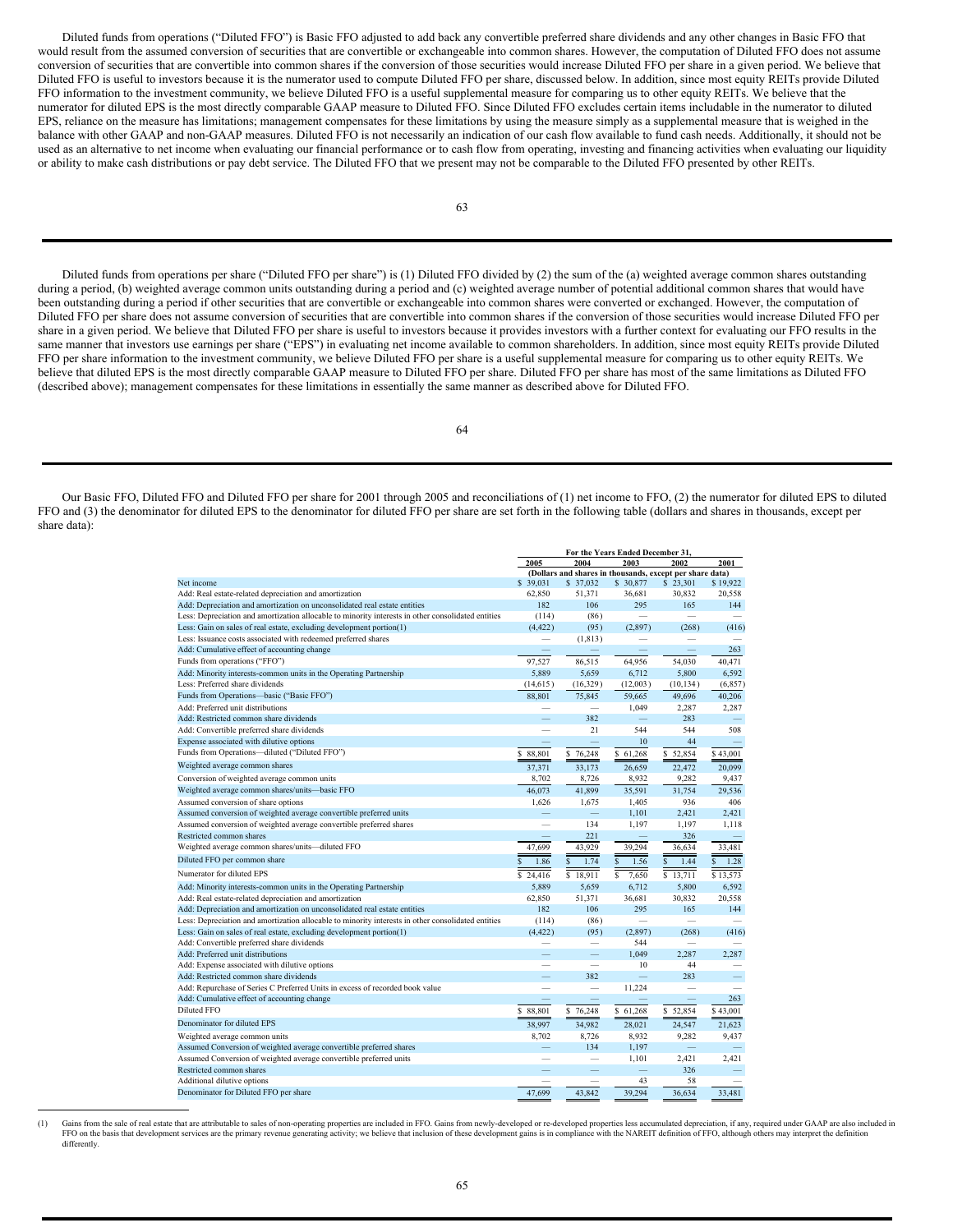# **Inflation**

We were not significantly affected by inflation during the periods presented in this report due primarily to the relatively low inflation rates in our markets. Most of our tenants are obligated to pay their share of a building's operating expenses to the extent such expenses exceed amounts established in their leases, based on historical expense levels. In addition, some of our tenants are obligated to pay their full share of a building's operating expenses. These arrangements somewhat reduce our exposure to increases in such costs resulting from inflation.

Our costs associated with constructing buildings and completing renovation and tenant improvement work increased due to higher cost of materials. We expect to recover a portion of these costs through higher tenant rents and reimbursements for tenant improvements. The additional costs that we do not recover increase depreciation expense as projects are completed and placed into service.

#### **Recent Accounting Pronouncements**

For disclosure regarding recent accounting pronouncements and the anticipated impact they will have on our operations, you should refer to Note 3 to our Consolidated Financial Statements.

#### <span id="page-34-0"></span>**Item 7A. Quantitative and Qualitative Disclosures about Market Risk**

We are exposed to certain market risks, the most predominant of which is change in interest rates. Increases in interest rates can result in increased interest expense under our Revolving Credit Facility and our other mortgage loans payable carrying variable interest rate terms. Increases in interest rates can also result in increased interest expense when our loans payable carrying fixed interest rate terms mature and need to be refinanced. Our debt strategy favors long-term, fixed-rate, secured debt over variable-rate debt to minimize the risk of short-term increases in interest rates. As of December 31, 2005, 68.4% of our mortgage and other loans payable balance carried fixed interest rates and 91.3% of our fixed-rate loans were scheduled to mature after 2006. As of December 31, 2005, the percentage of variable-rate loans relative to total assets was 20.0%.

The following table sets forth our long-term debt obligations, principal cash flows by scheduled maturity and weighted average interest rates at December 31, 2005 (dollars in thousands):

|                       |          | For the Years Ended December 31. |                                                          |          |          |                          |           |
|-----------------------|----------|----------------------------------|----------------------------------------------------------|----------|----------|--------------------------|-----------|
|                       | 2006     | 2007                             | 2008                                                     | 2009     | 2010     | Thereafter               | Total     |
| Long term debt:       |          |                                  |                                                          |          |          |                          |           |
| Fixed rate $(1)$      | \$80.176 |                                  | \$86,332 \$155,321 \$61,152 \$72,450 \$465,491 \$920,922 |          |          |                          |           |
| Average interest rate | $6.61\%$ | $6.67\%$                         | $6.67\%$                                                 | $6.21\%$ | 5.97%    | $7.08\%$                 | $6.85\%$  |
| Variable rate         | \$46,626 |                                  | \$63.762 \$312.970 \$1.340 \$1.340 \$                    |          |          | $\overline{\phantom{a}}$ | \$426,038 |
| Average interest rate | $7.19\%$ | 5.80%                            | $6.80\%$                                                 | $9.31\%$ | $9.31\%$ |                          | 7.38%     |

(1) Represents principal maturities only and therefore excludes net premiums and discounts of \$1.4 million.

The fair market value of our mortgage and other loans payable was \$1.35 billion at December 31, 2005 and \$1.04 billion at December 31, 2004.

Based on our variable-rate debt balances, our interest expense would have increased by \$3.6 million in 2005 and \$2.0 million in 2004 if short-term interest rates were 1% higher. Interest expense in 2005 was more sensitive to a change in interest rates than 2004 due primarily to a higher average variable-rate debt balance in 2005.

66

#### <span id="page-34-1"></span>**Item 8 Financial Statements and Supplementary Data**

The response to this item is included in a separate section at the end of this report beginning on page F-1.

#### <span id="page-34-2"></span>**Item 9. Changes in and Disagreements with Accountants on Accounting and Financial Disclosure**

None.

# <span id="page-34-3"></span>**Item 9A. Controls and Procedures**

# **I. Disclosure Controls and Procedures**

Our management, with the participation of our Chief Executive Officer and Chief Financial Officer, evaluated the effectiveness of our disclosure controls and procedures (as defined in Rule 13a-15(e) under the Exchange Act) as of December 31, 2005. Based on this evaluation, our Chief Executive Officer and Chief Financial Officer concluded that our disclosure controls and procedures as of December 31, 2005 are functioning effectively to provide reasonable assurance that the information required to be disclosed by us in reports filed or submitted under the Securities Exchange Act of 1934 is (i) recorded, processed, summarized and reported within the time periods specified in the SEC's rules and forms, and (ii) accumulated and communicated to our management, including our principal executive and principal financial officers, or persons performing similar functions, as appropriate to allow timely decisions regarding required disclosure.

A controls system, no matter how well designed and operated, cannot provide absolute assurance that the objectives of the controls system are met, and no evaluation of controls can provide absolute assurance that all control issues and instances of fraud, if any, within a company have been detected.

# **II. Internal Control Over Financial Reporting**

(a) Management's Annual Report on Internal Control Over Financial Reporting

Management's Annual Report on Internal Control Over Financial Reporting is included in a separate section at the end of this report on page F-2.

(b) Report of Independent Registered Public Accounting Firm

The Report of Independent Registered Public Accounting Firm is included in a separate section at the end of this report beginning on page F-3.

# (c) Change in Internal Control over Financial Reporting

No change in our internal control over financial reporting occurred during the most recent fiscal quarter that has materially affected, or is reasonably likely to materially affect, our internal control over financial reporting.

# <span id="page-34-4"></span>**Item 9B. Other Information**

None.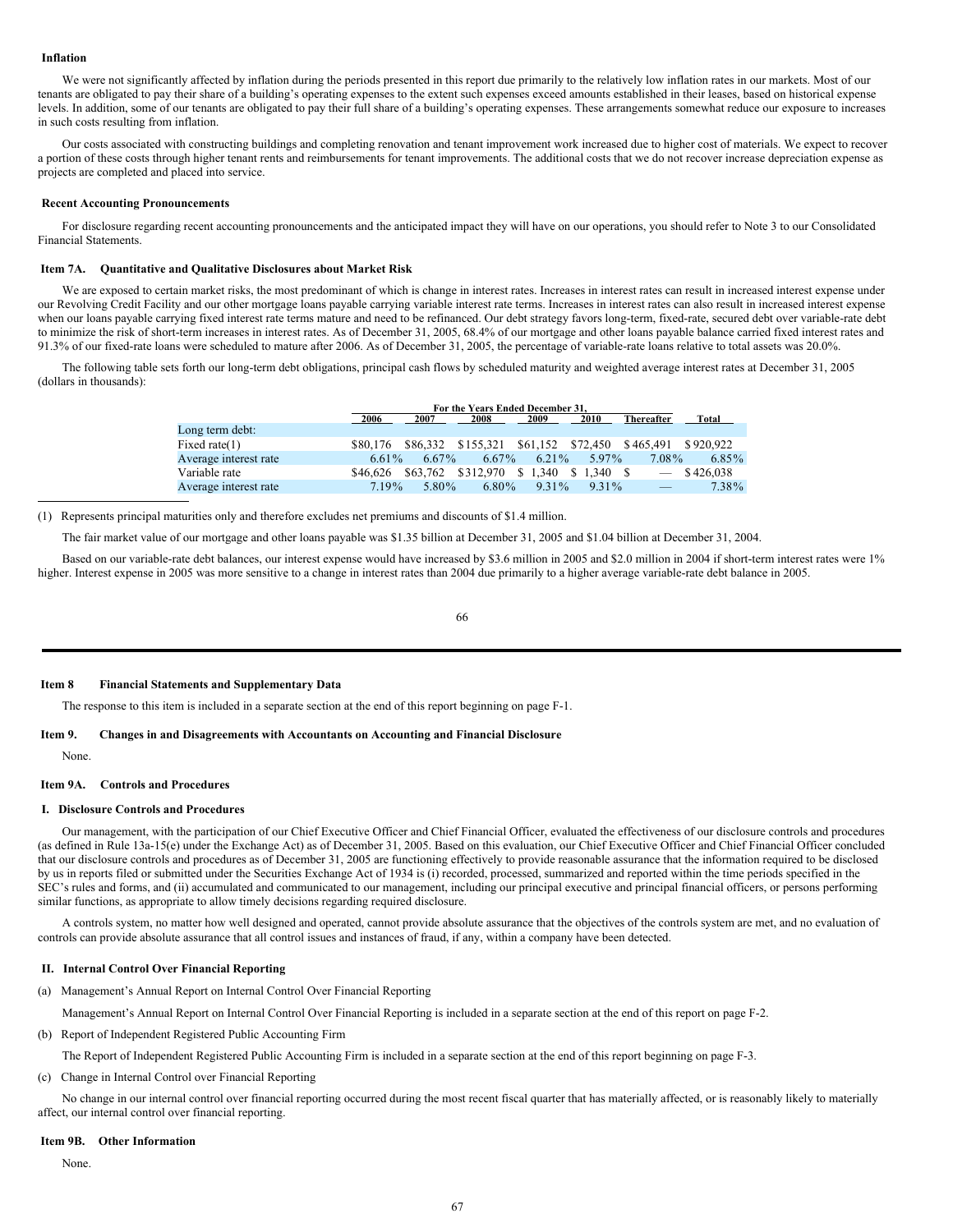# <span id="page-35-0"></span>**PART III**

# <span id="page-35-1"></span>Items 10, 11, 12, 13 & 14. Directors and Executive Officers of the Registrant, Executive Compensation, Security Ownership of Certain Beneficial Owners and Management and Related Stockholder Matters, Certain Relationships and Related Transactions and Principal Accountant Fees and Services

For the information required by Item 10, Item 11, Item 12, Item 13 and Item 14, you should refer to our definitive proxy statement relating to the 2006 Annual Meeting of our Shareholders to be filed with the Securities and Exchange Commission no later than 120 days after the end of the fiscal year covered by this Form 10-K.

# <span id="page-35-2"></span>**PART IV**

# <span id="page-35-3"></span>**Item 15. Exhibits and Financial Statement Schedules**

- (a) The following documents are filed as exhibits to this Form 10-K:
- 1. **Financial Statements**. See "Index to Consolidated Financial Statements" on page F-1 of this Form 10-K.
- 2. **Financial Statement Schedule.** See "Index to Consolidated Financial Statements" on page F-1 of this Form 10-K..
- 3. **See section below entitled "Exhibits."**
- (b) Exhibits. Refer to the Exhibit Index that follows. Unless otherwise noted, the file number of all documents incorporated by reference is 1-14023.

| <b>EXHIBIT</b><br>NO. | <b>DESCRIPTION</b>                                                                                                                                                                                                                                                     |
|-----------------------|------------------------------------------------------------------------------------------------------------------------------------------------------------------------------------------------------------------------------------------------------------------------|
| 3.1.1                 | Amended and Restated Declaration of Trust of Registrant (filed with the Registrant's Registration<br>Statement on Form S-4 (Commission File No. 333-45649) and incorporated herein by reference).                                                                      |
| 3.1.2                 | Articles of Amendment of Amended and Restated Declaration of Trust (filed on March 22, 2002)<br>with the Company's Annual Report on Form 10-K for the year ended December 31, 2001 and<br>incorporated herein by reference).                                           |
| 3.1.3                 | Articles of Amendment of Amended and Restated Declaration of Trust (filed with the Company's<br>Current Report on Form 8-K on December 29, 2004 and incorporated herein by reference).                                                                                 |
| 3.1.4                 | Articles Supplementary of Corporate Office Properties Trust Series B Convertible Preferred<br>Shares, dated July 2, 1999 (filed with the Company's Current Report on Form 8-K on July 7, 1999)<br>and incorporated herein by reference).                               |
| 3.1.5                 | Articles Supplementary of Corporate Office Properties Trust (filed with the Company's Current<br>Report on Form 8-K on December 29, 2004 and incorporated herein by reference).                                                                                        |
| 3.1.6                 | Articles Supplementary of Corporate Office Properties Trust (filed with the Company's Current<br>Report on Form 8-K on December 29, 2004 and incorporated herein by reference).                                                                                        |
| 3.1.7                 | Articles Supplementary of Corporate Office Properties Trust relating to the Series E Cumulative<br>Redeemable Preferred Shares, dated April 3, 2001 (filed with the Registrant's Current Report on<br>Form 8-K on April 4, 2001 and incorporated herein by reference). |

68

| 3.1.8  | Articles Supplementary of Corporate Office Properties Trust relating to the Series F Cumulative<br>Redeemable Preferred Shares, dated September 13, 2001 (filed with the Registrant's Amended<br>Current Report on Form 8-K on September 14, 2001 and incorporated herein by reference).     |
|--------|----------------------------------------------------------------------------------------------------------------------------------------------------------------------------------------------------------------------------------------------------------------------------------------------|
| 3.1.9  | Articles Supplementary of Corporate Office Properties Trust relating to the Series G Cumulative<br>Redeemable Preferred Shares, dated August 6, 2003 (filed with the Registrant's Registration<br>Statement on Form 8-A on August 7, 2003 and incorporated herein by reference).             |
| 3.1.10 | Articles Supplementary of Corporate Office Properties Trust relating to the Series H Cumulative<br>Redeemable Preferred Shares, dated December 11, 2003 (filed with the Current Report on Form 8-<br>K on December 12, 2003 and incorporated herein by reference).                           |
| 3.2    | Bylaws of the Registrant (filed with the Registrant's Registration Statement on Form S-4<br>(Commission File No. 333-45649) and incorporated herein by reference).                                                                                                                           |
| 3.3    | Form of certificate for the Registrant's Common Shares of Beneficial Interest, \$0.01 par value per<br>share (filed with the Registrant's Registration Statement on Form S-4 (Commission File No. 333-<br>45649) and incorporated herein by reference).                                      |
| 3.4    | Amended and Restated Registration Rights Agreement, dated March 16, 1998, for the benefit of<br>certain shareholders of the Company (filed on August 12, 1998 with the Company's Quarterly<br>Report on Form 10-Q for the quarter ended June 30, 1998 and incorporated herein by reference). |
| 3.5    | Registration Rights Agreement, dated January 25, 2001, for the benefit of Barony Trust Limited<br>(filed on March 22, 2001 with the Company's Annual Report on Form 10-K for the year ended<br>December 31, 2000 and incorporated herein by reference).                                      |
| 10.1.1 | Second Amended and Restated Limited Partnership Agreement of the Operating Partnership, dated<br>December 7, 1999 (filed on March 16, 2000 with the Company's Annual Report on Form 10-K for<br>the year ended December 31, 1999 and incorporated herein by reference).                      |
|        |                                                                                                                                                                                                                                                                                              |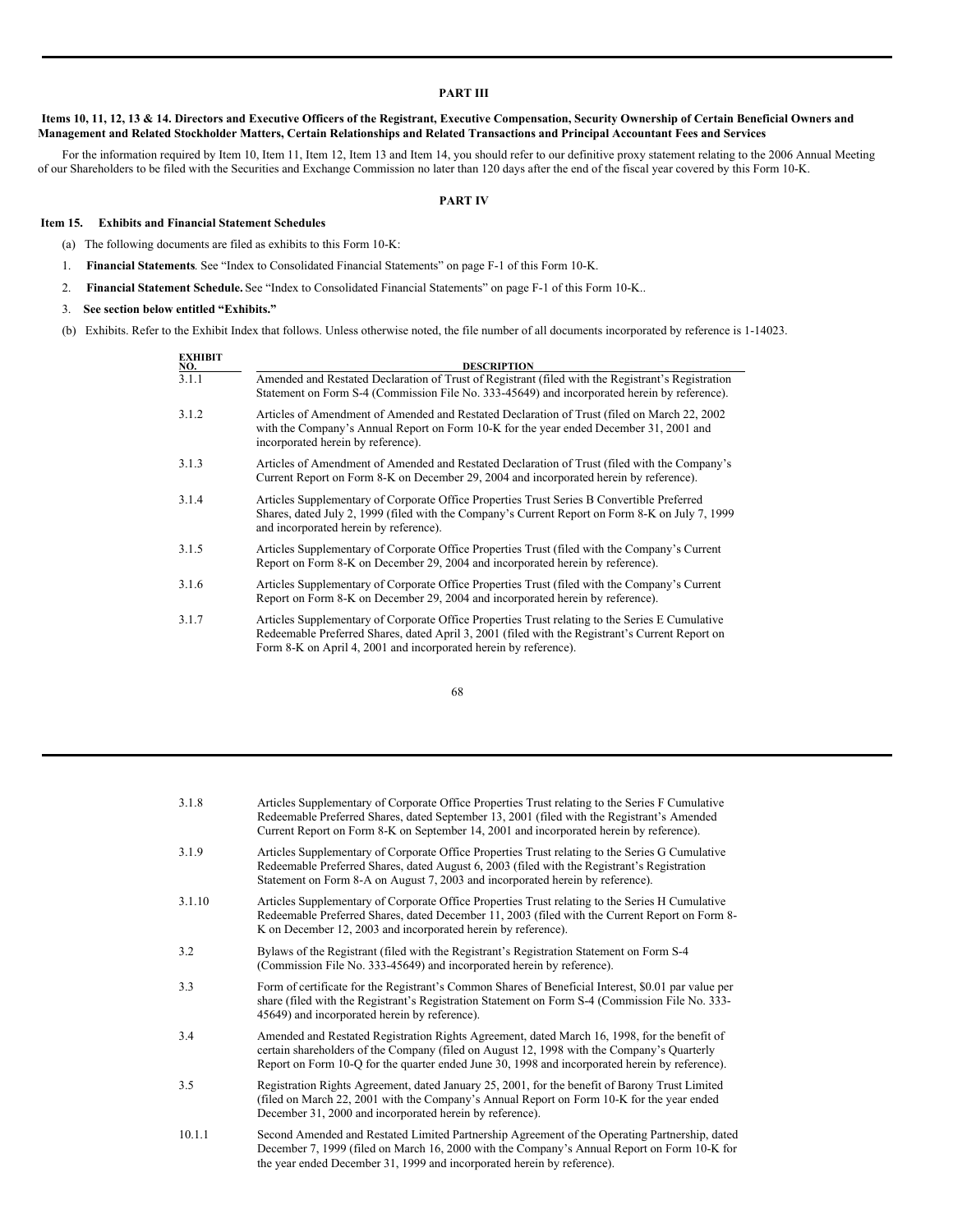- 10.1.2 First Amendment to Second Amended and Restated Limited Partnership Agreement of the Operating Partnership, dated December 21, 1999 (filed on March 16, 2000 with the Company's Annual Report on Form 10-K for the year ended December 31, 1999 and incorporated herein by reference).
- 10.1.3 Second Amendment to Second Amended and Restated Limited Partnership Agreement of the Operating Partnership, dated December 21, 1999 (filed with the Company's Post Effective Amendment No. 2 to Form S-3 dated November 1, 2000 (Registration Statement No. 333-71807) and incorporated herein by reference).
- 10.1.4 Third Amendment to Second Amended and Restated Limited Partnership Agreement of the Operating Partnership, dated September 29, 2000 (filed with the Company's Post Effective Amendment No. 2 to Form S-3 dated November 1, 2000 (Registration Statement No. 333-71807) and incorporated herein by reference).

69

| 10.1.5  | Fourth Amendment to Second Amended and Restated Limited Partnership Agreement of the<br>Operating Partnership, dated November 27, 2000 (filed on March 27, 2003 with the Company's<br>Annual Report on Form 10-K for the year ended December 31, 2002 and incorporated herein by<br>reference).             |
|---------|-------------------------------------------------------------------------------------------------------------------------------------------------------------------------------------------------------------------------------------------------------------------------------------------------------------|
| 10.1.6  | Fifth Amendment to Second Amended and Restated Limited Partnership Agreement of the<br>Operating Partnership, dated January 25, 2001 (filed on March 27, 2003 with the Company's<br>Annual Report on Form 10-K for the year ended December 31, 2002 and incorporated herein by<br>reference).               |
| 10.1.7  | Sixth Amendment to Second Amended and Restated Limited Partnership Agreement of the<br>Operating Partnership, dated April 3, 2001 (filed with the Company's Current Report on Form 8-K)<br>dated April 4, 2001 and incorporated herein by reference).                                                       |
| 10.1.8  | Seventh Amendment to Second Amended and Restated Limited Partnership Agreement of the<br>Operating Partnership, dated August 30, 2001 (filed on March 27, 2003 with the Company's<br>Annual Report on Form 10-K for the year ended December 31, 2002 and incorporated herein by<br>reference).              |
| 10.1.9  | Eighth Amendment to Second Amended and Restated Limited Partnership Agreement of the<br>Operating Partnership, dated September 14, 2001 (filed with the Company's Amended Current<br>Report on Form 8-K dated September 14, 2001 and incorporated herein by reference).                                     |
| 10.1.10 | Ninth Amendment to Second Amended and Restated Limited Partnership Agreement of the<br>Operating Partnership, dated October 6, 2001 (filed on March 27, 2003 with the Company's<br>Annual Report on Form 10-K for the year ended December 31, 2002 and incorporated herein by<br>reference).                |
| 10.1.11 | Tenth Amendment to Second Amended and Restated Limited Partnership Agreement of the<br>Operating Partnership, dated December 29, 2001 (filed on March 27, 2003 with the Company's<br>Annual Report on Form 10-K for the year ended December 31, 2002 and incorporated herein by<br>reference).              |
| 10.1.12 | Eleventh Amendment to Second Amended and Restated Limited Partnership Agreement of the<br>Operating Partnership, dated December 15, 2002 (filed on March 27, 2003 with the Company's<br>Annual Report on Form 10-K for the year ended December 31, 2002 and incorporated herein by<br>reference).           |
| 10.1.13 | Twelfth Amendment to Second Amended and Restated Limited Partnership Agreement of<br>Corporate Office Properties, L.P., dated June 2, 2003 (filed on August 12, 2003 with the<br>Registrant's Quarterly Report on Form 10-Q for the quarter ended June 30, 2003 and incorporated<br>herein by reference).   |
| 10.1.14 | Thirteenth Amendment to Second Amended and Restated Limited Partnership Agreement of<br>Corporate Office Properties, L.P., dated August 11, 2003 (filed on March 27, 2003 with the<br>Company's Annual Report on Form 10-K for the year ended December 31, 2002 and incorporated<br>herein by reference).   |
| 10.1.15 | Fourteenth Amendment to Second Amended and Restated Limited Partnership Agreement of<br>Corporate Office Properties, L.P., dated December 18, 2003 (filed on March 11, 2004 with the<br>Company's Annual Report on Form 10-K for the year ended December 31, 2003 and incorporated<br>herein by reference). |

10.1.16 Fifteenth Amendment to Second Amended and Restated Limited Partnership Agreement of Corporate Office Properties, L.P., dated January 31, 2004 (filed on March 11, 2004 with the Company's Annual Report on Form 10-K for the year ended December 31, 2003 and incorporated herein by reference).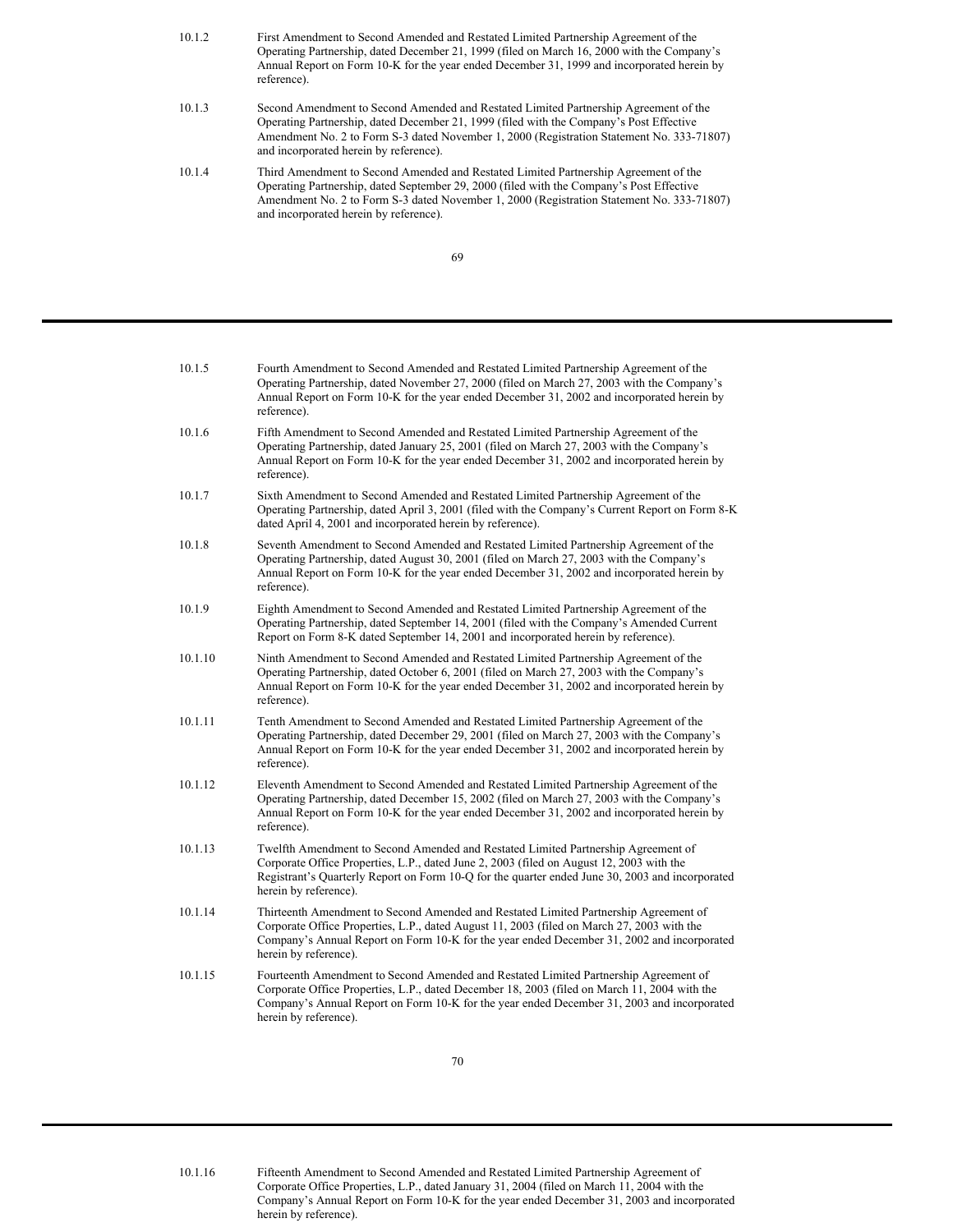- 10.1.17 Sixteenth Amendment to Second Amended and Restated Limited Partnership Agreement of Corporate Office Properties, L.P., dated April 15, 2004 (filed on May 7, 2004 with the Company's Form 10-Q for the quarter ended March 31, 2004 and incorporated herein by reference). 10.1.18 Seventeenth Amendment to Second Amended and Restated Limited Partnership Agreement of Corporate Office Properties, L.P., dated September 23, 2004 (filed with the Company's Current Report on Form 8-K dated September 23, 2004 and incorporated herein by reference). 10.1.19 Eighteenth Amendment to Second Amended and Restated Limited Partnership Agreement of Corporate Office Properties, L.P., dated April 18, 2005 (filed with the Company's Form 8-K on April 22, 2005 and incorporated herein by reference).
- 10.1.20 Nineteenth Amendment to Second Amended and Restated Limited Partnership Agreement of Corporate Office Properties, L.P., dated July 8, 2005 (filed with the Company's Current Report on Form 8-K on July 14, 2005 and incorporated herein by reference).
- 10.2 Stock Option Plan for Directors (filed with Royale Investments, Inc.'s Form 10-KSB for the year ended December 31, 1993 (Commission File No. 0-20047) and incorporated herein by reference).
- 10.3.1\* Corporate Office Properties Trust 1998 Long Term Incentive Plan (filed with the Registrant's Registration Statement on Form S-4 (Commission File No. 333-45649) and incorporated herein by reference).
- 10.3.2\* Amendment No. 1 to Corporate Office Properties Trust 1998 Long Term Incentive Plan (filed on August 13, 1999 with the Company's Quarterly Report on Form 10-Q for the quarter ended June 30, 1999 and incorporated herein by reference).
- 10.3.3\* Amendment No. 2 to Corporate Office Properties Trust 1998 Long Term Incentive Plan (filed on March 22, 2002 with the Company's Annual Report on Form 10-K for the year ended December 31, 2001 and incorporated herein by reference).
- 10.4\* Corporate Office Properties Trust Supplemental Nonqualified Deferred Compensation Plan (filed with the Registrant's Registration Statement on Form S-8 (Commission File No. 333-87384) and incorporated herein by reference).
- 10.5\* Employment Agreement, dated December 16, 1999, between Corporate Office Management, Inc., COPT and Clay W. Hamlin, III (filed on March 16, 2000 with the Company's Annual Report on Form 10-K for the year ended December 31, 1999 and incorporated herein by reference).
- 10.6.1\* Employment Agreement, dated September 12, 2002, between the Operating Partnership, COPT and Randall M. Griffin (filed on March 27, 2003 with the Company's Annual Report on Form 10-K for the year ended December 31, 2002 and incorporated herein by reference).

71

| $10.6.2*$ | Employment Agreement, dated July 13, 2005, between Corporate Office Properties, L.P. Corporate<br>Office Properties Trust and Randall M. Griffin (filed with the Company's Current Report on<br>Form 8-K on July 19, 2005 and incorporated herein by reference).                                                                                                                       |
|-----------|----------------------------------------------------------------------------------------------------------------------------------------------------------------------------------------------------------------------------------------------------------------------------------------------------------------------------------------------------------------------------------------|
| $10.7.1*$ | Employment Agreement, dated September 12, 2002, between the Operating Partnership, COPT<br>and Roger A. Waesche, Jr. (filed on March 27, 2003 with the Company's Annual Report on<br>Form 10-K for the year ended December 31, 2002 and incorporated herein by reference).                                                                                                             |
| $10.7.2*$ | Amendment to Employment Agreement, dated March 4, 2005, between the Operating Partnership,<br>COPT and Roger A. Waesche, Jr. (filed on March 16, 2005 with the Company's Annual Report on<br>Form 10-K for the year ended December 31, 2004 and incorporated herein by reference).                                                                                                     |
| $10.8.1*$ | Employment Agreement, dated May 15, 2003, between Corporate Development Services, LLC,<br>Corporate Office Properties Trust and Dwight Taylor (filed on August 12, 2003 with the<br>Registrant's Quarterly Report on Form 10-Q for the quarter ended June 30, 2003 and incorporated<br>herein by reference).                                                                           |
| $10.8.2*$ | Amendment to Employment Agreement, dated March 4, 2005, between Corporate Development<br>Services, LLC, Corporate Office Properties Trust and Dwight Taylor (filed on March 16, 2005 with<br>the Company's Annual Report on Form 10-K for the year ended December 31, 2004 and<br>incorporated herein by reference).                                                                   |
| $10.9*$   | Employment Agreement, dated May 15, 2003, between Corporate Realty Management, LLC,<br>Corporate Office Properties Trust and Michael D. Kaiser (filed on August 12, 2003 with the<br>Registrant's Quarterly Report on Form 10-Q for the quarter ended June 30, 2003 and incorporated<br>herein by reference).                                                                          |
| 10.10.1   | Second Amended and Restated Senior Secured Revolving Credit Agreement, dated March 8, 2002,<br>between the Company, the Operating Partnership, Any Mortgaged Property Subsidiary and<br>Bankers Trust Company (filed on March 22, 2002 with the Company's Annual Report on<br>Form 10-K for the year ended December 31, 2001 and incorporated herein by reference).                    |
| 10.10.2   | First Amendment to Second Amended and Restated Senior Secured Revolving Credit Agreement,<br>dated July 23, 2002, between the Company, the Operating Partnership, Any Mortgaged Property<br>Subsidiary and Bankers Trust Company (filed on March 27, 2003 with the Company's Annual<br>Report on Form 10-K for the year ended December 31, 2002 and incorporated herein by reference). |
|           |                                                                                                                                                                                                                                                                                                                                                                                        |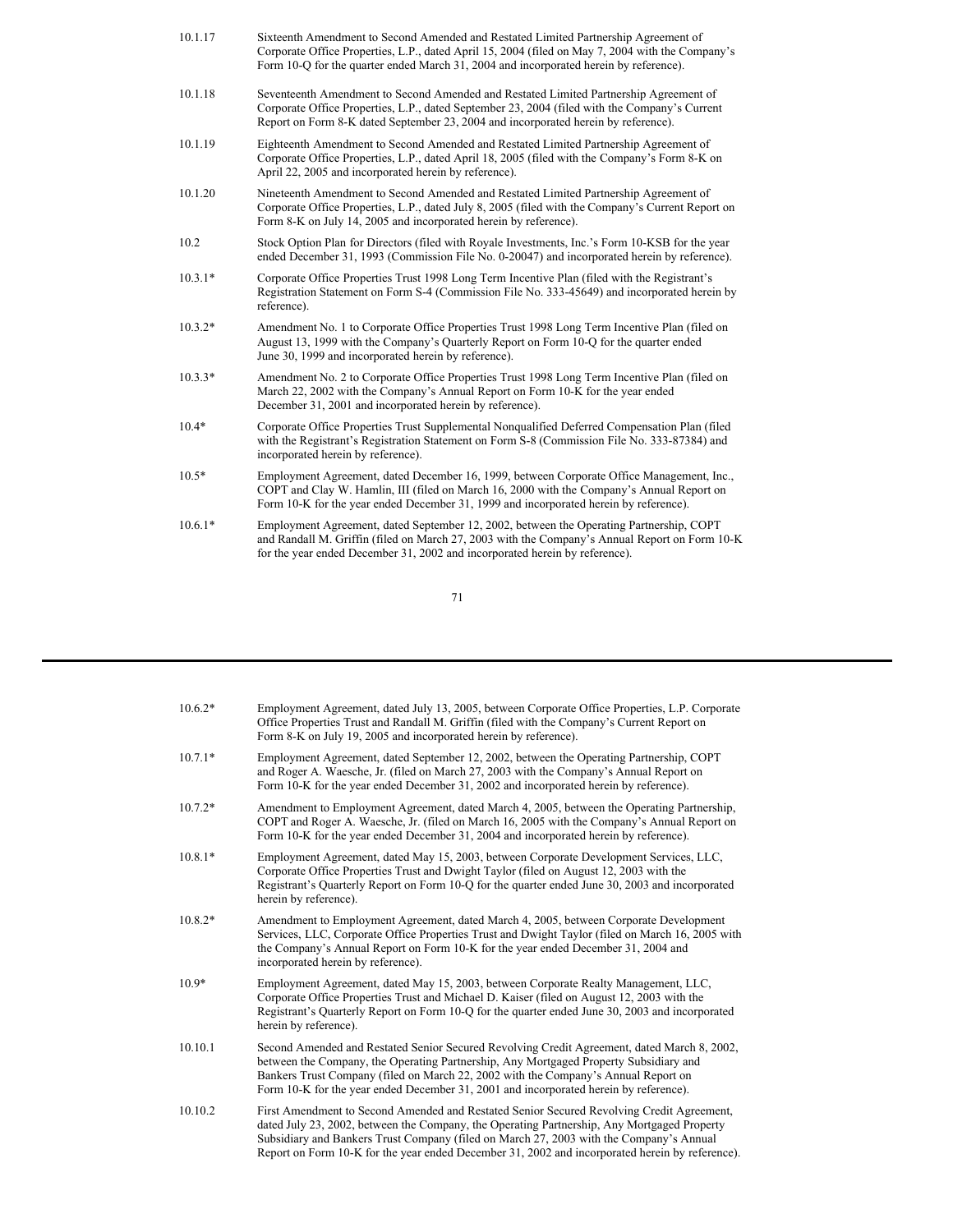10.11 Promissory Note, dated October 22, 1998, between Teachers Insurance and Annuity Association of America and the Operating Partnership (filed on November 13, 1998 with the Company's Quarterly Report on Form 10-Q for the quarter ended September 30, 1998 and incorporated herein by reference).

10.12 Indemnity Deed of Trust, Assignment of Leases and Rents and Security Agreement, dated October 22, 1998, by affiliates of the Operating Partnership for the benefit of Teachers Insurance and Annuity Association of America (filed on November 13, 1998 with the Company's Quarterly Report on Form 10-Q for the quarter ended September 30, 1998 and incorporated herein by reference).

| 10.13   | Promissory Note, dated September 30, 1999, between Teachers Insurance and Annuity Association<br>of America and the Operating Partnership (filed on November 8, 1999 with the Company's<br>Quarterly Report on Form 10-O for the quarter ended September 30, 1999 and incorporated herein<br>by reference).                                                                                           |
|---------|-------------------------------------------------------------------------------------------------------------------------------------------------------------------------------------------------------------------------------------------------------------------------------------------------------------------------------------------------------------------------------------------------------|
| 10.14   | Indemnity Deed of Trust, Assignment of Leases and Rents and Security Agreement, dated<br>September 30, 1999, by affiliates of the Operating Partnership for the benefit of Teachers Insurance<br>and Annuity Association of America (filed on November 8, 1999 with the Company's Quarterly<br>Report on Form 10-Q for the quarter ended September 30, 1999 and incorporated herein by<br>reference). |
| 10.15   | Agreement to Sell Partnership Interests, dated August 12, 1999, between Gateway Shannon<br>Development Corporation, Clay W. Hamlin, III and COPT Acquisitions, Inc. (filed on<br>November 8, 1999 with the Company's Quarterly Report on Form 10-Q for the quarter ended<br>September 30, 1999 and incorporated herein by reference).                                                                 |
| 10.16   | Lease Agreement between Blue Bell Investment Company, L.P. and Unisys Corporation dated<br>March 12, 1997 with respect to lot A (filed with the Registrant's Registration Statement on Form S-<br>4 (Commission File No. 333-45649) and incorporated herein by reference).                                                                                                                            |
| 10.17   | Lease Agreement between Blue Bell Investment Company, L.P. and Unisys Corporation, dated<br>March 12, 1997, with respect to lot B (filed with the Registrant's Registration Statement on<br>Form S-4 (Commission File No. 333-45649) and incorporated herein by reference).                                                                                                                           |
| 10.18   | Lease Agreement between Blue Bell Investment Company, L.P. and Unisys Corporation, dated<br>March 12, 1997, with respect to lot C (filed with the Registrant's Registration Statement on<br>Form S-4 (Commission File No. 333-45649) and incorporated herein by reference).                                                                                                                           |
| 10.19   | Option Agreement, dated March 1998, between the Operating Partnership and Blue Bell Land, L.P.<br>(filed on March 16, 2000 with the Company's Annual Report on Form 10-K for the year ended<br>December 31, 1999 and incorporated herein by reference).                                                                                                                                               |
| 10.20   | Option Agreement, dated March 1998, between the Operating Partnership and Comcourt Land,<br>L.P. (filed on March 16, 2000 with the Company's Annual Report on Form 10-K for the year<br>ended December 31, 1999 and incorporated herein by reference).                                                                                                                                                |
| 10.21.1 | Agreement of Sale, dated December 19, 2002, between Jolly Knolls, LLC and the Operating<br>Partnership (filed on March 27, 2003 with the Company's Annual Report on Form 10-K for the<br>year ended December 31, 2002 and incorporated herein by reference).                                                                                                                                          |
| 10.21.2 | Amendment to Agreement of Sale, dated November 7, 2003, between Jolly Knolls, LLC and the<br>Operating Partnership (filed on March 11, 2004 with the Company's Annual Report on Form 10-K<br>for the year ended December 31, 2003 and incorporated herein by reference).                                                                                                                              |
| 10.22   | Indemnity Deed of Trust Note, dated January 24, 2003, by Corporate Office Properties, LP for the<br>benefit of Jolly Knolls, LLC (filed on March 27, 2003 with the Company's Annual Report on<br>Form 10-K for the year ended December 31, 2002 and incorporated herein by reference).                                                                                                                |

73

| 10.23   | Indemnity Deed of Trust Note (Reserve Parcel Note), dated November 14, 2003, by Corporate<br>Office Properties, LP for the benefit of Jolly Knolls, LLC (filed on March 11, 2004 with the<br>Company's Annual Report on Form 10-K for the year ended December 31, 2003 and incorporated<br>herein by reference). |
|---------|------------------------------------------------------------------------------------------------------------------------------------------------------------------------------------------------------------------------------------------------------------------------------------------------------------------|
| 10.24.1 | Contract of Sale, dated February 27, 2003 between Jolly Acres Limited Partnership and the<br>Operating Partnership (filed on March 11, 2004 with the Company's Annual Report on Form 10-K<br>for the year ended December 31, 2003 and incorporated herein by reference).                                         |
| 10.24.2 | Amendment to Contract of Sale, dated November 7, 2003, between Jolly Acres Limited<br>Partnership and the Operating Partnership (filed on March 11, 2004 with the Company's Annual<br>Report on Form 10-K for the year ended December 31, 2003 and incorporated herein by reference).                            |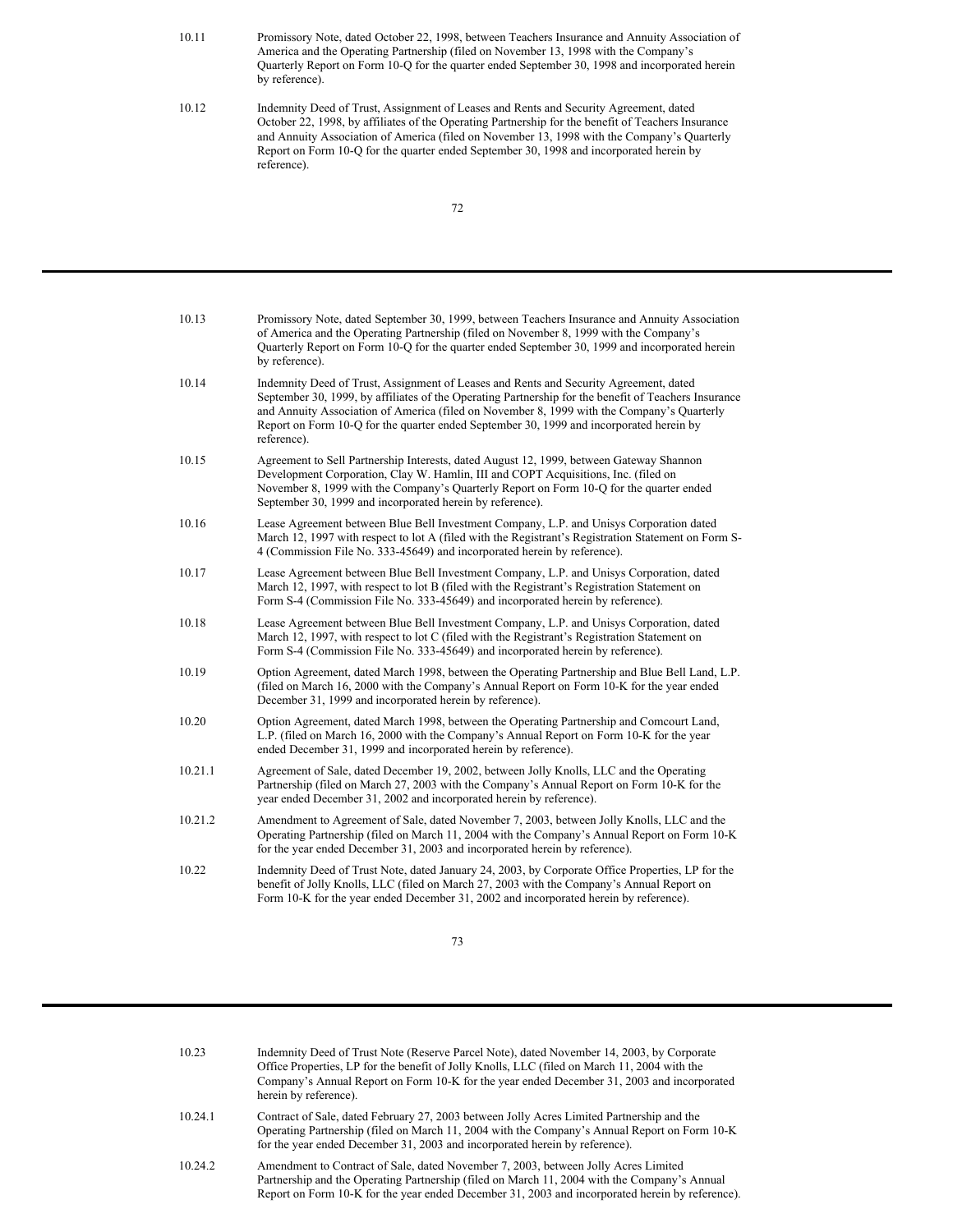| 10.25    | Amended and Restated Credit Agreement, dated June 24, 2005, among Corporate Office<br>Properties, L.P.; Corporate Office Properties Trust; Wachovia Capital Markets, LLC; KeyBank<br>National Association; Wachovia Bank, National Association; KeyBanc Capital Markets;<br>Manufacturers and Traders Trust Company; Wells Fargo Bank, National Association; and Bank of<br>America, N.A. (filed with the Company's Current Report on Form 8-K on June 30, 2005 and<br>incorporated herein by reference). |
|----------|-----------------------------------------------------------------------------------------------------------------------------------------------------------------------------------------------------------------------------------------------------------------------------------------------------------------------------------------------------------------------------------------------------------------------------------------------------------------------------------------------------------|
| 10.26    | Retirement and Consulting Agreement, dated April 12, 2005, between Corporate Office Properties,<br>L.P. and Clay W. Hamlin, III (filed with the Company's Form 8-K on April 15, 2005 and<br>incorporated herein by reference).                                                                                                                                                                                                                                                                            |
| 10.27    | Corporate Office Properties Trust Supplemental Nonqualified Deferred Compensation Plan (filed<br>with the Company's Registration Statement on Form S-8 (Commission File No. 333-87384) and<br>incorporated herein by reference).                                                                                                                                                                                                                                                                          |
| $10.28*$ | Employment Agreement, dated November 18, 2005, between Corporate Office Properties, L.P.<br>Corporate Office Properties Trust and Karen M. Singer (filed with the Company's Current Report<br>on Form 8-K on December 1, 2005 and incorporated herein by reference).                                                                                                                                                                                                                                      |
| 10.29    | Description of Compensation of Non-Employee Trustees (filed herewith).                                                                                                                                                                                                                                                                                                                                                                                                                                    |
| 10.30    | Description of annual cash incentive awards to executives (filed herewith).                                                                                                                                                                                                                                                                                                                                                                                                                               |
| 12.1     | Statement regarding Computation of Earnings to Combined Fixed Charges and Preferred Share<br>Dividends (filed herewith).                                                                                                                                                                                                                                                                                                                                                                                  |
| 21.1     | Subsidiaries of Registrant (filed herewith).                                                                                                                                                                                                                                                                                                                                                                                                                                                              |
| 23.1     | Consent of Independent Registered Public Accounting Firm (filed herewith).                                                                                                                                                                                                                                                                                                                                                                                                                                |
| 31.1     | Certification of the Chief Executive Officer of Corporate Office Properties Trust required by<br>Rule 13a-14(a) under the Securities Exchange Act of 1934, as amended (filed herewith).                                                                                                                                                                                                                                                                                                                   |
| 31.2     | Certification of the Chief Financial Officer of Corporate Office Properties Trust required by<br>Rule 13a-14(a) under the Securities Exchange Act of 1934, as amended (filed herewith).                                                                                                                                                                                                                                                                                                                   |

74

32.1 Certification of the Chief Executive Officer of Corporate Office Properties Trust required by Rule 13a-14(b) under the Securities Exchange Act of 1934, as amended. (This exhibit shall not be deemed "filed" for purposes of Section 18 of the Securities Exchange Act of 1934, as amended, or otherwise subject to the liability of that section. Further, this exhibit shall not be deemed to be incorporated by reference into any filing under the Securities Exchange Act of 1933, as amended, or the Securities Exchange Act of 1934, as amended.) (Furnished herewith.) 32.2 Certification of the Chief Financial Officer of Corporate Office Properties Trust required by Rule 13a-14(b) under the Securities Exchange Act of 1934, as amended. (This exhibit shall not be deemed "filed" for purposes of Section 18 of the Securities Exchange Act of 1934, as amended, or otherwise subject to the liability of that section. Further, this exhibit shall not be deemed to be incorporated by reference into any filing under the Securities Exchange Act of 1933, as amended, or the Securities Exchange Act of 1934, as amended.) (Furnished herewith.)

-Indicates a compensatory plan or arrangement required to be filed as an exhibit to this Form 10-K.

(c) Not applicable.

75

# **SIGNATURES**

Pursuant to the requirements of Section 13 or 15(d) of the Securities Exchange Act of 1934, the Registrant has duly caused this report to be signed on its behalf by the undersigned, thereunto duly authorized.

|                      |     | <b>CORPORATE OFFICE PROPERTIES TRUST</b>                                                                   |
|----------------------|-----|------------------------------------------------------------------------------------------------------------|
| Date: March 16, 2006 | By: | /s/ RANDALL M. GRIFFIN<br>Randall M. Griffin<br>President and Chief Executive Officer                      |
| Date: March 16, 2006 | By: | /s/ ROGER A. WAESCHE, JR.<br>Roger A. Waesche, Jr.<br>Executive Vice President and Chief Financial Officer |

Pursuant to the requirements of the Securities Exchange Act of 1934, this report has been signed below by the following persons on behalf of the Registrant and in the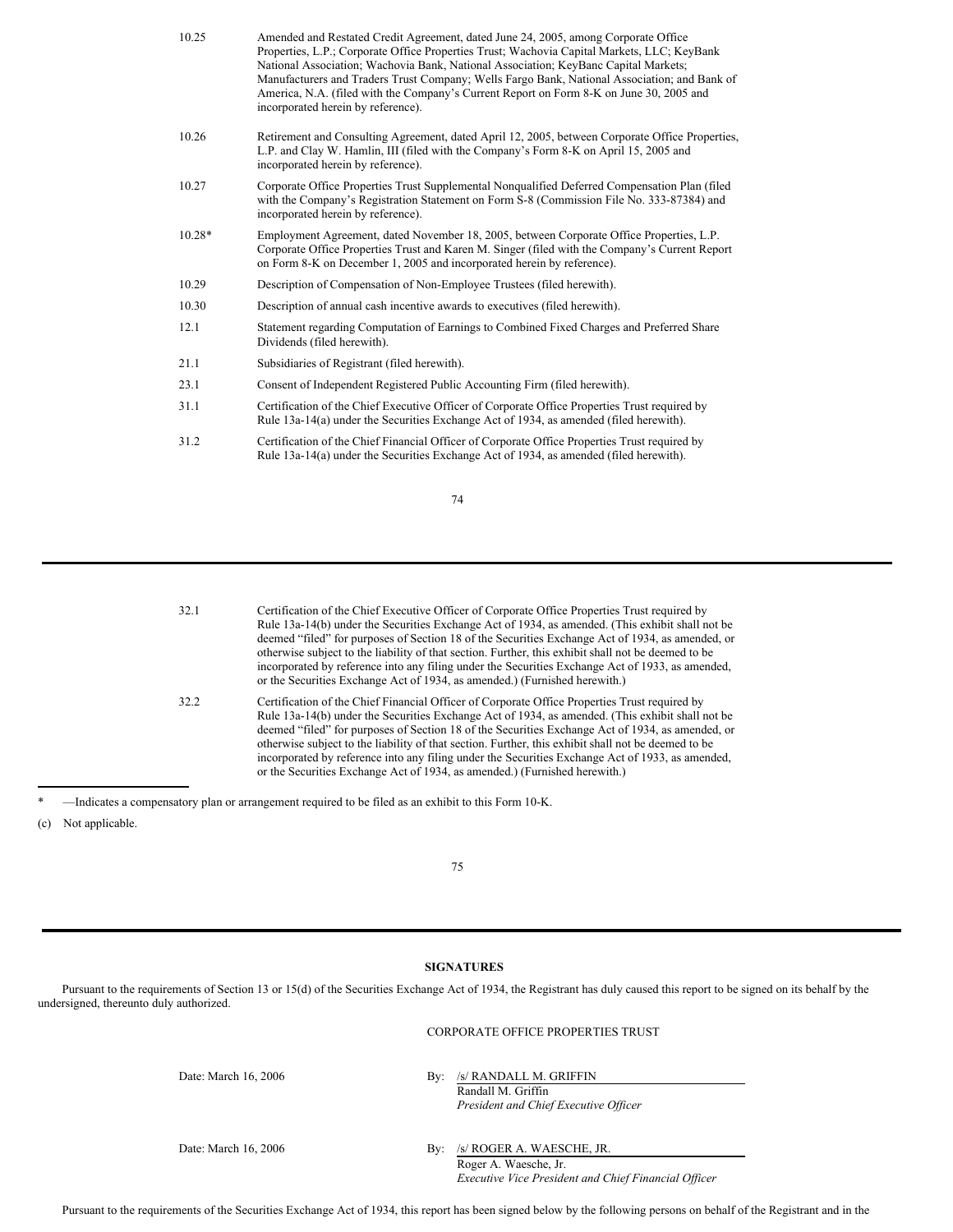#### capacities and on the dates indicated:

| <b>Signatures</b>                                    | <b>Title</b>                                                   | Date           |  |
|------------------------------------------------------|----------------------------------------------------------------|----------------|--|
| /s/ JAY H. SHIDLER<br>(Jay H. Shidler)               | Chairman of the Board and Trustee                              | March 16, 2006 |  |
| /s/ CLAY W. HAMLIN, III<br>(Clay W. Hamlin, III)     | Vice Chairman of the Board and<br>Trustee                      | March 16, 2006 |  |
| /s/ RANDALL M. GRIFFIN<br>(Randall M. Griffin)       | President, Chief Executive Officer and<br>Trustee              | March 16, 2006 |  |
| /s/ ROGER A. WAESCHE, JR.<br>(Roger A. Waesche, Jr.) | Executive Vice President and Chief<br><b>Financial Officer</b> | March 16, 2006 |  |
| /s/ THOMAS F. BRADY<br>(Thomas F. Brady)             | Trustee                                                        | March 16, 2006 |  |
| /s/ ROBERT L. DENTON<br>(Robert L. Denton)           | Trustee                                                        | March 16, 2006 |  |
| /s/ STEVEN D. KESLER<br>(Steven D. Kesler)           | Trustee                                                        | March 16, 2006 |  |
| /s/ KENNETH S. SWEET, JR.<br>(Kenneth S. Sweet, Jr.) | Trustee                                                        | March 16, 2006 |  |
| /s/ KENNETH D. WETHE<br>(Kenneth D. Wethe)           | Trustee                                                        | March 16, 2006 |  |

76

# **CORPORATE OFFICE PROPERTIES TRUST AND SUBSIDIARIES INDEX TO FINANCIAL STATEMENTS**

# CONSOLIDATED FINANCIAL STATEMENTS

| Management's Report of Internal Control Over Financial Reporting                                     | $F-2$ |
|------------------------------------------------------------------------------------------------------|-------|
| Report of Independent Registered Public Accounting Firm                                              | $F-3$ |
| Consolidated Balance Sheet as of December 31, 2005 and 2004                                          | $F-5$ |
| Consolidated Statements of Operations for the Years Ended December 31, 2005, 2004 and 2003           | F-6   |
| Consolidated Statements of Shareholders' Equity for the Years Ended December 31, 2005, 2004 and 2003 | $F-7$ |
| Consolidated Statements of Cash Flow for the Years Ended December 31, 2005, 2004                     |       |
| and 2003                                                                                             | $F-8$ |
| <b>Notes to Consolidated Financial Statements</b>                                                    | $F-9$ |
| FINANCIAL STATEMENT SCHEDULE                                                                         |       |
| Schedule III.—Real Estate and Accumulated Depreciation as of December 31, 2005                       | F-48  |

# F-1

# <span id="page-40-0"></span>**Management's Report On Internal Control Over Financial Reporting**

Management is responsible for establishing and maintaining adequate internal control over financial reporting, and for performing an assessment of the effectiveness of internal control over financial reporting as of December 31, 2005. Internal control over financial reporting is a process designed to provide reasonable assurance regarding the reliability of financial reporting and the preparation of financial statements for external purposes in accordance with generally accepted accounting principles. Our internal control over financial reporting includes those policies and procedures that (i) pertain to the maintenance of records that, in reasonable detail, accurately and fairly reflect the transactions and dispositions of our assets; (ii) provide reasonable assurance that transactions are recorded as necessary to permit preparation of financial statements in accordance with generally accepted accounting principles, and that our receipts and expenditures are being made only in accordance with authorizations of our management and trustees; and (iii) provide reasonable assurance regarding prevention or timely detection of unauthorized acquisition, use or disposition of our assets that could have a material effect on the financial statements. Because of its inherent limitations, internal control over financial reporting may not prevent or detect misstatements. Also, projections of any evaluation of effectiveness to future periods are subject to the risk that controls may become inadequate because of changes in conditions, or that the degree of compliance with the policies or procedures may deteriorate.

Management performed an assessment of the effectiveness of our internal control over financial reporting as of December 31, 2005 based upon criteria in Internal Control—Integrated Framework issued by the Committee of Sponsoring Organizations of the Treadway Commission ("COSO"). Based on our assessment, management determined that our internal control over financial reporting was effective as of December 31, 2005 based on the criteria in Internal Control-Integrated Framework issued by the COSO.

Our management's assessment of the effectiveness of our internal control over financial reporting as of December 31, 2005 has been audited by PricewaterhouseCoopers LLP, an independent registered public accounting firm, as stated in their report which appears herein.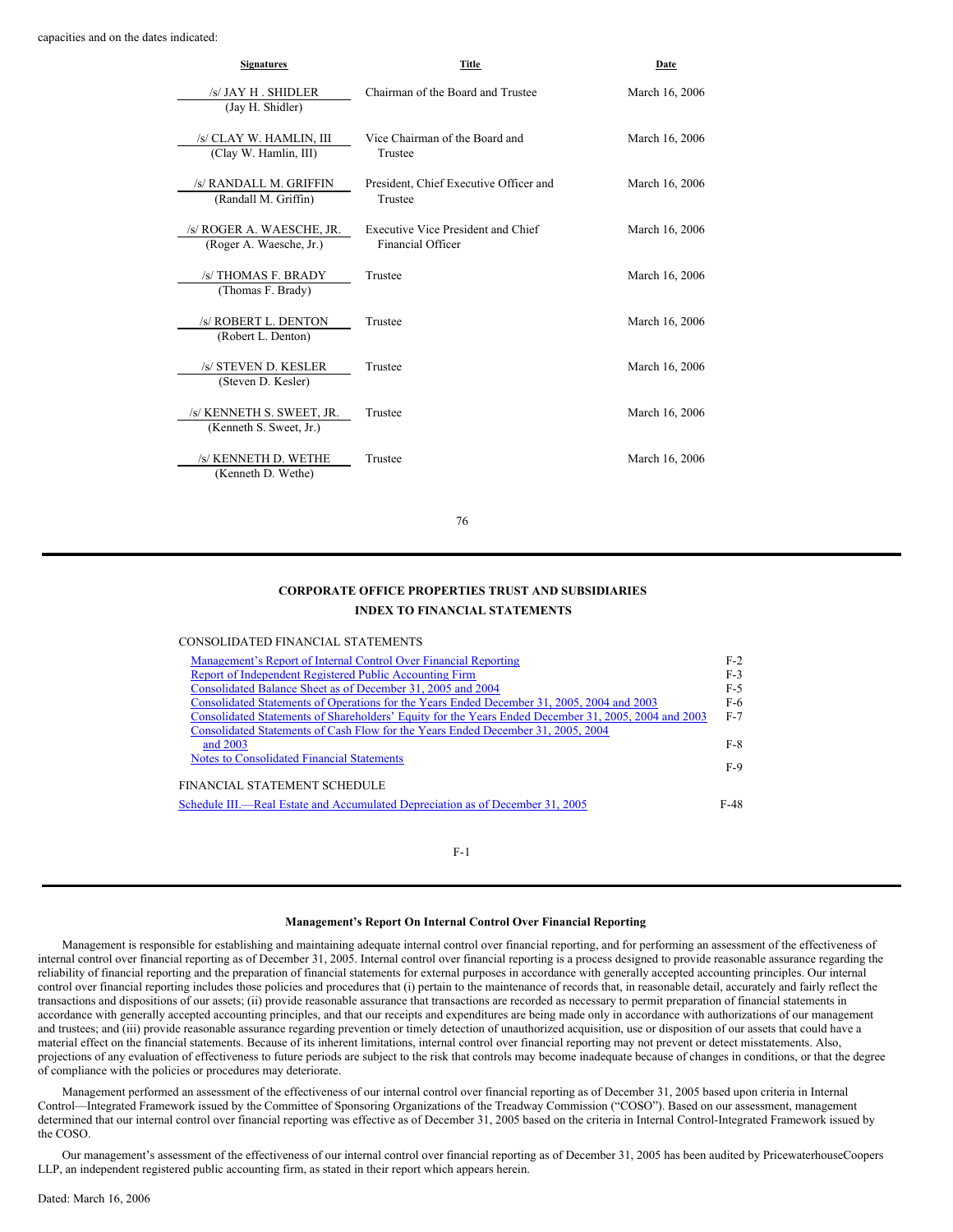*Chief Financial Of icer*

F-2

## <span id="page-41-0"></span>**Report of Independent Registered Public Accounting Firm**

To the Board of Directors and Shareholders of Corporate Office Properties Trust:

We have completed integrated audits of Corporate Office Properties Trust's 2005 and 2004 consolidated financial statements and of its internal control over financial reporting as of December 31, 2005, and an audit of its 2003 consolidated financial statements in accordance with the standards of the Public Company Accounting Oversight Board (United States). Our opinions, based on our audits, are presented below.

# *Consolidated financial statements and financial statement schedule*

In our opinion, the consolidated financial statements listed in the index appearing under Item 15(a)(1) present fairly, in all material respects, the financial position of Corporate Office Properties Trust and its subsidiaries at December 31, 2005 and 2004, and the results of their operations and their cash flows for each of the three years in the period ended December 31, 2005 in conformity with accounting principles generally accepted in the United States of America. In addition, in our opinion, the financial statement schedule listed in the index appearing under Item 15(a)(2) presents fairly, in all material respects, the information set forth therein when read in conjunction with the related consolidated financial statements. These financial statements and financial statement schedule are the responsibility of the Company's management. Our responsibility is to express an opinion on these financial statements and financial statement schedule based on our audits. We conducted our audits of these statements in accordance with the standards of the Public Company Accounting Oversight Board (United States). Those standards require that we plan and perform the audit to obtain reasonable assurance about whether the financial statements are free of material misstatement. An audit of financial statements includes examining, on a test basis, evidence supporting the amounts and disclosures in the financial statements, assessing the accounting principles used and significant estimates made by management, and evaluating the overall financial statement presentation. We believe that our audits provide a reasonable basis for our opinion.

# *Internal control over financial reporting*

Also, in our opinion, management's assessment, included in the accompanying "Management's Report on Internal Control over Financial Reporting," that the Company maintained effective internal control over financial reporting as of December 31, 2005 based on criteria established in Internal Control—Integrated Framework issued by the Committee of Sponsoring Organizations of the Treadway Commission (COSO), is fairly stated, in all material respects, based on those criteria. Furthermore, in our opinion, the Company maintained, in all material respects, effective internal control over financial reporting as of December 31, 2005, based on criteria established in Internal Control —Integrated Framework issued by the COSO. The Company's management is responsible for maintaining effective internal control over financial reporting and for its assessment of the effectiveness of internal control over financial reporting. Our responsibility is to express opinions on management's assessment and on the effectiveness of the Company's internal control over financial reporting based on our audit. We conducted our audit of internal control over financial reporting in accordance with the standards of the Public Company Accounting Oversight Board (United States). Those standards require that we plan and perform the audit to obtain reasonable assurance about whether effective internal control over financial reporting was maintained in all material respects. An audit of internal control over financial reporting includes obtaining an understanding of internal control over financial reporting, evaluating management's assessment, testing and evaluating the design and operating effectiveness of internal control, and performing such other procedures as we consider necessary in the circumstances. We believe that our audit provides a reasonable basis for our opinions.

| _ | ı<br>ı<br>$\sim$ |
|---|------------------|
|   |                  |

A company's internal control over financial reporting is a process designed to provide reasonable assurance regarding the reliability of financial reporting and the preparation of financial statements for external purposes in accordance with generally accepted accounting principles. A company's internal control over financial reporting includes those policies and procedures that (i) pertain to the maintenance of records that, in reasonable detail, accurately and fairly reflect the transactions and dispositions of the assets of the company; (ii) provide reasonable assurance that transactions are recorded as necessary to permit preparation of financial statements in accordance with generally accepted accounting principles, and that receipts and expenditures of the company are being made only in accordance with authorizations of management and directors of the company; and (iii) provide reasonable assurance regarding prevention or timely detection of unauthorized acquisition, use, or disposition of the company's assets that could have a material effect on the financial statements.

Because of its inherent limitations, internal control over financial reporting may not prevent or detect misstatements. Also, projections of any evaluation of effectiveness to future periods are subject to the risk that controls may become inadequate because of changes in conditions, or that the degree of compliance with the policies or procedures may deteriorate.

> /s/ PRICEWATERHOUSECOOPERS LLP PricewaterhouseCoopers LLP Baltimore, Maryland

March 16, 2006

F-4

<span id="page-41-1"></span>**Corporate Office Properties Trust and Subsidiaries Consolidated Balance Sheets (Dollars in thousands)**

**Assets** Investment in real estate: Operating properties, net

**December 3 2005 2004**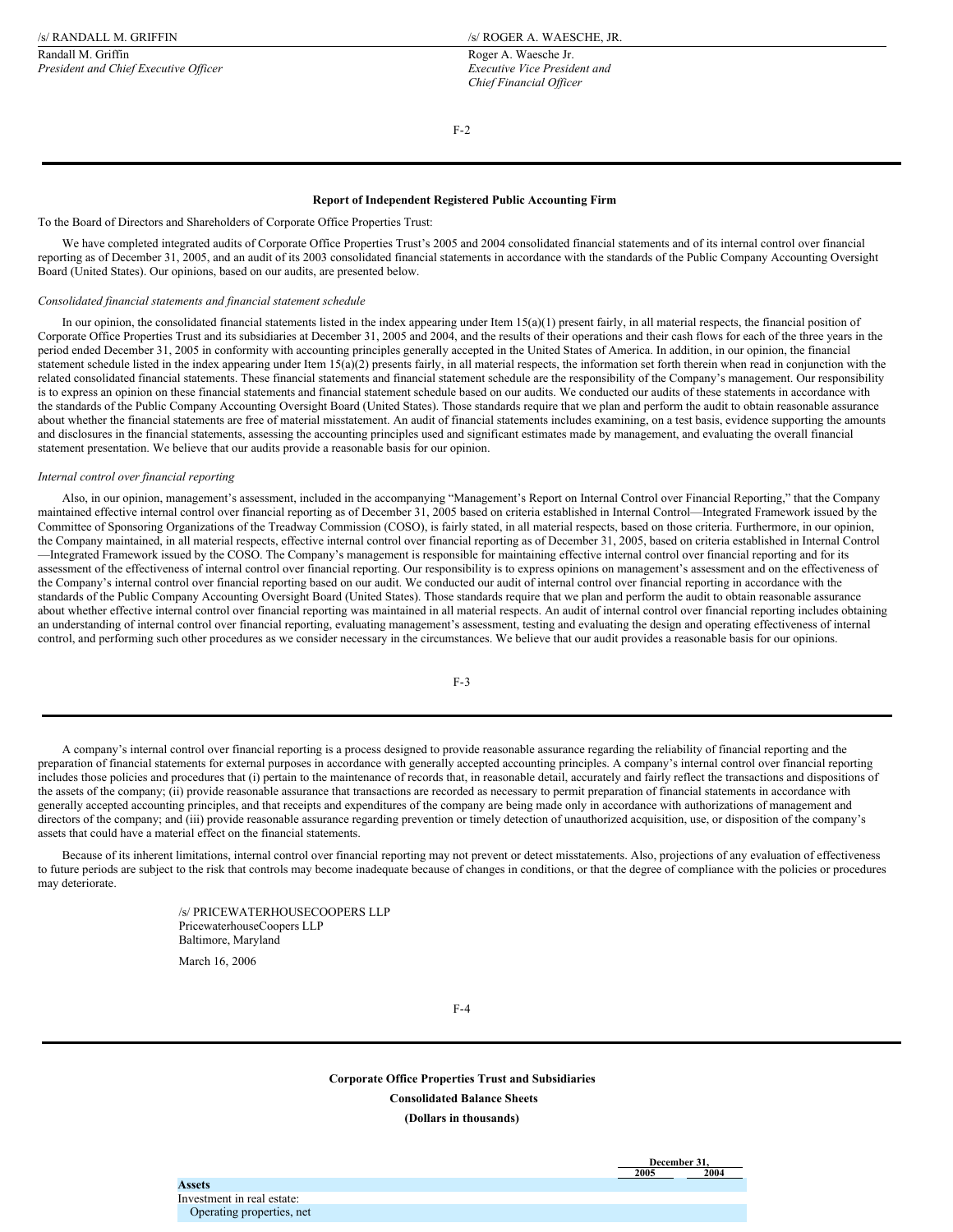|                                                                                   | \$1,631,038 | \$1,407,148 |
|-----------------------------------------------------------------------------------|-------------|-------------|
| Projects under construction or development                                        | 255,617     | 136,152     |
| Total commercial real estate properties, net                                      | 1,886,655   | 1,543,300   |
| Investments in and advances to unconsolidated real estate joint ventures          | 1,451       | 1,201       |
| Investment in real estate, net                                                    | 1,888,106   | 1,544,501   |
| Cash and cash equivalents                                                         | 10,784      | 13,821      |
| Restricted cash                                                                   | 21,476      | 12,617      |
| Accounts receivable, net                                                          | 15,606      | 16,771      |
| Investment in other unconsolidated entity                                         | 1,621       | 1,621       |
| Deferred rent receivable                                                          | 32,579      | 26,282      |
| Intangible assets on real estate acquisitions, net                                | 90,984      | 67,560      |
| Deferred charges, net                                                             | 35,046      | 27,642      |
| Prepaid and other assets                                                          | 29,872      | 18,646      |
| Furniture, fixtures and equipment, net                                            | 4,302       | 2,565       |
| <b>Total assets</b>                                                               | \$2,130,376 | \$1,732,026 |
| Liabilities and shareholders' equity                                              |             |             |
| Liabilities:                                                                      |             |             |
| Mortgage and other loans payable                                                  | \$1,348,351 | \$1,022,688 |
| Accounts payable and accrued expenses                                             | 41,693      | 46,307      |
| Rents received in advance and security deposits                                   | 14,774      | 12,781      |
| Dividends and distributions payable                                               | 16,703      | 14,713      |
| Deferred revenue associated with acquired operating leases                        | 12,707      | 7,247       |
| Distributions in excess of investment in unconsolidated real estate joint venture | 3,081       |             |
| Other liabilities                                                                 | 4,727       | 7,488       |
| <b>Total liabilities</b>                                                          | 1,442,036   | 1,111,224   |
| Minority interests:                                                               |             |             |
| Common units in the Operating Partnership                                         | 95,014      | 88,355      |
| Preferred units in the Operating Partnership                                      | 8,800       | 8,800       |
| Other consolidated real estate joint ventures                                     | 2,013       | 1,723       |
| Total minority interests                                                          | 105,827     | 98,878      |
| Commitments and contingencies (Note 19)                                           |             |             |
| Shareholders' equity:                                                             |             |             |
| Preferred Shares of beneficial interest (\$0.01 par value; shares authorized of   |             |             |
| 15,000,000, issued of 8,569,000 and outstanding of 6,775,000) (Note 11)           | 67          | 67          |
| Common Shares of beneficial interest (\$0.01 par value; 75,000,000 shares         |             |             |
| authorized, shares issued and outstanding of 39,927,316 at December 31, 2005 and  |             |             |
| 36,842,108 at December 31, 2004)                                                  | 399         | 368         |
| Additional paid-in capital                                                        | 657,339     | 578,228     |
| Cumulative distributions in excess of net income                                  | (67, 697)   | (51, 358)   |
| Value of unearned restricted common share grants                                  | (7, 113)    | (5,381)     |
| Accumulated other comprehensive loss                                              | (482)       |             |
| Total shareholders' equity                                                        | 582,513     | 521,924     |
| Total liabilities and shareholders' equity                                        | \$2,130,376 | \$1,732,026 |

See accompanying notes to consolidated financial statements.

# F-5

# <span id="page-42-0"></span>**Corporate Office Properties Trust and Subsidiaries Consolidated Statements of Operations (Dollars in thousands, except per share data)**

|                                                                                              |           | For the Years Ended December 31, |           |
|----------------------------------------------------------------------------------------------|-----------|----------------------------------|-----------|
| Revenues                                                                                     | 2005      | 2004                             | 2003      |
| Rental revenue                                                                               | \$219,062 |                                  |           |
|                                                                                              |           | \$189,508                        | \$150,144 |
| Tenant recoveries and other real estate operations revenue<br>Construction contract revenues | 30.849    | 21,791                           | 21,003    |
|                                                                                              | 74,357    | 25,018                           | 28,865    |
| Other service operations revenues                                                            | 4,877     | 3,885                            | 2,875     |
| Total revenues                                                                               | 329,145   | 240,202                          | 202,887   |
| <b>Expenses</b>                                                                              |           |                                  |           |
| Property operating expenses                                                                  | 75,258    | 61,738                           | 50,453    |
| Depreciation and other amortization associated with real estate operations                   | 63,063    | 51,180                           | 36,479    |
| Construction contract expenses                                                               | 72,534    | 23,733                           | 27,483    |
| Other service operations expenses                                                            | 4,753     | 3,263                            | 3,450     |
| General and administrative expenses                                                          | 13,534    | 10,938                           | 7,893     |
| Total operating expenses                                                                     | 229,142   | 150,852                          | 125,758   |
| Operating income                                                                             | 100,003   | 89.350                           | 77,129    |
| Interest expense                                                                             | (56, 655) | (43,600)                         | (40, 367) |
| Amortization of deferred financing costs                                                     | (2,240)   | (2, 431)                         | (2,767)   |
| Income from continuing operations before equity in loss of unconsolidated entities,          |           |                                  |           |
| income taxes and minority interests                                                          | 41,108    | 43,319                           | 33,995    |
| Equity in loss of unconsolidated entities                                                    | (88)      | (88)                             | (98)      |
| Income tax (expense) benefit                                                                 | (668)     | (795)                            | 169       |
| Income from continuing operations before minority interests                                  | 40,352    | 42,436                           | 34,066    |
| Minority interests in income from continuing operations                                      |           |                                  |           |
| Common units in the Operating Partnership                                                    | (4,869)   | (5,572)                          | (5,394)   |
| Preferred units in the Operating Partnership                                                 | (660)     | (179)                            | (1,049)   |
| Other consolidated entities                                                                  | 85        | 12                               |           |
| Income from continuing operations                                                            | 34,908    | 36,697                           | 27,623    |
| Income from discontinued operations, net of minority interests                               | 3,855     | 448                              | 2,918     |
| Income before gain (loss) on sales of real estate                                            | 38,763    | 37,145                           | 30,541    |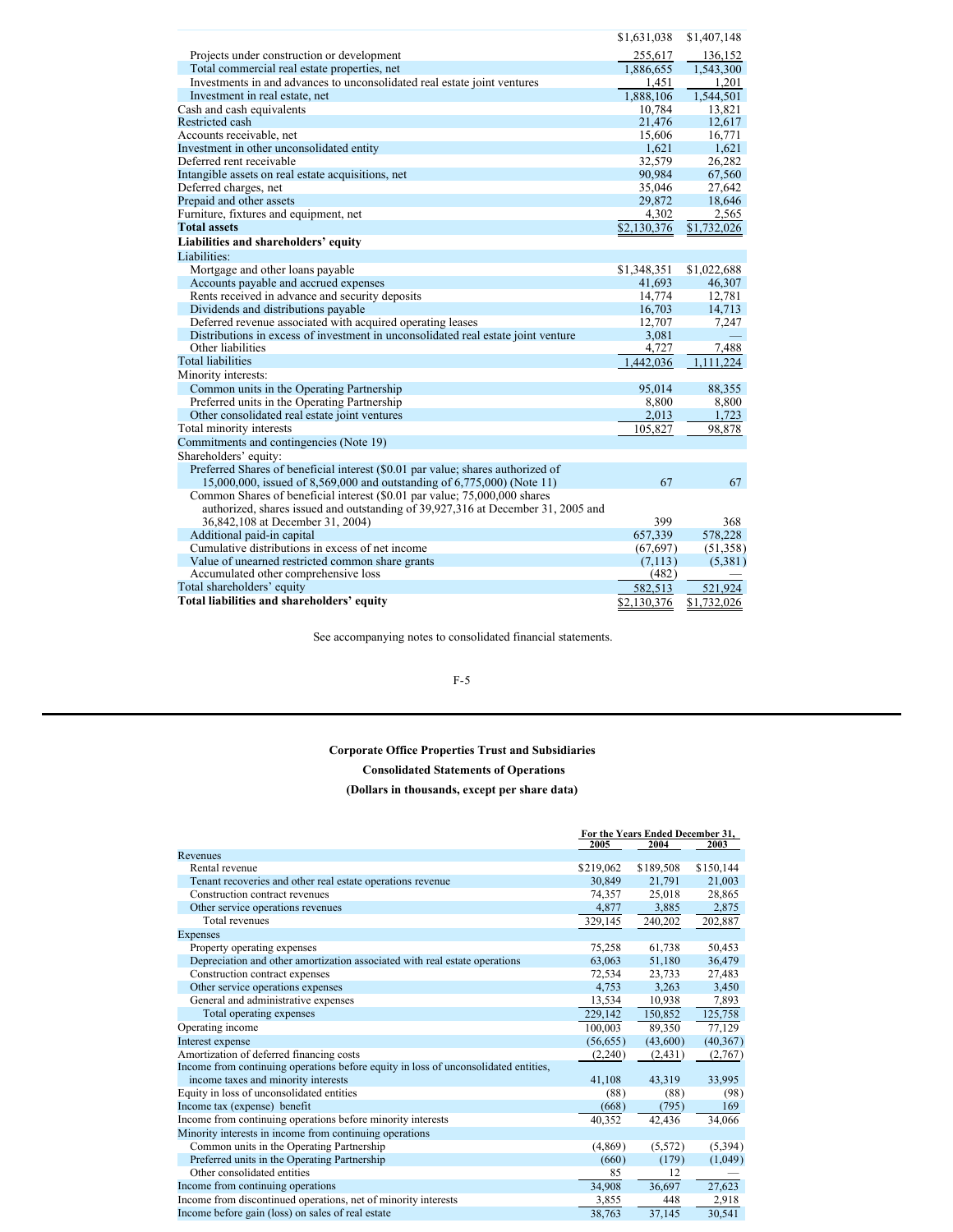| Gain (loss) on sales of real estate, net                       | 268      | (113)     | 336         |
|----------------------------------------------------------------|----------|-----------|-------------|
| <b>Net income</b>                                              | 39,031   | 37,032    | 30,877      |
| Preferred share dividends                                      | (14,615) | (16,329)  | (12,003)    |
| Repurchase of preferred units in excess of recorded book value |          |           | (11,224)    |
| Issuance costs associated with redeemed preferred shares       |          | (1, 813)  |             |
| Net income available to common shareholders                    | \$24,416 | \$18,890  | 7,650       |
| Basic earnings per common share                                |          |           |             |
| Income from continuing operations                              | 0.55     | S<br>0.56 | \$.<br>0.18 |
| Discontinued operations                                        | 0.10     | 0.01      | 0.11        |
| Net income                                                     | 0.65     | 0.57      | 0.29        |
| Diluted earnings per common share                              |          |           |             |
| Income from continuing operations                              | 0.53     | 0.53<br>S | 0.17<br>Я   |
| Discontinued operations                                        | 0.10     | 0.01      | 0.10        |
| Net income                                                     | 0.63     | 0.54      | 0.27        |
|                                                                |          |           |             |

See accompanying notes to consolidated financial statements.

# **Corporate Office Properties Trust and Subsidiaries**

<span id="page-43-0"></span>**Consolidated Statements of Shareholders' Equity**

**(Dollars in thousands)**

|                                                                                                                                            | Preferred<br><b>Shares</b> | Common<br><b>Shares</b> | <b>Additional</b><br>Paid-in<br>Capital | Cumulative<br><b>Distributions</b><br>in Excess of<br>Net Income | Value of<br>Unearned<br>Restricted<br><b>Common Share</b><br>Grants | Accumulated<br>Other<br>Comprehensive<br>Loss | Total              |
|--------------------------------------------------------------------------------------------------------------------------------------------|----------------------------|-------------------------|-----------------------------------------|------------------------------------------------------------------|---------------------------------------------------------------------|-----------------------------------------------|--------------------|
| Balance at December 31, 2002 (23,606,132)                                                                                                  |                            |                         |                                         |                                                                  |                                                                     |                                               |                    |
| common shares outstanding)                                                                                                                 |                            |                         |                                         |                                                                  |                                                                     |                                               |                    |
| Conversion of common units to common shares                                                                                                | \$43                       | \$236                   | \$312,373                               | \$(21,067)                                                       | \$(2,739)                                                           | \$ (349)                                      | \$288,497          |
| $(119, 533$ shares)                                                                                                                        |                            | $\mathbf{1}$            | 2,065                                   |                                                                  |                                                                     |                                               | 2,066              |
| Common shares issued to the public (5,290,000<br>shares)                                                                                   |                            | 53                      | 79,205                                  |                                                                  |                                                                     |                                               | 79,258             |
| Series G Cumulative Redeemable<br>Preferred Shares issued to the public                                                                    | 22                         |                         |                                         |                                                                  |                                                                     |                                               | 53,175             |
| $(2,200,000 \text{ shares})$<br>Series H Cumulative Redeemable<br>Preferred Shares issued to the public                                    |                            |                         | 53,153                                  |                                                                  |                                                                     |                                               |                    |
| $(2,000,000 \text{ shares})$                                                                                                               | 20                         |                         | 48,312                                  |                                                                  |                                                                     |                                               | 48,332             |
| Series C Preferred Unit redemption<br>Increase in fair value of derivatives                                                                |                            |                         |                                         | (11, 224)                                                        |                                                                     | 55                                            | (11, 224)<br>55    |
| Restricted common share grants issued (119,324                                                                                             |                            |                         |                                         |                                                                  |                                                                     |                                               |                    |
| shares)                                                                                                                                    |                            | 1                       | 1,750                                   |                                                                  | (1,751)                                                             |                                               |                    |
| Value of earned restricted share grants                                                                                                    |                            |                         | 185                                     |                                                                  | 383                                                                 |                                               | 568                |
| Exercise of share options (262,278 shares)                                                                                                 |                            | 3                       | 2,465                                   |                                                                  |                                                                     |                                               | 2,468              |
| Expense associated with share options<br>Adjustments to minority interests resulting from<br>changes in ownership of Operating Partnership |                            |                         | 75                                      |                                                                  |                                                                     |                                               | 75                 |
| by COPT                                                                                                                                    |                            |                         | (6, 697)                                |                                                                  |                                                                     |                                               | (6,697)            |
| Net income<br>Dividends                                                                                                                    |                            |                         |                                         | 30,877                                                           |                                                                     |                                               | 30,877             |
| Balance at December 31, 2003 (29,397,267                                                                                                   |                            |                         |                                         | (37,069)                                                         |                                                                     |                                               | (37,069)           |
| common shares outstanding)                                                                                                                 | 85                         | 294                     | 492,886                                 | (38, 483)                                                        | (4, 107)                                                            | (294)                                         | 450,381            |
| Conversion of common units to common shares<br>$(326, 108$ shares)                                                                         |                            | 3                       | 8,038                                   |                                                                  |                                                                     |                                               | 8,041              |
| Common shares issued to the public (5,033,600<br>shares)                                                                                   |                            | 50                      | 115,184                                 |                                                                  |                                                                     |                                               | 115,234            |
| Common shares issued to employees                                                                                                          |                            |                         | 91                                      |                                                                  |                                                                     |                                               | 91                 |
| $(4,000 \text{ shares})$<br>Series B preferred share redemption                                                                            | (13)                       |                         | (31, 238)                               |                                                                  |                                                                     |                                               | (31, 251)          |
| Series D preferred share conversion                                                                                                        | (5)                        | 12                      | (7)                                     |                                                                  |                                                                     |                                               |                    |
| Increase in fair value of derivatives                                                                                                      |                            |                         |                                         |                                                                  |                                                                     | 294                                           | 294                |
| Restricted common share grants issued (99,935)                                                                                             |                            |                         |                                         |                                                                  |                                                                     |                                               |                    |
| shares)                                                                                                                                    |                            | 1                       | 2,270                                   |                                                                  | (2, 271)                                                            |                                               |                    |
| Value of earned restricted share grants                                                                                                    |                            | $\overline{\mathbf{8}}$ | 388                                     |                                                                  | 997                                                                 |                                               | 1,385              |
| Exercise of share options (784,398 shares)<br>Expense associated with share options                                                        |                            |                         | 7,502<br>519                            |                                                                  |                                                                     |                                               | 7,510<br>519       |
| Adjustments to minority interests resulting from<br>changes in ownership of Operating Partnership                                          |                            |                         |                                         |                                                                  |                                                                     |                                               |                    |
| by COPT<br>Increase in tax benefit associated with share-                                                                                  |                            |                         | (19,360)                                |                                                                  |                                                                     |                                               | (19,360)           |
| based compensation                                                                                                                         |                            |                         | 1,955                                   |                                                                  |                                                                     |                                               | 1,955              |
| Net income                                                                                                                                 |                            |                         |                                         | 37.032                                                           |                                                                     |                                               | 37,032             |
| Dividends                                                                                                                                  |                            |                         |                                         | (49, 907)                                                        |                                                                     |                                               | (49, 907)          |
| Balance at December 31, 2004 (36,842,108<br>common shares outstanding)                                                                     | 67                         | 368                     | 578,228                                 | (51, 358)                                                        | (5,381)                                                             |                                               | 521,924            |
| Conversion of common units to common shares<br>$(253, 575 \text{ shares})$                                                                 |                            | $\overline{\mathbf{3}}$ | 9,117                                   |                                                                  |                                                                     |                                               | 9,120              |
| Common shares issued to the public (2,300,000                                                                                              |                            |                         |                                         |                                                                  |                                                                     |                                               |                    |
| shares)<br>Decrease in accumulated other comprehensive                                                                                     |                            | 23                      | 75,118                                  |                                                                  |                                                                     |                                               | 75,141             |
| loss in connection with derivatives                                                                                                        |                            |                         |                                         |                                                                  |                                                                     | (482)                                         | (482)              |
| Restricted common share grants issued (130,975<br>shares)                                                                                  |                            | $\mathbf{1}$            | 3,480                                   |                                                                  | (3,481)                                                             |                                               |                    |
| Restricted common share cancellations (10,422)<br>shares)                                                                                  |                            |                         | (205)                                   |                                                                  | 205                                                                 |                                               |                    |
| Value of earned restricted share grants                                                                                                    |                            | $\overline{4}$          | 536                                     |                                                                  | 1,544                                                               |                                               | 2,080              |
| Exercise of share options (411,080 shares)<br>Expense associated with share options                                                        |                            |                         | 4,394<br>93                             |                                                                  |                                                                     |                                               | 4,398<br>93        |
| Adjustments to minority interests resulting from<br>changes in ownership of Operating Partnership                                          |                            |                         |                                         |                                                                  |                                                                     |                                               |                    |
| by COPT<br>Decrease in tax benefit associated with share-                                                                                  |                            |                         | (12, 888)                               |                                                                  |                                                                     |                                               | (12, 888)          |
| based compensation                                                                                                                         |                            |                         | (534)                                   |                                                                  |                                                                     |                                               | (534)              |
| Net income<br>Dividends                                                                                                                    |                            |                         |                                         | 39,031<br>(55,370)                                               |                                                                     |                                               | 39,031<br>(55,370) |
| Balance at December 31, 2005 (39,927,316                                                                                                   |                            |                         |                                         |                                                                  |                                                                     |                                               |                    |
| common shares outstanding)                                                                                                                 | \$<br>67                   | \$399                   | \$657,339                               | \$ (67,697)                                                      | \$(7,113)                                                           | \$ (482)                                      | \$582,513          |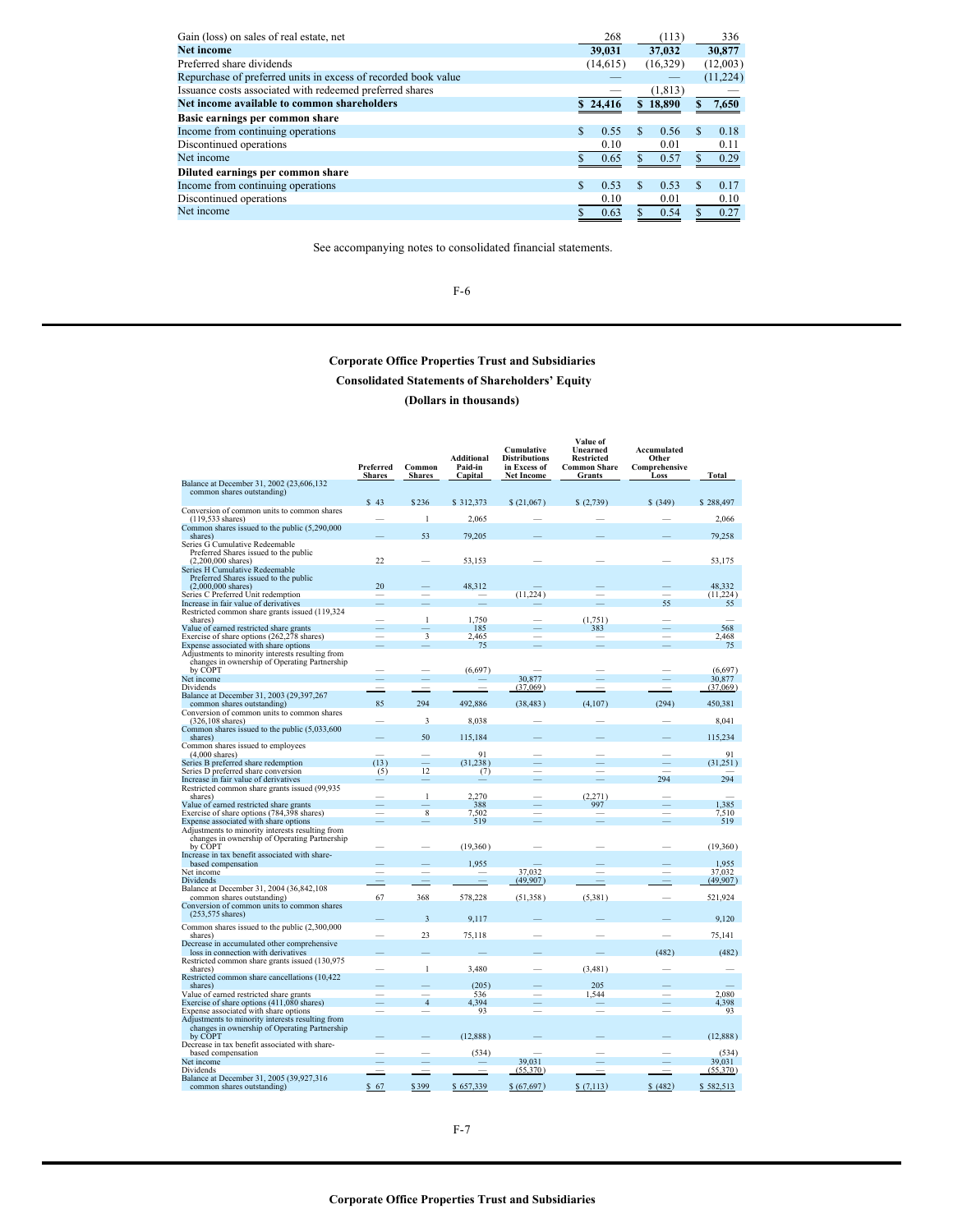# <span id="page-44-0"></span>**Consolidated Statements of Cash Flows**

|  |  | (Dollars in thousands) |
|--|--|------------------------|
|--|--|------------------------|

|                                                                                   | For the Years Ended December 31, |                           |            |
|-----------------------------------------------------------------------------------|----------------------------------|---------------------------|------------|
|                                                                                   | 2005                             | 2004                      | 2003       |
| <b>Cash flows from operating activities</b>                                       |                                  |                           |            |
| Net income                                                                        | 39,031 \$<br>S                   | 37,032 \$                 | 30,877     |
| Adjustments to reconcile net income to net cash provided by operating activities: |                                  |                           |            |
| Minority interests                                                                | 6,464                            | 5,826                     | 7,761      |
| Depreciation and other amortization                                               | 63,555                           | 51,904                    | 37.141     |
| Amortization of deferred financing costs                                          | 2,240                            | 2,431                     | 2,799      |
| Amortization of deferred market rental revenue                                    | (426)                            | (931)                     | (1, 817)   |
| Equity in loss of unconsolidated entities                                         | 88                               | 88                        | 98         |
| (Gain) loss on sales of real estate                                               | (4,690)                          | 150                       | (3, 467)   |
| Changes in operating assets and liabilities:                                      |                                  |                           |            |
| Increase in deferred rent receivable                                              | (6,922)                          | (8,372)                   | (4,670)    |
| Increase in accounts receivable, restricted cash and prepaid and other assets     | (13,095)                         | (11, 438)                 | (11, 144)  |
| Increase in accounts payable, accrued expenses, rents received in advance and     |                                  |                           |            |
| security deposits                                                                 | 7,946                            | 5,850                     | 9,278      |
| Other                                                                             | 1,753                            | 1,954                     | 927        |
| Net cash provided by operating activities                                         | 95,944                           | 84,494                    | 67,783     |
| Cash flows from investing activities                                              |                                  |                           |            |
| Purchases of and additions to commercial real estate properties                   | (499, 926)                       | (251,982)                 | (196, 888) |
| Proceeds from sales of properties                                                 | 29,467                           |                           | 40,204     |
| Proceeds from contribution of assets to unconsolidated                            |                                  |                           |            |
| real estate joint venture                                                         | 68,633                           |                           |            |
| Investments in and advances to unconsolidated entities                            | (130)                            | (146)                     | (7,062)    |
| Distributions from unconsolidated entities                                        | 250                              |                           |            |
| Leasing costs paid                                                                | (9,272)                          | (11,024)                  | (2,861)    |
| Advances to certain real estate joint ventures                                    |                                  | (515)                     | (2,520)    |
| (Increase) decrease in restricted cash associated with investing activities       | (5,620)                          | 1,183                     | (2,399)    |
| Other                                                                             | (2, 495)                         | (1,308)                   | (1, 423)   |
| Net cash used in investing activities                                             | (419,093)                        | (263,792)                 | (172, 949) |
| <b>Cash flows from financing activities</b>                                       |                                  |                           |            |
|                                                                                   |                                  |                           |            |
| Proceeds from mortgage and other loans payable                                    | 889.399                          | 573,879                   | 270,956    |
| Repayments of mortgage and other loans payable                                    |                                  | $(580, 642)$ $(421, 621)$ | (271, 146) |
| Deferred financing costs paid                                                     | (4,307)                          | (3, 436)                  | (1,681)    |
| Increase in other liabilities associated with financing activities                |                                  | 4,000                     | 4,000      |
| Acquisition of partner interest in consolidated joint venture                     | (1,208)                          | (4,928)                   |            |
| Net proceeds from issuance of common shares                                       | 79,539                           | 122,744                   | 81,726     |
| Net proceeds from issuance of preferred shares                                    |                                  | $\overline{\phantom{m}}$  | 101,507    |
| Repurchase of preferred units                                                     |                                  | $\equiv$                  | (35,591)   |
| Redemption of preferred shares                                                    | $\overline{\phantom{0}}$         | (31,251)                  |            |
| Dividends paid                                                                    | (53, 587)                        | (47, 551)                 | (34,719)   |
| Distributions paid                                                                | (9,677)                          | (8, 435)                  | (9,210)    |
| Other                                                                             | 595                              | 237                       | 2,814      |
| Net cash provided by financing activities                                         | 320.112                          | 183,638                   | 108,656    |
| Net (decrease) increase in cash and cash equivalents                              |                                  | 4,340                     | 3,490      |
|                                                                                   | (3,037)                          |                           |            |
| Cash and cash equivalents<br>Beginning of period                                  | 13,821                           |                           |            |
|                                                                                   |                                  | 9,481                     | 5,991      |
| End of period                                                                     | 10,784 \$<br>\$                  | 13,821 \$                 | 9,481      |

See accompanying notes to consolidated financial statements.

F-8

**Corporate Office Properties Trust and Subsidiaries**

<span id="page-44-1"></span>**Notes to Consolidated Financial Statements**

**(Dollars in thousands, except per share data)**

# **1. Organization**

Corporate Office Properties Trust ("COPT") and subsidiaries (collectively, the "Company") is a fully-integrated and self-managed real estate investment trust ("REIT") that focuses on the acquisition, development, ownership, management and leasing of primarily Class A suburban office properties in the Greater Washington, D.C. region and other select submarkets. We have implemented a core customer expansion strategy that is built on meeting, through acquisitions and development, the multi-location requirements of our strategic tenants. As of December 31, 2005, our investments in real estate included the following:

- · 165 wholly owned operating properties in our portfolio with an average size of 83,000 square feet per property;
- · 14 wholly owned office properties under construction or development that we estimate will total approximately 1.8 million square feet upon completion and one wholly owned office property totaling approximately 52,000 square feet that was under redevelopment;
- · wholly owned land parcels totaling 311 acres that we believe are potentially developable into approximately 4.5 million square feet; and
- · partial ownership interests in a number of other real estate projects in operations or under development or redevelopment.

We conduct almost all of our operations through our operating partnership, Corporate Office Properties, L.P. (the "Operating Partnership"), for which we are the managing general partner. The Operating Partnership owns real estate both directly and through subsidiary partnerships and limited liability companies ("LLCs"). A summary of our Operating Partnership's forms of ownership and the percentage of those ownership forms owned by COPT as of December 31, 2005 follows:

|                          |         | December 31. |  |
|--------------------------|---------|--------------|--|
|                          | 2005    | 2004         |  |
| Common Units             | 82%     | 80%          |  |
| Series E Preferred Units | $100\%$ | $100\%$      |  |
| Series F Preferred Units | $100\%$ | $100\%$      |  |
|                          |         |              |  |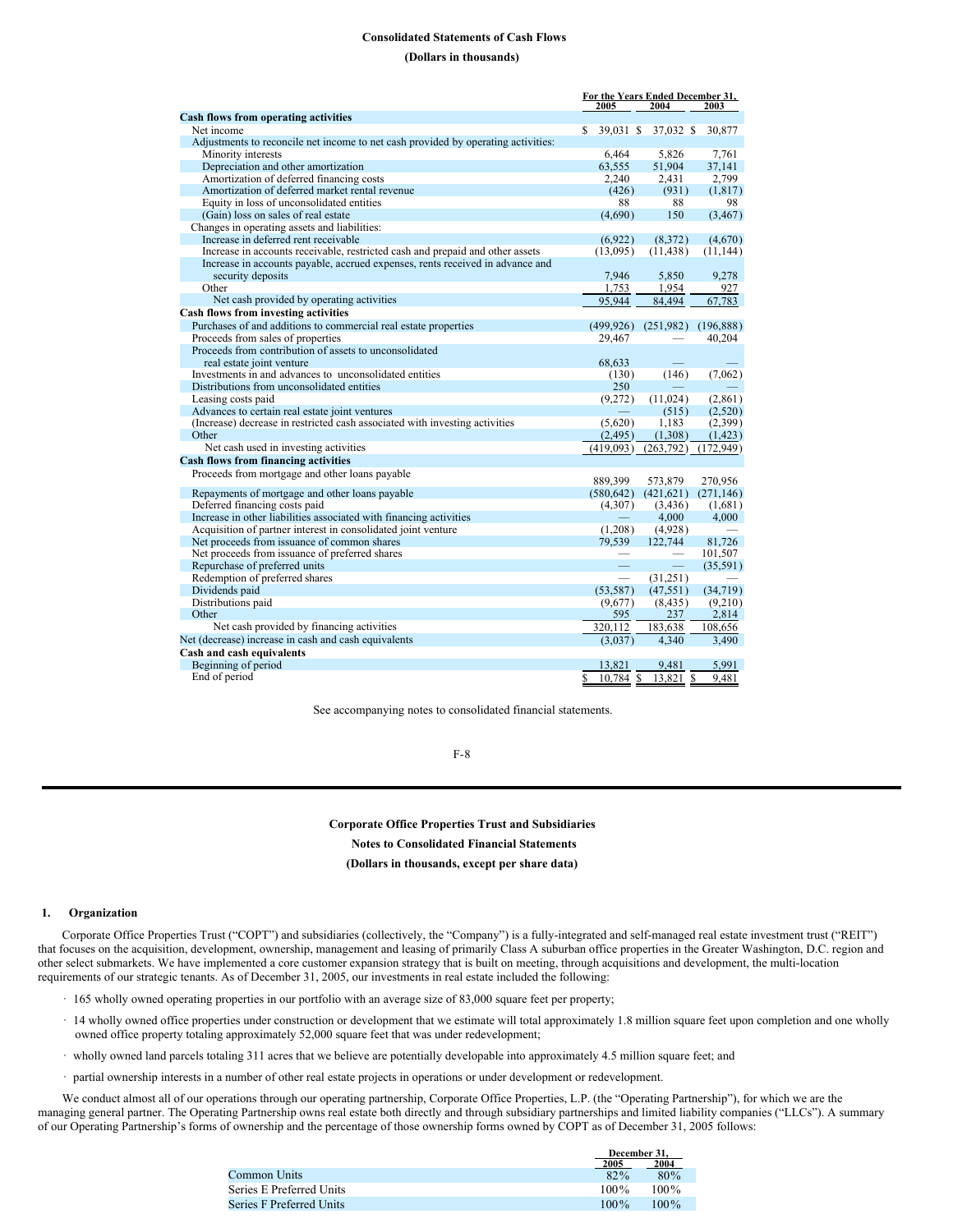| Series G Preferred Units | $100\%$ | $100\%$ |  |
|--------------------------|---------|---------|--|
| Series H Preferred Units | $100\%$ | $100\%$ |  |
| Series I Preferred Units | $0\%$   | $0\%$   |  |

Two of our trustees controlled, either directly or through ownership by other entities or family members, an additional 15% of the Operating Partnership's common units.

In addition to owning interests in real estate, the Operating Partnership also owns 100% of Corporate Office Management, Inc. ("COMI") and owns, either directly or through COMI, 100% of the consolidated subsidiaries that are set forth below (collectively defined as the "Service Companies"):

| Entity<br>Name                                    | <b>Type of Service Business</b>     |
|---------------------------------------------------|-------------------------------------|
| COPT Property Management Services, LLC ("CPM")(1) | Real Estate Management              |
| COPT Development & Construction                   |                                     |
| Services, LLC ("CDC")(2)                          | Construction and Development        |
| Corporate Development Services, LLC ("CDS")       | <b>Construction and Development</b> |
| Corporate Cooling and Controls, LLC ("CC&C")      | Heating and Air Conditioning        |

(1) Prior to November 1, 2005, CPM's name was Corporate Realty Management, LLC.

Most of the services that CPM provides are for us. CDC and CC&C provide services to us and to third parties. CDS provided service to us and to third parties until November 1, 2005, after which it provided services only to third parties.

# **2. Basis of Presentation**

We use four different accounting methods to report our investments in entities: the consolidation method, the equity method, the cost method and the financing method.

# **Consolidation Method**

We generally use the consolidation method when we own most of the outstanding voting interests in an entity and can control its operations. Under the consolidation method of accounting, the accounts of the entity being consolidated are combined with our accounts. We eliminate balances and transactions between companies when we consolidate these accounts. For all of the periods presented, our Consolidated Financial Statements include the accounts of:

- · COPT;
- · the Operating Partnership and its subsidiary partnerships and LLCs;
- · the Service Companies; and
- · Corporate Office Properties Holdings, Inc. (of which we own 100%).

Our approach to determining when the use of the consolidation method is appropriate changed with our adoption of the Financial Accounting Standards Board ("FASB") Interpretation No. 46(R), "Consolidation of Variable Interest Entities" ("FIN 46(R)"). FIN 46(R) provides guidance in identifying situations in which an entity is controlled by its owners without such owners owning most of the outstanding voting rights in the entity; it defines the entity in such situations as a variable interest entity ("VIE"). FIN 46(R) then provides guidance in determining when an owner of a VIE should use the consolidation method in accounting for its investment in the VIE. We adopted FIN 46(R) immediately for all VIEs created subsequent to January 31, 2003 and effective March 31, 2004 for VIEs created prior to February 1, 2003. In connection with our adoption of FIN 46(R), we began to use the consolidation method of accounting effective March 31, 2004 for our investments in the following joint ventures: MOR Forbes 2 LLC, Gateway 70 LLC and MOR Montpelier 3 LLC, which were previously accounted for using the equity method of accounting, and NBP 220, LLC, which was previously accounted for using the financing method of accounting (see below for a discussion of the equity and financing methods).

F-10

# **Equity Method**

We generally use the equity method of accounting when we own an interest in an entity and can exert significant influence over the entity's operations but cannot control the entity's operations. Under the equity method, we report:

- · our ownership interest in the entity's capital as an investment on our Consolidated Balance Sheets; and
- · our percentage share of the earnings or losses from the entity in our Consolidated Statements of Operations.

As discussed above, FIN 46(R) affects our determination of when to use the equity method of accounting.

# **Cost Method**

We use the cost method of accounting when we own an interest in an entity and cannot exert significant influence over the entity's operations. Under the cost method, we report:

- · the cost of our investment in the entity as an investment on our Consolidated Balance Sheets; and
- · distributions to us of the entity's earnings in our Consolidated Statements of Operations.

# **Financing Method**

We use the financing method of accounting for certain real estate joint ventures. We use this method when we contribute a parcel of land into a real estate joint venture and have an option to acquire our partner's joint venture interest for a pre-determined purchase price. Details of the financing method of accounting are described below:

- · the costs associated with a land parcel at the time of its contribution into a joint venture are reported as commercial real estate properties on our Consolidated Balance Sheets;
- · the cash received from a joint venture in connection with our land contribution is reported as other liabilities on our Consolidated Balance Sheets. The liability is

<sup>(2)</sup> CDC was formed on November 1, 2005.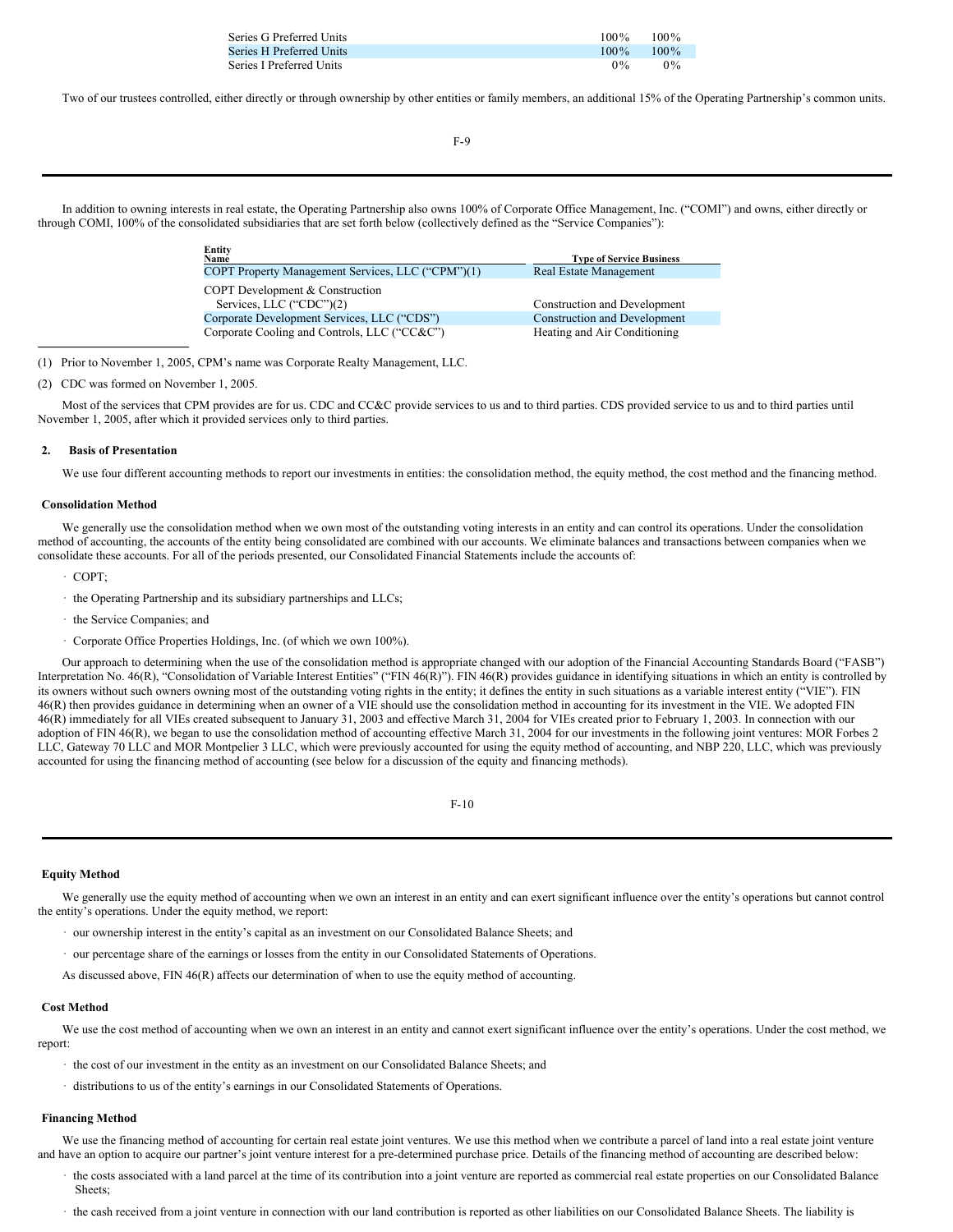accreted towards the pre-determined purchase price over the life of our option to acquire our partner's interest in the joint venture. We also report interest expense in connection with the accretion of the liability;

- · as construction of a building on the land parcel is completed and operations of the building commence, we report 100% of the revenues and expenses associated with the property on our Consolidated Statements of Operations; and
- · construction costs and debt activity for the real estate project relating to periods after the land contribution are not reported by us.

At the time we exercise the option to acquire our partner's joint venture interest, we begin consolidating the accounts of the entity with our accounts. As discussed above, FIN 46(R) affects our determination of when to use the financing method of accounting.

#### **3. Summary of Significant Accounting Policies**

#### **Use of Estimates in the Preparation of Financial Statements**

We make estimates and assumptions when preparing financial statements under generally accepted accounting principles ("GAAP"). These estimates and assumptions affect various matters, including:

- · the reported amounts of assets and liabilities in our Consolidated Balance Sheets at the dates of the financial statements;
- · the disclosure of contingent assets and liabilities at the dates of the financial statements; and
- · the reported amounts of revenues and expenses in our Consolidated Statements of Operations during the reporting periods.

These estimates include such items as depreciation, allocation of real estate acquisition costs and allowances for doubtful accounts. Actual results could differ from those estimates. These estimates involve judgments with respect to, among other things, future economic factors that are difficult to predict and are often beyond management's control. As a result, actual amounts could differ from these estimates.

#### **Acquisitions of Real Estate**

We allocate the costs of real estate acquisitions to assets acquired and liabilities assumed based on the relative fair values at the date of acquisition pursuant to the provisions of Statement of Financial Accounting Standards No. 141, "Business Combinations." In estimating the fair value of the tangible and intangible assets acquired, we consider, among other things, information obtained about each property as a result of our due diligence, leasing activities and knowledge of the markets in which the properties are located. We utilize various valuation methods, such as estimated cash flow projections utilizing discount and capitalization rate assumptions and available market information. We allocate the costs of real estate acquisitions to the following components:

- · Real estate based on a valuation of the acquired property performed with the assumption that the property is vacant upon acquisition (the "as if vacant value"). We then allocate the real estate value derived using this approach between land and building and improvements using our estimates and assumptions.
- · In-place operating leases to the extent that the present value of future rents under the contractual lease terms are above or below the present value of market rents at the time of acquisition (the "lease to market value"). For example, if we acquire a property and the leases in place for that property carry rents below the market rent for such leases at the time of acquisition, we classify the amount equal to the difference between (1) the present value of the future rental revenue under the lease using market rent assumptions and (2) the present value of future rental revenue under the terms of the lease as deferred revenue. Conversely, if the leases in place for that property carry rents above the market rent, we classify the difference as an intangible asset. Deferred revenue or deferred assets recorded in connection with in-place operating leases of acquired properties are amortized into rental revenue over the terms of the leases.
- · Existing tenants in a property (the "lease-up value"). This amount represents the value associated with acquiring a built-in revenue stream on a leased building. It is computed as the difference between the present value of the property's (1) revenues less operating expenses as if the property was vacant upon acquisition and (2) revenues less operating expenses as if the property was acquired with leases in place at market rents.
- · Deemed cost avoidance of acquiring in-place operating leases ("deemed cost avoidance"). For example, when a new lease is entered into, the lessor typically incurs a number of origination costs

in connection with the leases; such costs include tenant improvements and leasing costs. When a property is acquired with in-place leases, the origination costs for such leases were already incurred by the prior owner. Therefore, to recognize the value of these costs in recording a property acquisition, we assign value to the tenant improvements and leasing costs associated with the remaining term of in-place operating leases.

- Tenant relationship value equal to the additional amount that we pay for a property in connection with the presence of a particular tenant in that property (the "tenant relationship value"). Our valuation of this component is affected by, among other things, our tenant lease renewal assumptions and evaluation of existing relationships with tenants.
- Market concentration premium equal to the additional amount that we pay for a property over the fair value of assets in connection with our strategy of increasing our presence in regional submarkets (the "market concentration premium").

#### **Commercial Real Estate Properties**

We report commercial real estate properties at our depreciated cost. The amounts reported for our commercial real estate properties include our costs of:

- · acquisitions;
- · development and construction;
- · building and land improvements; and
- · tenant improvements paid by us.

We capitalize interest expense, real estate taxes, direct internal labor (including allocable overhead costs) and other costs associated with real estate undergoing construction and development activities to the cost of such activities. We continue to capitalize these costs while construction and development activities are underway until a building becomes "operational," which is the earlier of when leases commence on space or one year from the cessation of major construction activities. When leases commence on portions of a newly-constructed building's space in the period prior to one year from the construction completion date, we consider that building to be "partially operational." When a building is partially operational, we allocate the costs associated with the building between the portion that is operational and the portion under construction. We start depreciating newly-constructed properties when they become operational.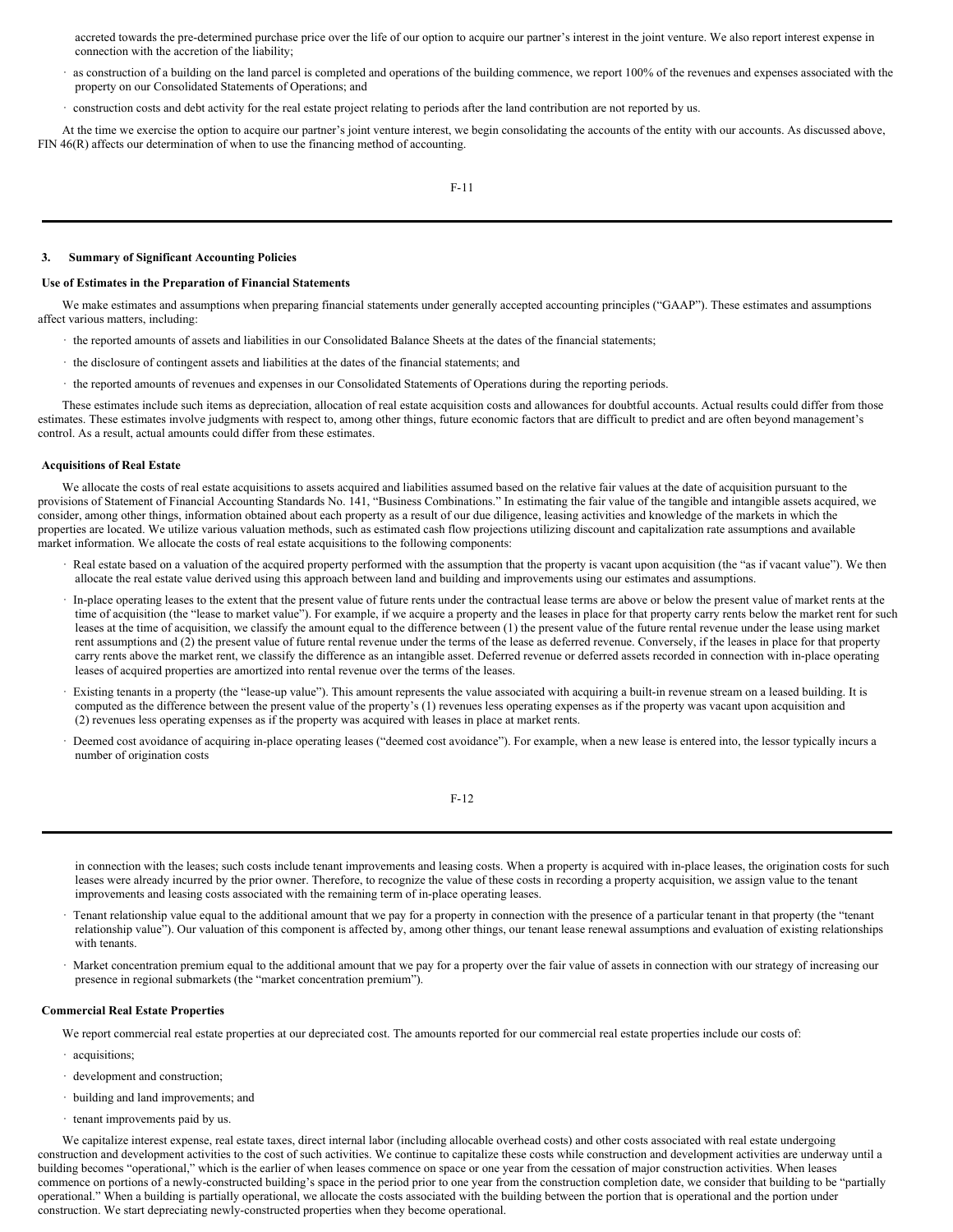We depreciate our assets evenly over their estimated useful lives as follows:

| · Buildings and building improvements         | $10-40$ years       |
|-----------------------------------------------|---------------------|
| Land improvements                             | $10-20$ years       |
| · Tenant improvements on operating properties | Related lease terms |
| Equipment and personal property               | $3-10$ years        |

When events or circumstances indicate that a property may be impaired, we perform an undiscounted cash flow analysis. We consider an asset to be impaired when its undiscounted expected future cash flows are less than its depreciated cost. When we determine that an asset is impaired, we utilize methods similar to those used by independent appraisers in estimating the fair value of the asset; this process requires us to make certain estimates and assumptions. We then recognize an impairment loss based on the excess of the carrying amount of the asset over its fair value. We have not recognized impairment losses on our real estate assets to date.

When we determine that a real estate asset will be held for sale, we discontinue the recording of depreciation expense of the asset and estimate the sales price, net of selling costs; if we then determine that the estimated sales price, net of selling costs, is less than the net book value of the asset, we recognize an impairment loss equal to the difference and reduce the carrying amounts of assets.

We expense property maintenance and repair costs when incurred.

#### **Sales of Interests in Real Estate**

We recognize gains from sales of interests in real estate using the full accrual method, provided that various criteria relating to the terms of sale and any subsequent involvement by us with the real estate sold are met. We recognize gains relating to transactions that do not meet the requirements of the full accrual method of accounting when the full accrual method of accounting criteria are met.

#### **Cash and Cash Equivalents**

Cash and cash equivalents include all cash and liquid investments that mature three months or less from when they are purchased. Cash equivalents are reported at cost, which approximates fair value. We maintain our cash in bank accounts in amounts that may exceed federally insured limits at times. We have not experienced any losses in these accounts in the past and believe we are not exposed to significant credit risk because our accounts are deposited with major financial institutions.

# **Accounts Receivable**

Our accounts receivable are reported net of an allowance for bad debts of \$421 at December 31, 2005 and \$490 at December 31, 2004.

#### **Prepaid and Other Assets**

Prepaid and other assets consisted of the following:

|                                                            |          | December 31. |  |
|------------------------------------------------------------|----------|--------------|--|
|                                                            | 2005     | 2004         |  |
| Construction contract costs incurred in excess of billings | \$15,277 | \$7,178      |  |
| Prepaid expenses                                           | 7.007    | 5.390        |  |
| Other assets                                               | 7.588    | 6.078        |  |
| Prepaid and other assets                                   | \$29,872 | \$18.646     |  |

#### **Revenue Recognition**

We recognize rental revenue evenly over the terms of tenant leases. When our leases provide for contractual rent increases, which is most often the case, we average the non-cancelable rental revenues over the lease terms to evenly recognize such revenues; we refer to the adjustments resulting from this process as straight-line rental revenue adjustments. We consider rental revenue under a lease to be non-cancelable when a tenant (1) may not terminate its lease obligation early or (2) may terminate its lease obligation early in exchange for a fee or penalty that we consider material enough such that termination would not be probable. We report these straight-line rental revenue adjustments recognized in advance of payments received as deferred rent receivable on our Consolidated Balance Sheets. We report prepaid tenant rents as rents received in advance on our Consolidated Balance Sheets.

When tenants terminate their lease obligations prior to the end of their agreed lease terms, they typically pay fees to cancel these obligations. We recognize such fees as revenue and write off against such revenue any (1) deferred rents receivable and (2) deferred revenue and intangible assets that are amortizable into rental revenue associated with the leases; the resulting net amount is the net revenue

F-14

from the early termination of the leases. When a tenant's lease in a property is terminated early but the tenant continues to lease space under a new or modified lease in the property, the net revenue from the early termination of the lease is recognized evenly over the remaining life of the new or modified lease in place on that property.

We recognize tenant recovery revenue in the same periods in which we incur the related expenses. Tenant recovery revenue includes payments from tenants as reimbursement for property taxes, insurance and other property operating expenses.

We recognize fees for services provided by us once services are rendered, fees are determinable and collectibility is assured. We generally recognize revenue under construction contracts using the percentage of completion method when the contracts call for services to be provided over a period of time exceeding six months and the revenue and costs for such contracts can be estimated with reasonable accuracy; when these criteria do not apply to a contract, we recognize revenue on that contract once the services under the contract are complete. Under the percentage of completion method, we recognize a percentage of the total estimated revenue on a contract based on the cost of services provided on the contract as of a point in time relative to the total estimated costs on the contract.

## **Major Tenants**

The following table summarizes the respective percentages of our rental revenue earned from our individual tenants that accounted for at least 5% of our rental revenue and our five largest tenants in the aggregate:

## **For the Years Ended December 31,**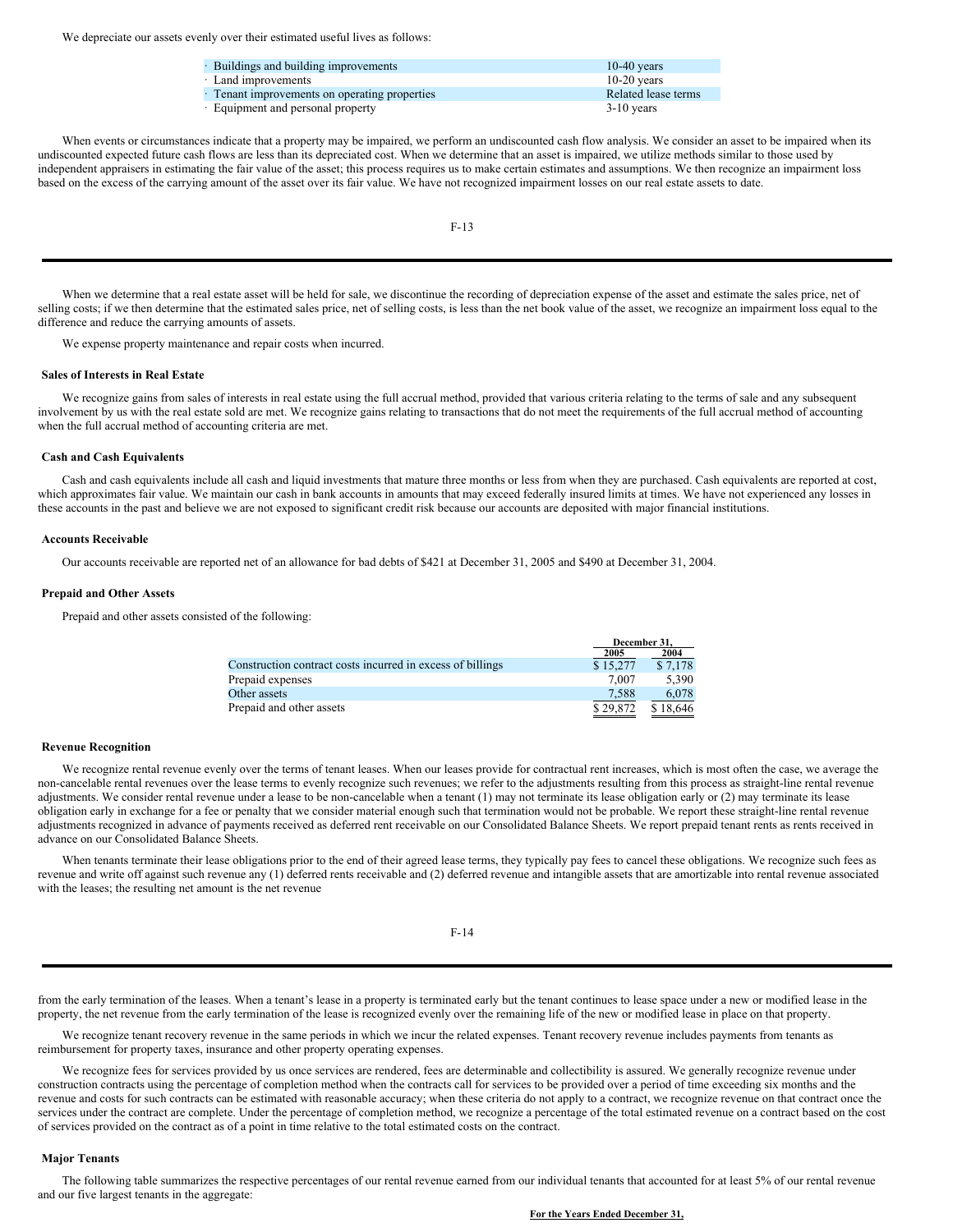|                                      | 2005   | 2004   | 2003   |
|--------------------------------------|--------|--------|--------|
| <b>United States Government</b>      | $11\%$ | $11\%$ | 10%    |
| Booz Allen Hamilton, Inc.            | 6%     | 5%     | N/A    |
| <b>Computer Sciences Corporation</b> | $5\%$  | 6%     | 6%     |
| AT&T Local Services(1)               | N/A    | 6%     | 6%     |
| Unisys                               | N/A    | N/A    | $5\%$  |
| Five largest tenants                 | 30%    | 33%    | $31\%$ |

(1) Includes affiliated organizations and agencies.

#### **Geographical Concentration**

We derived large concentrations of our total revenue from real estate operations (defined as the sum of rental revenue and tenant recoveries and other real estate operations revenue) from certain geographic regions. The table below sets forth certain of these concentrations:

|                               |      | <b>Percentage of Total Rental Revenue</b><br>from Real Estate Operations<br>for the Years Ended December 31. |         |  |
|-------------------------------|------|--------------------------------------------------------------------------------------------------------------|---------|--|
|                               | 2005 | 2004                                                                                                         | 2003    |  |
| Mid-Atlantic                  | 99%  | $100\%$                                                                                                      | $100\%$ |  |
| Greater Washington, D.C.(1)   | 83%  | 79%                                                                                                          | 76%     |  |
| Baltimore/Washington Corridor | 49%  | 49%                                                                                                          | $55\%$  |  |

(1) Comprised of our properties in the Baltimore/Washington Corridor (defined as the Maryland counties of Howard and Anne Arundel), Northern Virginia (defined as Fairfax County, Virginia), Suburban Maryland (defined as the Maryland counties of Montgomery, Prince George's and Frederick) and St. Mary's and King George Counties (located in Maryland and Virginia, respectively).

Substantially all of our construction contract and service operations revenues were derived from operations in the Greater/Washington, D.C. region.

# **Intangible Assets and Deferred Revenue on Real Estate Acquisitions**

We capitalize intangible assets and deferred revenue on real estate acquisitions as described in the section above entitled "Acquisitions of Real Estate." We amortize the intangible assets and deferred revenue as follows:

| · Lease to market value        | Related lease terms                             |
|--------------------------------|-------------------------------------------------|
| · Lease-up value               | Related lease terms or estimated period of time |
|                                | that tenant will lease space in property        |
| · Deemed cost avoidance        | Related lease terms                             |
| · Market concentration premium | 40 years                                        |
| · Tenant relationship value    | Estimated period of time that tenant will lease |
|                                | space in property                               |
|                                |                                                 |

We recognize the amortization of lease to market value assets and deferred revenues as adjustments to rental revenue reported in our Consolidated Statements of Operations; we refer to this amortization as amortization of origination value of leases on acquired properties. We recognize the amortization of other intangible assets on real estate acquisitions as additional depreciation and amortization expense on our Consolidated Statements of Operations.

### **Deferred Charges**

We defer costs that we incur to obtain new tenant leases or extend existing tenant leases. We amortize these costs evenly over the lease terms. When tenant leases are terminated early, we expense any unamortized deferred leasing costs associated with those leases.

We also defer costs for long-term financing arrangements and amortize these costs over the related loan terms on a straight-line basis, which approximates the amortization that would occur under the effective interest method of amortization. We expense any unamortized loan costs when loans are retired early.

When the costs of acquisitions exceed the fair value of tangible and identifiable intangible assets and liabilities, we record goodwill in connection with such acquisitions. We test goodwill annually for impairment and in interim periods if certain events occur indicating that the carrying value of goodwill may be impaired. We recognize an impairment loss when the discounted expected future cash flows associated with the related reporting unit are less than its unamortized cost.

# **Derivatives**

We are exposed to the effect of interest rate changes in the normal course of business. We use interest rate swap, interest rate cap and forward starting swap agreements to reduce the impact of such interest rate changes. Interest rate differentials that arise under interest rate swap and interest rate cap contracts are recognized in interest expense over the life of the respective contracts. Interest rate differentials that arise under forward starting swaps are recognized in interest expense over the life of the respective loans for which such swaps are obtained. We do not use such derivatives for trading or speculative purposes. We manage counter-party risk by only entering into contracts with major financial institutions based upon their credit ratings and other risk factors.

We recognize all derivatives as assets or liabilities in the balance sheet at fair value with the offset to:

· the accumulated other comprehensive loss component of shareholders' equity ("AOCL"), net of the share attributable to minority interests, for any derivatives designated as cash flow hedges to the extent such derivatives are deemed effective in hedging risks (risk in the case of our prior existing derivatives being defined as changes in interest rates);

· interest expense on our Statements of Operations for any derivatives designated as cash flow hedges to the extent such derivatives are deemed ineffective in hedging risks; or

· other revenue on our Statements of Operations for any derivatives designated as fair value hedges.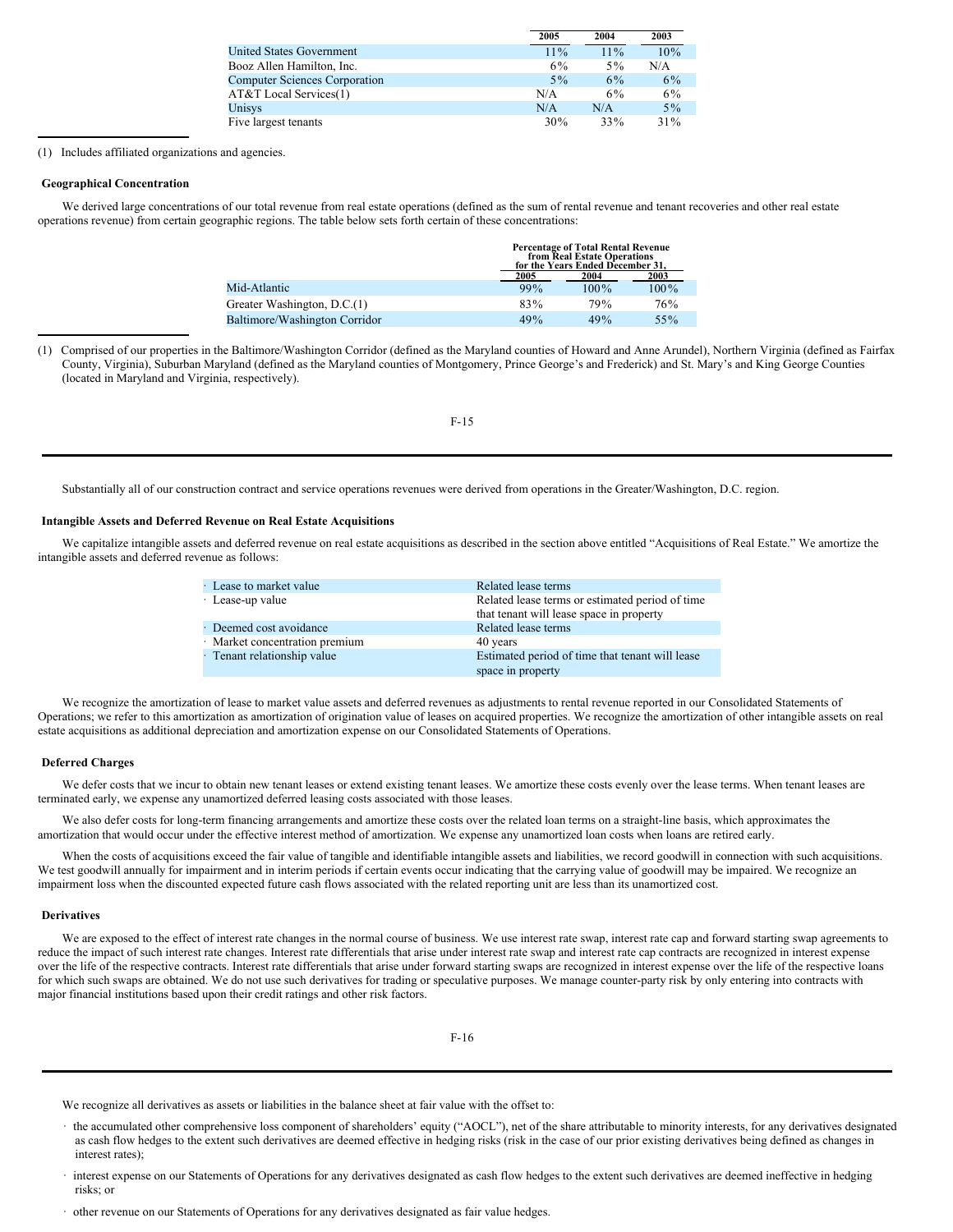We use standard market conventions and techniques such as discounted cash flow analysis, option pricing models, replacement cost and termination cost in computing the fair value of derivatives at each balance sheet date.

## **Minority Interests**

As discussed previously, we consolidate the accounts of our Operating Partnership and its subsidiaries into our financial statements. However, we do not own 100% of the Operating Partnership. We also do not own 100% of certain consolidated real estate joint ventures. The amounts reported for minority interests on our Consolidated Balance Sheets represent the portion of these consolidated entities' equity that we do not own. The amounts reported for minority interests on our Consolidated Statements of Operations represent the portion of these consolidated entities' net income not allocated to us.

Common units of the Operating Partnership ("common units") are substantially similar economically to our common shares of beneficial interest ("common shares"). Common units not owned by us are also exchangeable into our common shares, subject to certain conditions. During 2005, we issued 232,652 common units to unrelated third parties in connection with certain property acquisitions.

For a portion of 2003, the Operating Partnership had 1,016,662 Series C Preferred Units outstanding that we did not own. These units were convertible, subject to certain conditions, into common units on the basis of 2.381 common units for each Series C Preferred Unit. These units were repurchased by the Operating Partnership on June 16, 2003 for \$36,068 (including \$477 for accrued and unpaid distributions), or \$14.90 per common share on an as-converted basis. As a result of the repurchase, we recognized an \$11,224 reduction to net income available to common shareholders associated with the excess of the repurchase price over the sum of the recorded book value of the units and the accrued and unpaid return to the unitholder.

On September 23, 2004, we issued 352,000 Series I Preferred Units in the Operating Partnership to an unrelated party in connection with our acquisition of two properties in Northern Virginia. These units have a liquidation preference of \$25.00 per unit, plus any accrued and unpaid distributions of return thereon (as described below), and may be redeemed for cash by the Operating Partnership at our option any time after September 22, 2019. The owner of these units is entitled to a priority annual cumulative return equal to 7.5% of their liquidation preference through September 22, 2019; the annual cumulative preferred return increases for each subsequent five-year period, subject to certain maximum limits. These units are convertible into common units on the basis of 0.5 common units for each Series I Preferred Unit; the resulting common units would then be exchangeable for common shares in accordance with the terms of the Operating Partnership's agreement of limited partnership.

## F-17

#### **Earnings Per Share ("EPS")**

We present both basic and diluted EPS. We compute basic EPS by dividing net income available to common shareholders by the weighted average number of common shares outstanding during the year. Our computation of diluted EPS is similar except that:

- · the denominator is increased to include the weighted average number of potential additional common shares that would have been outstanding if securities that are convertible into our common shares were converted; and
- · the numerator is adjusted to add back any convertible preferred dividends and any other changes in income or loss that would result from the assumed conversion into common shares.

Our computation of diluted EPS does not assume conversion of securities into our common shares if conversion of those securities would increase our diluted EPS in a given year. A summary of the numerator and denominator for purposes of basic and diluted EPS calculations is set forth below (dollars and shares in thousands, except per share data):

|                                                                         | For the Years Ended December 31, |                       |                      |  |  |  |
|-------------------------------------------------------------------------|----------------------------------|-----------------------|----------------------|--|--|--|
|                                                                         | 2005                             | 2004                  | 2003                 |  |  |  |
| Numerator:                                                              |                                  |                       |                      |  |  |  |
| Income from continuing operations                                       | \$34,908                         | \$ 36,697             | \$27,623             |  |  |  |
| Add (less): Gain (loss) on sales of real estate, net                    | 268                              | (113)                 | 336                  |  |  |  |
| Less: Preferred share dividends                                         | (14, 615)                        | (16,329)              | (12,003)             |  |  |  |
| Less: Issuance costs associated with redeemed preferred shares          |                                  | (1, 813)              |                      |  |  |  |
| Less: Repurchase of preferred units in excess of recorded book<br>value |                                  |                       | (11,224)             |  |  |  |
| Numerator for basic EPS from continuing operations                      | 20,561                           | 18,442                | 4,732                |  |  |  |
| Add: Convertible preferred share dividends                              |                                  | 21                    |                      |  |  |  |
| Numerator for diluted EPS from continuing operations                    | 20,561                           | 18,463                | 4,732                |  |  |  |
| Add: Income from discontinued operations, net                           | 3,855                            | 448                   | 2,918                |  |  |  |
| Less: Convertible preferred share dividends                             |                                  | (21)                  |                      |  |  |  |
| Numerator for basic EPS on net income available to common               |                                  |                       |                      |  |  |  |
| shareholders                                                            | 24,416                           | 18,890                | 7,650                |  |  |  |
| Add: Convertible preferred share dividends                              |                                  | 21                    |                      |  |  |  |
| Numerator for diluted EPS on net income available to common             |                                  |                       |                      |  |  |  |
| shareholders                                                            | \$24,416                         | \$18,911              | 7,650                |  |  |  |
| Denominator (all weighted averages):                                    |                                  |                       |                      |  |  |  |
| Denominator for basic EPS (common shares)                               | 37,371                           | 33,173                | 26,659               |  |  |  |
| Assumed conversion of share options                                     | 1,626                            | 1,675                 | 1,362                |  |  |  |
| Assumed conversion of convertible preferred shares                      |                                  | 134                   |                      |  |  |  |
| Denominator for diluted EPS                                             | 38,997                           | 34,982                | 28,021               |  |  |  |
| Basic EPS:                                                              |                                  |                       |                      |  |  |  |
| Income from continuing operations                                       | 0.55<br>$\mathbf{s}$             | $\mathbf{\$}$<br>0.56 | $\mathbf{s}$<br>0.18 |  |  |  |
| Income from discontinued operations                                     | 0.10                             | 0.01                  | 0.11                 |  |  |  |
| Net income available to common shareholders                             | $\mathbb{S}$<br>0.65             | \$<br>0.57            | $\mathbb{S}$<br>0.29 |  |  |  |
| <b>Diluted EPS</b>                                                      |                                  |                       |                      |  |  |  |
| Income from continuing operations                                       | $\mathbf{s}$<br>0.53             | $\mathbf{\$}$<br>0.53 | \$<br>0.17           |  |  |  |
| Income from discontinued operations                                     | 0.10                             | 0.01                  | 0.10                 |  |  |  |
| Net income available to common shareholders                             | \$<br>0.63                       | $\mathbb{S}$<br>0.54  | \$.<br>0.27          |  |  |  |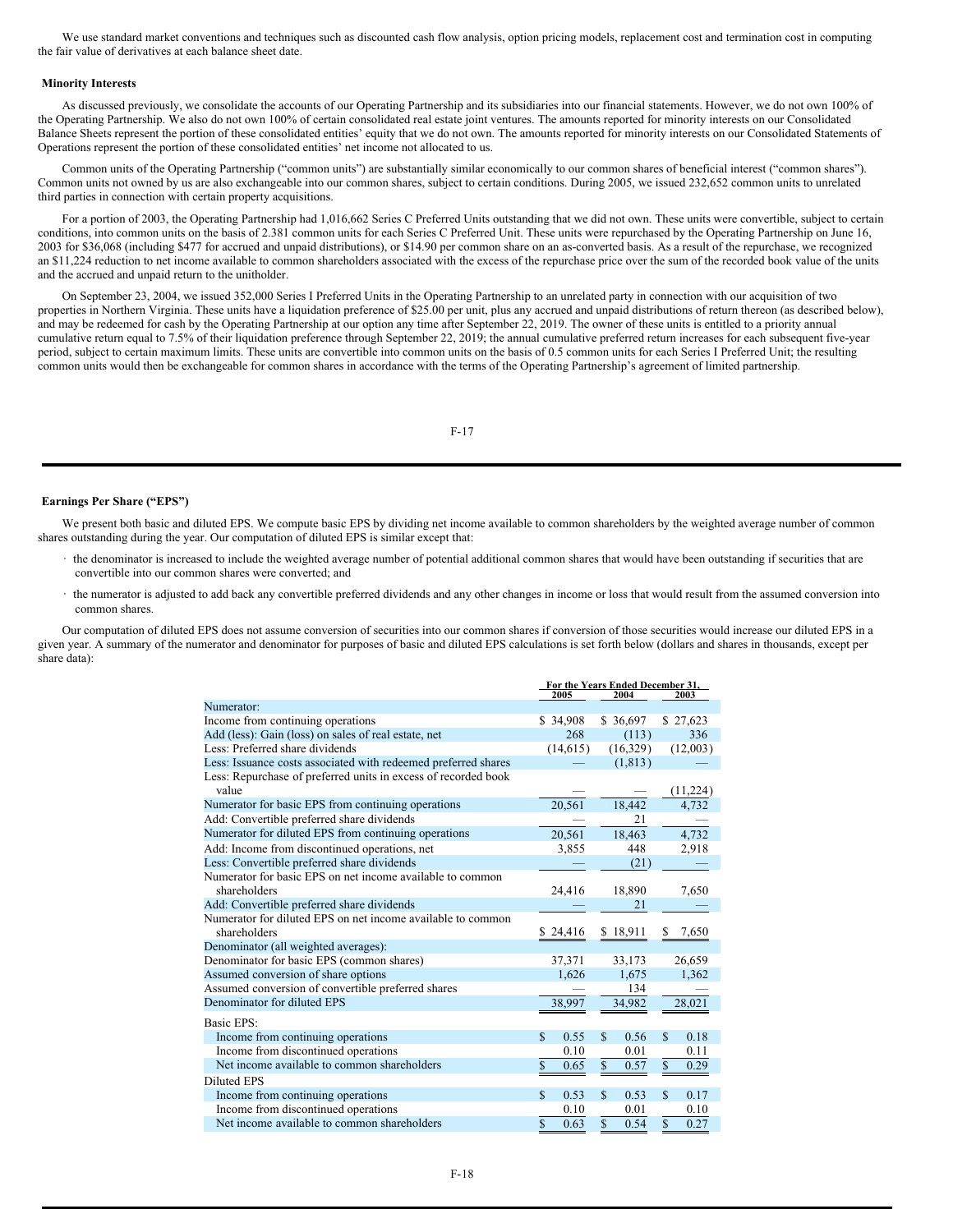Our diluted EPS computations do not include the effects of the following securities since the conversions of such securities would increase diluted EPS for the respective periods:

|                                                            | Weighted Average Shares in Denominator<br>For the Years Ended December 31, |       |       |  |  |
|------------------------------------------------------------|----------------------------------------------------------------------------|-------|-------|--|--|
|                                                            | 2005<br>2003<br>2004                                                       |       |       |  |  |
| Conversion of weighted average common units                | 8.702                                                                      | 8.726 | 8.932 |  |  |
| Restricted common shares                                   | 206                                                                        | 221   | 166   |  |  |
| Conversion of weighted average convertible preferred units | 176                                                                        | 48    | 1.101 |  |  |
| Conversion of weighted average preferred shares            |                                                                            |       | 1.197 |  |  |
| Conversion of share options                                |                                                                            |       | 47    |  |  |

## **Stock-Based Compensation**

We and the Service Companies recognize expense from share options issued to employees using the intrinsic value method. As a result, we do not record compensation expense for share option grants except when the exercise price of a share option grant is less than the market price of our common shares on the option grant date; when this occurs, we recognize compensation expense equal to the difference between the exercise price and the grant-date market price over the service period to which the options relate.

We grant common shares subject to forfeiture restrictions to certain employees (see Note 11). We recognize compensation expense for such grants over the service periods to which the grants relate. We compute compensation expense for common share grants based on the value of such grants, as determined by the value of our common shares on the applicable measurement date, as defined below:

- · When forfeiture restrictions on grants only require the recipient to remain employed by us over defined periods of time for such restrictions to lapse, the measurement date is the date the shares are granted.
- · When forfeiture restrictions on grants require (1) that the recipient remain employed by us over defined periods of time and (2) that the Company meet certain performance criteria for such restrictions to lapse, the measurement date is the date that the performance criteria are deemed to be met.

Expenses from stock-based compensation are included in our Consolidated Statements of Operations as follows:

|                                                     |         | For the Years Ended December 31. |         |  |  |  |
|-----------------------------------------------------|---------|----------------------------------|---------|--|--|--|
|                                                     | 2005    | 2004                             | 2003    |  |  |  |
| Increase in general and administrative expenses     | \$1.903 | \$1.579                          | \$1,020 |  |  |  |
| Increase in construction contract and other service |         |                                  |         |  |  |  |
| operations expenses                                 | 230     | 552                              | 374     |  |  |  |
|                                                     |         |                                  |         |  |  |  |

# F-19

The following table summarizes our operating results as if we elected to account for our stock-based compensation under the fair value provisions of Statement of Financial Accounting Standards No. 123, "Accounting for Stock-Based Compensation":

|                                                                                                                                          | For the Years Ended December 31, |          |     |          |    |          |
|------------------------------------------------------------------------------------------------------------------------------------------|----------------------------------|----------|-----|----------|----|----------|
|                                                                                                                                          |                                  | 2005     |     | 2004     |    | 2003     |
| Net income, as reported                                                                                                                  |                                  | \$39,031 |     | \$37,032 |    | \$30,877 |
| Add: Share-based compensation expense, net of related tax effects<br>and minority interests, included in the determination of net income |                                  | 1.670    |     | 1.824    |    | 917      |
| Less: Share-based compensation expense determined under the fair<br>value based method, net of related tax effects and minority          |                                  |          |     |          |    |          |
| interests                                                                                                                                |                                  | (1,671)  |     | (1,500)  |    | (835)    |
| Net income, pro forma                                                                                                                    |                                  | \$39,030 |     | \$37,356 |    | \$30,959 |
| Basic EPS on net income available to common shareholders,                                                                                |                                  |          |     |          |    |          |
| as reported                                                                                                                              | S                                | 0.65     | \$. | 0.57     | S  | 0.29     |
| Basic EPS on net income available to common shareholders, pro                                                                            |                                  |          |     |          |    |          |
| forma                                                                                                                                    | S                                | 0.65     | S.  | 0.58     | S  | 0.29     |
| Diluted EPS on net income available to common shareholders, as                                                                           |                                  |          |     |          |    |          |
| reported                                                                                                                                 | S                                | 0.63     | \$. | 0.54     | S. | 0.27     |
| Diluted EPS on net income available to common shareholders, pro                                                                          |                                  |          |     |          |    |          |
| forma                                                                                                                                    | S                                | 0.63     | S.  | 0.55     | ς  | 0.28     |

The stock-based compensation expense under the fair value method, as reported in the above table, was computed using the Black-Scholes option-pricing model; the weighted average assumptions we used in that model are set forth below:

|                         | For the Years Ended December 31, |        |          |  |  |
|-------------------------|----------------------------------|--------|----------|--|--|
|                         | 2005                             | 2004   | 2003     |  |  |
| Risk-free interest rate | 3.97%                            | 3.15%  | $3.05\%$ |  |  |
| Expected life-years     | 6.00                             | 4 2 1  | 5.87     |  |  |
| Expected volatility     | 22.70%                           | 22.89% | 23.97%   |  |  |
| Expected dividend yield | $6.90\%$                         | 7.60%  | 7.80%    |  |  |

In December 2004, the FASB issued Statement of Financial Accounting Standards No. 123(R), "Share-Based Payment" ("SFAS 123(R)"). The statement establishes standards for the accounting for transactions in which an entity exchanges its equity instruments for goods or services, focusing primarily on accounting for transactions in which an entity obtains employee services in share-based payment transactions. The statement will require us to measure the cost of employee services received in exchange for an award of equity instruments based generally on the fair value of the award on the grant date; such cost will be recognized over the period during which the employee is required to provide service in exchange for the award (generally the vesting period). No compensation cost is recognized for equity instruments for which employees do not render the requisite service. In 2005, the FASB also issued several FASB Staff Positions that clarify certain aspects of SFAS 123(R). SFAS 123(R) will be effective for us on January 1, 2006 and will apply to all awards granted after January 1, 2006 and to awards modified, repurchased or cancelled after that date. We intend to use the modified prospective application approach to adoption provided for under SFAS 123(R); under this approach, we will recognize compensation cost on or after January 1, 2006 for the portion of outstanding awards for which the requisite service has not yet been rendered, based on the fair value of those awards on the date of grant. After adopting SFAS 123(R), we will generally be recognizing additional expense associated with share options issued to employees relative to what we would recognize under our current method. However, we are still reviewing the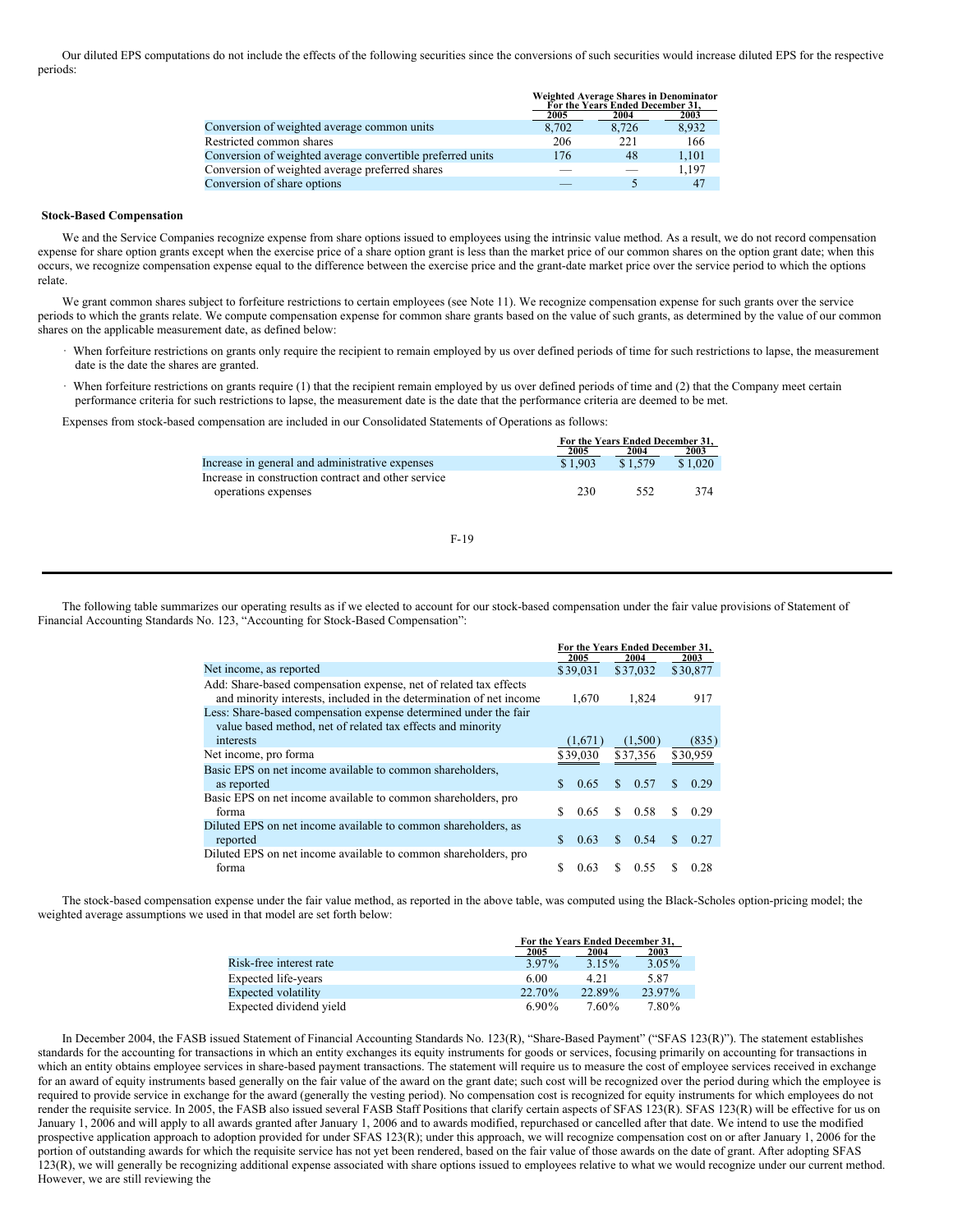provisions of SFAS 123(R) and assessing the impact it will have on us for expenses associated with common shares subject to forfeiture restrictions issued to employees.

In March 2005, the SEC issued Staff Accounting Bulletin No. 107 ("SAB 107"). SAB 107 expresses the SEC staff's views regarding the interaction between SFAS 123(R) and certain SEC rules and regulations and provides the SEC staff's views regarding the valuation of share-based payment arrangements for public companies. In particular, it provides guidance in a number of areas, including share-based payment transactions with nonemployees, valuation methods, the classification of compensation expense, non-GAAP measures, capitalization of compensation costs related to share-based payment arrangements, the accounting for income tax effects of share-based payment arrangements upon adoption of SFAS 123(R), the modification of employee share options prior to adoption of SFAS 123(R) and certain disclosure requirements.

## **Fair Value of Financial Instruments**

Our financial instruments include primarily notes receivable, mortgage and other loans payable and interest rate derivatives. The carrying or contract values of notes receivable approximated their fair values at December 31, 2005 and 2004. You should refer to Notes 9 and 10 for fair value of mortgage and other loans payable and derivative information.

#### **Reclassification**

We reclassified certain amounts from the prior periods to conform to the current period presentation of our Consolidated Financial Statements. These reclassifications did not affect previously reported consolidated net income or shareholders' equity.

#### **Recent Accounting Pronouncement**

See the section above entitled "Stock-Based Compensation" for disclosure pertaining to SFAS 123(R).

In December 2004, the Financial Accounting Standards Board ("FASB") issued Statement of Financial Accounting Standards No. 153, "Exchanges of Nonmonetary Assets, an amendment of APB Opinion No. 29" ("SFAS 153"). The Accounting Principles Board's Opinion No. 29, "Accounting for Nonmonetary Transactions" ("APB 29") is based on the principle that exchanges of nonmonetary assets should be measured based on the fair value of the assets exchanged. However, the guidance in APB 29 included certain exceptions to that principle. SFAS 153 amends APB 29 to eliminate the exception for nonmonetary exchanges of similar productive assets and replaces it with a general exception for exchanges of nonmonetary assets that do not have commercial substance. Under SFAS 153, a nonmonetary exchange has commercial substance if the future cash flows of the entity are expected to change significantly as a result of the exchange. SFAS 153 will be effective for us for nonmonetary asset exchanges occurring after December 31, 2005. We do not expect that the adoption of this standard will have a material effect on our financial position, results of operations or cash flows.

In March 2005, the FASB issued Interpretation No. 47, "Accounting for Conditional Asset Retirement Obligations-an interpretation of FASB Statement No. 143" ("FIN 47"). FIN 47 clarifies that the term "conditional asset retirement obligation" as used in FASB Statement No. 143, "Accounting for Asset Retirement Obligations," refers to an unconditional obligation to perform an asset retirement activity in which the timing and/or method of settlement are conditioned upon future events that may or may not be within the entity's control. The fair value of liabilities related to such obligations should be recognized when incurred and reasonably estimable. Uncertainty about the timing and/or method of settlement of a conditional asset retirement obligation should be factored into the measurement of the liability when sufficient information exists. Statement 143 acknowledges that in some cases, sufficient

$$
F-21
$$

information may not be available to reasonably estimate the fair value of an asset retirement obligation. This Interpretation also clarifies when an entity would have sufficient information to reasonably estimate the fair value of an asset retirement obligation. We adopted FIN 47 on December 31, 2005. Our financial statements were not significantly impacted by our adoption of FIN 47.

In June 2005, the FASB ratified the consensus reached by the Emerging Issues Task Force ("EITF") regarding EITF 04-05, "Determining Whether a General Partner, or the General Partners as a Group, Controls a Limited Partnership or Similar Entity When the Limited Partners Have Certain Rights." The conclusion provided a framework for addressing the question of when a general partner, as defined in EITF 04-05, should consolidate a limited partnership. Under the consensus, a general partner is presumed to control a limited partnership (or similar entity) and should consolidate that entity unless the limited partners possess kick-out rights or other substantive participating rights as described in EITF 96-16, "Investor's Accounting for an Investee When the Investor has a Majority of the Voting Interest but the Minority Shareholder or Shareholders Have Certain Approval or Veto Rights." This EITF is effective for all new limited partnerships formed and for existing limited partnerships for which the partnership agreements are modified after June 29, 2005, and, as of January 1, 2006, for existing limited partnership agreements. The EITF did not impact us in 2005. We do not expect that the adoption of this EITF in 2006 for existing limited partnership agreements will have a material effect on our financial position, results of operations or cash flows.

#### **4. Commercial Real Estate Properties**

Operating properties consisted of the following:

|                                |             | December 31. |  |  |  |  |
|--------------------------------|-------------|--------------|--|--|--|--|
|                                | 2005        | 2004         |  |  |  |  |
| Land                           | 314,719     | 268,327      |  |  |  |  |
| Buildings and improvements     | 1,491,254   | 1,280,537    |  |  |  |  |
|                                | 1.805.973   | 1,548,864    |  |  |  |  |
| Less: accumulated depreciation | (174.935)   | (141,716)    |  |  |  |  |
|                                | \$1,631,038 | \$1,407,148  |  |  |  |  |

Projects we had under construction or development consisted of the following:

|                          | December 31. |              |
|--------------------------|--------------|--------------|
|                          | 2005         | 2004         |
| Land                     | \$117,434    | 74,190<br>\$ |
| Construction in progress | 138.183      | 61.962       |
|                          | \$255,617    | \$136.152    |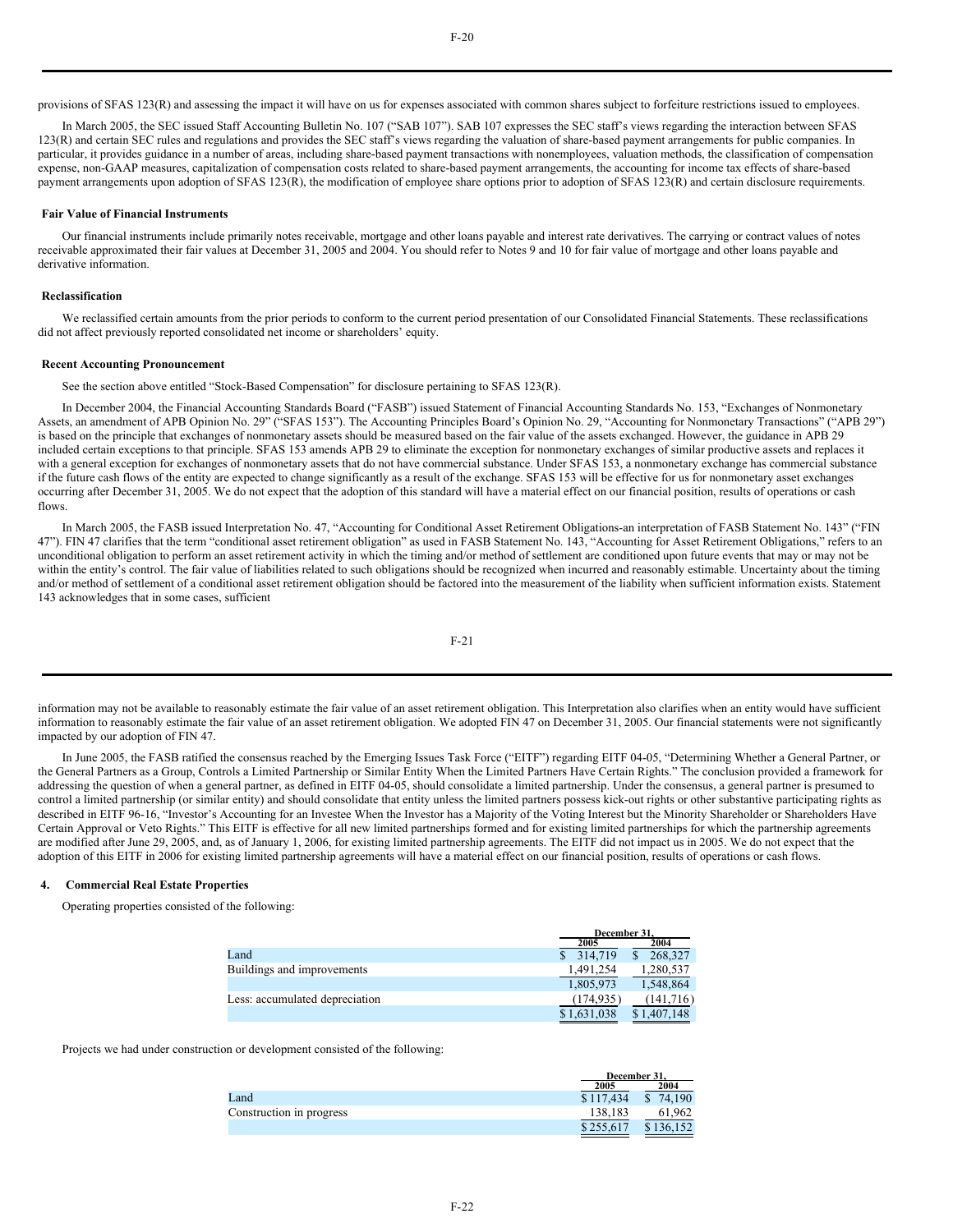# **2005 Acquisitions**

We acquired the following office properties in 2005:

|                            |                             | Date of     | Number of        | Total<br>Rentable  |                     |
|----------------------------|-----------------------------|-------------|------------------|--------------------|---------------------|
| <b>Project Name</b>        | Location                    | Acquisition | <b>Buildings</b> | <b>Square Feet</b> | <b>Initial Cost</b> |
| 8611 Military Drive        | San Antonio, TX             | 3/30/2005   | 2                | 468,994            | \$ 30,845           |
| Rockville Corporate Center | Rockville, MD(1)            | 4/7/2005    | $\overline{c}$   | 221,702            | 37,617              |
| 7175 Riverwood Drive       | Columbia, MD(2)             | 7/27/2005   |                  | 26,500             | 2,456               |
| Gateway Crossing 95        | Columbia, MD(2)             | 9/19/2005   | 5                | 188.819            | 26,060              |
| Patriot Park I & II        | Colorado Springs, CO        | 9/28/2005   | $\overline{c}$   | 135,907            | 17,949              |
| 1670 N. Newport Road       | Colorado Springs, CO        | 9/30/2005   |                  | 67,500             | 9,056               |
| 110 Thomas Johnson Drive   | Frederick, MD(1)            | 10/21/2005  |                  | 117,803            | 16,099              |
| 7015 Albert Einstein Drive | Columbia, MD(2)             | 12/1/2005   |                  | 61.203             | 9,428               |
| Interquest $3 & 4$         | Colorado Springs, CO        | 12/22/2005  | $\overline{2}$   | 113,170            | 11.443              |
| Hunt Valley/Rutherford     |                             |             |                  |                    |                     |
| portfolios                 | Hunt Valley/Woodlawn, MD(4) | 12/22/2005  | 21               | 1,106,866          | 123,988             |
|                            |                             |             | 38               | 2.508.464          | \$284,941           |

(1) Located in the Suburban Maryland region.

(2) Located in the Baltimore/Washington Corridor region.

(3) The acquisition cost excludes the effect of a premium of \$263 on a loan assumed in connection with this acquisition.

(4) Located in the Suburban Baltimore region.

During 2005, we entered into a joint venture called COPT Opportunity Invest I, LLC in which we have a 92.5% ownership interest. This joint venture identifies and acquires properties to renovate into Class A office space and completes such renovations. We use the consolidation method of accounting to account for our investment in this entity.

On December 20, 2005, we acquired the following properties through this joint venture:

- · 2900 Towerview Road, located in Herndon, Virginia (which is in the Northern Virginia region), for an initial cost of \$12,372. The property includes a 61,000 square foot office building with an attached 79,000 square foot warehouse building that the joint venture plans to convert to office space. The property also includes an additional 4 acre land parcel that can support the future development; and
- · 7468 Candlewood Road, located in Columbia, Maryland (which is in the Baltimore/Washington Corridor), for an initial cost of \$19,222. The property includes a 472,000 square foot warehouse building that the joint venture plans to convert into two office buildings totaling 325,000 square feet.

# F-23

The table below sets forth the allocation of the acquisition costs of the properties described above:

| Rockville<br>Center | 7175<br><b>Drive</b>                                                         | 95                                                      |                          | 1670 N.<br>Road                                                                | 110<br>Thomas<br><b>Drive</b> | 7015<br>Albert<br><b>Drive</b>                                                              | 9950 &<br>9960<br><sup>7</sup> ederal<br><b>Drive</b> | Hunt<br><b>Valley</b><br>Rutherford | 2900<br>Road                            | 7468<br>Road                                       | Total                             |
|---------------------|------------------------------------------------------------------------------|---------------------------------------------------------|--------------------------|--------------------------------------------------------------------------------|-------------------------------|---------------------------------------------------------------------------------------------|-------------------------------------------------------|-------------------------------------|-----------------------------------------|----------------------------------------------------|-----------------------------------|
|                     | .788                                                                         | \$5,533                                                 | \$1,303                  | 851                                                                            | \$2,810                       | \$2.054                                                                                     | \$1,572                                               | \$18,715                            | 3.207                                   | $\qquad \qquad -$                                  | \$55,062                          |
|                     |                                                                              |                                                         |                          |                                                                                |                               |                                                                                             |                                                       |                                     | 1,261                                   | 5,598                                              | 6,859                             |
|                     | 763                                                                          | 17,582                                                  | 14.333                   | 6,989                                                                          | 12.075                        | 6.084                                                                                       | 8.913                                                 | 87,933                              | 4,467                                   |                                                    | 207,902                           |
|                     |                                                                              |                                                         |                          |                                                                                |                               |                                                                                             |                                                       |                                     | 3,526                                   | 13,624                                             | 17.150                            |
|                     |                                                                              |                                                         |                          |                                                                                |                               |                                                                                             |                                                       |                                     |                                         |                                                    | 37,129                            |
|                     |                                                                              |                                                         |                          |                                                                                |                               |                                                                                             |                                                       |                                     |                                         |                                                    | 324,102                           |
|                     |                                                                              |                                                         |                          |                                                                                |                               |                                                                                             |                                                       |                                     |                                         |                                                    | (7, 567)                          |
|                     |                                                                              |                                                         |                          |                                                                                |                               |                                                                                             |                                                       |                                     |                                         |                                                    | 19.222 \$316.535                  |
| <b>Drive</b>        | Military<br>\$11,007<br>19,838<br>4.004<br>_<br>30.845<br>39.151<br>\$30,845 | 6.222<br>28.925<br>113<br>2.664<br>(1.534)<br>\$ 37,617 | 3.317<br>26.432<br>(208) | Gateway Patriot<br>2.358<br>17.994<br>(372)<br>(45)<br>2.456 \$26,060 \$17,949 | 1.216<br>9,056                | Corporate Riverwood Crossing Park I & Newport Johnson<br>.214<br>16.099<br>\$9,056 \$16,099 | Einstein<br>.290<br>9.428                             | 1.678<br>12.163<br>\$9,428 \$11,443 | 20,527<br>127.175<br>(720)<br>\$123,988 | 1.412<br>13,873<br>(1, 501)<br>(3,187)<br>\$12,372 | Candlewood<br>Towerview<br>19,222 |

We also acquired the following in 2005:

- · a 19-acre parcel of land located in Chantilly, Virginia that is adjacent to existing properties we own for \$7,141 on January 27, 2005 (Chantilly, Virginia is located in the Northern Virginia region). We expect to develop this land parcel in the future;
- · a 32-acre parcel of land located in Dahlgren, Virginia that is adjacent to one of our office properties for \$1,227 on March 16, 2005 (Dahlgren, Virginia is located in the St. Mary's and King George Counties region). We expect to develop this land parcel in the future;
- · a 16-acre parcel of land adjacent to 8611 Military Drive in San Antonio, Texas for \$3,013 on March 30, 2005. We expect to operate this land parcel as part of the campus that includes 8611 Military Drive;
- · a ten-acre parcel of land adjacent to the Rockville Corporate Center for \$6,234 on April 7, 2005. We expect to develop this land parcel in the future;
- · a 27-acre parcel of land adjacent to 8611 Military Drive in San Antonio, Texas for \$5,893 on June 14, 2005. We expect to develop this land parcel in the future;
- · a two-acre parcel of land located in Linthicum, Maryland that is adjacent to one of our office properties for \$735 on July 6, 2005;
- · a 64-acre land parcel located in Colorado Springs, Colorado, five acres of which is undergoing construction of a 50,000 square foot, fully-leased building, for a purchase price of \$9,408 on July 8, 2005. We expect to develop this land parcel in the future;
- · a four-acre parcel of land located in Columbia, Maryland that is adjacent to 7175 Riverwood Drive for \$1,367 on July 27, 2005;
- · a 50% undivided interest in a 132-acre land parcel, subject to a cotenancy agreement, in Colorado Springs, Colorado for \$10,757 on September 28, 2005; and
- · a six-acre parcel of land located in Frederick, Maryland that is adjacent to 110 Thomas Johnson Drive for \$1,092 on October 21, 2005.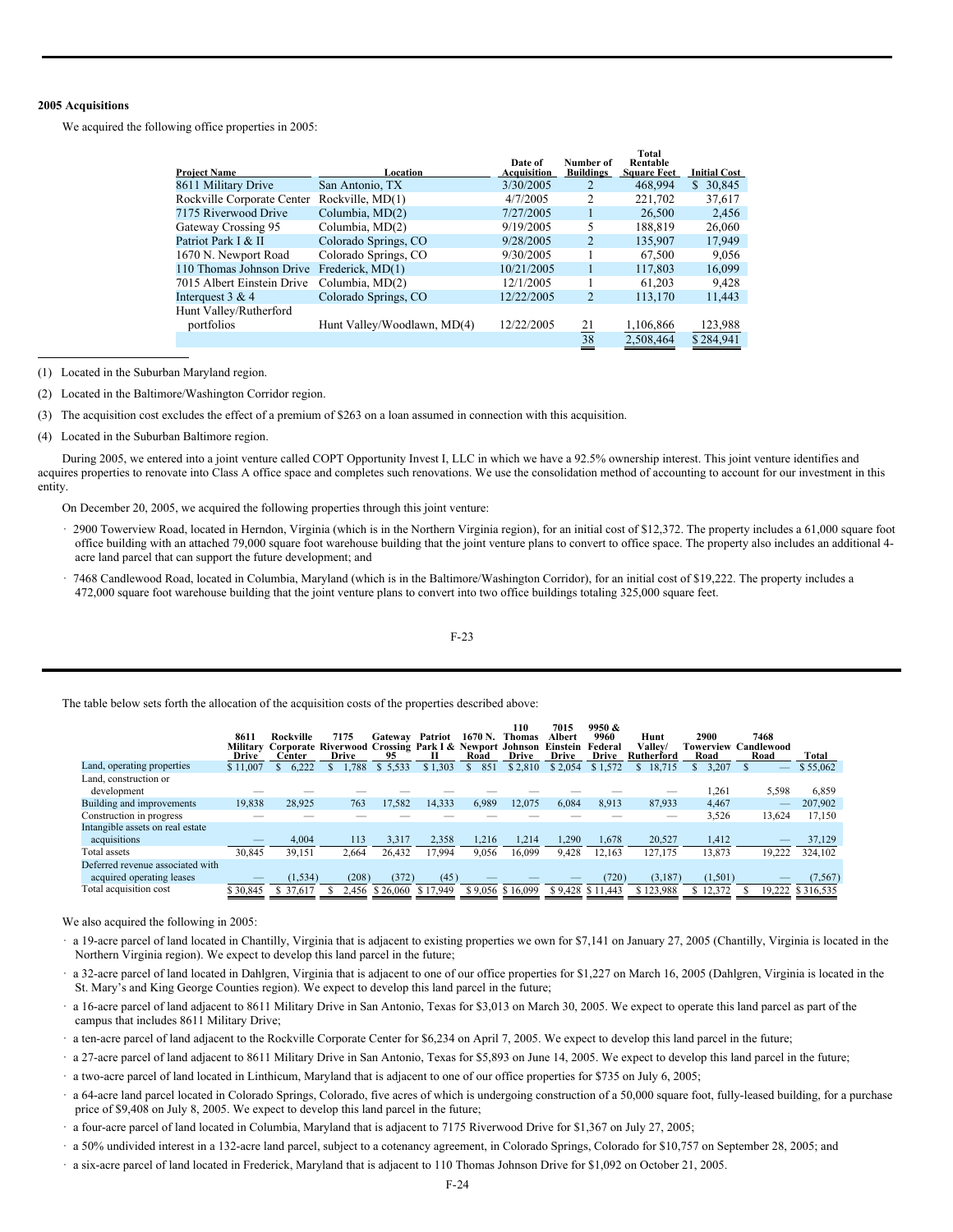In 2004, we sold a land parcel in Columbia, Maryland and a land parcel in Linthicum, Maryland for an aggregate of \$9,600. We issued to the buyer a \$5,600 mortgage loan; the balance of the acquisition was in the form of cash from the buyer. The buyer in this transaction had an option to contribute the two land parcels into our Operating Partnership between January 1, 2005 and February 28, 2005 in exchange for extinguishment of the \$5,600 mortgage loan with us and common units in our Operating Partnership; the buyer exercised its option in February 2005 and, as a result, on April 18, 2005, the debt from us was essentially extinguished and the buyer received 142,776 common units in the Operating Partnership valued at \$3,697. We accounted for the 2004 transaction using the financing method of accounting; as a result, the 2004 sale transaction was not recorded as a sale and the \$4,000 in net proceeds received from the buyer was recorded as a liability prior to the contribution of the land parcels back into the Operating Partnership in April 2005.

#### **2005 Construction and Pre-Construction Activities**

During 2005, we placed into service two buildings located in Annapolis Junction, Maryland and one in Columbia, Maryland.

As of December 31, 2005, we had construction underway on six new buildings in the Baltimore/Washington Corridor, one in Northern Virginia, one in St. Mary's County, Maryland and one in Colorado Springs, Colorado. We also had pre-construction activities underway on four new buildings located in the Baltimore/Washington Corridor, one in King George County, Virginia, and one in Colorado Springs, Colorado. We had redevelopment underway on (1) one wholly owned existing building in the Baltimore/Washington Corridor and (2) two buildings owned by a joint venture (one is located in Northern Virginia and the other in the Baltimore/Washington Corridor).

# **2005 Dispositions**

On June 10, 2005, we sold a four-acre parcel of land located in Columbia, Maryland for \$2,571. We recognized a gain of \$186 on this sale.

On August 31, 2005, we sold a newly constructed property in Columbia, Maryland for \$4,794. We recognized a gain of \$82 on this sale.

On September 8, 2005, we sold three office properties totaling 152,731 square feet located in the Northern Central New Jersey region for a total sale price of \$22,458. We recognized a total gain of \$4,325 on this sale.

On September 29, 2005, we contributed our portfolio of properties in Harrisburg, Pennsylvania, consisting of 16 office properties, one unimproved land parcel and an option to acquire a land parcel, into a real estate joint venture at a value of \$73,000. In exchange for our contribution, we received \$69,587 in cash (after closing costs and operating prorations) and a 20% interest in Harrisburg Corporate Gateway Partners, L.P. As part of this transaction, we entered into an agreement to manage the operations of the joint venture's properties for a five year term. We did not recognize a gain on this transaction since we have certain contingent obligations that may exceed our proportionate interest remaining in effect as long as we continue to manage the properties; these contingent obligations are described below in Note 19.

# F-25

## **2004 Acquisitions**

We acquired the following office properties in 2004:

|                        |                       | Date of       | Number of        | тогат<br>Rentable  |                     |
|------------------------|-----------------------|---------------|------------------|--------------------|---------------------|
| <b>Project Name</b>    | Location              | Acquisition   | <b>Buildings</b> | <b>Square Feet</b> | <b>Initial Cost</b> |
| 400 Professional Drive | Gaithersburg, MD      | 3/5/2004      |                  | 129,030            | \$23,196            |
| Wildewood and          | St. Mary's County, MD | $3/24/2004$ , | 11               | 560,106            | 66,274              |
| Exploration/Expedition |                       | $5/5/2004$ &  |                  |                    |                     |
| Office Parks           |                       | 11/9/2004     |                  |                    |                     |
| 10150 York Road        | Hunt Valley, MD       | 4/15/2004     |                  | 176,689            | 15,393              |
| <b>Pinnacle Towers</b> | Tysons Corner, VA     | 9/23/2004     | 2                | 440,102            | 106,452             |
| Corporate Pointe III   | Chantilly, VA         | 9/29/2004     |                  | 114.126            | 22,903              |
| Dahlgren Properties    | Dahlgren, VA          | 12/21/04 &    | 6                | 204,605            | 27,230              |
|                        |                       | 12/28/2004    |                  |                    |                     |
|                        |                       |               | 22               | 1.624.658          | \$261,448           |

**Total**

The table below sets forth the allocation of the acquisition costs of these properties:

|                           | 400<br>Professional<br>Drive | Wildewood and<br>Exploration/<br><b>Expedition</b> | <b>10150 York</b><br>Road | Pinnacle<br><b>Towers</b> | Corporate<br>Pointe III | Dahlgren<br><b>Properties</b> | Total       |
|---------------------------|------------------------------|----------------------------------------------------|---------------------------|---------------------------|-------------------------|-------------------------------|-------------|
| Land                      | 3,673                        | \$11,599                                           | \$2,700                   | 18,566<br>S.              | 3,511<br>\$             | 4,888<br>S                    | 44,937<br>S |
| Building and              |                              |                                                    |                           |                           |                         |                               |             |
| improvements              | 17.400                       | 49,644                                             | 11,730                    | 76,820                    | 15,503                  | 20.401                        | 191,498     |
| Intangible assets on real |                              |                                                    |                           |                           |                         |                               |             |
| estate acquisitions       | 2,154                        | 5,159                                              | 1,357                     | 11.066                    | 3,889                   | 2,115                         | 25,740      |
| Total assets              | 23,227                       | 66.402                                             | 15,787                    | 106,452                   | 22,903                  | 27.404                        | 262,175     |
| Deferred revenue          |                              |                                                    |                           |                           |                         |                               |             |
| associated with acquired  |                              |                                                    |                           |                           |                         |                               |             |
| operating leases          | (31)                         | (128)                                              | (394)                     |                           |                         | (174)                         | (727)       |
| Total acquisition cost    | \$23.196                     | \$66,274                                           | \$15,393                  | \$106.452                 | \$22,903                | \$27,230                      | \$261,448   |

We also acquired the following during 2004:

- · a parcel of land located in St. Mary's County, Maryland for \$1,905 on March 24, 2004 in connection with our acquisition of the Wildewood and Exploration/Expedition Office Parks;
- · two adjacent parcels of land located in Chantilly, Virginia for \$4,011 on April 14, 2004. An operating building of ours is located on one of these parcels and a project we have under construction is located on the other parcel;
- · a 5.3 acre parcel of land located in Herndon, Virginia that is adjacent to one of our office properties for \$9,614 on April 29, 2004;
- · a property located in Blue Bell, Pennsylvania that is adjacent to an office park we own for \$401 on July 15, 2004;
- · a 14.0 acre parcel of land located in Columbia, Maryland for \$6,386 on September 20, 2004; and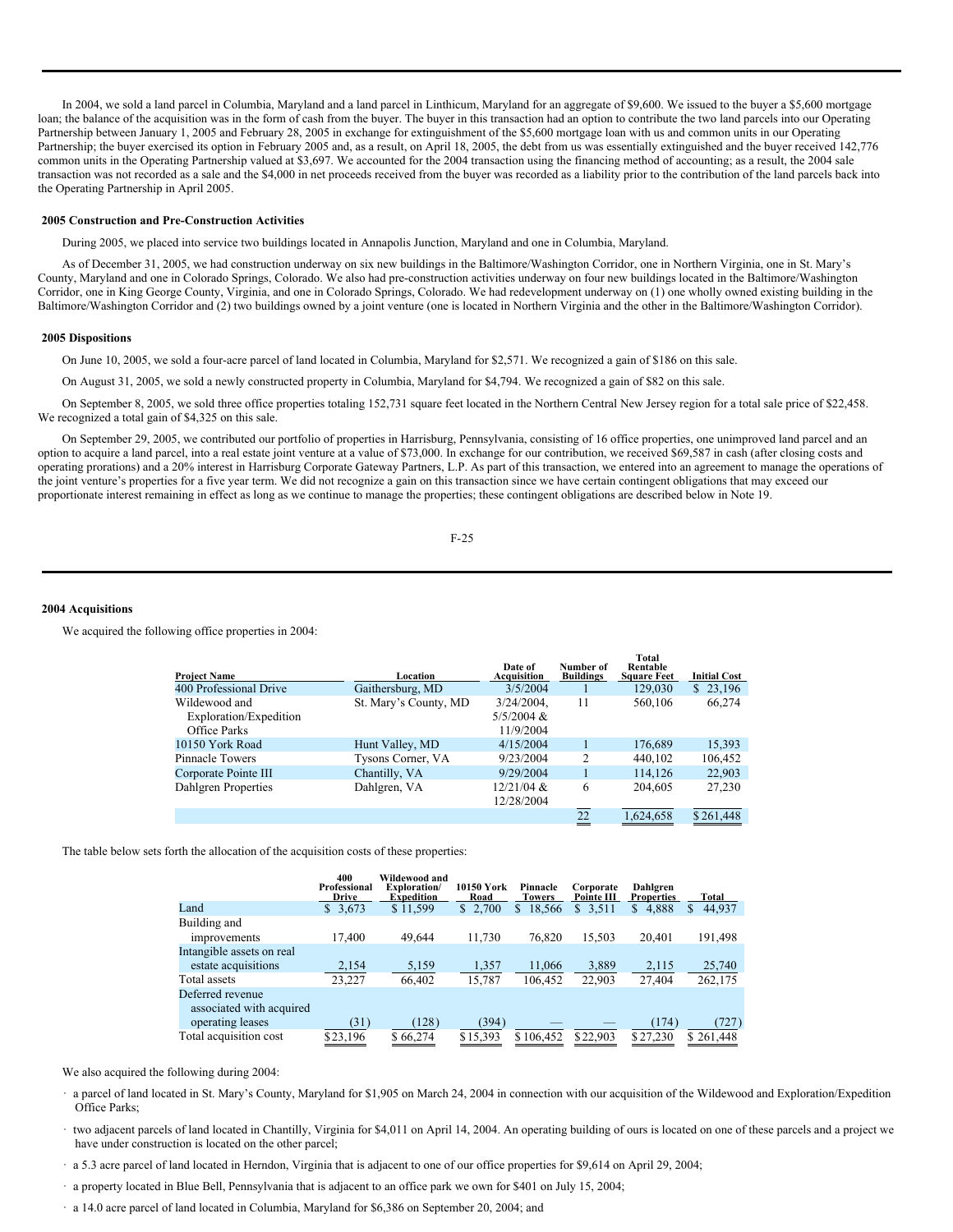F-26

# **2004 Construction/Development**

During 2004, we fully placed into service a new building located in Annapolis Junction, Maryland, a new building located in Lanham, Maryland and a new building located in Chantilly, Virginia.

As of December 31, 2004, we had construction underway on five new buildings in the Baltimore/Washington Corridor, one in Chantilly, Virginia and one in St. Mary's County, Maryland. We also had development underway in three new buildings in Annapolis Junction, Maryland and one in Columbia, Maryland.

#### **5. Real Estate Joint Ventures**

Our investments in and advances to unconsolidated real estate joint ventures accounted for using the equity method of accounting included the following:

|                        | <b>Balance at December 31.</b> |         | Date      |                           | Nature of                     | Total<br>Assets at      | Maximum<br>Exposure |
|------------------------|--------------------------------|---------|-----------|---------------------------|-------------------------------|-------------------------|---------------------|
|                        | 2005                           | 2004    |           | <b>Acquired Ownership</b> | Activity                      | $12/31/2005$ to Loss(1) |                     |
| Route 46 Partners      | \$1,451(2)                     | \$1,201 | 3/14/2003 | 20%                       | Operates one building $(3)$   | \$23,242                | \$1,632             |
| Harrisburg Corporate   |                                |         |           |                           |                               |                         |                     |
| Gateway Partners, L.P. | (3,081)(4)                     |         | 9/29/2005 | 20%                       | Operates $16$ buildings $(5)$ | \$79,316                | $\sim$              |

(1) Derived from the sum of our investment balance and maximum additional unilateral capital contributions or loans required from us. Not reported above are additional amounts that we and our partner are required to fund when needed by this joint venture; these funding requirements are proportional to our respective ownership percentages. Also not reported above are additional unilateral contributions or loans from us, the amounts of which are uncertain, that would be due if certain contingent events occurred.

(2) The carrying amount of our investment in this joint venture is \$1,370 lower than our share of the equity in the joint venture due to our deferral of gain on the contribution by us of real estate into the joint venture upon its formation. This difference will continue to exist to the extent the nature of our continuing involvement in the joint venture does not change.

(3) This joint venture's property is located in Fairfield, New Jersey.

(4) The carrying amount of our investment in this joint venture is \$5,204 lower than our share of the equity in the joint venture due to our deferral of gain on the contribution by us of real estate into the joint venture upon its formation. This difference will continue to exist to the extent the nature of our continuing involvement in the joint venture does not change.

(5) This joint venture's properties are located in Greater Harrisburg, Pennsylvania.

A two-member management committee is responsible for making major decisions (as defined in the joint venture agreement) for each of these joint ventures, and we control one of the management committee positions in each case. We have additional commitments pertaining to our real estate joint ventures that are disclosed in Note 19.

The following table sets forth a combined condensed balance sheet for our unconsolidated joint ventures:

|                                      | December 31. |          |
|--------------------------------------|--------------|----------|
|                                      | 2005         | 2004     |
| Commercial real estate property      | \$94,552     | \$21,567 |
| Other assets                         | 8,006        | 1,436    |
| Total assets                         | \$102,558    | \$23,003 |
| Liabilities                          | \$ 82,550    | \$14,727 |
| Owners' equity                       | 20,008       | 8,276    |
| Total liabilities and owners' equity | \$102,558    | \$23,003 |

#### F-27

The following table sets forth a combined condensed statement of operations for the two unconsolidated joint ventures we owned as of December 31, 2005:

|                                       | For the Years Ended December 31, |         |             |  |
|---------------------------------------|----------------------------------|---------|-------------|--|
|                                       | 2005                             | 2004    | <b>2003</b> |  |
| Revenues                              | \$5.850                          | \$3.054 | \$2.592     |  |
| Property operating expenses           | (2.351)                          | (1.461) | (1.037)     |  |
| Interest expense                      | (1, 843)                         | (847)   | (689)       |  |
| Depreciation and amortization expense | (1.490)                          | (514)   | (398)       |  |
| Net income                            | 166                              | 232     | 468         |  |

During 2005, we entered into a joint venture called COPT Opportunity Invest I, LLC in which we have a 92.5% ownership interest. This joint venture identifies and acquires properties to renovate into Class A office space and complete such renovations. We use the consolidation method of accounting to account for our investment in this entity. On December 20, 2005, we acquired two properties through this joint venture.

The table below sets forth information pertaining to our investments in consolidated joint ventures at December 31, 2005:

|                             | Date<br>Acquired | Ownership<br>$%$ at<br>12/31/2005 | Nature of<br>Activity                   | Total<br>Assets at<br>12/31/2005 | Collateralized<br>Assets at<br>12/31/2005 |
|-----------------------------|------------------|-----------------------------------|-----------------------------------------|----------------------------------|-------------------------------------------|
| COPT Opportunity Invest I.  |                  |                                   |                                         |                                  |                                           |
| LLC                         | 12/20/2005       |                                   | 92.5% Redeveloping two properties $(1)$ | \$34,987                         |                                           |
| <b>MOR Forbes 2 LLC</b>     | 12/24/2002       |                                   | 50.0% Operating building $(2)$          | 4.564                            | 3,945                                     |
| <b>MOR Montpelier 3 LLC</b> | 2/21/2002        |                                   | $50.0\%$ Developing land parcel(3)      | 2,141                            | $-$                                       |
|                             |                  |                                   |                                         | \$41.692                         | \$3.945                                   |

<sup>(1)</sup> This joint venture owns one property in Northern Virginia and one in the Baltimore/Washington Corridor.

Our commitments and contingencies pertaining to our real estate joint ventures are disclosed in Note 19.

<sup>(2)</sup> This joint venture's property is located in Lanham, Maryland (located in the Suburban Maryland region).

<sup>(3)</sup> This joint venture's property is located in Laurel, Maryland (located in the Baltimore/Washington Corridor region).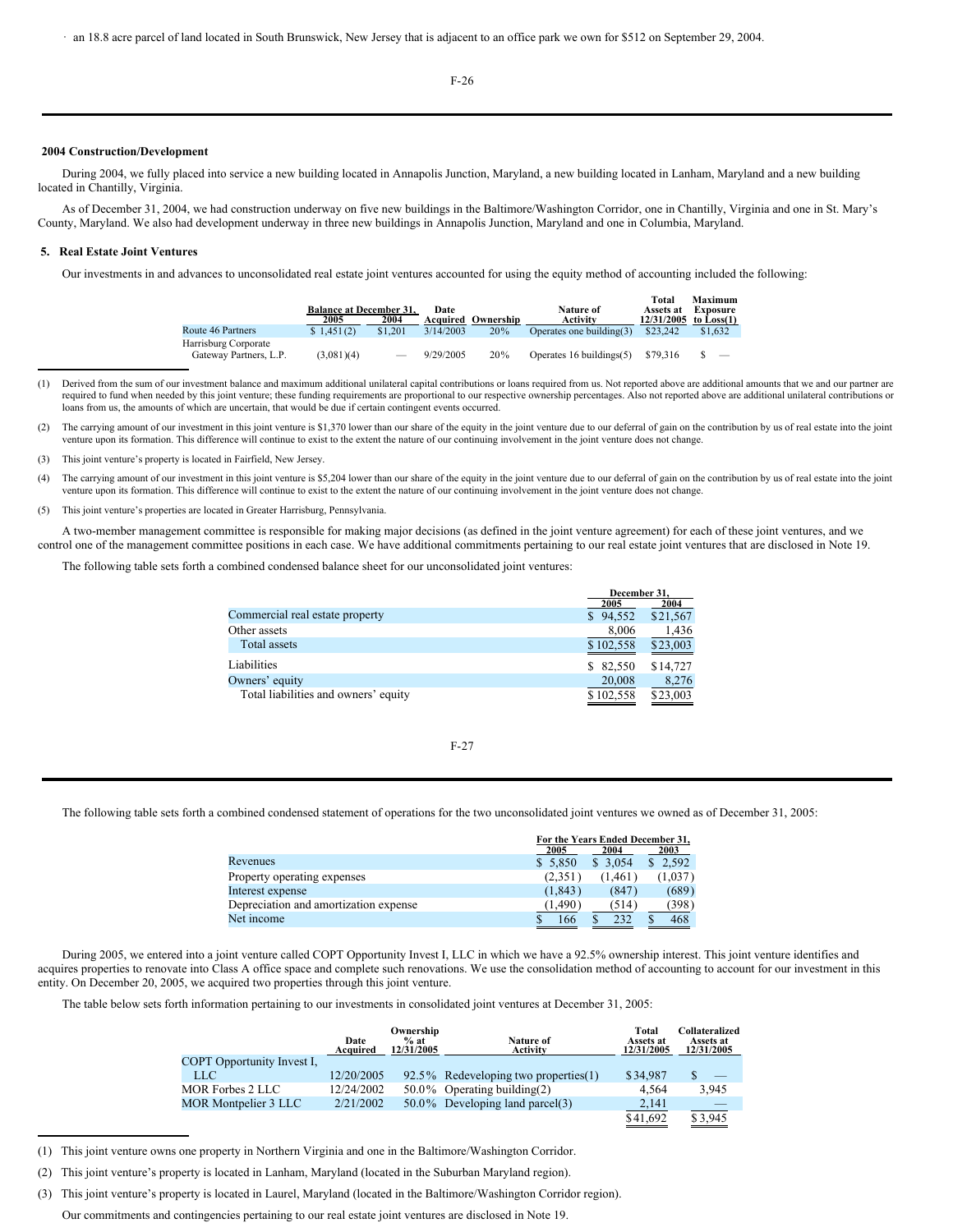#### **6. Investment in Other Unconsolidated Entity**

Since 2000, we have owned a \$1,621 investment, or 5% interest, in TractManager, Inc., an entity that developed an Internet-based contract imaging and management system for sale to real estate owners and healthcare providers. We account for our investment in TractManager, Inc. using the cost method of accounting.

#### **7. Intangible Assets on Real Estate Acquisitions**

Intangible assets on real estate acquisitions consisted of the following:

|                              | <b>December 31, 2005</b>        |                             |                               | <b>December 31, 2004</b>        |                             |                               |
|------------------------------|---------------------------------|-----------------------------|-------------------------------|---------------------------------|-----------------------------|-------------------------------|
|                              | <b>Gross Carrying</b><br>Amount | Accumulated<br>Amortization | <b>Net Carrying</b><br>Amount | <b>Gross Carrying</b><br>Amount | Accumulated<br>Amortization | <b>Net Carrying</b><br>Amount |
| Lease-up value               | \$92,812                        | \$20,824                    | \$71,988                      | \$65,638                        | \$12,126                    | \$53,512                      |
| Lease cost portion of deemed |                                 |                             |                               |                                 |                             |                               |
| cost avoidance               | 11.054                          | 3.991                       | 7.063                         | 8.700                           | 2.552                       | 6,148                         |
| Lease to market value        | 9.772                           | 5.277                       | 4.495                         | 9.595                           | 2.947                       | 6,648                         |
| Tenant relationship value    | 6.349                           | 130                         | 6.219                         |                                 |                             |                               |
| Market concentration premium | 1,333                           | 114                         | 1,219                         | 1,333                           | 81                          | 1,252                         |
|                              | \$121.320                       | \$30,336                    | \$90,984                      | \$85,266                        | \$17,706                    | \$67,560                      |

Amortization of the intangible asset categories set forth above totaled approximately \$12,630 in 2005, \$9,739 in 2004 and \$4,524 in 2003. The approximate weighted average amortization periods of the categories set forth above follow: lease up value- 6 years; lease cost portion of deemed cost avoidance- 4 years; lease to market value: 3 years; tenant relationship value: 5 years; and market concentration premium: 37 years; the approximate weighted average amortization period for all of the categories combined is 6 years. Estimated amortization expense associated with the intangible asset categories set forth above for 2006 is \$18.1 million, 2007 is \$12.2 million, 2008 is \$9.9 million, 2009 is \$7.9 million and 2010 is \$6.3 million.

#### **8. Deferred Charges**

Deferred charges consisted of the following:

|                          | ресення эт. |           |
|--------------------------|-------------|-----------|
|                          | 2005        | 2004      |
| Deferred leasing costs   | \$42,752    | \$33,302  |
| Deferred financing costs | 21,574      | 16,996    |
| Goodwill                 | 1.853       | 1,853     |
| Deferred other           | 155         | 155       |
|                          | 66,334      | 52,306    |
| Accumulated amortization | (31,288)    | (24, 664) |
| Deferred charges, net    | \$35,046    | \$27.642  |

**December 31,**

# F-29

# **9. Mortgage and Other Loans Payable**

Mortgage and other loans payable consisted of the following:

|                                  | Maximum<br><b>Principal Amount</b><br><b>Under Loans at</b><br>December 31, 2005 | 2005          | <b>Carrying Value at</b><br>December 31.<br>2004 | <b>Stated Interest Rates</b><br>at December 31, 2005 | <b>Scheduled</b><br>Maturity<br>Dates at<br>December 31, 2005 |
|----------------------------------|----------------------------------------------------------------------------------|---------------|--------------------------------------------------|------------------------------------------------------|---------------------------------------------------------------|
| Revolving Credit Facility        |                                                                                  |               |                                                  |                                                      |                                                               |
| Wachovia Bank, N.A.              |                                                                                  |               |                                                  |                                                      |                                                               |
| <b>Revolving Credit Facility</b> | \$400,000                                                                        | 273,000<br>S. | 203,600<br>S                                     | LIBOR + 1.15% to 1.55%                               | March 2008 (1)                                                |
| Mortgage Loans                   |                                                                                  |               |                                                  |                                                      |                                                               |
| Fixed rate mortgage              |                                                                                  |               |                                                  |                                                      |                                                               |
| loans(2)                         | N/A                                                                              | 921,265       | 737,380                                          | $3.00\% - 9.48\%$ (3)                                | $2006 - 2034(4)$                                              |
| Variable rate construction       |                                                                                  |               |                                                  |                                                      |                                                               |
| loan facilities                  | 119,492                                                                          | 70,238        | 35.316                                           | LIBOR $+ 1.40\%$ to 2.20%                            | $2006 - 2008(5)$                                              |
| Other variable rate              |                                                                                  |               |                                                  | LIBOR $+ 1.15\%$ to 1.55%                            |                                                               |
| mortgage loans                   | N/A                                                                              | 82,800        | 45,124                                           | and Prime rate $+2.50\%$                             | $2006 - 2010$                                                 |
| Total mortgage loans             |                                                                                  | 1.074.303     | 817,820                                          |                                                      |                                                               |
| Note payable                     |                                                                                  |               |                                                  |                                                      |                                                               |
| Unsecured seller note            | N/A                                                                              | 1,048         | 1,268                                            | 5.95%                                                | May $2007(6)$                                                 |
| Total mortgage and other         |                                                                                  |               |                                                  |                                                      |                                                               |
| loans payable, net               |                                                                                  | \$1,348,351   | \$1,022,688                                      |                                                      |                                                               |

(1) The Revolving Credit Facility may be extended for a one-year period, subject to certain conditions.

(2) Several of the fixed rate mortgages carry interest rates that were above or below market rates upon assumption and therefore are recorded at their fair value based on applicable effective interest rates. The carrying values of these loans reflect net premiums totaling \$1,391 at December 31, 2005 and \$1,569 at December 31, 2004.

(3) The weighted average interest rate on these loans was 6.8% at December 31, 2005.

(4) A loan with a balance of \$4,963 at December 31, 2005 that matures in 2034 may be repaid in March 2014, subject to certain conditions.

(5) At December 31, 2005, \$38.6 million in loans scheduled to mature in 2008 may be extended for a one-year period, subject to certain conditions.

(6) This loan is callable within 90 days by the lender.

We have guaranteed the repayment of \$460,720 of the mortgage and other loans set forth above as of December 31, 2005.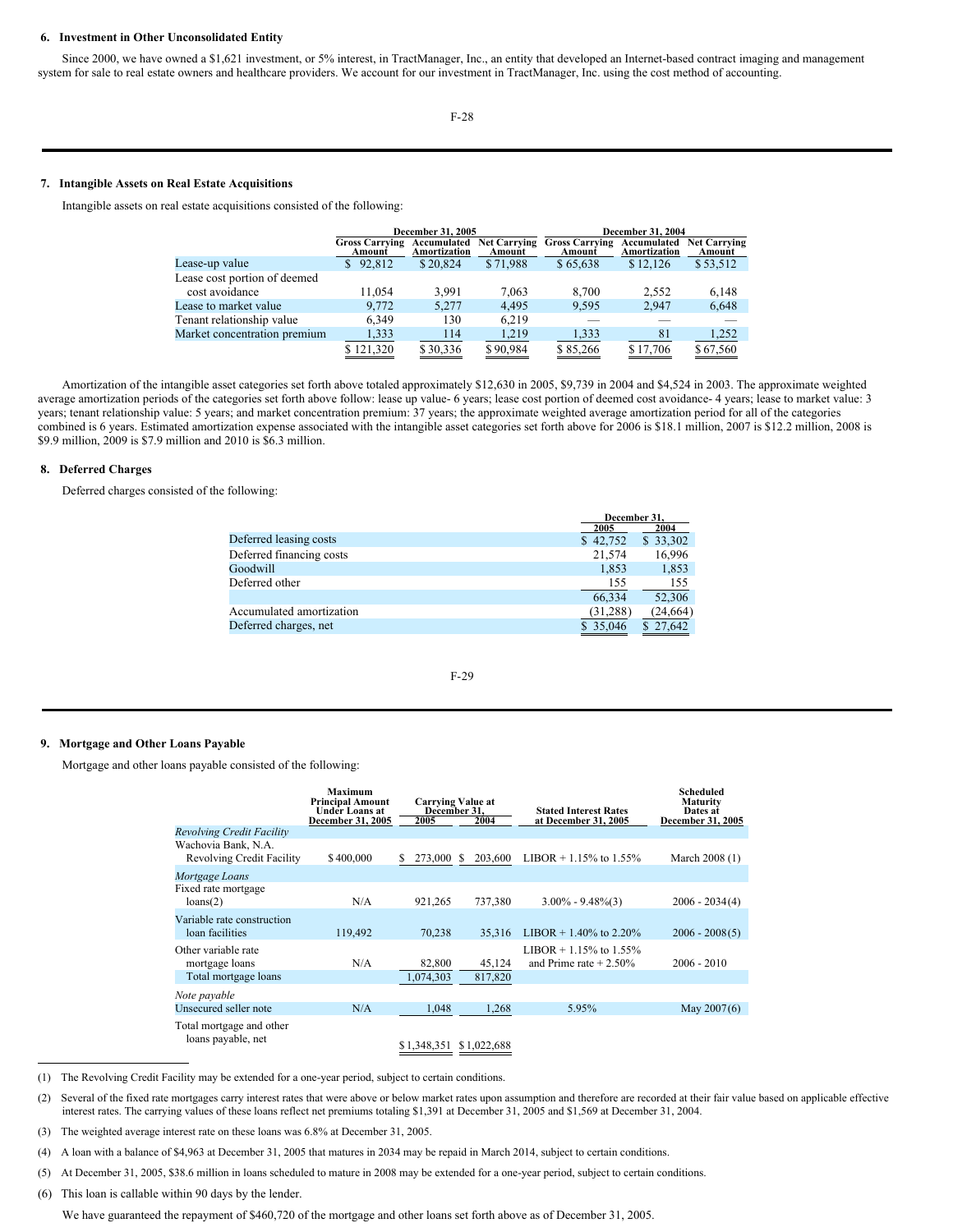In the case of each of our mortgage and construction loans, we have pledged certain of our real estate assets as collateral. As of December 31, 2005, substantially all of our real estate properties were collateralized on loan obligations or, in the case of our Revolving Credit Facility with Wachovia Bank, National Association (the "Revolving Credit Facility"), identified by us to support repayment of the loan. Certain of our mortgage loans require that we comply with a number of restrictive financial covenants, including adjusted consolidated net worth, minimum property interest coverage, minimum property hedged interest coverage, minimum consolidated interest coverage, maximum consolidated unhedged floating rate debt and maximum consolidated total indebtedness. As of December 31, 2005, we were in compliance with these financial covenants.

Our mortgage loans mature on the following schedule:

| 2006       | 126,802(1)<br>S. |  |
|------------|------------------|--|
| 2007       | 150,094(2)       |  |
| 2008       | 468,291(3)       |  |
| 2009       | 62,492           |  |
| 2010       | 73,790           |  |
| Thereafter | 465.491          |  |
| Total      | \$1,346,960      |  |
|            |                  |  |

(1) Includes a loan maturity totaling \$41,600 that may be extended for two six-month periods, subject to certain conditions.

(2) Includes maturities totaling \$62,422 that may be extended for a one-year period, subject to certain conditions.

(3) Includes maturities totaling \$311,631 that may be extended for a one-year period, subject to certain conditions.

(4) Represents principal maturities only and therefore excludes net premiums of \$1,391.

We estimate that the fair value of our mortgage and other loans was \$1,345,789 at December 31, 2005 and \$1,037,100 at December 31, 2004.

Weighted average borrowings under our Revolving Credit Facility totaled \$272,267 in 2005 and \$142,043 in 2004. The weighted average interest rate on this credit facility totaled 4.62% in 2005 and 3.13% in 2004.

Weighted average borrowings under our secured revolving credit facility with Bankers Trust Company totaled \$3,607 in 2004. The weighted average interest rate on this credit facility totaled 3.01% in 2004.

On June 24, 2005, we amended our Revolving Credit Facility. Under the amendment, the maximum principal amount was increased from \$300,000 to \$400,000, with a right to further increase the maximum principal amount in the future to \$600,000, subject to certain conditions. In addition, the scheduled maturity date was extended for one year to March 2008, with a one-year extension available, subject to certain conditions. The amount available under the Revolving Credit Facility is generally computed based on 65% of the appraised value of assets identified by us to support repayment of the loan. As of December 31, 2005, the maximum amount available under this line of credit totaled \$366,192, of which \$92,192 was unused.

We capitalized interest costs of \$9,871 in 2005, \$5,112 in 2004 and \$2,846 in 2003.

## **10. Derivatives**

The following table sets forth our derivative contracts and their respective fair values:

| <b>Nature of Derivative</b><br>Interest rate swap | <b>Notional</b><br>Amount<br>\$50,000 | One-Month<br><b>LIBOR</b> base<br>2.3075% | <b>Effective</b><br>Date<br>1/2/2003 | <b>Expiration</b><br>Date<br>1/3/2005 | 2005<br>N/A | Fair Value at December 31,<br>2004 |
|---------------------------------------------------|---------------------------------------|-------------------------------------------|--------------------------------------|---------------------------------------|-------------|------------------------------------|
| Forward starting<br>swap                          | 73,400                                | $5.0244\%$                                | 7/15/2005                            | 7/15/2015                             | N/A         | N/A                                |
|                                                   |                                       |                                           |                                      |                                       |             |                                    |

F-31

We designated each of these derivatives as cash flow hedges. The first contract noted above hedged the risk of changes in interest rates on certain of our one-month LIBOR-based variable rate borrowings until it matured on January 2, 2005. The second contract represents a forward starting swap into which we entered to lock in the 10 year LIBOR swap rate in contemplation of our obtaining a long-term, fixed rate financing later in 2005. We obtained this long-term financing in October 2005 and cash settled the swap at that time for a payment of \$603. This payment represented the present value of the basis point differential between 5.0244% and the 10-year LIBOR swap rate at the time we cash settled the swap, plus accrued interest.

The table below sets forth our accounting application of changes in derivative fair values:

|                                                         |                          | For the Years Ended<br>December 31. |       |
|---------------------------------------------------------|--------------------------|-------------------------------------|-------|
|                                                         | 2005                     | 2004                                | 2003  |
| Increase in fair value applied to AOCL(1) and interests |                          | \$390                               | \$104 |
| Increase (decrease) in fair value recognized as gain(2) | $\overline{\phantom{a}}$ |                                     |       |

(1) AOCL is defined in Note 3.

(2) Represents hedge ineffectiveness and is included in interest expense on our Consolidated Statements of Operations.

The \$603 discussed above that we paid to cash settle the forward-starting swap was recorded to AOCL and will be amortized into interest expense over the ten-year term of the loan it was hedging.

#### **11. Shareholders' Equity**

## **Preferred Shares**

Preferred shares of beneficial interest ("preferred shares") consisted of the following: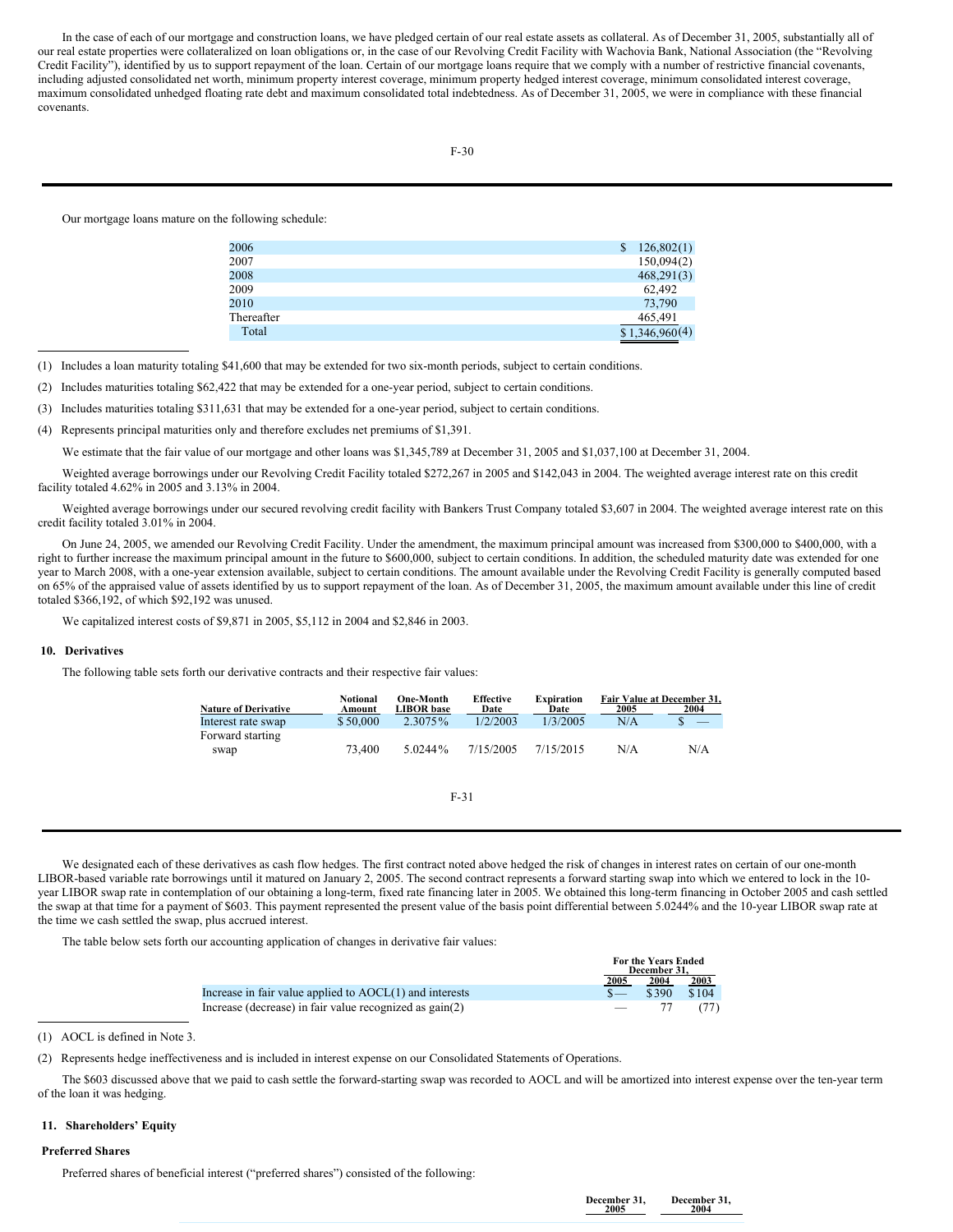| 1,265,000 designated as Series E Cumulative Redeemable Preferred Shares of<br>beneficial interest $(1,150,000)$ shares issued with an aggregate liquidation<br>preference of \$28,750) | 11   | 11   |
|----------------------------------------------------------------------------------------------------------------------------------------------------------------------------------------|------|------|
| 1,425,000 designated as Series F Cumulative Redeemable Preferred Shares of<br>beneficial interest $(1,425,000)$ shares issued with an aggregate liquidation                            |      |      |
| preference of \$35,625)                                                                                                                                                                | 14   | 14   |
| 2,200,000 designated as Series G Cumulative Redeemable Preferred Shares of<br>beneficial interest (2,200,000 shares issued with an aggregate liquidation                               |      |      |
| preference of \$55,000)                                                                                                                                                                | 22   | 22   |
| 2,000,000 designated as Series H Cumulative Redeemable Preferred Shares of<br>beneficial interest $(2,000,000)$ shares issued with an aggregate liquidation                            |      |      |
| preference of \$50,000)                                                                                                                                                                | 20   | 20   |
| Total preferred shares                                                                                                                                                                 | \$67 | \$67 |

Set forth below is a summary of additional information pertaining to our preferred shares of beneficial interest:

| <b>Series of Preferred</b><br><b>Share of Beneficial</b><br>Interest | # of Shares<br>Issued | Month of<br>issuance | Annual<br><b>Dividend</b><br>Yield(1) | Annual<br><b>Dividend</b><br>Per Share | <b>Earliest</b><br>Redemption<br>Date |
|----------------------------------------------------------------------|-----------------------|----------------------|---------------------------------------|----------------------------------------|---------------------------------------|
| Series E                                                             | 1.150.000             | April 2001           | $10.250\%$                            | 2.56250                                | 7/15/2006                             |
| Series F                                                             | 1.425.000             | September 2001       | 9.875%                                | 2.46875                                | 10/15/2006                            |
| Series G                                                             | 2.200,000             | August 2003          | $8.000\%$                             | 2.00000                                | 8/11/2008                             |
| Series H                                                             | 2,000,000             | December 2003        | 7.500%                                | 1.87500                                | 12/18/2008                            |

(1) Yield computed based on \$25 per share redemption price.

All of the classes of preferred shares set forth in the table above are nonvoting and redeemable for cash at \$25.00 per share at our option on or after the earliest redemption date. Holders of these shares are entitled to cumulative dividends, payable quarterly (as and if declared by the Board of Trustees). In the case of each series of preferred shares, there is a series of preferred units in the Operating Partnership owned by us that carries substantially the same terms.

On February 11, 2004, the holder of the Series D Preferred Shares exercised its right to cause us to convert the shares into common shares on the basis of 2.2 common shares for each Series D Preferred Share, resulting in the issuance of 1,196,800 common shares.

On July 15, 2004, we redeemed the Series B Preferred Shares for a redemption price of \$31,250. At the completion of this transaction, we recognized a \$1,813 decrease to net income available to common shareholders pertaining to the original issuance costs we incurred on the shares.

#### **Common Shares**

On April 23, 2004, we sold 2,750,000 common shares in an underwritten public offering at a net price of \$21.243 per share. We contributed the net proceeds totaling approximately \$58,200 to our Operating Partnership in exchange for 2,750,000 common units.

On September 28, 2004, we sold 2,283,600 common shares in an underwritten public offering at a net price of \$25.10 per share. We contributed the net proceeds totaling approximately \$57,200 to our Operating Partnership in exchange for 2,283,600 common units.

On September 28, 2005, we sold 2,300,000 common shares to an underwriter at a net price of \$32.76 per share. We contributed the net proceeds after offering costs totaling approximately \$75,170 to our Operating Partnership in exchange for 2,300,000 common units.

Over the three years ended December 31, 2005, common units in our Operating Partnership were converted into common shares on the basis of one common share for each common unit in the amount of 253,575 in 2005, 326,108 in 2004 and 119,533 in 2003.

We issued common shares to certain employees totaling 130,975 in 2005, 99,935 in 2004 and 119,324 in 2003. All of these share issuances are subject to forfeiture restrictions that lapse annually throughout their respective terms as the employees remain employed by us. Forfeiture restrictions lapsed on common shares issued to employees in the amount of 143,723 in 2005, 113,478 in 2004 and 49,073 in 2003.

Over the three years ended December 31, 2005 we issued common shares in connection with the exercise of share options totaling 411,080 in 2005, 784,398 in 2004 and 262,278 in 2003.

## F-33

# **Accumulated Other Comprehensive Loss**

The table below sets forth activity in the AOCL component of shareholders' equity:

|                                                                  |         | For the Years Ended December 31. |             |
|------------------------------------------------------------------|---------|----------------------------------|-------------|
|                                                                  | 2005    | 2004                             | <b>2003</b> |
| Beginning balance                                                |         | \$(294)                          | \$ (349)    |
| Unrealized (loss) gain on derivatives, net of minority interests | (482)   | 294                              |             |
| Ending balance                                                   | \$(482) |                                  | \$(294)     |

The table below sets forth our comprehensive income:

|                                                                  |          | For the Years Ended December 31, |          |
|------------------------------------------------------------------|----------|----------------------------------|----------|
|                                                                  | 2005     | 2004                             | 2003     |
| Net income                                                       | \$39.031 | \$37.032                         | \$30,877 |
| Unrealized (loss) gain on derivatives, net of minority interests | (482)    | 294                              |          |
| Total comprehensive income                                       | \$38,549 | \$37,326                         | \$30.932 |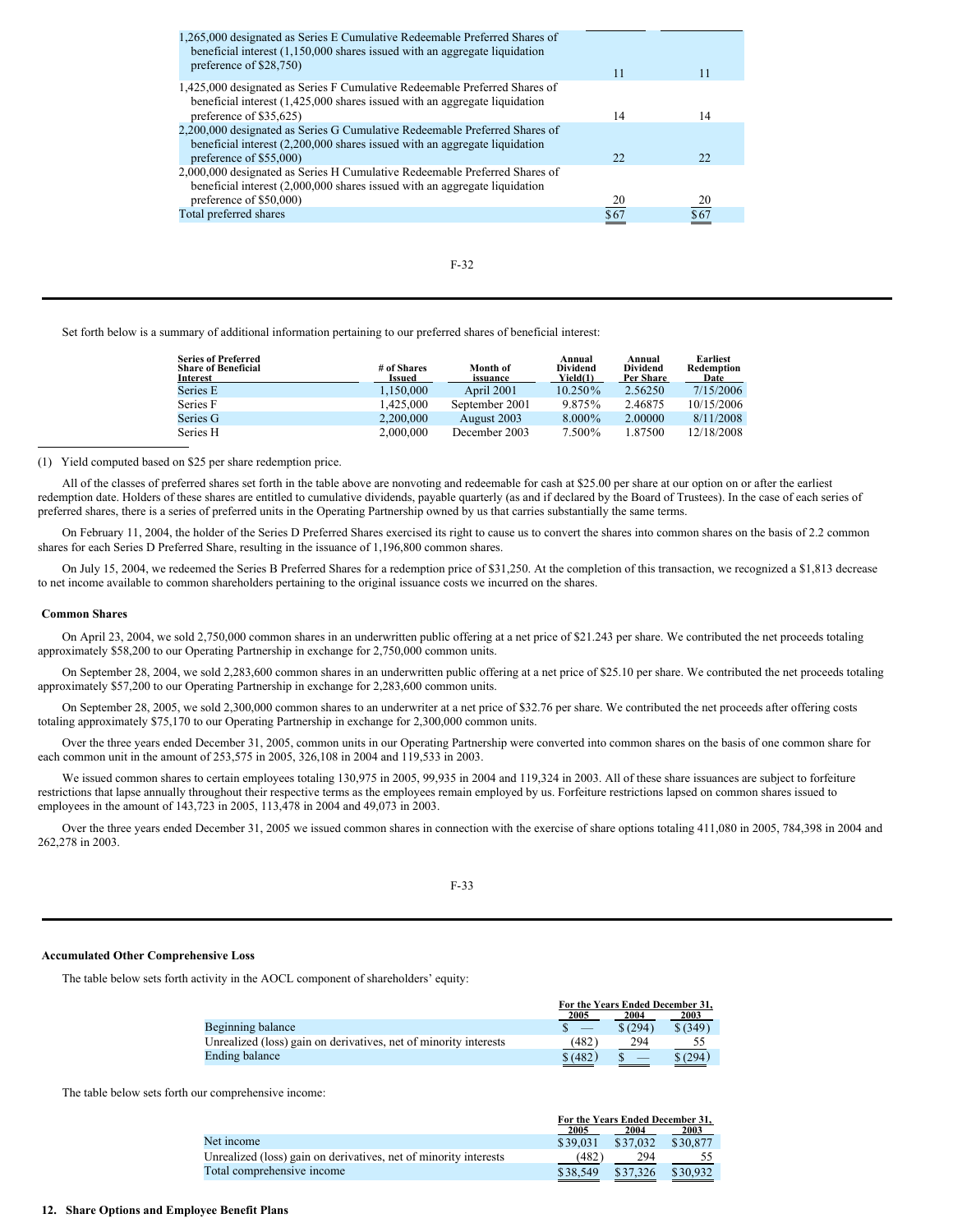#### *Share Options*

In 1993, we adopted a share option plan for our Trustees under which we have 75,000 common shares reserved for issuance. These options expire ten years after the date of grant and are all exercisable.

In March 1998, we adopted a long-term incentive plan for our Trustees and employees. This plan provides for the award of share options, common shares subject to forfeiture restrictions and dividend equivalents. We are authorized to issue awards under the plan amounting to no more than 13% of the total of (1) our common shares outstanding plus (2) the number of shares that would be outstanding upon redemption of all units of the Operating Partnership or other securities that are convertible into our common shares. Trustee options under this plan become exercisable beginning on the first anniversary of their grant. The vesting periods for employees' options under this plan range from immediately to five years. Options expire ten years after the date of grant.

The following table summarizes share option transactions under the plans described above:

|                                                 |               | <b>Range of Exercise</b> | Weighted<br>Average<br><b>Exercise Price</b> |
|-------------------------------------------------|---------------|--------------------------|----------------------------------------------|
|                                                 | <b>Shares</b> | Price per Share          | per Share                                    |
| Outstanding at December 31, 2002                | 3,305,543     | $5.25 - $14.30$<br>\$.   | \$9.69                                       |
| Granted-2003                                    | 174,740       | $$13.47 - $18.08$        | \$15.53                                      |
| Forfeited-2003                                  | (15,979)      | $7.63 - $13.69$<br>\$.   | \$11.52                                      |
| Exercised-2003                                  | (262, 278)    | $7.63 - $14.30$<br>S     | 9.39<br>S.                                   |
| Outstanding at December 31, 2003                | 3,202,026     | $5.25 - $14.30$<br>S.    | \$10.03                                      |
| Granted-2004                                    | 290,450       | $$15.93 - $28.69$        | \$22.30                                      |
| Forfeited-2004                                  | (20,994)      | $8.63 - $25.05$<br>\$.   | \$17.81                                      |
| Exercised-2004                                  | (784,398)     | $5.63 - $17.25$<br>S     | 9.57<br>S.                                   |
| Outstanding at December 31, 2004                | 2,687,084     | $5.38 - $28.69$<br>\$.   | \$11.43                                      |
| Granted-2005                                    | 521,588       | $$25.52 - $36.08$        | \$28.38                                      |
| Forfeited-2005                                  | (87,665)      | $$10.00 - $34.89$        | \$23.60                                      |
| Exercised-2005                                  | (411,080)     | $5.38 - $25.05$<br>S     | \$10.70                                      |
| Outstanding at December 31, 2005                | 2,709,927     | $5.63 - $36.08$<br>S.    | \$14.41                                      |
| Available for future grant at December 31, 2005 | 914,754       |                          |                                              |
| Exercisable at December 31, 2003                | 1,986,464     | (1)                      | \$9.64                                       |
| Exercisable at December 31, 2004                | 1,617,080     | (2)                      | \$10.26                                      |
| Exercisable at December 31, 2005                | 2,054,919     | (3)                      | \$10.58                                      |

(1) 432,183 of these options had an exercise price ranging from \$5.25 to \$7.99, 1,089,165 had an exercise price ranging from \$8.00 to \$10.99 and 465,116 had an exercise price ranging from \$11.00 to \$14.30.

(2) 312,650 of these options had an exercise price ranging from \$5.38 to \$7.99, 704,238 had an exercise price ranging from \$8.00 to \$10.99 and 600,192 had an exercise price ranging from \$11.00 to \$18.08.

(3) 486,250 of these options had an exercise price ranging from \$5.63 to \$7.99, 854,027 had an exercise price ranging from \$8.00 to \$10.99, 590,104 had an exercise price ranging from \$11.00 to \$16.99 and 124,538 had an exercise price ranging from \$17.00 to \$28.69.

The weighted average remaining contractual life of the options at December 31, 2005 was approximately six years.

A summary of the weighted average grant-date fair value per option granted is as follows:

|                                                                        | For the Years Ended December 31. |        |        |  |
|------------------------------------------------------------------------|----------------------------------|--------|--------|--|
|                                                                        | 2005                             | 2004   | 2003   |  |
| Weighted average grant-date fair value                                 | \$2.82                           | \$2.18 | \$1.34 |  |
| Weighted average grant-date fair value-exercise price equals market    |                                  |        |        |  |
| price on grant-date                                                    | \$2.83                           | \$2.15 | \$1.30 |  |
| Weighted average grant-date fair value-exercise price exceeds market   |                                  |        |        |  |
| price on grant-date                                                    | \$2.51                           | \$1.65 | \$1.16 |  |
| Weighted average grant-date fair value-exercise price less than market |                                  |        |        |  |
| price on grant-date                                                    | N/A                              | \$2.24 | \$1.62 |  |

#### *Common Shares Subject to Forfeiture Restrictions*

See the section of Note 11 entitled "Common Shares" for activity relating to the issuance and vesting of common shares subject to forfeiture restrictions.

F-35

# *401(k) Plan*

We have a 401(k) defined contribution plan covering substantially all of our employees that permits participants to defer up to a maximum of 15% of their compensation. We match a participant's contribution in an amount equal to 50% of the participant's elective deferral for the plan year up to a maximum of 6% of a participant's annual compensation. Employees' contributions are fully vested and our matching contributions vest in annual one-third increments. Once an employee has been with us for three years, all matching contributions are fully vested. We fund all contributions with cash. Our matching contributions under the plan totaled approximately \$396 in 2005, \$323 in 2004 and \$264 in 2003. The 401(k) plan is fully funded at December 31, 2005.

#### *Deferred Compensation Plan*

We have a non-qualified elective deferred compensation plan for certain members of our management team that permits participants to defer up to 100% of their compensation on a pre-tax basis and receive a tax-deferred return on such deferrals. We match the participant's contribution in an amount equal to 50% of the participant's elective deferral for the plan year up to a maximum of 6% of a participant's annual compensation after deducting contributions, if any, made under our 401 (k) plan. Deferred compensation related to an employee contribution is charged to expense and is fully vested. Deferred compensation related to the Company's matching contribution is charged to expense and vests annual one-third increments. Once an employee has been with us for three years, all matching contributions are fully vested. The balance of the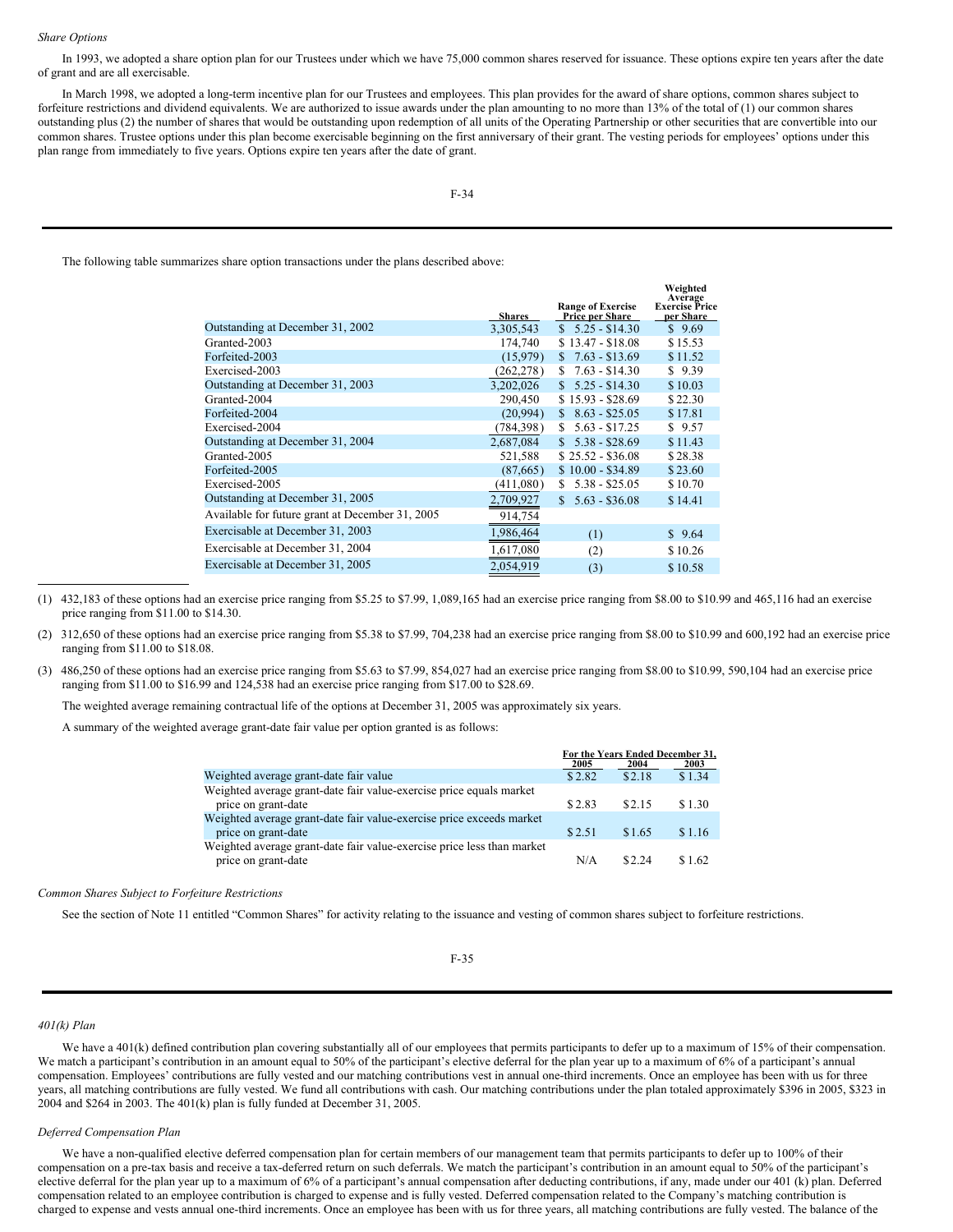plan, which was fully funded, totaled \$4,166 at December 31, 2005 and \$3,033 at December 31, 2004, and is included in the accompanying Consolidated Balance Sheets.

# **13. Related Party Transactions**

We earned fees from unconsolidated joint ventures totaling \$326 in 2005, \$219 in 2004 and \$351 in 2003. These fees were for property management, construction and leasing services performed.

# **14. Operating Leases**

We lease our properties to tenants under operating leases with various expiration dates extending to the year 2018. Gross minimum future rentals on noncancelable leases in our consolidated properties at December 31, 2005 were as follows:

| For the Years Ended December 31, |               |  |
|----------------------------------|---------------|--|
| 2006                             | 235,073<br>\$ |  |
| 2007                             | 212,980       |  |
| 2008                             | 186,339       |  |
| 2009                             | 155,497       |  |
| 2010                             | 119,529       |  |
| Thereafter                       | 451,228       |  |
| Total                            | \$1,360,646   |  |

We consider a lease to be noncancelable when a tenant (1) may not terminate its lease obligation early or (2) may terminate its lease obligation early in exchange for a fee or penalty that we consider material enough such that termination would be highly unlikely.

# F-36

# **15. Supplemental Information to Statements of Cash Flows**

|                                                                                                              | 2005                    | For the Years Ended December 31, | 2003            |
|--------------------------------------------------------------------------------------------------------------|-------------------------|----------------------------------|-----------------|
| Interest paid, net of capitalized interest                                                                   | \$57,100                | 2004<br>\$<br>43,717             | \$<br>39,898    |
| Supplemental schedule of non-cash investing and financing activities:                                        |                         |                                  |                 |
| Consolidation of real estate joint ventures in connection with adoption of FASB Interpretation               |                         |                                  |                 |
| FIN 46(R)                                                                                                    |                         |                                  |                 |
| Operating properties                                                                                         | \$                      | \$2,176                          | \$              |
| Projects under construction or development                                                                   |                         | 17,959                           |                 |
| Investments in and advances to unconsolidated real estate joint ventures                                     |                         | (3,957)                          |                 |
| Restricted cash                                                                                              |                         | 10                               | $\qquad \qquad$ |
| Accounts receivable, net                                                                                     |                         | 145                              |                 |
| Deferred rent receivable                                                                                     |                         | $\overline{7}$                   |                 |
| Deferred charges, net                                                                                        |                         | 1,026                            |                 |
| Prepaid and other assets                                                                                     |                         | (3,263)                          |                 |
| Mortgage and other loans payable                                                                             |                         | (10, 171)                        |                 |
| Accounts payable and accrued expenses                                                                        |                         | (2,737)                          |                 |
| Rents received in advance and security deposits<br>Other liabilities                                         |                         | (347)<br>4,650                   |                 |
| Minority interests-other consolidated real estate entities                                                   |                         | (5, 498)                         |                 |
| Net adjustment                                                                                               | $\overline{\$}$         | \$                               | \$              |
|                                                                                                              |                         |                                  |                 |
| Adjustment to purchase of commercial real estate properties by acquiring joint venture partner<br>interests: |                         |                                  |                 |
| Operating properties                                                                                         | \$                      | $\mathbb{S}$<br>(83)             | \$25,400        |
| Investments in and advances to unconsolidated real estate joint ventures                                     |                         | 83                               | (10, 634)       |
| Accounts receivable, net                                                                                     |                         |                                  | 152             |
| Deferred rent receivable                                                                                     |                         |                                  | 134             |
| Deferred costs                                                                                               |                         |                                  | 1.902           |
| Prepaid and other assets                                                                                     |                         | $\overline{\phantom{a}}$         | 68              |
| Mortgage and other loans payable                                                                             |                         |                                  |                 |
|                                                                                                              |                         |                                  | (16, 470)       |
| Accounts payable and accrued expenses<br>Rents received in advance and security deposits                     |                         |                                  | (370)<br>(120)  |
| Other liabilities                                                                                            |                         |                                  | (62)            |
| Net adjustment                                                                                               | \$                      | \$                               | \$              |
| Debt assumed in connection with acquisitions                                                                 | \$17,347                | \$120,817                        | \$<br>16.917    |
|                                                                                                              |                         |                                  |                 |
| Investments in real estate joint venture obtained with disposition property                                  | \$                      | \$<br>$\equiv$                   | \$<br>2.300     |
| (Decrease) increase in accrued capital improvements and leasing costs                                        | \$ (9,349)              | \$<br>17,234                     | \$<br>4,670     |
| Increase in other accruals associated with investment activities                                             | \$                      | \$                               | \$<br>351       |
| Amortization of discounts and premiums on mortgage loans to commercial real estate                           |                         |                                  |                 |
| properties                                                                                                   | \$<br>273               | 925<br>\$                        | \$<br>445       |
| Accretion of other liability to commercial real estate properties                                            | \$<br>$\qquad \qquad -$ | $\overline{\$}$<br>147           | \$<br>503       |
| Increase (decrease) in fair value of derivatives applied to AOCL and minority interests                      | \$                      | Ŝ<br>390                         | S<br>(104)      |
| Issuance of common units in the Operating Partnership in connection with contribution                        |                         |                                  |                 |
| of properties accounted for under the financing method of accounting                                         | \$3,687                 | \$                               | \$              |
| Issuance of common units in the Operating Partnership in connection with acquisition                         |                         |                                  |                 |
| of properties                                                                                                | \$2,647                 | \$                               | \$              |
| Issuance of preferred units in the Operating Partnership in connection with acquisition                      |                         |                                  |                 |
| of properties                                                                                                | \$                      | S<br>8.800                       |                 |
| Adjustments to minority interests resulting from changes in ownership of Operating                           | \$12,888                | \$19,360                         | \$<br>6,697     |
| Partnership by COPT                                                                                          |                         |                                  |                 |
| Dividends/distribution payable                                                                               | \$16,703                | \$<br>14,713                     | \$<br>12,098    |
| Decrease in minority interests and increase in shareholders' equity in connection with                       | 9,120<br>\$             | 8,041<br>\$                      | \$<br>2,066     |
| the conversion of common units into common shares                                                            |                         |                                  |                 |
| Conversion of preferred shares adjusted to common shares and paid in capital                                 | \$                      | $\overline{\mathbb{S}}$<br>12    | \$              |
| Net issuance and cancellation of restricted shares                                                           | \$<br>3,276             | \$<br>2,271                      | \$              |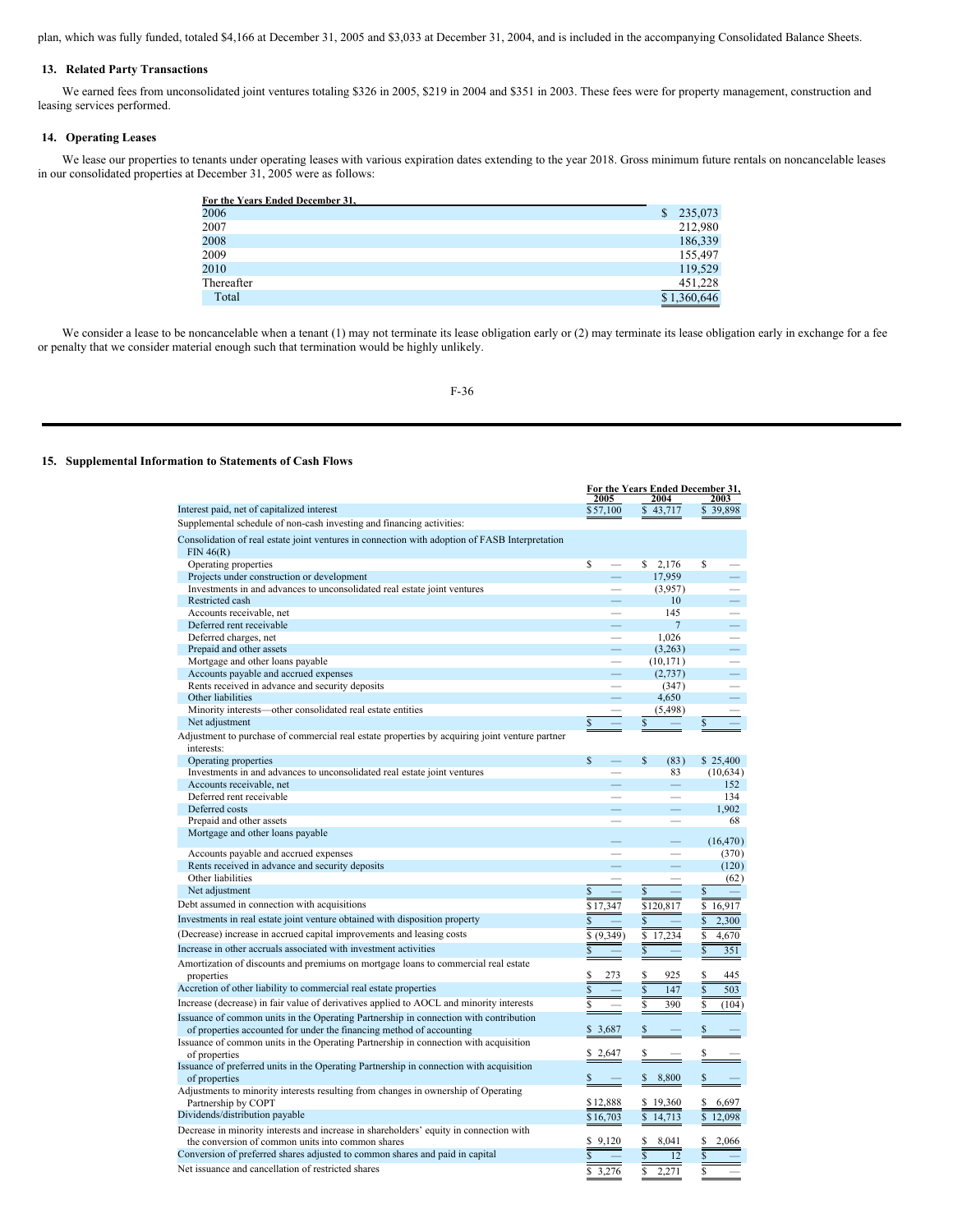#### **16. Information by Business Segment**

As of December 31, 2005, we had nine primary office property segments: Baltimore/Washington Corridor; Northern Virginia; Surburban Baltimore, Maryland, Suburban Maryland; Greater Philadelphia; St. Mary's and King George Counties; Northern/Central New Jersey; Colorado Springs, Colorado; and San Antonio, Texas. We also had an office property segment in Greater Harrisburg, Pennsylvania prior to the contribution of our properties in that region into a real estate joint venture in exchange for cash and a 20% interest in such joint venture on September 29, 2005.

The table below reports segment financial information. Our segment entitled "Other" includes assets and operations not specifically associated with the other defined segments, including corporate assets, investments in unconsolidated entities and elimination entries required in consolidation. We measure the performance of our segments based on total revenues less property operating expenses, a measure we define as net operating income ("NOI"). We believe that NOI is an important supplemental measure of operating performance for a REIT's operating real estate because it provides a measure of the core operations that is unaffected by depreciation, amortization, financing and general and administrative expenses; this measure is particularly useful in our opinion in evaluating the performance of geographic segments, same-office property groupings and individual properties.

|                                              | Baltimore/<br>Washington<br>Corridor | Northern<br>Virginia   | Suburban<br><b>Baltimore</b>          | Suburban<br>Marvland | Greater<br>Philadelphia | St. Mary's &<br><b>King George</b><br><b>Counties</b> | Northern/<br>Central<br><b>New Jersey</b> | Colorado<br><b>Springs</b> | San<br>Antonio           | Greater<br><b>Harrisburg</b> | Other             | Total                       |
|----------------------------------------------|--------------------------------------|------------------------|---------------------------------------|----------------------|-------------------------|-------------------------------------------------------|-------------------------------------------|----------------------------|--------------------------|------------------------------|-------------------|-----------------------------|
| Year Ended December 31, 2005                 |                                      |                        |                                       |                      |                         |                                                       |                                           |                            |                          |                              |                   |                             |
| Revenues                                     | 123,819 \$                           | 60,255 \$              | 11,099 \$                             | 12,555 \$            | $10,025$ \$             | 12,852 \$                                             | 13,779 S                                  | $1,006$ \$                 | 1,814 \$                 | 6,605                        | $$(1,450)$ \$     | 252,359                     |
| Property operating expenses                  | 37,373                               | 20,348                 | 4,367                                 | 4,791                | 157                     | 2,784                                                 | 5,737                                     | 407                        | 334                      | 2,209                        | (2,267)           | 76,240                      |
| NOI                                          | 86,446                               | 39,907                 | 6,732                                 | 7,764                | 9,868                   | 10,068                                                | 8,042                                     | 599                        | 1,480                    | 4,396                        | 817               | 176,119                     |
| Commercial real estate property expenditures | 144,334                              | 57,972<br>$\mathbf{S}$ | 110,085<br>-S                         | 58,707               | 872                     | 5,739                                                 | 2,199                                     | 57,901                     | \$42,658                 | 449                          | 419<br>×          | 481,335                     |
| Segment assets at December 31, 2005          |                                      |                        | 901,718 \$463,179 \$189,576 \$130,221 |                      | 99,357<br>-S            | 99,191 \$                                             | 67,206                                    | S.<br>63,767               | \$42,884                 |                              |                   | $-$ \$73,277 \$2,130,376    |
| Year Ended December 31, 2004                 |                                      |                        |                                       |                      |                         |                                                       |                                           |                            |                          |                              |                   |                             |
| Revenues                                     | 105,945                              | 48,701 \$<br>-S        | 8,406 \$                              | 8,924 \$             | $10,025$ \$             | 5,483 \$                                              | 18,793 \$                                 |                            |                          | 8,855<br><b>S</b>            | $(559)$ \$<br>- S | 214,573                     |
| Property operating expenses                  | 33,252                               | 14,323                 | 3,465                                 | 3,372                | 165                     | 1,327                                                 | 5,362                                     |                            |                          | 2,874                        | (1,087)           | 63,053                      |
| NOI                                          | 72,693                               | 34,378                 | 4,941                                 | 5,552                | 9,860<br>-S             | 4,156 \$                                              | 13,431                                    |                            |                          | 5,981                        | 528<br>N          | 151,520                     |
| Commercial real estate property expenditures | 111,260                              | \$148,400              | 17,781                                | 26,513               | 1,176                   | 90,214                                                | 2,063                                     |                            |                          | 509                          | 34                | 397,950<br>-S               |
| Segment assets at December 31, 2004          |                                      | 774,541 \$421,434      | 60,216<br>-S                          | 69,213<br>-S         | 101,042 \$<br>-S        | 96,413                                                | 85,110<br>- S                             | -8                         |                          |                              | 68,126 \$55,931   | \$1,732,026                 |
| Year Ended December 31, 2003                 |                                      |                        |                                       |                      |                         |                                                       |                                           |                            |                          |                              |                   |                             |
| Revenues                                     | 95,796 \$                            | 30,398 S               | 6,452 \$                              | $6,722$ \$           | $10,025$ \$             |                                                       | 15,643 S<br>$-$ s                         | $\overline{\phantom{0}}$   | $\overline{\phantom{a}}$ | 9,897<br>-S                  | 400<br>- S        | 175,333<br>- S              |
| Property operating expenses                  | 29,289                               | 9,186                  | 2,491                                 | 2,674                | 134                     |                                                       | 5,579                                     |                            |                          | 2,707                        | (2)               | 52,058                      |
| <b>NOI</b>                                   | 66,507                               | 21,212                 | 3,961                                 | 4,048                | 9,891<br>-3             |                                                       | 10,064                                    |                            |                          | 7,190                        | 402               | 123,275                     |
| Commercial real estate property expenditures | 85,175                               | \$125,188              | 1,452                                 | 1,015                | 663                     |                                                       | 675                                       |                            |                          | 502                          | 67                | 214,737<br><b>S</b>         |
| Segment assets at December 31, 2003          |                                      | 683,030 \$ 263,524     | 41.610 S<br>- S                       | 42,228               | 102,219 \$<br>-S        | $\overline{\phantom{0}}$                              | 84.435<br>s                               | -8                         |                          |                              |                   | 69,376 \$45,654 \$1,332,076 |

F-38

The following table reconciles our segment revenues to total revenues as reported on our Consolidated Statements of Operations:

|                                                       |           | For the Years Ended December 31. |           |  |
|-------------------------------------------------------|-----------|----------------------------------|-----------|--|
|                                                       | 2005      | 2004                             | 2003      |  |
| Segment revenues                                      | \$252,359 | \$214,573                        | \$175,333 |  |
| Construction contract revenues                        | 74.357    | 25,018                           | 28,865    |  |
| Other service operations revenues                     | 4.877     | 3.885                            | 2.875     |  |
| Less: Revenues from discontinued operations (Note 18) | (2.448)   | (3.274)                          | (4,186)   |  |
| Total revenues                                        | \$329,145 | \$240,202                        | \$202,887 |  |

The following table reconciles our segment property operating expenses to property operating expenses as reported on our Consolidated Statements of Operations:

|                                                                  |          | For the Years Ended December 31, |          |
|------------------------------------------------------------------|----------|----------------------------------|----------|
|                                                                  | 2005     | 2004                             | 2003     |
| Segment property operating expenses                              | \$76,240 | \$63,053                         | \$52,058 |
| Less: Property expenses from discontinued real estate operations |          |                                  |          |
| (Note 18)                                                        | (982)    | (1.315)                          | (1,605)  |
| Total property operating expenses                                | \$75,258 | \$61,738                         | \$50,453 |

The following table reconciles our NOI for reportable segments to income from continuing operations as reported on our Consolidated Statements of Operations:

|                                                                 | For the Years Ended December 31. |           |           |
|-----------------------------------------------------------------|----------------------------------|-----------|-----------|
|                                                                 | 2005                             | 2004      | 2003      |
| NOI for reportable segments                                     | \$176,119                        | \$151,520 | \$123,275 |
| Construction contract revenues                                  | 74,357                           | 25,018    | 28,865    |
| Other service operations revenues                               | 4,877                            | 3,885     | 2,875     |
| Equity in loss of unconsolidated entities                       | (88)                             | (88)      | (98)      |
| Income tax (expense) benefit                                    | (668)                            | (795)     | 169       |
| Less:                                                           |                                  |           |           |
| Depreciation and other amortization associated with real estate |                                  |           |           |
| operations                                                      |                                  |           |           |
|                                                                 | (63,063)                         | (51,180)  | (36, 479) |
| Construction contract expenses                                  | (72, 534)                        | (23, 733) | (27, 483) |
| Other service operations expenses                               | (4,753)                          | (3,263)   | (3,450)   |
| General and administrative expenses                             | (13, 534)                        | (10,938)  | (7,893)   |
| Interest expense on continuing operations                       | (56, 655)                        | (43,600)  | (40, 367) |
| Amortization of deferred financing costs                        | (2,240)                          | (2, 431)  | (2,767)   |
| Minority interests in continuing operations                     | (5, 444)                         | (5,739)   | (6, 443)  |
| NOI from discontinued operations                                | (1.466)                          | (1,959)   | (2, 581)  |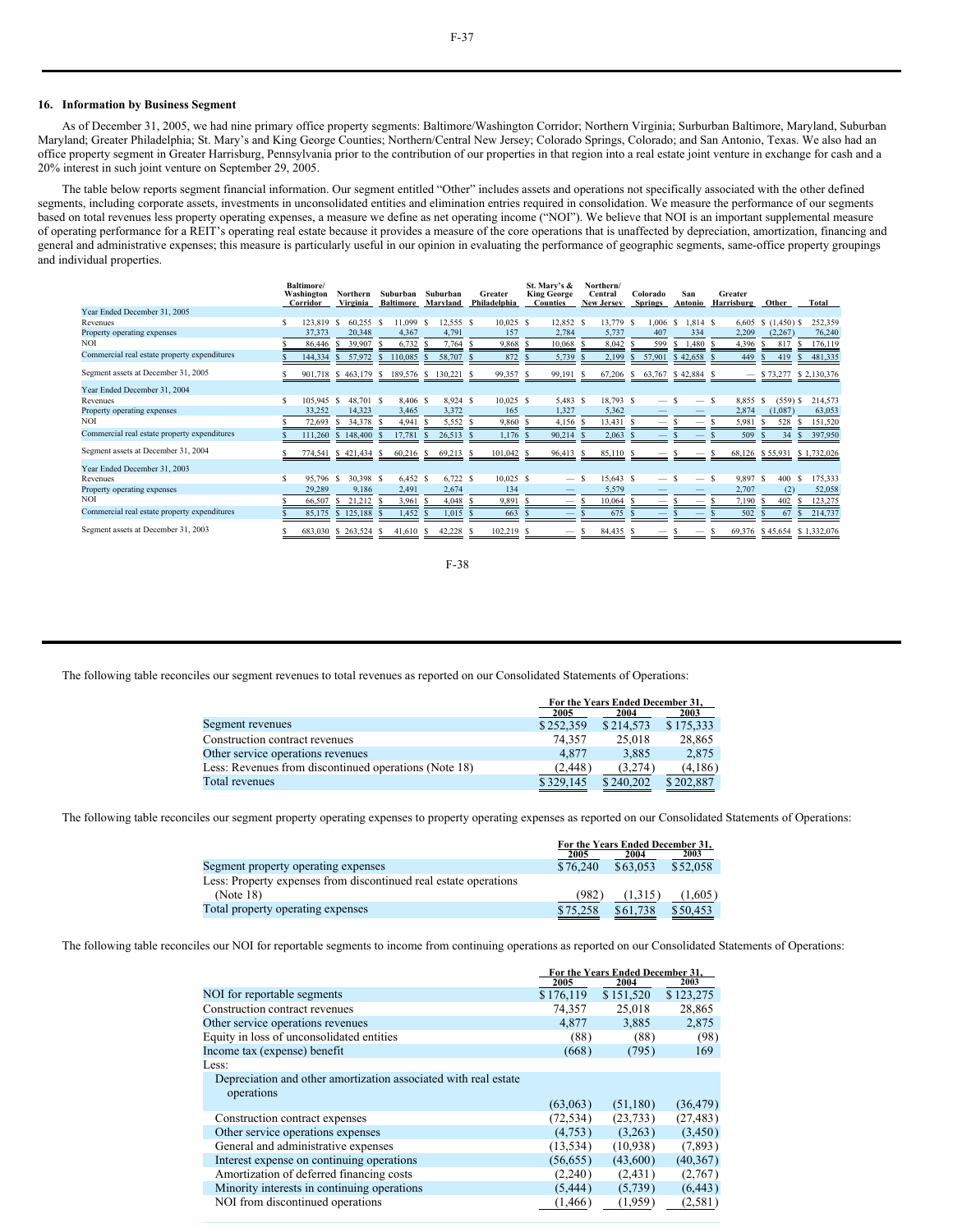| Income from continuing operations | \$ 34,908 \$ 36,697 \$ 27,623 |  |
|-----------------------------------|-------------------------------|--|
|                                   |                               |  |

The accounting policies of the segments are the same as those previously disclosed for Corporate Office Properties Trust and subsidiaries, where applicable. We did not allocate interest expense, amortization of deferred financing costs and depreciation and other amortization to segments since they are not included in the measure of segment profit reviewed by management. We also did not allocate construction contract revenues, other service operations revenues, construction contract expenses, other service operations expenses, equity in loss of unconsolidated entities, general and administrative expense, income taxes and minority interests because these items represent general corporate items not attributable to segments.

# **17. Income Taxes**

Corporate Office Properties Trust elected to be treated as a REIT under Sections 856 through 860 of the Internal Revenue Code. To qualify as a REIT, we must meet a number of organizational and operational requirements, including a requirement that we distribute at least 90% of our adjusted taxable income to our shareholders. As a REIT, we generally will not be subject to Federal income tax if we distribute at least 100% of our REIT taxable income to our shareholders and satisfy certain other requirements (see discussion below). If we fail to qualify as a REIT in any tax year, we will be subject to Federal income tax on our taxable income at regular corporate rates and may not be able to qualify as a REIT for four subsequent tax years.

The differences between taxable income reported on our income tax return (estimated 2005 and actual 2004 and 2003) and net income as reported on our Consolidated Statements of Operations are set forth below (unaudited):

|                                                                     | For the Years Ended December 31. |          |          |  |
|---------------------------------------------------------------------|----------------------------------|----------|----------|--|
|                                                                     | 2005<br>(Estimated)              | 2004     | 2003     |  |
| Net income                                                          | \$39,031                         | \$37,032 | \$30,877 |  |
| Adjustments:                                                        |                                  |          |          |  |
| Rental revenue recognition                                          | (7,137)                          | (6,400)  | (4,297)  |  |
| Compensation expense recognition                                    | (5,017)                          | (9,633)  | (1, 194) |  |
| Operating expense recognition                                       | 21                               | (57)     | (214)    |  |
| Gain on sales of real estate                                        | 9,598                            | 150      | (1, 531) |  |
| Interest income                                                     | 92                               | 84       |          |  |
| Income <loss> from service operations</loss>                        | (4,022)                          | (1,971)  | 458      |  |
| Income tax expense (benefit)                                        | 699                              | 795      | (169)    |  |
| Income from cost method investments                                 |                                  |          | 116      |  |
| Depreciation and amortization                                       | 19,128                           | 11,588   | 1,232    |  |
| <loss> income from unconsolidated real estate joint ventures</loss> | (51)                             | 41       | (87)     |  |
| Minority interests, gross                                           | (5,175)                          | 1,202    | 1,787    |  |
| Other                                                               | (872)                            |          | 103      |  |
| Taxable income                                                      | \$46.295                         | \$32,838 | \$27,081 |  |

For Federal income tax purposes, dividends to shareholders may be characterized as ordinary income, capital gains or return of capital. The characterization of dividends declared on our common and preferred shares during each of the last three years was as follows:

|                        | <b>Common Shares</b> |                                  |       | <b>Preferred Shares</b>          |           |           |  |
|------------------------|----------------------|----------------------------------|-------|----------------------------------|-----------|-----------|--|
|                        |                      | For the Years Ended December 31. |       | For the Years Ended December 31. |           |           |  |
|                        | 2005                 | 2004                             | 2003  | 2005                             | 2004      | 2003      |  |
| Ordinary income        | $70.7\%$             | 674%                             | 68.6% | 79.9%                            | $100.0\%$ | $100.0\%$ |  |
| Long term capital gain | 17.8%                | $0.0\%$                          | 3.8%  | $20.1\%$                         | $0.0\%$   | $0.0\%$   |  |
| Return of capital      | $11.5\%$             | 32.6%                            | 27.6% | $0.0\%$                          | $0.0\%$   | $0.0\%$   |  |

We distributed all of our REIT taxable income in 2003, 2004 and 2005 and, as a result, did not incur Federal income tax in those years on such income.

F-40

COMI is subject to Federal and state income taxes. COMI had income (losses) before income taxes under GAAP of \$1,780 in 2005, \$1,971 in 2004 and (\$458) in 2003. COMI's provision for income tax <expense> benefit consisted of the following:

|              |          | For the Years Ended December 31, |      |  |
|--------------|----------|----------------------------------|------|--|
|              | 2005(1)  | 2004                             | 2003 |  |
| Deferred     |          |                                  |      |  |
| Federal      | \$ (572) | \$ (654)                         | 139  |  |
| <b>State</b> | 127      | (141)                            | 30   |  |
| Total        | \$ (699) | \$(795)                          | 169  |  |

(1) Income tax expense in 2005 included \$31 attributable to the sale of real estate which is included in the line on our Consolidated Statements of Operations entitled "Gain (loss) on sales of real estate, net."

A reconciliation of COMI's Federal statutory rate to the effective tax rate for income tax reported on our Statements of Operations is set forth below:

|                                                  | For the Years Ended<br><b>December 31.</b> |  |  |  |
|--------------------------------------------------|--------------------------------------------|--|--|--|
|                                                  | 2003<br>2005<br>2004                       |  |  |  |
| Income taxes at U.S. statutory rate              | 34.0% 35.0% 35.0%                          |  |  |  |
| State and local, net of U.S. Federal tax benefit | $4.7\%$ $4.6\%$ $4.2\%$                    |  |  |  |
| Other                                            | $0.6\%$ $0.7\%$ $(2.6)\%$                  |  |  |  |
| Effective tax rate                               | 39.3% 40.3% 36.6%                          |  |  |  |

We had deferred tax assets of \$560 at December 31, 2005 and \$1,799 at December 31, 2004. These amounts are included in the line on our Consolidated Balance Sheets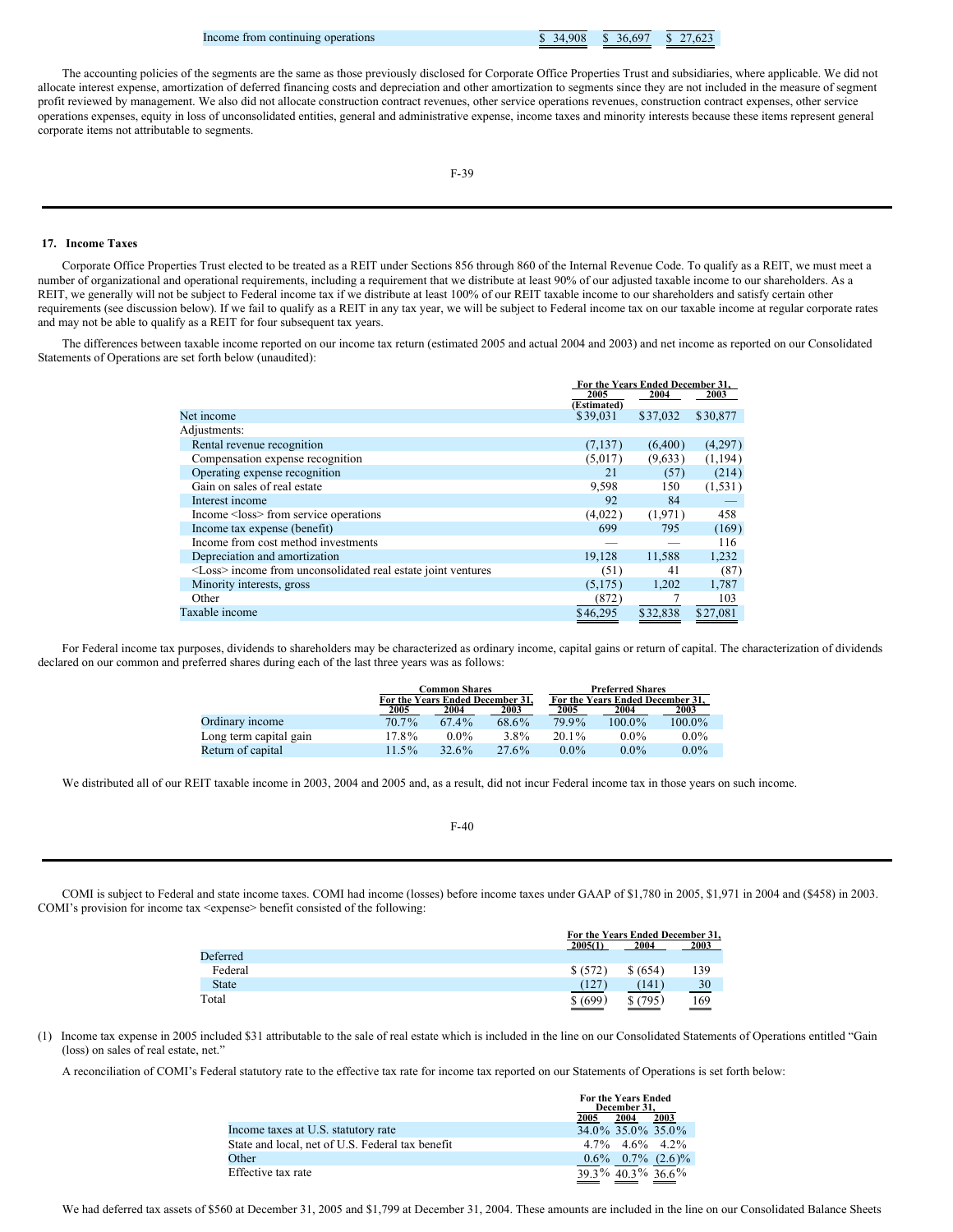entitled "Prepaid and other assets." Items contributing to temporary differences that lead to deferred taxes include net operating losses that are not deductible until future periods, depreciation and amortization, certain accrued compensation and compensation paid in the form of contributions to a deferred nonqualified compensation plan.

We are subject to certain state and local income and franchise taxes. The expense associated with these state and local taxes is included in general and administrative expense on our Consolidated Statements of Operations. We did not separately state these amounts on our Consolidated Statements of Operations because they are insignificant.

#### **18. Discontinued Operations**

Income from discontinued operations includes revenues and expenses associated with an operating property located in Oxon Hill, Maryland that was sold in March 2003 and three operating properties located in our New Jersey region that were sold in September 2005. The table below sets forth the components of income from discontinued operations:

|                                                                             | For the Years<br><b>Ended December 31.</b> |         |                       |
|-----------------------------------------------------------------------------|--------------------------------------------|---------|-----------------------|
|                                                                             | 2005                                       | 2004    | 2003                  |
| Revenue from real estate operations                                         | \$2,448                                    | \$3,274 | 4,186<br>$\mathbf{s}$ |
| Expenses from real estate operations:                                       |                                            |         |                       |
| Property operating expenses                                                 | 982                                        | 1,315   | 1,605                 |
| Depreciation and amortization                                               | 492                                        | 724     | 662                   |
| Interest expense                                                            | 489                                        | 663     | 812                   |
| Expenses from real estate operations                                        | 1,963                                      | 2,702   | 3,079                 |
| Income from discontinued operations before gain on sales of real estate and |                                            |         |                       |
| minority interests                                                          | 485                                        | 572     | 1.107                 |
| Gain on sales of real estate                                                | 4,324                                      |         | 2,995                 |
| Minority interests in discontinued operations                               | (954)                                      | (124)   | (1,184)               |
| Income from discontinued operations, net of minority interests              | \$3,855                                    | 448     | \$2,918               |

Interest expense that is specifically identifiable to properties included in discontinued operations is used in the computation of interest expense attributable to discontinued operations. When properties included in the borrowing base to support lines of credit are classified as discontinued operations, we allocate a portion of such credit lines' interest expense to discontinued operations; we compute this allocation based on the percentage that the related properties represent of all properties included in the borrowing base to support such credit lines.

## **19. Commitments and Contingencies**

In the normal course of business, we are involved in legal actions arising from our ownership and administration of properties. Management does not anticipate that any liabilities that may result will have a materially adverse effect on our financial position, operations or liquidity. We are subject to various Federal, state and local environmental regulations related to our property ownership and operation. We have performed environmental assessments of our properties, the results of which have not revealed any environmental liability that we believe would have a materially adverse effect on our financial position, operations or liquidity.

#### **Acquisitions**

As of December 31, 2005, we were under contract to acquire a property in Washington County, Maryland for \$9,000, subject to potential reductions ranging from \$750 to \$4,000; the amount of such decrease will be determined based on defined levels of job creation resulting from the future development of the property taking place. Upon completion of this acquisition, we will be obligated to incur \$7,500 in development and construction costs for the property. We submitted a \$500 deposit in connection with this acquisition.

# **Property Sales**

As of December 31, 2005, we were under contract to sell the following properties:

· a property owned by a consolidated real estate joint venture for \$2,530; this sale was completed on January 17, 2006;

F-42

· two wholly owned properties located in Laurel, Maryland for \$17,000; this sale was completed on February 6, 2006; and

· a wholly owned property located in Dayton, New Jersey for \$9,700.

# **Joint Ventures**

As part of our obligations under the partnership agreement of Harrisburg Corporate Gateway Partners, LP, we may be required to make unilateral payments to fund rent shortfalls on behalf of a tenant that was in bankruptcy at the time the partnership was formed. Our total unilateral commitment under this guaranty is approximately \$896; the tenant's account was current as of December 31, 2005. We also agreed to indemnify the partnership's lender for 80% of losses under standard nonrecourse loan guarantees (environmental indemnifications and guarantees against fraud and misrepresentation) during the period of time in which we manage the partnership's properties; we do not expect to incur any losses under these loan guarantees.

For Route 46 Partners, we may be required to fund leasing commissions associated with leasing space in this joint venture's building to the extent such commissions exceed a defined amount; we do not expect that any such funding, if required, will be material to us. In addition, we agreed to unilaterally loan the joint venture an additional \$181 in the event that funds are needed by the entity.

We may need to make our pro rata share of additional investments in our real estate joint ventures (generally based on our percentage ownership) in the event that additional funds are needed. In the event that the other members of these joint ventures do not pay their share of investments when additional funds are needed, we may then need to make even larger investments in these joint ventures.

In one of the consolidated joint ventures that we owned as of December 31, 2005, we would be obligated to acquire the other member's 50% interest in the joint ventures if defined events were to occur. The amount we would need to pay for that membership interest is computed based on the amount that the owner of that interest would receive under the joint venture agreement in the event that the office property owned by the joint venture was sold for a capitalized fair value (as defined in the agreements) on a defined date. We estimate the aggregate amount we would need to pay for our partner's membership interest in this joint venture to be \$792; however, since the determination of this amount is dependent on the operations of the office property and it is not both completed and occupied, this estimate is preliminary and could be materially different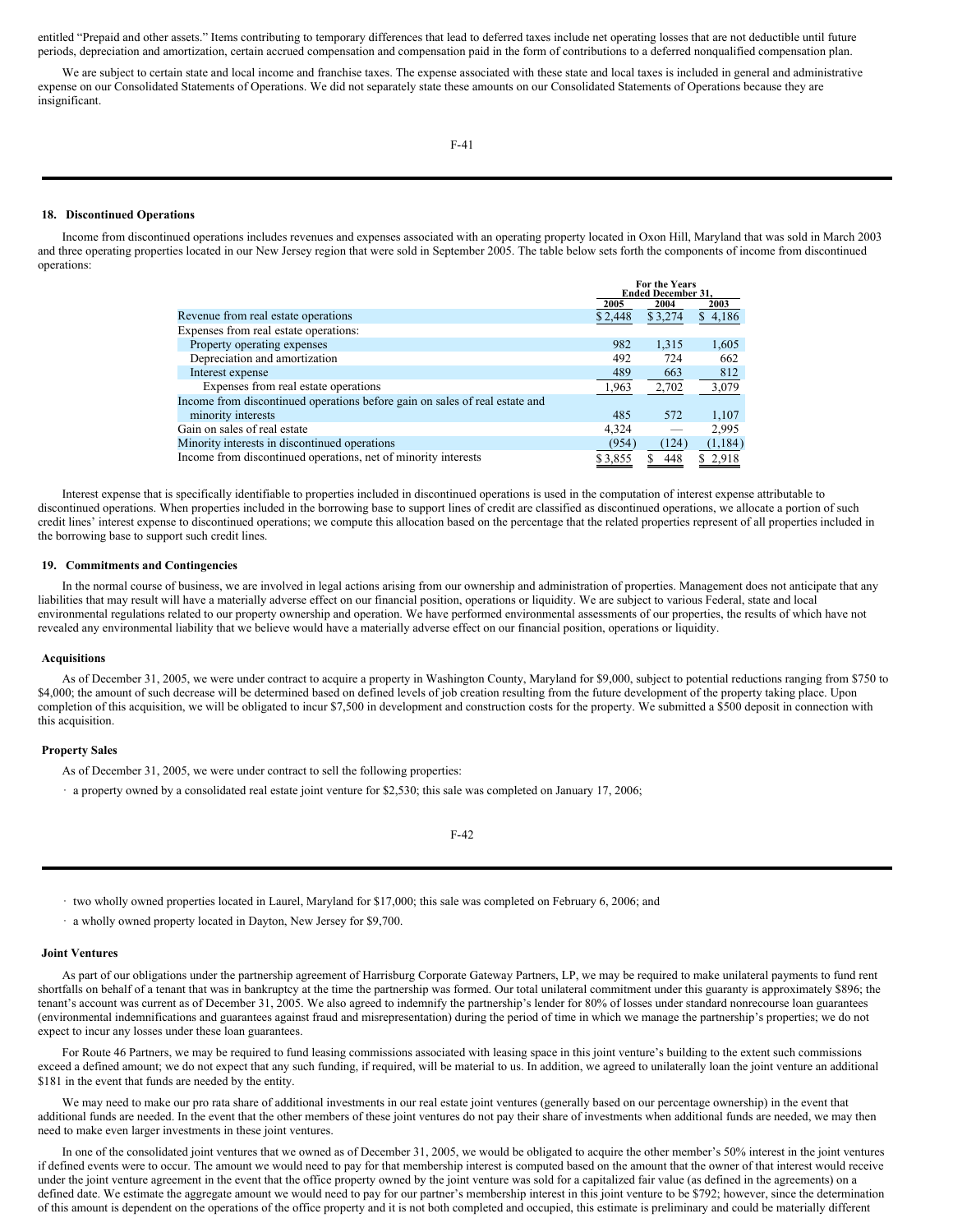#### from the actual obligation.

## **Operating Leases**

We are obligated as lessee under seven operating leases for office space. Future minimum rental payments due under the terms of these leases as of December 31, 2005 follow:

| 2006 | \$376             |
|------|-------------------|
| 2007 | 80                |
| 2008 | 70                |
| 2009 |                   |
|      | $\frac{11}{1537}$ |
|      |                   |



# **Other Operating Leases**

We are obligated under various leases for vehicles and office equipment. Future minimum rental payments due under the terms of these leases as of December 31, 2005 follow:

| 2006 | 413<br>\$    |
|------|--------------|
| 2007 | 297          |
| 2008 | 212          |
| 2009 | 78           |
| 2010 |              |
|      | .001<br>\$1, |

# **Environmental Indemnity Agreement**

We agreed to provide certain environmental indemnifications in connection with a lease of three properties in our New Jersey region. The prior owner of the properties, a Fortune 100 company which is responsible for groundwater contamination at such properties, previously agreed to indemnify us for (1) direct losses incurred in connection with the contamination and (2) its failure to perform remediation activities required by the State of New Jersey, up to the point that the state declares the remediation to be complete. Under the lease agreement, we agreed to the following:

· to indemnify the tenant against losses covered under the prior owner's indemnity agreement if the prior owner fails to indemnify the tenant for such losses. This indemnification is capped at \$5,000 in perpetuity after the State of New Jersey declares the remediation to be complete;

| _ |  |
|---|--|
|---|--|

- · to indemnify the tenant for consequential damages (e.g., business interruption) at one of the buildings in perpetuity and another of the buildings for 15 years after the tenant's acquisition of the property from us, if such acquisition occurs. This indemnification is capped at \$12,500; and
- · to pay 50% of additional costs related to construction and environmental regulatory activities incurred by the tenant as a result of the indemnified environmental condition of the properties. This indemnification is capped at \$300 annually and \$1,500 in the aggregate.

#### **20. Quarterly data (Unaudited)**

The tables below set forth selected quarterly information for the years ended December 31, 2005 and 2004. Certain of the amounts below have been reclassified to conform to our current presentation of discontinued operations, which are discussed in Note 18.

|                                                                          |                         |                          | For the Fear Engel Detember 31, 2003 |                          |
|--------------------------------------------------------------------------|-------------------------|--------------------------|--------------------------------------|--------------------------|
|                                                                          | First<br><b>Ouarter</b> | Second<br><b>Quarter</b> | Third<br><b>Quarter</b>              | Fourth<br><b>Ouarter</b> |
| Revenues                                                                 | \$76,802                | \$78,650                 | \$92,780                             | \$80,913                 |
| Operating income                                                         | \$24,386                | \$24,664                 | \$23,100                             | \$27,853                 |
| Income from continuing operations                                        | 8,928<br>S.             | \$8,837                  | \$6,874                              | \$10,269                 |
| Income (loss) from discontinued operations, net of<br>minority interests | 92                      | S<br>115                 | \$3,656                              | (8)                      |
| Net income                                                               | \$9.040                 | \$9,120                  | \$10,589                             | \$10,282                 |
| Preferred share dividends                                                | (3.654)                 | (3,654)                  | (3,653)                              | (3,654)                  |
| Net income available to common shareholders                              | 5,386                   | 5,466<br>S.              | \$6,936                              | \$6,628                  |
| Basic earnings per share:                                                |                         |                          |                                      |                          |
| Income before discontinued operations                                    | 0.15                    | 0.15<br>S                | S<br>0.09                            | S<br>0.17                |
| Net income available to common shareholders                              | 0.15                    | 0.15<br>ς                | \$<br>0.19                           | \$<br>0.17               |
| Diluted earnings per share:                                              |                         |                          |                                      |                          |
| Income before discontinued operations                                    | 0.14                    | S<br>0.14                | S<br>0.09                            | S<br>0.16                |
| Net income available to common shareholders                              | 0.14                    | 0.14                     | \$<br>0.18                           | \$<br>0.16               |

**For the Year Ended December 31, 2005**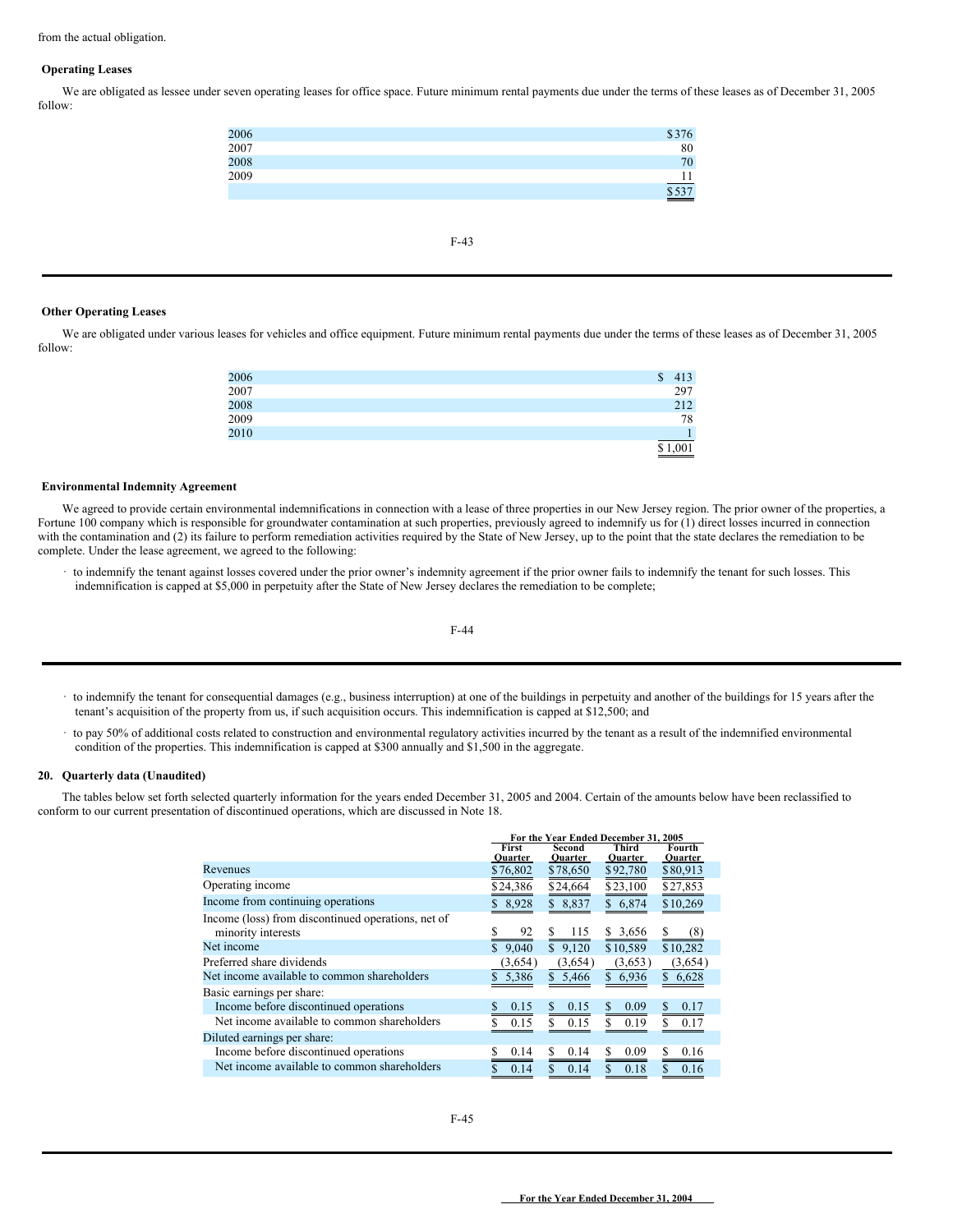|                                                                   | First<br><b>Quarter</b> | Second<br>Ouarter     | Third<br>Ouarter | Fourth<br>Ouarter |
|-------------------------------------------------------------------|-------------------------|-----------------------|------------------|-------------------|
| Revenues                                                          | \$55,808                | \$59,161              | \$59,742         | \$65,491          |
| Operating income                                                  | \$21,716                | \$20,772              | \$22,658         | \$24,204          |
| Income from continuing operations                                 | 9,046                   | \$8,691               | \$9,684          | \$9,276           |
| Income from discontinued operations, net of minority<br>interests | 117                     | S<br>134              | S<br>47          | 150<br>S          |
| Net income                                                        | \$8,993                 | \$8,843               | \$9,750          | \$9,446           |
| Preferred share dividends                                         | (4, 456)                | (4, 435)              | (3,784)          | (3,654)           |
| Issuance costs associated with redeemed preferred shares          |                         |                       | (1, 813)         |                   |
| Net income available to common shareholders                       | 4,537                   | \$4,408               | \$4,153          | \$5,792           |
| Basic earnings per share:                                         |                         |                       |                  |                   |
| Income before discontinued operations                             | 0.15                    | 0.13<br>S             | \$<br>0.12       | S<br>0.16         |
| Net income available to common shareholders                       | 0.15                    | $\mathcal{S}$<br>0.13 | \$<br>0.12       | \$<br>0.16        |
| Diluted earnings per share:                                       |                         |                       |                  |                   |
| Income before discontinued operations                             | 0.14                    | S<br>0.13             | \$<br>0.12       | S<br>0.15         |
| Net income available to common shareholders                       | 0.14                    | 0.13                  | 0.12             | 0.15              |

#### **21. Pro Forma Financial Information (Unaudited)**

We accounted for our 2004 and 2005 acquisitions using the purchase method of accounting. We included the results of operations for our acquisitions in our Consolidated Statements of Operations from their respective purchase dates through December 31, 2005.

We prepared our pro forma condensed consolidated financial information presented below as if our 2005 acquisition of the Hunt Valley/Rutherford portfolios and all of our 2004 acquisitions and dispositions of operating properties had occurred at the beginning of the respective periods. The pro forma financial information is unaudited and is not necessarily indicative of the results that actually would have occurred if these acquisitions and dispositions had occurred at the beginning of the respective periods, nor does it purport to indicate our results of operations for future periods.

|                                                                                       | December 31. | For the Year Ended |
|---------------------------------------------------------------------------------------|--------------|--------------------|
|                                                                                       | 2005         | 2004               |
| Pro forma total revenues                                                              | \$347,417    | \$274,893          |
| Pro forma net income                                                                  | 38.233       | 36,484             |
| Pro forma net income available to common shareholders                                 | 23.618       | 18,342             |
| Pro forma earnings per common share on net income available to<br>common shareholders |              |                    |
| <b>Basic</b>                                                                          | 0.63         | 0.55               |
| Diluted                                                                               | 0.61         | 0.52               |

# **22. Subsequent Events**

On January 1, 2006, we placed into service a newly-constructed property in the Baltimore/Washington Corridor totaling approximately 162,000 square feet.

F-46

On January 17, 2006, we acquired our partner's 50% interest in a joint venture that had constructed a building in the Baltimore/Washington Corridor for \$1,186 using cash reserves. We then sold the property to a third party for \$2,530.

On January 19, 2006, we acquired an office property to be redeveloped that is located in Colorado Springs, Colorado totaling approximately 60,000 square feet for a contract price of \$2,600. The acquisition also included land that we believe can accommodate 25,000 additional square feet.

On January 20, 2006, we acquired a 31-acre land parcel adjacent to properties that we own in San Antonio, Texas for a contract price of \$7,192. We believe that the parcel can support the future development of approximately 375,000 square feet of office space.

On February 6, 2006, we sold two properties that we own in the Baltimore/Washington Corridor totaling approximately 142,000 square feet for a contract price of \$17,000. In connection with this sale, we executed a \$14.0 million letter of credit agreement with a lender to release these properties as collateral on an outstanding loan from the lender pending the substitution of two other buildings as collateral, which is expected to be completed by mid-2006.

On February 10, 2006, we acquired a 50% interest in a joint venture owning a land parcel that is located adjacent to properties that we own in the Baltimore/Washington Corridor for \$1,830. The joint venture is constructing an office property totaling approximately 43,000 square feet on the land parcel.

On February 28, 2006, we acquired a 6-acre land parcel that is located near properties we own in the Baltimore/Washington Corridor for a contract price of \$2,100.

On March 8, 2006, we sold a property that we own in the Northern/Central New Jersey region totaling approximately 57,000 square feet for a contract price of \$9,700.

F-47

# <span id="page-64-0"></span>**Corporate Office Properties Trust Schedule III—Real Estate Depreciation and Amortization December 31, 2005 (Dollars in thousands)**

|                               |               |                      |                 |           | <b>Initial Cost</b>      | <b>Costs Capitalized</b> | <b>Gross Amounts</b>       |                     |                      |                      |                     |
|-------------------------------|---------------|----------------------|-----------------|-----------|--------------------------|--------------------------|----------------------------|---------------------|----------------------|----------------------|---------------------|
|                               |               |                      |                 |           | <b>Building and Land</b> | Subsequent to            | <b>Carried at Close of</b> | Accumulated         | <b>Year Built or</b> |                      | <b>Depreciation</b> |
| Property                      | Location      | <b>Building Type</b> | Encumbrances(1) | Land      | Improvements             | Acquisition              | Period                     | <b>Depreciation</b> | Renovated            | <b>Date Acquired</b> | Life                |
| 751, 753 760, 785 Jolly Road  | Blue Bell, PA | Office               | 58,792          | \$24.987S | 89.239                   |                          | 114.231                    | (18.137)            | 1966/1996            | 10/14/1997           | 40 Years            |
| 13200 Woodland Park Drive     | Herndon, VA   | Office               | 72,848          | 10.428    | 49.476                   | 11.718                   | 71.622                     | (9,871,             | 2002                 | 6/2/2003             | 40 Years            |
| 15000 Conference Center Drive | Chantilly, VA | Office               | 32.038          | 5.193     | 47.526                   | 3.882                    | 56.601                     | (6,299)             | 1989                 | 11/30/2001           | 40 Years            |
| 1751 Pinnacle Drive           | McClean, VA   | Office               | 35.324          | 10.486    | 43.013                   | 1.978                    | 55.477                     | (2.118)             | 1989/1985            | 9/23/2004            | 40 Years            |
| 1753 Pinnacle Drive           | McClean, VA   | Office               | 27,844          | 8.275     | 34.353                   | 4.549                    | 47.177                     | (1, 288)            | 1976/2004            | 9/23/2004            | 40 Years            |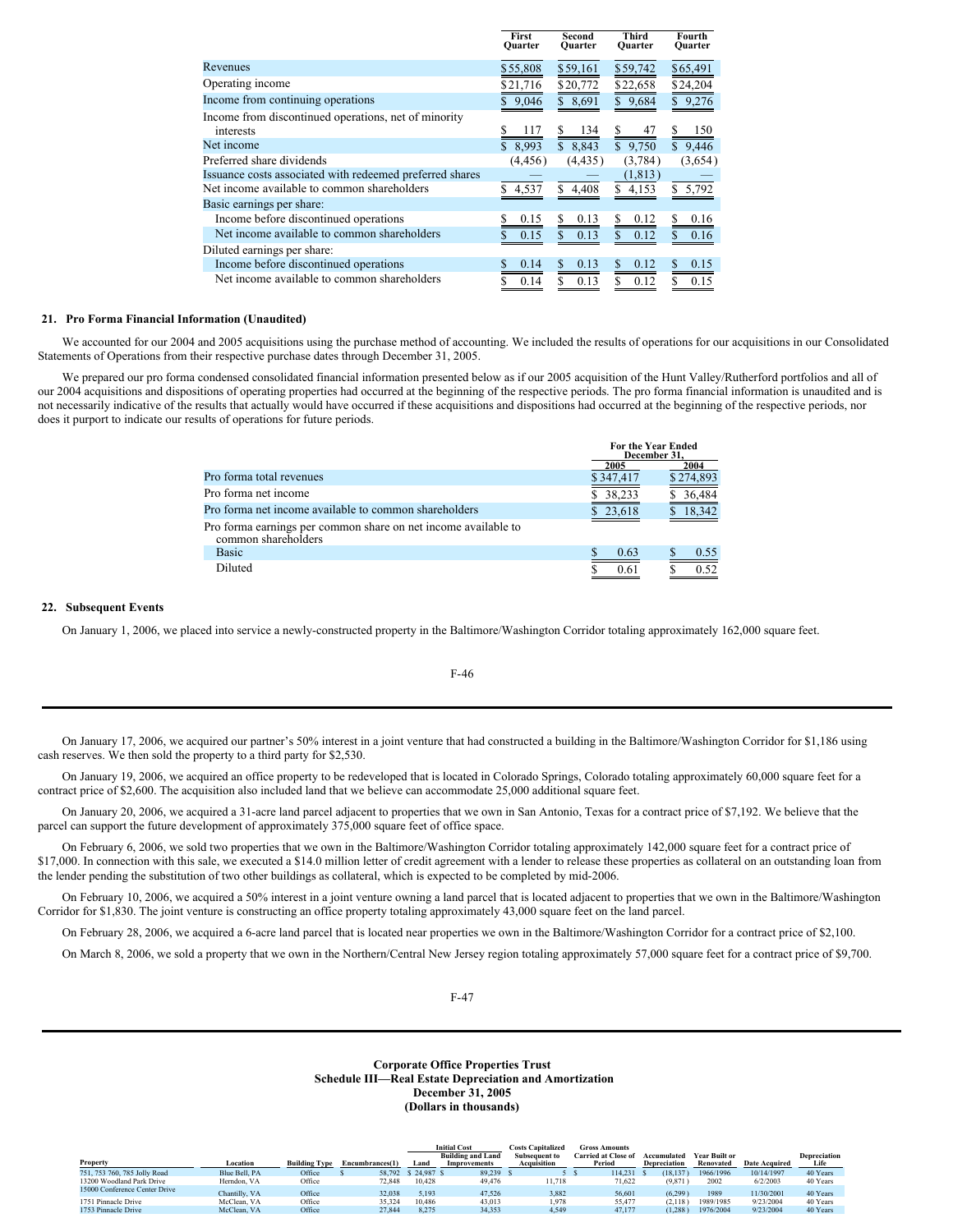| 2730 Hercules Road            | Annapolis Junction, MD | Office | 21.698                   | 8.737  | 31.612 | $\overline{\phantom{a}}$ | 40.349 | (5.734)                  | 1990      | 9/28/1998  | 40 Years |
|-------------------------------|------------------------|--------|--------------------------|--------|--------|--------------------------|--------|--------------------------|-----------|------------|----------|
| 8611 Military Drive           | San Antonio, TX        | Office | 17,407                   | 14,020 | 22,745 |                          | 36,765 | (138)                    | 1982/1985 | 3/30/2005  | 40 Years |
| 2720 Technology Drive         | Annapolis Junction, MD | Office | 31,442                   | 3,863  | 29,213 | $7\phantom{.0}$          | 33,083 | (974)                    | 2004      | 1/31/2002  | 40 Years |
| 140 National Business Parkway | Annapolis Junction, MD | Office | 32.189                   | 3,407  | 23,992 | $\qquad \qquad$          | 27,399 | (994)                    | 2003      | 12/31/2003 | 40 Years |
| 15010 Conference Center Drive | Chantilly, VA          | Office | 10,829                   | 3,500  | 23,563 | $\overline{\phantom{m}}$ | 27,063 | $\overline{\phantom{a}}$ | (2)       | 11/30/2001 | N/A      |
| 11800 Tech Road               | Silver Spring, MD      | Office | 18,460                   | 4,574  | 19,812 | 1.626                    | 26,012 | (2,509)                  | 1969/1989 | 8/1/2002   | 40 Years |
| 15049 Conference Center Drive | Chantilly, VA          | Office | 14,658                   | 4,415  | 20,489 | 14                       | 24,918 | (2, 499)                 | 1997      | 8/14/2002  | 40 Years |
| 2711 Technology Drive         | Annapolis Junction, MD | Office | 18,140                   | 2,251  | 21.647 | $\overline{c}$           | 23,900 | (2,617)                  | 2002      | 11/13/2000 | 40 Years |
| 11311 McCormick Road          | Hunt Valley, MD        | Office | $\overline{\phantom{a}}$ | 2,307  | 21.352 | $\overline{\phantom{m}}$ | 23,659 | $\overline{\phantom{0}}$ | 1984/1994 | 12/22/2005 | 40 Years |
| 6731 Columbia Gateway Drive   | Columbia, MD           | Office | 14.853                   | 3,948  | 18,986 | 73                       | 23,007 | (1, 867)                 | 2002      | 3/29/2000  | 40 Years |
| 304 Sentinel Drive            | Annapolis Junction, MD | Office | 37,280                   | 3,575  | 18,476 | $\overline{\phantom{0}}$ | 22,051 |                          | (2)       | 11/14/2003 | N/A      |
| 400 Professional Drive        | Gatihersburg, MD       | Office | 16,403                   | 3,673  | 17,399 | 297                      | 21,369 | (1, 565)                 | 2000      | 3/5/2004   | 40 Years |
| 431 Ridge Road                | Dayton, NJ             | Office | 8,013                    | 2,782  | 11,128 | 7,291                    | 21,201 | (4,308)                  | 1958/1998 | 10/14/1997 | 40 Years |
| 7200 Riverwood Drive          | Columbia, MD           | Office | 15,203                   | 4,089  | 16,356 | 704                      | 21,149 | (3,065)                  | 1986      | 10/13/1998 | 40 Years |
| 318 Sentinel Drive            | Annapolis Junction, MD | Office | 19,292                   | 2,769  | 17,455 |                          | 20,224 | (104)                    | 2005      | 11/14/2003 | 40 Years |
| 15059 Conference Center Drive | Chantilly, VA          | Office | 23,797                   | 5,753  | 13,816 | 546                      | 20,115 | (1,931)                  | 2000      | 8/14/2002  | 40 Years |
| 14280 Park Meadow Drive       | Chantilly, VA          | Office | 9.632                    | 3,731  | 16.140 | 20                       | 19,891 | (735)                    | 1999      | 9/29/2004  | 40 Years |
| 9690 Deereco Road             | Timonium, MD           | Office | 8.910                    | 3,415  | 13,723 | 2.656                    | 19,794 | (3,228)                  | 1988      | 12/21/1999 | 40 Years |
| 306 Sentinel Drive            | Annapolis Junction, MD | Office | 15,342                   | 3,575  | 16,089 | $\overline{\phantom{m}}$ | 19,664 | $\overline{\phantom{m}}$ | (2)       | 11/14/2003 | N/A      |
| 7468 Candlewood Road          | Hanover, MD            | Office |                          | 5,598  | 13,747 | $\qquad \qquad$          | 19,345 | $\qquad \qquad$          | 1979/1982 | 12/20/2005 | N/A      |
| 2721 Technology Drive         | Annapolis Junction, MD | Office | 12,879                   | 4,611  | 14,631 | 9                        | 19,251 | (2,027)                  | 2000      | 10/21/1999 | 40 Years |
| 14900 Conference Center Drive | Chantilly, VA          | Office | 14,893                   | 3,436  | 14,895 | 845                      | 19,176 | (1, 448)                 | 1999      | 7/25/2003  | 40 Years |
| 10150 York Road               | Hunt Valley, MD        | Office | 7.981                    | 2,700  | 11,730 | 4.336                    | 18.766 | (1,209)                  | 1985      | 4/15/2004  | 40 Years |
| 870 - 880 Elkridge Landing    |                        |        |                          |        |        |                          |        |                          |           |            |          |
| Road                          | Linthicum, MD          | Office | 15,569                   | 2,003  | 10,403 | 6,226                    | 18,632 | (3,098)                  | 1981      | 8/3/2001   | 40 Years |
| 45 West Gude Drive            | Rockville, MD          | Office | 7.220                    | 3,102  | 15.267 | $\overline{\phantom{a}}$ | 18,369 | (421)                    | 1987      | 4/7/2005   | 40 Years |
| 6950 Columbia Gateway Drive   | Columbia, MD           | Office | 9,348                    | 3,596  | 14,269 | 502                      | 18,367 | (2,618)                  | 1998      | 10/21/1998 | 40 Years |
| 2691 Technology Drive         | Annapolis Junction, MD | Office | 24,000                   | 2,098  | 15,520 | $\overline{\phantom{m}}$ | 17,618 | (129)                    | 2005      | 11/14/2003 | 40 Years |
| 6711 Columbia Gateway Drive   | Columbia, MD           | Office | 8.630                    | 3,970  | 13,614 | $\overline{\phantom{0}}$ | 17,584 |                          | (2)       | 9/28/2000  | N/A      |
| 322 Sentinel Drive            | Annapolis Junction, MD | Office | 12,460                   | 2,764  | 14,422 | $\overline{1}$           | 17,187 | $\overline{\phantom{m}}$ | (2)       | 11/14/2003 | N/A      |
| 2701 Technology Drive         | Annapolis Junction, MD | Office | 13,815                   | 1,737  | 15,266 | $\overline{7}$           | 17,010 | (2,055)                  | 2001      | 5/26/2000  | 40 Years |
| 15 West Gude Drive            | Rockville, MD          | Office | 256                      | 3,120  | 13,658 | 75                       | 16,853 | (286)                    | 1986      | 4/7/2005   | 40 Years |
| 132 National Business Parkway | Annapolis Junction, MD | Office | 11,247                   | 2,917  | 12,438 | 1,433                    | 16,788 | (2,340)                  | 2000      | 5/28/1997  | 40 Years |
| 429 Ridge Road                | Dayton, NJ             | Office | 12,852                   | 2,932  | 12,820 | 966                      | 16,718 | (2,539)                  | 1966/1996 | 10/14/1997 | 40 Years |
| 13454 Sunrise Valley Drive    | Herndon, VA            | Office | 11,981                   | 2,916  | 12,202 | 568                      | 15,686 | (1,068)                  | 1998      | 7/25/2003  | 40 Years |
| 7000 Columbia Gateway Drive   | Columbia, MD           | Office | 19.119                   | 3,131  | 12.103 | 27                       | 15,261 | (1,067)                  | 1999      | 5/31/2002  | 40 Years |
| 2500 Riva Rd                  | Annapolis, MD          | Office | 12,643                   | 2,791  | 12,145 |                          | 14,937 | (975)                    | 2000      | 3/4/2003   | 40 Years |
| 110 Thomas Johnson Drive      |                        |        |                          |        |        |                          |        |                          |           |            |          |
|                               | Frederick, MD          | Office | 8,238                    | 2,810  | 12,075 | 11                       | 14,896 | (50)                     | 1987/1999 | 10/21/2005 | 40 Years |
| 1304 Concourse Drive          | Linthicum, MD          | Office | 11.090                   | 1,999  | 12.174 | 631                      | 14,804 | (1,449)                  | 2002      | 11/18/1999 | 40 Years |
| 1306 Concourse Drive          | Linthicum, MD          | Office | 9,587                    | 2,796  | 11,186 | 699                      | 14,681 | (2, 117)                 | 1990      | 11/18/1999 | 40 Years |
| Lots 24R-27R & 31RR-32RR,     |                        |        |                          |        |        |                          |        |                          |           |            |          |
| National Business Parkway     | Annapolis Junction, MD | Office | 10,069                   | 9,572  | 4,975  |                          | 14,547 |                          | (2)       | 11/14/2003 | N/A      |
| 6940 Columbia Gateway Drive   | Columbia, MD           | Office | 16,894                   | 3,545  | 9,916  | 1,070                    | 14,531 | (2,007)                  | 1999      | 11/13/1998 | 40 Years |
| 6750 Alexander Bell Drive     | Columbia, MD           | Office | 8,527                    | 1,263  | 12,460 | 370                      | 14,093 | (2,155)                  | 2000      | 12/31/1998 | 40 Years |
| 8621 Robert Fulton Drive      | Columbia, MD           | Office | 17,518                   | 2,317  | 11,642 | 12                       | 13,971 | (41)                     | 2005      | (4)        | 40 Years |
| 2900 Towerview Road           | Herndon, VA            | Office |                          | 4.468  | 8,415  | 1.083                    | 13.966 |                          | 1982      | 12/20/2005 | 40 Years |

F-48

|                                                            |                                      |                  |                                      |                 | <b>Initial Cost</b>                      | <b>Costs Capitalized</b>            | <b>Gross Amounts</b>                 |                                    |                                   |                        |                      |
|------------------------------------------------------------|--------------------------------------|------------------|--------------------------------------|-----------------|------------------------------------------|-------------------------------------|--------------------------------------|------------------------------------|-----------------------------------|------------------------|----------------------|
| Property                                                   | Location                             |                  | <b>Building Type Encumbrances(1)</b> | Land            | <b>Building and Land</b><br>Improvements | <b>Subsequent to</b><br>Acquisition | <b>Carried at Close of</b><br>Period | Accumulated<br><b>Depreciation</b> | <b>Year Built or</b><br>Renovated | <b>Date Acquired</b>   | Depreciation<br>Life |
| 7067 Columbia Gateway Drive                                | Columbia, MD                         | Office           | 8.836                                | 1,829           | 11.823                                   | 38                                  | 13,690                               | (1, 197)                           | 2001                              | 8/30/2001              | 40 Years             |
| 135 National Business Parkway                              | Annapolis Junction, MD               | Office           | 7,113                                | 2,484           | 9,750                                    | 1,309                               | 13,543                               | (1,932)                            | 1998                              | 12/30/1998             | 40 Years             |
| 1615 - 1629 Thames Street                                  | Baltimore, MD                        | Office           | 7,296                                | 2,080           | 8.322                                    | 3.123                               | 13,525                               | (2, 407)                           | 1989                              | 9/28/1998              | 40 Years             |
| 4851 Stonecroft Boulevard                                  | Chantilly, VA                        | Office           | 16,394                               | 1,878           | 11,603                                   | 5                                   | 13,486                               | (349)                              | 2004                              | 8/14/2002              | 40 Years             |
| 710 Route 46                                               | Fairfield, NJ                        | Office           | 4,985                                | 2.154           | 8,615                                    | 2,419                               | 13,188                               | (2,796)                            | 1985                              | 5/28/1998              | 40 Years             |
| 133 National Business Parkway                              | Annapolis Junction, MD               | Office           | 9,129                                | 2,517           | 10,073                                   | 515                                 | 13,105                               | (2, 213)                           | 1997                              | 9/28/1998              | 40 Years             |
| 985 Space Center Drive                                     | Colorado Springs, CO                 | Office           | 7,123                                | 777             | 12,287                                   | 20                                  | 13.084                               | (92)                               | 1989                              | 9/28/2005              | 40 Years             |
| 200 International Circle                                   | Hunt Valley, MD                      | Office           |                                      | 2,015           | 10,845                                   | -                                   | 12,860                               |                                    | 1987                              | 12/22/2005             | 40 Years             |
| 22309 Exploration Drive                                    | Lexington Park. MD                   | Office           | 2,419                                | 2,243           | 10,419                                   | 6                                   | 12,668                               | (682)                              | 1984                              | 3/24/2004              | 40 Years             |
| 141 National Business Parkway                              | Annapolis Junction, MD               | Office           | 6,816                                | 2,398           | 9,590                                    | 512                                 | 12,500                               | (1,935)                            | 1990                              | 9/28/1998              | 40 Years             |
| 920 Elkridge Landing Road                                  | Linthicum, MD                        | Office           | 8,398                                | 2,101           | 9.765                                    | 211                                 | 12,077                               | (2, 129)                           | 1982                              | 7/2/2001               | 40 Years             |
| 230 Schilling Circle                                       | Hunt Valley, MD                      | Office           | 8,430                                | 2,159           | 9.700                                    | $\overline{\phantom{m}}$            | 11,859                               | $\overline{\phantom{a}}$           | 1981                              | 12/22/2005             | 40 Years             |
| 226 Schilling Circle                                       | Hunt Valley, MD                      | Office           | 9,847                                | 1,876           | 9,885                                    |                                     | 11,761                               |                                    | 1980                              | 12/22/2005             | 40 Years             |
| 134 National Business Parkway                              | Annapolis Junction, MD               | Office           | 14.056                               | 3.684           | 7.516                                    | 498                                 | 11.698                               | (1.402)                            | 1999                              | 11/13/1998             | 40 Years             |
| 1302 Concourse Drive                                       | Linthicum, MD                        | Office           | 7,028                                | 2,078<br>1.993  | 8,313                                    | 1,036                               | 11,427<br>11.390                     | (1,764)                            | 1996<br>1982                      | 11/18/1999             | 40 Years             |
| 900 Elkridge Landing Road                                  | Linthicum, MD                        | Office           | 6.907                                |                 | 7.972                                    | 1.425                               |                                      | (1,960)                            |                                   | 4/30/1998              | 40 Years             |
| 6700 Alexander Bell Drive<br><b>Interquest Land Parcel</b> | Columbia, MD<br>Colorado Springs, CO | Office<br>Office | 4,000<br>8.148                       | 1,755<br>10.757 | 7,019                                    | 2,052                               | 10,826<br>10.757                     | (1, 330)                           | 1988                              | 5/14/2001<br>9/30/2005 | 40 Years<br>N/A      |
| 131 National Business Parkway                              | Annapolis Junction, MD               | Office           | 5,503                                | 1,906           | 7,623                                    | 960                                 | 10,489                               | (2,065)                            | (3)<br>1990                       | 9/28/1998              | 40 Years             |
| 1199 Winterson Road                                        | Linthicum, MD                        | Office           | 5.541                                | 1.599           | 6.395                                    | 2.320                               | 10.314                               | (1.738)                            | 1988                              | 4/30/1998              | 40 Years             |
| 14850 Conference Center Drive                              | Chantilly, VA                        | Office           | 8,473                                | 1,615           | 8,358                                    | $\mathfrak{D}$                      | 9.975                                | (940)                              | 2000                              | 7/25/2003              | 40 Years             |
| 999 Corporate Boulevard                                    | Linthicum, MD                        | Office           | 7,312                                | 1,187           | 8,332                                    | 294                                 | 9,813                                | (1,259)                            | 2000                              | 8/1/1999               | 40 Years             |
| 14840 Conference Center Drive                              | Chantilly, VA                        | Office           | 8,605                                | 1,572           | 8,175                                    | 11                                  | 9,758                                | (995)                              | 2000                              | 7/25/2003              | 40 Years             |
| Waterview III                                              | Herndon, VA                          | Office           | 4,688                                | 9,614           | 61                                       | $\overline{\phantom{a}}$            | 9,675                                |                                    | (3)                               | 4/29/2004              | N/A                  |
| 68 Culver Road                                             | Davton, NJ                           | Office           | 6.654                                | 861             | 8.788                                    | $\overline{5}$                      | 9.654                                | (1,170)                            | 2000                              | 7/9/1999               | 40 Years             |
| 16480 Commerce Dr                                          | Dahlgren, VA                         | Office           | 5,987                                | 1,856           | 7,666                                    | $\overline{1}$                      | 9,523                                | (285)                              | 2004                              | 12/28/2004             | 40 Years             |
| 1190 Winterson Road                                        |                                      | Office           | 4,627                                | 1,335           | 5,340                                    | 2,726                               | 9.401                                | (2,099)                            | 1987                              | 4/30/1998              | 40 Years             |
|                                                            | Linthicum, MD                        |                  |                                      |                 |                                          |                                     |                                      |                                    |                                   |                        |                      |
| <b>Patriot Park</b>                                        | Colorado Springs, CO                 | Office           |                                      | 8.270           | 717                                      | $\overline{1}$                      | 8.988                                |                                    | (2)                               | 7/8/2005               | N/A                  |
| 7467 Ridge Road                                            | Hanover, MD                          | Office           | 5,563                                | 1,629           | 6,517                                    | 817                                 | 8,963                                | (1, 523)                           | 1990                              | 4/28/1999              | 40 Years             |
| 14502 Greenview Drive                                      | Laurel, MD                           | Office           | 4.502                                | 1.482           | 5.899                                    | 1.392                               | 8.773                                | (1.595)                            | 1988                              | 9/28/1998              | 40 Years             |
| 7240 Parkway Drive                                         | Hanover, MD                          | Office           | 5,002                                | 1,496           | 5,985                                    | 1,172                               | 8,653                                | (1, 295)                           | 1985                              | 4/18/2000              | 40 Years             |
| 9140 Route 108                                             | Columbia, MD                         | Office           | 11.246                               | 1.637           | 5.500                                    | 1.304                               | 8.441                                | (834)                              | 1974/1985                         | 12/14/2000             | 40 Years             |
| 849 International Drive                                    | Linthicum, MD                        | Office           | 4,701                                | 1,356           | 5,426                                    | 1.518                               | 8.300                                | (1, 551)                           | 1988                              | 2/23/1999              | 40 Years             |
| 6740 Alexander Bell Drive                                  | Columbia, MD                         | Office           | 4,424                                | 1,424           | 5,696                                    | 1,100                               | 8,220                                | (1,793)                            | 1992                              | 12/31/1998             | 40 Years             |
| 7015 Albert Einstein Drive<br>14504 Greenview Drive        | Columbia, MD<br>Laurel, MD           | Office<br>Office | 3,944<br>4,252                       | 2,054<br>1,429  | 6,084<br>5,716                           | 885                                 | 8,138<br>8,030                       | (31)                               | 1999<br>1985                      | 12/1/2005<br>9/28/1998 | 40 Years<br>40 Years |
| Parcels 27 and 37A-Westfields                              |                                      |                  |                                      |                 |                                          |                                     |                                      | (1, 414)                           |                                   |                        |                      |
| Corporate Center                                           | Chantilly, VA                        | Office           | 3,700                                | 7,141           | 776                                      |                                     | 7,917                                |                                    | (3)                               | 1/27/2005              | N/A                  |
| 1670 North Newport Road                                    | Colorado Springs, CO                 | Office           | 4,963                                | 851             | 6,989                                    |                                     | 7,840                                | (63)                               | 1986/1987                         | 9/30/2005              | 40 Years             |
| 16539 & 16541 Commerce                                     |                                      |                  |                                      |                 |                                          |                                     |                                      |                                    |                                   |                        |                      |
| Drive                                                      | Dahlgren, VA                         | Office           | 2,718                                | 1,462           | 6,132                                    | 221                                 | 7,815                                | (298)                              | 2004                              | 12/21/2004             | 40 Years             |
| Columbia Gtwy T11 Lot 1                                    | Columbia, MD                         | Office           | 3,579                                | 6,387           | 1,387                                    |                                     | 7,774                                |                                    | (2)                               | 9/20/2004              | N/A                  |
| 6716 Alexander Bell Drive                                  | Columbia, MD                         | Office           | 3,859                                | 1,242           | 4,969                                    | 1,550                               | 7,761                                | (1,684)                            | 1990                              | 12/31/1998             | 40 Years             |
| 7210 Ambassador Road                                       | Woodlawn, MD                         | Office           | 5.280                                | 1,481           | 6,253                                    | $\overline{\phantom{a}}$            | 7.734                                | $\hspace{0.1mm}-\hspace{0.1mm}$    | 1972                              | 12/22/2005             | 40 Years             |
| 7152 Windsor Boulevard                                     | Woodlawn, MD                         | Office           | 5,154                                | 878             | 6,760                                    | $\overline{1}$                      | 7,639                                |                                    | 1985                              | 12/22/2005             | 40 Years             |
| 201 International Circle                                   | Hunt Valley, MD                      | Office           |                                      | 1.551           | 6.068                                    | $\overline{\phantom{a}}$            | 7.619                                |                                    | 1982                              | 12/22/2005             | 40 Years             |
| 46579 Expedition Drive                                     | <b>Lexington Park. MD</b>            | Office           | 3,723                                | 1,406           | 5,943                                    | 144                                 | 7,493                                | (405)                              | 2002                              | 3/24/2004              | 40 Years             |
| 1099 Winterson Road                                        | Linthicum, MD                        | Office           | 4,586                                | 1,323           | 5,293                                    | 839                                 | 7,455                                | (1,444)                            | 1988                              | 4/30/1998              | 40 Years             |
| 302 Sentinel Drive                                         | Annapolis Junction, MD               | Office           | 2,712                                | 3,575           | 3,785                                    |                                     | 7,360                                |                                    | (2)                               | 11/14/2003             | N/A                  |
| 911 Elkridge Landing Road                                  | Linthicum, MD                        | Office           | 4,212                                | 1,215           | 4.861                                    | 1.278                               | 7,354                                | (1,378)                            | 1985                              | 4/30/1998              | 40 Years             |
| 22299 Exploration Drive                                    | Lexington Park. MD                   | Office           | 3,731                                | 1,362           | 5,814                                    | 115                                 | 7,291                                | (379)                              | 1998                              | 3/24/2004              | 40 Years             |
| 22289 Exploration Drive                                    | Lexington Park. MD                   | Office           | 4.498                                | 1.422           | 5.719                                    | 148                                 | 7,289                                | (268)                              | 2000                              | 3/24/2004              | 40 Years             |
| 13450 Sunrise Valley Drive                                 | Herndon, VA                          | Office           | 5,957                                | 1,394           | 5,576                                    | 28                                  | 6,998                                | (341)                              | 1998                              | 7/25/2003              | 40 Years             |
| 8671 Robert Fulton Drive                                   | Columbia, MD                         | Office           | 7,527                                | 1,718           | 4,280                                    | 867                                 | 6,865                                | (346)                              | 2003                              | 12/30/2003             | 40 Years             |
| 44425 Pecan Court                                          | California, MD                       | Office           | 3,980                                | 1,309           | 5,458                                    | 18                                  | 6,785                                | (331)                              | 1997                              | 5/5/2004               | 40 Years             |
| 891 Elkridge Landing Road                                  | Linthicum, MD                        | Office           | 4,246                                | 1,160           | 4,792                                    | 617                                 | 6,569                                | (741)                              | 1984                              | 7/2/2001               | 40 Years             |
| 1201 Winterson Road                                        | Linthicum, MD                        | Office           | 4,465                                | 1,288           | 5,154                                    | 21                                  | 6,463                                | (995)                              | 1985                              | 4/30/1998              | 40 Years             |
| 46591 Expedition Drive                                     | Lexington Park. MD                   | Office           | 2.853                                | 1.200           | 5,060                                    | $\overline{\phantom{a}}$            | 6,260                                | (1)                                | 2005                              | 3/24/2004              | 40 Years             |
| Gude Drive Land                                            | Rockville, MD                        | Office           | 3,021                                | 6,234           | 20                                       |                                     | 6,254                                |                                    | (3)                               | 4/7/2005               | N/A                  |
| 901 Elkridge Landing Road                                  | Linthicum, MD                        | Office           | 3,756                                | 1.151           | 4,416                                    | 604                                 | 6.171                                | (781)                              | 1984                              | 7/2/2001               | 40 Years             |
| 22300 Exploration Drive                                    | Lexington Park. MD                   | Office           | 2,976                                | 1.094           | 5.038                                    |                                     | 6,132                                | (214)                              | 1989                              | 11/9/2004              | 40 Years             |
| 6708 Alexander Bell Drive                                  | Columbia, MD                         | Office           | 6.320                                | 897             | 3.588                                    | 1.582                               | 6.067                                | (556)                              | 1988                              | 5/14/2001              | 40 Years             |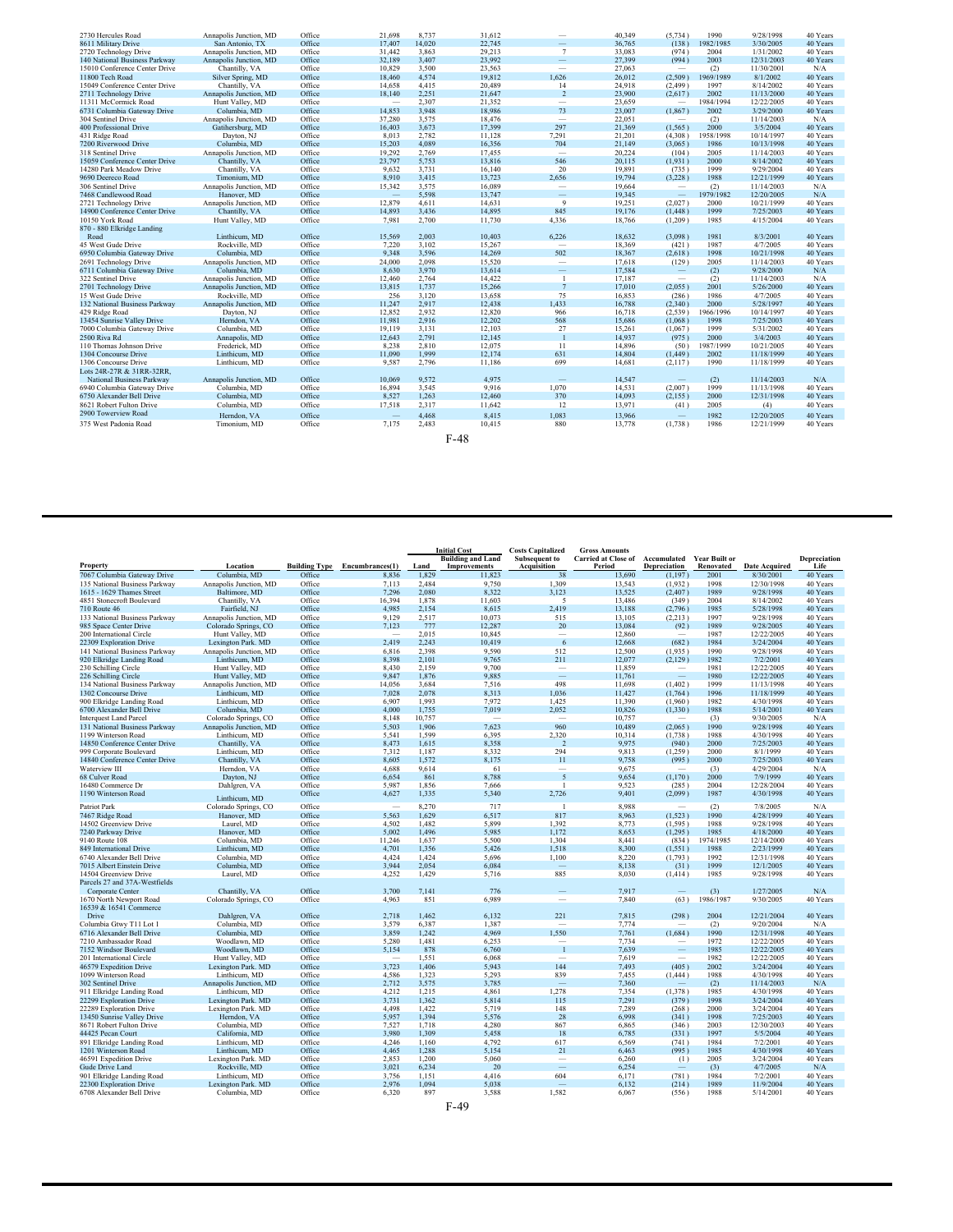| Property                             | Location                   | <b>Building Type</b> | Encumbrances(1)                       | Land  | <b>Building and Land</b><br><b>Improvements</b> | Subsequent to<br>Acquisition | Carried at Close of Accumulated Year Built or<br>Period | Depreciation             | Renovated | <b>Date Acquired</b>       | <b>Depreciation</b><br>Life |
|--------------------------------------|----------------------------|----------------------|---------------------------------------|-------|-------------------------------------------------|------------------------------|---------------------------------------------------------|--------------------------|-----------|----------------------------|-----------------------------|
| 938 Elkridge Landing Road            | Linthicum, MD              | Office               | 4.662                                 | 1.204 | 4.727                                           | 102                          | 6.033                                                   | (544)                    | 1984      | 7/2/2001                   | 40 Years                    |
| 9950 Federal Drive                   | Colorado Springs, CO       | Office               |                                       | 877   | 5,042                                           |                              | 5,919                                                   |                          | 2001      | 12/22/2005                 | 40 Years                    |
| San Antonio Land Parcel              | San Antonio, TX            | Office               | 2,856                                 | 5,893 |                                                 |                              | 5,893                                                   |                          | (3)       | 6/14/2005                  | N/A                         |
| 881 Elkridge Landing Road            | Linthicum, MD              | Office               | 3,584                                 | 1,034 | 4,137                                           | 684                          | 5,855                                                   | (895)                    | 1986      | 4/30/1998                  | 40 Years                    |
| 7065 Columbia Gateway Drive          | Columbia, MD               | Office               | 3,439                                 | 919   | 4,222                                           | 685                          | 5,826                                                   | (997)                    | 2000      | 8/30/2001                  | 40 Years                    |
| 6724 Alexander Bell Drive            | Columbia, MD               | Office               | 10,939                                | 449   | 5,039                                           | 325                          | 5,813                                                   | (584)                    | 2002      | 5/14/2001                  | 40 Years                    |
| 8661 Robert Fulton Drive             | Columbia, MD               | Office               | 6,619                                 | 1,510 | 3,764                                           | 528                          | 5,802                                                   | (255)                    | 2003      | 12/30/2003                 | 40 Years                    |
| 7130 Columbia Gateway Drive          | Columbia, MD               | Office               | 6.519                                 | 1.350 | 4,412                                           | -1                           | 5,763                                                   | (41)                     | 1989      | 9/19/2005                  | 40 Years                    |
| 939 Elkridge Landing Road            | Linthicum, MD              | Office               | 3,254                                 | 939   | 3,756                                           | 960                          | 5,655                                                   | (1, 173)                 | 1983      | 4/30/1998                  | 40 Years                    |
| 921 Elkridge Landing Road            | Linthicum, MD              | Office               | 3.618                                 | 1.044 | 4,176                                           | 435                          | 5.655                                                   | (1, 119)                 | 1983      | 4/30/1998                  | 40 Years                    |
| 6760 Alexander Bell Drive            | Columbia, MD               | Office               | 2,766                                 | 890   | 3,561                                           | 1,157                        | 5,608                                                   | (1,007)                  | 1991      | 12/31/1998                 | 40 Years                    |
| 7142 Columbia Gateway Drive          | Columbia, MD               | Office               | 6,280                                 | 1,342 | 4,252                                           | -1                           | 5,595                                                   | (42)                     | 1994      | 9/19/2005                  | 40 Years                    |
| 930 International Drive              | Linthicum, MD              | Office               | 1.363                                 | 1.013 | 4.053                                           | 514                          | 5.580                                                   | (886)                    | 1986      | 4/30/1998                  | 40 Years                    |
| 7063 Columbia Gateway Drive          | Columbia, MD               | Office               | 3,253                                 | 902   | 4,145                                           | 437                          | 5,484                                                   | (1,015)                  | 2000      | 8/30/2001                  | 40 Years                    |
| 900 International Drive              | Linthicum, MD              | Office               | 3,511                                 | 981   | 3,922                                           | 358                          | 5,261                                                   | (814)                    | 1986      | 4/30/1998                  | 40 Years                    |
| 7321 Parkway Drive                   | Hanover, MD                | Office               | 3,210                                 | 940   | 3,760                                           | 445                          | 5,145                                                   | (854)                    | 1984      | 4/16/1999                  | 40 Years                    |
| 1340 Ashton Road                     | Hanover, MD                | Office               | 3,090                                 | 905   | 3,620                                           | 563                          | 5,088                                                   | (847)                    | 1989      | 4/28/1999                  | 40 Years                    |
| 940 Elkridge Landing Road            | Linthicum, MD              | Office               | 3,539                                 | 1,100 | 3,937                                           | $\overline{\phantom{a}}$     | 5,037                                                   | 2                        | 1984(6)   | 7/2/2001                   | 40 Years                    |
| 7318 Parkway Drive                   | Hanover, MD                | Office               | 3,319                                 | 972   | 3,888                                           | 91                           | 4,951                                                   | (682)                    | 1984      | 4/16/1999                  | 40 Years                    |
| Parcel 3-A, Westfields International |                            |                      |                                       |       |                                                 |                              |                                                         |                          |           |                            |                             |
| Corporate                            |                            |                      |                                       |       |                                                 |                              |                                                         |                          |           |                            |                             |
| Center                               | Chantilly, VA              | Office               | 2,191                                 | 3,609 | 1,303                                           |                              | 4,912                                                   |                          | (3)       | 7/31/2002                  | N/A                         |
| 7320 Parkway Drive                   | Hanover, MD                | Office               | 5,698                                 | 905   | 3,635                                           | 347                          | 4.887                                                   | (564)                    | 1983      | 4/4/2002                   | 40 Years                    |
| 7138 Columbia Gateway Drive          | Columbia, MD               | Office               | 5,406                                 | 1,104 | 3,518                                           | $\overline{1}$               | 4,623                                                   | (33)                     | 1990      | 9/19/2005                  | 40 Years                    |
| 9960 Federal Drive                   | Colorado Springs, CO       | Office               |                                       | 695   | 3,870                                           |                              | 4,565                                                   |                          | 2001      | 12/22/2005                 | 40 Years                    |
| 800 International Drive              | Linthicum, MD              | Office               | 3,399                                 | 775   | 3.099                                           | 598                          | 4,472                                                   | (699)                    | 1988      | 4/30/1998                  | 40 Years                    |
| 7150 Columbia Gateway Drive          |                            | Office               | 4,850                                 | 1,032 | 3,429                                           |                              | 4,461                                                   | (28)                     | 1991      | 9/19/2005                  | 40 Years                    |
| 4230 Forbes Boulevard                | Columbia, MD<br>Lanham, MD | Office               |                                       | 511   | 3,837                                           | $\overline{\phantom{a}}$     | 4,348                                                   |                          | 2003      |                            | 40 Years                    |
| 11011 McCormick Road                 | Hunt Valley, MD            | Office               | 3,685                                 | 875   | 3,471                                           |                              | 4,346                                                   | (403)                    | 1974      | 5/18/2001(4)<br>12/22/2005 | 40 Years                    |
| 9140 Guilford Road                   | Columbia, MD               | Office               | 2.979                                 | 794   | 3,261                                           | 199                          | 4,254                                                   | (429)                    | 1983      | 4/4/2002                   | 40 Years                    |
| 320 Carina Road                      | Annapolis Junction, MD     | Office               | 2,016                                 | 2,767 | 1,480                                           | -                            | 4,247                                                   |                          | (2)       | 11/14/2003                 | N/A                         |
| 21 Governor's Court                  | Woodlawn, MD               | Office               | 3,040                                 | 771   | 3,346                                           | $\overline{\phantom{a}}$     | 4,117                                                   | $\qquad \qquad -$        | 1981/1995 | 12/22/2005                 | 40 Years                    |
| 7061 Columbia Gateway Drive          | Columbia, MD               | Office               | 2.673                                 | 729   | 3.347                                           | 10                           | 4.086                                                   | (608)                    | 2000      | 8/30/2001                  | 40 Years                    |
| 44408 Pecan Court                    | California, MD             | Office               | 2,897                                 | 817   | 3,269                                           |                              | 4,086                                                   | (143)                    | 1986      | 3/24/2004                  | 40 Years                    |
| Patriot Park Building 1              | Colorado Springs, CO       | Office               |                                       | 654   | 3,412                                           | $\overline{\phantom{a}}$     | 4,066                                                   |                          | (2)       | 7/8/2005                   | N/A                         |
| 7175 Riverwood Drive                 | Columbia, MD               | Office               | $\overline{\phantom{a}}$              | 3,155 | 765                                             | $\overline{\phantom{a}}$     | 3,920                                                   | (8)                      | 1996      | 7/27/2005                  | 40 Years                    |
| 23535 Cottonwood Parkway             | California, MD             | Office               | 2,606                                 | 763   | 3,050                                           | ۳                            | 3,813                                                   | (133)                    | 1984      | 3/24/2004                  | 40 Years                    |
| 1334 Ashton Road                     | Hanover, MD                | Office               | 2,514                                 | 736   | 2,946                                           | 104                          | 3,786                                                   | (591)                    | 1989      | 4/28/1999                  | 40 Years                    |
| 47 Commerce Drive                    | Cranbury, NJ               | Office               | 2,193                                 | 756   | 3,025                                           | -1                           | 3,782                                                   | (542)                    | 1992/1998 | 10/30/1998                 | 40 Years                    |
| 437 Ridge Road                       | Dayton, NJ                 | Office               | 2,148                                 | 717   | 2,866                                           | 63                           | 3,646                                                   | (604)                    | 1962/1996 | 10/14/1997                 | 40 Years                    |
| 7253 Ambassador Road                 | Woodlawn, MD               | Office               | 2.624                                 | 791   | 2,777                                           |                              | 3,568                                                   |                          | 1988      | 12/22/2005                 | 40 Years                    |
| 9160 Guilford Road                   | Columbia, MD               | Office               | 2,646                                 | 665   | 2,836                                           | 32                           | 3,533                                                   | (410)                    | 1984      | 4/4/2002                   | 40 Years                    |
| 114 National Business Parkway        | Annapolis Junction, MD     | Office               |                                       | 364   | 3,060                                           | $\overline{3}$               | 3,427                                                   | (291)                    | 2002      | 6/30/2000                  | 40 Years                    |
| 16442 Commerce Drive                 | Dahlgren, VA               | Office               |                                       | 613   | 2,582                                           |                              | 3,195                                                   | (88)                     | 2005      | 12/21/2004                 | 40 Years                    |
| 1331 Ashton Road                     | Hanover, MD                | Office               | 2,004                                 | 587   | 2,347                                           | 36                           | 2,970                                                   | (396)                    | 1989      | 4/28/1999                  | 40 Years                    |
| 7125 Ambassador Road                 | Woodlawn, MD               | Office               | 2,188                                 | 843   | 1,894                                           | $\overline{1}$               | 2,738                                                   |                          | 1985      | 12/22/2005                 | 40 Years                    |
| 16501 Commerce Drive                 | Dahlgren, VA               | Office               |                                       | 522   | 2,194                                           | $\mathbf{\mathbf{R}}$        | 2,724                                                   | (157)                    | 2002      | 12/21/2004                 | 40 Years                    |
| 980 Technology Court                 | Colorado Springs, CO       | Office               | 1.599                                 | 526   | 2.046                                           | 110                          | 2,682                                                   | (21)                     | 1995      | 9/28/2005                  | 40 Years                    |
| 7134 Columbia Gateway Drive          | Columbia, MD               | Office               | 2,949                                 | 704   | 1,971                                           |                              | 2,675                                                   | (21)                     | 1990      | 9/19/2005                  | 40 Years                    |
| 7 Centre Drive                       |                            | Office               | 1,753                                 | 470   | 1,881                                           | 226                          | 2,577                                                   | (475)                    | 1989      | 10/30/1998                 | 40 Years                    |
|                                      | Monroe Township, NJ        |                      |                                       |       |                                                 |                              |                                                         |                          |           |                            |                             |
| 2 Centre Drive                       | Monroe Township, NJ        | Office               | 2,116                                 | 480   | 1,922                                           | 64                           | 2,466                                                   | (363)                    | 1989      | 10/30/1998                 | 40 Years                    |
| 44417 Pecan Court                    | California, MD             | Office               | 1,388                                 | 434   | 1,939                                           | 8                            | 2,381                                                   | (159)                    | 1989      | 3/24/2004                  | 40 Years                    |
| 16543 Commerce Drive                 | Dahlgren, VA               | Office               | 6,440                                 | 436   | 1,830                                           |                              | 2,266                                                   | (76)                     | 2002      | 12/21/2004                 | 40 Years                    |
| 8 Centre Drive                       | Monroe Township, NJ        | Office               | 1,387                                 | 388   | 1,554                                           | 293                          | 2,235                                                   | (484)                    | 1986      | 10/30/1998                 | 40 Years                    |
| 1350 Dorsey Road                     | Hanover, MD                | Office               | 1.343                                 | 393   | 1,573                                           | 247                          | 2,213                                                   | (410)                    | 1989      | 4/28/1999                  | 40 Years                    |
| MOR Montpelier 3 LLC                 | Laurel, MD                 | Office               | $\hspace{1.0cm} \rule{1.5cm}{0.15cm}$ | 558   | 1,519                                           | $\sim$                       | 2.077                                                   | $\overline{\phantom{a}}$ | (2)       | 2/1/2001(4)                | N/A                         |
| 11101 McCormick Road                 | Hunt Valley, MD            | Office               |                                       | 990   | 1,079                                           | -                            | 2.069                                                   |                          | 1976      | 12/22/2005                 | 40 Years                    |
| 44414 Pecan Court                    | California, MD             | Office               | 1,141                                 | 405   | 1,619                                           | 41                           | 2,065                                                   | (74)                     | 1986      | 3/24/2004                  | 40 Years                    |
| 1344 Ashton Road                     | Hanover, MD                | Office               | 1,213                                 | 355   | 1,421                                           | 223                          | 1,999                                                   | (357)                    | 1989      | 4/28/1999                  | 40 Years                    |
| 9150 Guilford Road                   | Columbia, MD               | Office               | 1,278                                 | 319   | 1,354                                           | 221                          | 1,894                                                   | (210)                    | 1984      | 4/4/2002                   | 40 Years                    |
| 44420 Pecan Court                    | California, MD             | Office               | 1,099                                 | 344   | 1,374                                           | 68                           | 1,786                                                   | (42)                     | 1989      | 11/9/2004                  | 40 Years                    |
| 1341 Ashton Road                     | Hanover, MD                | Office               | 1.044                                 | 306   | 1,223                                           | 81                           | 1.610                                                   | (282)                    | 1989      | 4/28/1999                  | 40 Years                    |

**Initial Cost Costs Capitalized Gross Amounts**

F-50

|                             |                       |                      |                          | <b>Initial Cost</b><br><b>Building and Land</b> |                          | <b>Costs Capitalized</b><br><b>Subsequent to</b> | <b>Gross Amounts</b><br><b>Carried at Close of</b> | Accumulated              | <b>Year Built or</b> |                      | <b>Depreciation</b> |
|-----------------------------|-----------------------|----------------------|--------------------------|-------------------------------------------------|--------------------------|--------------------------------------------------|----------------------------------------------------|--------------------------|----------------------|----------------------|---------------------|
| Property                    | Location              | <b>Building Type</b> | Encumbrances(1)          | Land                                            | <b>Improvements</b>      | Acquisition                                      | Period                                             | Depreciation             | Renovated            | <b>Date Acquired</b> | Life                |
| 15 Governor's Court         | Woodlawn, MD          | Office               | 790                      | 383                                             | 1,168                    | (1)                                              | 1,550                                              | $\overline{\phantom{0}}$ | 1981                 | 12/22/2005           | 40 Years            |
| 9130 Guilford Road          | Columbia, MD          | Office               | 998                      | 230                                             | 975                      | 101                                              | 1.306                                              | (150)                    | 1984                 | 4/4/2002             | 40 Years            |
| Dahlgren Land Parcel        | Dahlgren, VA          | Office               | $\qquad \qquad -$        | 1.227                                           | 62                       | $\overline{\phantom{a}}$                         | 1,289                                              |                          | (1)                  | 3/16/2005            | N/A                 |
| 7104 Ambassador Road        | Woodlawn, MD          | Office               | 1,143                    | 572                                             | 612                      | $\overline{\phantom{a}}$                         | 1.184                                              | $\overline{\phantom{a}}$ | 1988                 | 12/22/2005           | 40 Years            |
| Thomas Johnson Drive Land   | Frederick, MD         | Office               | $\overline{\phantom{a}}$ | 1.092                                           | $\overline{\phantom{a}}$ | $\overline{\phantom{a}}$                         | 1.092                                              |                          | (3)                  | 10/21/2005           | N/A                 |
| 1343 Ashton Road            | Hanover, MD           | Office               | 660                      | 193                                             | 774                      | 4                                                | 971                                                | (130)                    | 1989                 | 4/28/1999            | 40 Years            |
| 6721 Columbia Gateway Drive | Columbia, MD          | Office               | $\overline{\phantom{a}}$ | $\overline{\phantom{a}}$                        | 815                      |                                                  | 815                                                |                          | (3)                  | 9/28/2000            | N/A                 |
| <b>Expedition VII</b>       | Lexington Park. MD    | Office               | 359                      | 705                                             | 49                       | $\overline{\phantom{a}}$                         | 754                                                | $\overline{\phantom{a}}$ | (3)                  | 3/24/2004            | N/A                 |
| 7129 Ambassador Road        | Woodlawn, MD          | Office               | 471                      | 129                                             | 609                      | -                                                | 738                                                |                          | 1985                 | 12/22/2005           | 40 Years            |
| Airport Square XX Lot 8F    | Linthicum, MD         | Office               | $\overline{\phantom{a}}$ | 735                                             | $\overline{\phantom{a}}$ | $\overline{\phantom{a}}$                         | 735                                                | $\overline{\phantom{a}}$ | (3)                  | 7/6/2005             | N/A                 |
| Park Center                 | Chantilly, VA         | Office               | 346                      | $\overline{\phantom{a}}$                        | 730                      | $\overline{\phantom{a}}$                         | 730                                                |                          | (3)                  | 7/18/2002            | N/A                 |
| 17 Governor's Court         | Woodlawn, MD          | Office               | 797                      | 170                                             | 530                      | $\overline{\phantom{a}}$                         | 700                                                | $\overline{\phantom{a}}$ | 1981                 | 12/22/2005           | 40 Years            |
| Airport Square XXII         | Linthicum, MD         | Office               | $\overline{\phantom{a}}$ | 630                                             | $\overline{\mathbf{8}}$  | $\overline{\phantom{a}}$                         | 638                                                |                          | (3)                  | 12/19/2001           | N/A                 |
| 7127 Ambassador Road        | Woodlawn, MD          | Office               | 479                      | 142                                             | 455                      | (1)                                              | 596                                                | $\overline{\phantom{a}}$ | 1985                 | 12/22/2005           | 40 Years            |
| Fort Ritchie                | Washington County, MD | Mixed Use            | $\overline{\phantom{a}}$ | $\overline{\phantom{a}}$                        | 538                      | $\overline{\phantom{a}}$                         | 538                                                | $\overline{\phantom{0}}$ | (3)                  | (5)                  | N/A                 |
| 7106 Ambassador Road        | Woodlawn, MD          | Office               | 342                      | 229                                             | 305                      | $\overline{\phantom{a}}$                         | 534                                                | $\overline{\phantom{a}}$ | 1988                 | 12/22/2005           | 40 Years            |
| <b>COPT Princeton South</b> | Dayton, NJ            | Office               |                          | 512                                             | $\overline{\phantom{a}}$ |                                                  | 512                                                | $\overline{\phantom{0}}$ | (3)                  | 9/29/2004            | 40 Years            |
| 7102 Ambassador Road        | Woodlawn, MD          | Office               | 345                      | 277                                             | 203                      | $\overline{\phantom{a}}$                         | 480                                                | $\overline{\phantom{a}}$ | 1988                 | 12/22/2005           | 40 Years            |
| 7131 Ambassador Road        | Woodlawn, MD          | Office               | 320                      | 105                                             | 367                      |                                                  | 473                                                |                          | 1985                 | 12/22/2005           | 40 Years            |
| 7108 Ambassador Road        | Woodlawn, MD          | Office               | 350                      | 171                                             | 252                      | $\overline{\phantom{a}}$                         | 423                                                | $\overline{\phantom{a}}$ | 1988                 | 12/22/2005           | 40 Years            |
| <b>COPT Pennlyn LLC</b>     | Blue Bell, PA         | Office               | $\overline{\phantom{a}}$ | 401                                             | $\overline{\phantom{a}}$ | $\overline{\phantom{a}}$                         | 401                                                |                          | (3)                  | 7/14/2004            | 40 Years            |
| 16442A Commerce Drive       | Dahlgren, VA          | Office               | $\overline{\phantom{a}}$ | $\overline{\phantom{a}}$                        | 337                      | $\overline{\phantom{a}}$                         | 337                                                | $\overline{\phantom{a}}$ | (3)                  | 12/21/2004           | N/A                 |
| 1338 Ashton Road            | Hanover, MD           | Office               | 34                       | 50                                              | $\overline{\phantom{a}}$ | 40                                               | 90                                                 | (7)                      | (3)                  | 4/28/1999            | N/A                 |
| 6741 Columbia Gateway Drive | Columbia, MD          | Office               | $\overline{\phantom{a}}$ | $\overline{\phantom{a}}$                        | 81                       | $\overline{\phantom{a}}$                         | 81                                                 | $\overline{\phantom{a}}$ | (3)                  | 9/28/2000            | N/A                 |
| Other Developments (7)      | Various               | Office               | $\overline{\phantom{a}}$ | 10                                              |                          | 87                                               | 100                                                | 24                       | Various              | Various              | Various             |

\$ 1,345,912 \$432,154 \$ 1,528,104 \$ 101,332 \$ 2,061,590 \$ (174,935)

(1) Excludes net premiums of \$1,391and unsecured notes payable of \$1,048.

(2) Under construction or development at December 31, 2005.

(3) Held for future development at December 31, 2005.

(4) These joint ventures were consolidated effective March 31, 2004 as required under Financial Accounting Standards Board Interpretation 46, as revised in December 2003 ("FIN 46(R)"). See Note 2 to our Consolidated Financ

(5) Development in progress in anticipation of acquisition.

(6) This building was reclassified into development in 2005.

(7) Includes intercompany eliminations.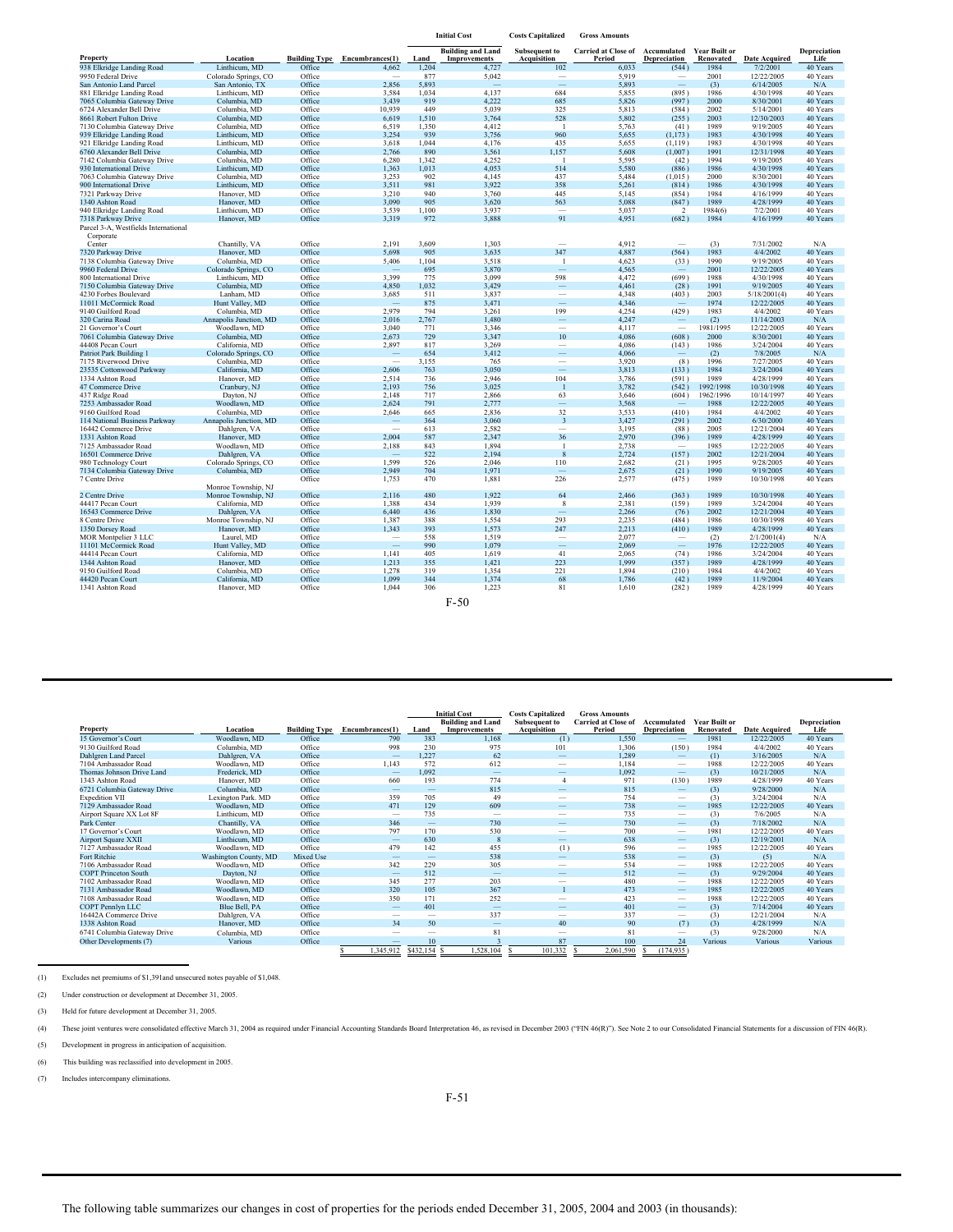|                                                           | 2005        | 2004        | 2003        |
|-----------------------------------------------------------|-------------|-------------|-------------|
| Beginning balance                                         | \$1,685,016 | \$1,287,066 | \$1,127,225 |
| Adjustments related to FAS 141 intangible assets(1)       |             |             | (14,200)    |
| Adjusted beginning balance                                | \$1,685,016 | \$1,287,066 | 1,113,025   |
| Property acquisitions                                     | 341,911     | 260,023     | 191,053     |
| Building and land improvements                            | 139,424     | 117,817     | 23,684      |
| <b>Sales</b>                                              | (28, 109)   |             | (40,696)    |
| Contribution of assets to unconsolidated joint venture    | (76, 183)   | _           |             |
| Adjustments related to consolidation of joint ventures(2) |             | 20.187      |             |
| Reclassification of building into development             | (464)       |             |             |
| Other                                                     | (5)         | (77)        |             |
| <b>Ending balance</b>                                     | \$2,061,590 | \$1,685,016 | \$1,287,066 |

The following table summarizes our changes in accumulated depreciation for the same time periods (in thousands):

|                                                           | 2005      | 2004      | 2003         |
|-----------------------------------------------------------|-----------|-----------|--------------|
| Beginning balance                                         | \$141,716 | \$103,070 | 76,095<br>S. |
| Adjustments related to FAS 141(1)                         |           |           | 1,974        |
| Adjusted beginning balance                                | 141,716   | 103,070   | 78,069       |
| Depreciation expense                                      | 48,421    | 38,594    | 29,730       |
| <b>Sales</b>                                              | (3,508)   |           | (4,729)      |
| Contribution of assets to unconsolidated joint venture    | (11, 146) |           |              |
| Reclassification of building into development             | (464)     |           |              |
| Adjustments related to consolidation of joint ventures(2) | __        | 52        |              |
| Other                                                     | (84)      | _         |              |
| Ending balance                                            | \$174,935 | \$141,716 | \$103,070    |

(1) On July 1, 2001, we adopted Statement of Financial Accounting Standards No. 141, "Business Combinations" ("SFAS 141"). SFAS 141 requires that the purchase method of accounting be used for all business combinations initiated after June 30, 2001. Under SFAS 141, the value associated with acquisitions of real estate is assigned not only to land and building improvements but also to a number of additional components; these components are described in the section entitled "Acquisitions of Real Estate" in Note 3 to the Consolidated Financial Statements. In 2002, we changed our presentation of the effects of SFAS 141 on the results of operations from the presentation that we used in our 2002 Annual Report on Form 10-K by reclassifying the depreciation of tenant improvements and amortization of leasing costs associated with in-place operating leases of acquired properties from rental revenue to depreciation and amortization expense. We also changed our Consolidated Balance Sheet as of December 31, 2002 to separately present intangible assets and deferred revenues associated with real estate acquisitions.

(2) We began consolidating the accounts of several of our real estate joint ventures effective March 31, 2004 as required by FIN 46(R). For a description of our accounting under FIN 46(R), you should refer to Note 2 to our Consolidated Financial Statements.

F-52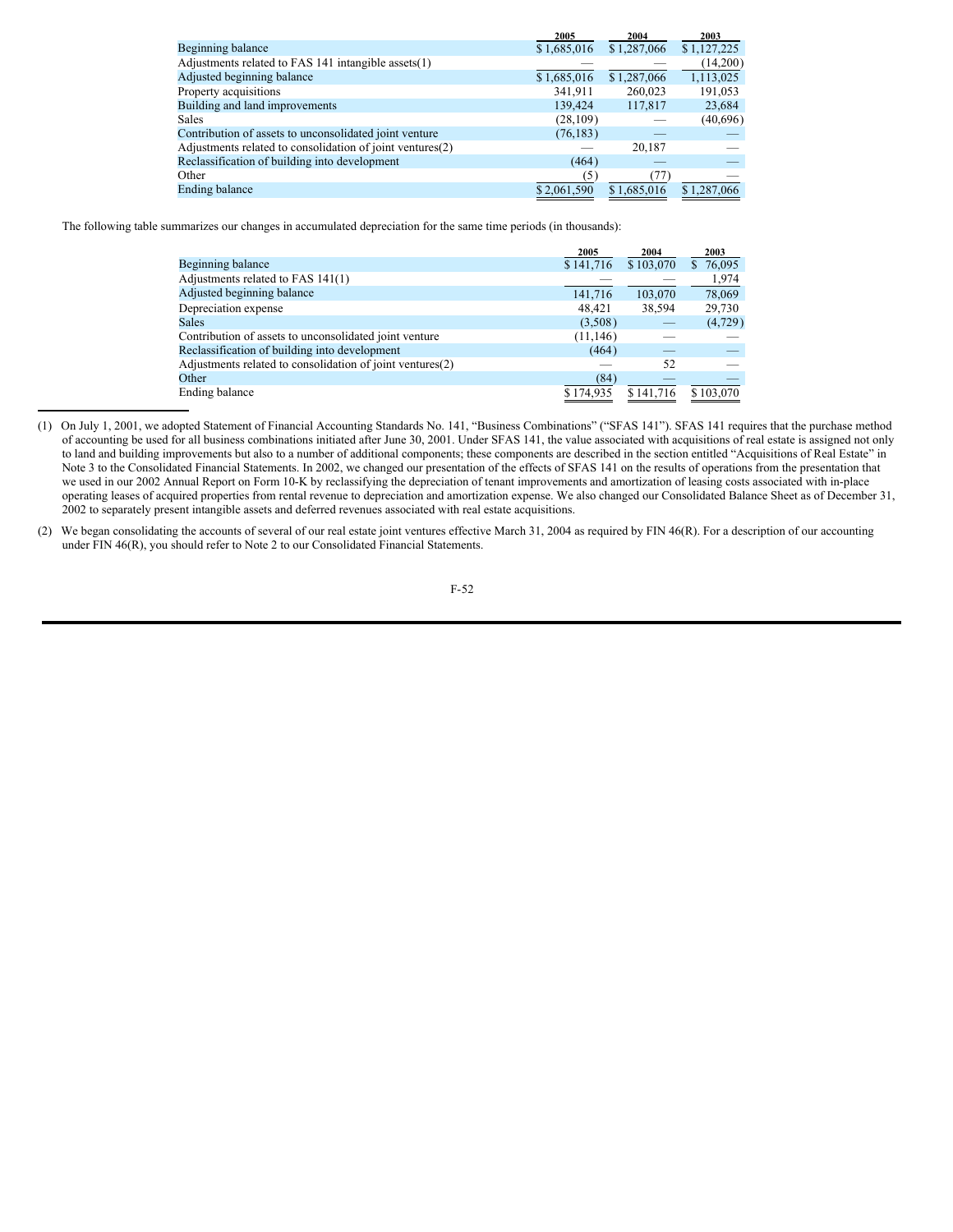# **Description of Compensation of Non-Employee Trustees**

Each Trustee who is not also an officer and full-time employee of Corporate Office Properties Trust (the "Company") receives the fees set forth in the table below until changed by the Board of Trustees:

| Annual trustee fee              | S | 25,000 |
|---------------------------------|---|--------|
| Annual committee chairman fees  |   |        |
| Audit committee                 |   | 9,000  |
| Compensation committee          |   | 6,000  |
| Investment committee            |   | 7,500  |
| Nominating/corporate governance |   | 4,000  |
| Board meeting fees              |   | 1,000  |
| Committee meeting fees          |   | 1,000  |

The members of the Board of Trustees are also eligible for reimbursement for travel and lodging expenses incurred in connection with attendance at Board and committee meetings. In addition, until changed by the Board of Trustees, all non-employee Trustees will receive an annual grant of 5,000 options to purchase the Company's common shares of beneficial interest at an exercise price equal to the fair market value on the date of grant; this grant takes place on the day of the Company's annual meeting of shareholders. These options vest 100% one year from the date of grant.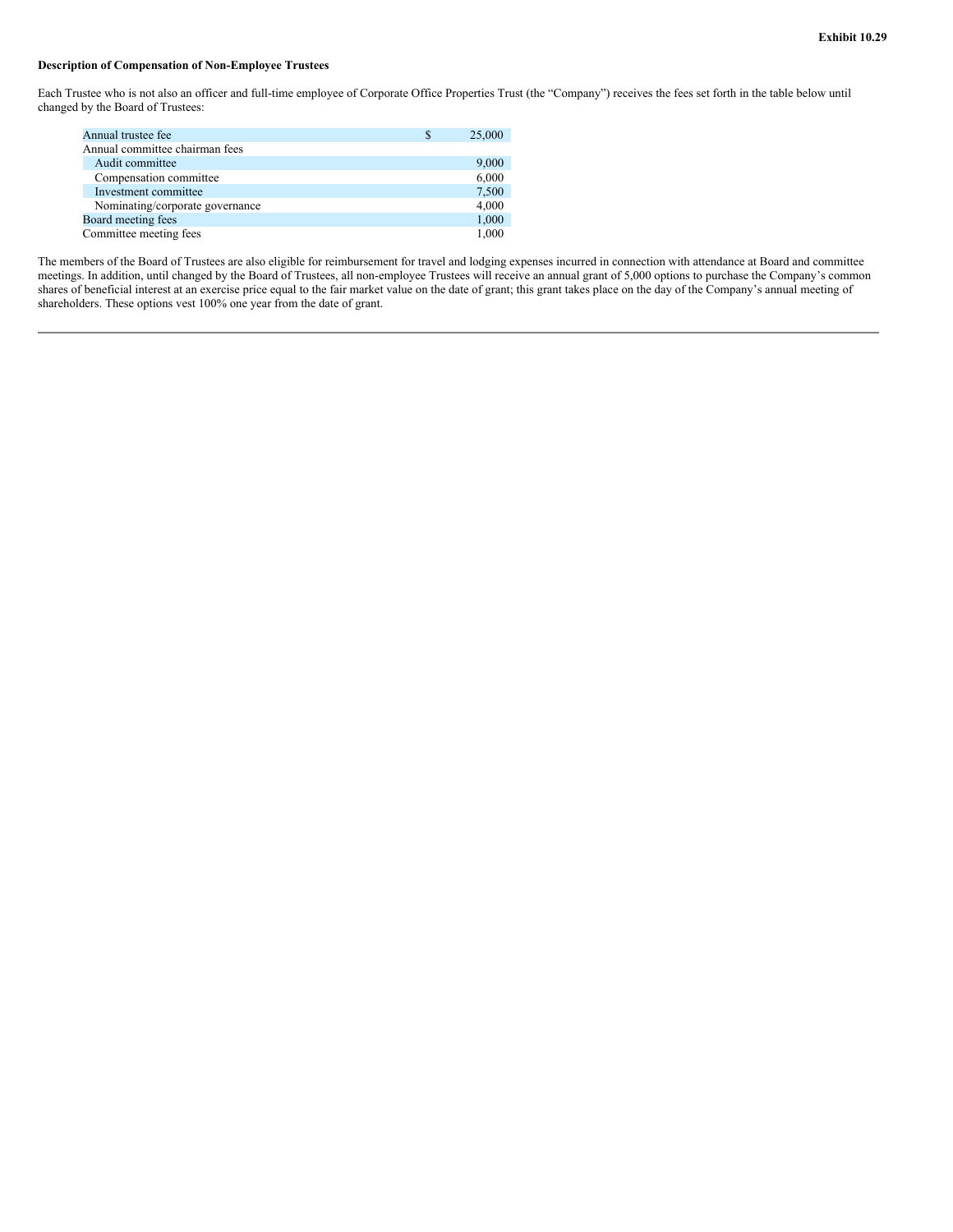# **Description of annual cash incentive awards to executives**

The Compensation Committee of the Board of Trustees (the "Compensation Committee") of Corporate Office Properties Trust (the "Company") considers the award of annual cash incentive awards designed to correlate executive compensation to the overall performance of the Company and to the performance of each executive's specific business unit.

The Compensation Committee establishes target performance levels for the Company in general and for the business units specifically by using peer groups' bonus information, along with a summary of the objectives for the Company and its business units. The Committee then establishes annual cash incentive award targets based on different thresholds of performance in meeting the performance levels.

The Committee uses the median bonus level for executive positions in the REIT peer groups as a guideline for determining a Company executive's target bonus to be awarded if the Company and the executive's business unit meet target performance levels. Each executive may generally earn up to an established maximum percentage of his or her annual salary if higher-than-target performance levels are achieved, and will generally receive less than the target bonus if the target performance levels are not met, although bonuses could not be paid at all if a defined minimum performance level is not met.

The measures used in defining overall Company performance objectives for determining bonuses are diluted funds from operations per share and diluted adjusted funds from operations per share (both of which are measurements used by equity REITs to evaluate financial performance). The measures used in defining business unit performance are tailored to apply to the nature of each business unit's operations. The measures used in computing the bonus of the Chief Executive Officer include only overall Company performance measures. The measures used in computing the bonuses of the other executives include overall Company performance measures as well as measures applicable to each executive's business unit.

The Compensation Committee has the discretion to award higher or lower annual cash incentive awards to executives relative to amounts computed in accordance with the methodology set forth above.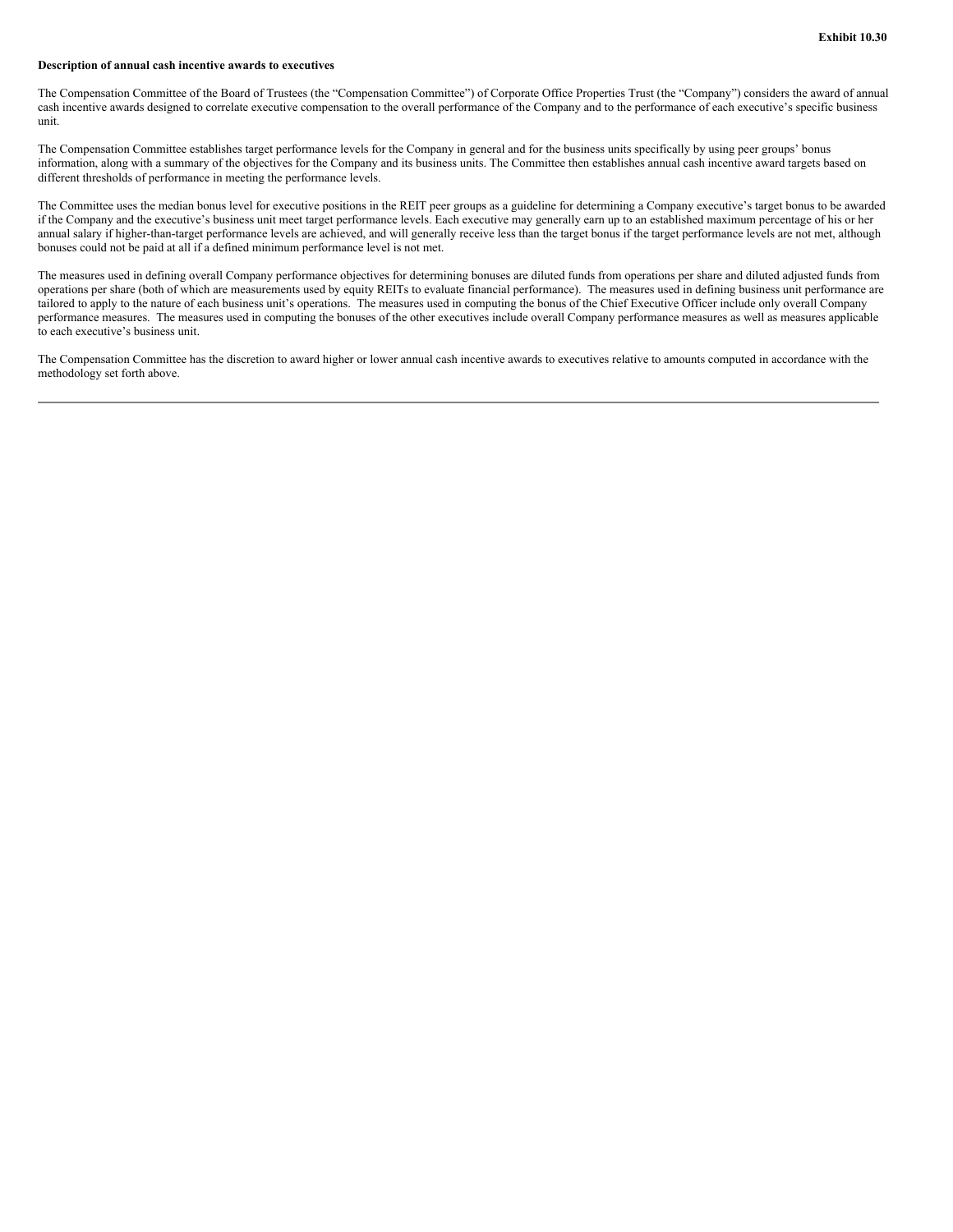# **Corporate Office Properties Trust**

#### **Computation of Earnings to Combined Fixed Charges and Preferred Share Dividends**

(Dollars in thousands)

|                                                             |              |           |               |           |    | <b>Years Ended December 31,</b> |              |           |               |          |
|-------------------------------------------------------------|--------------|-----------|---------------|-----------|----|---------------------------------|--------------|-----------|---------------|----------|
|                                                             |              | 2005      |               | 2004      |    | 2003                            |              | 2002      |               | 2001     |
| Earnings:                                                   |              |           |               |           |    |                                 |              |           |               |          |
| Income from continuing operations before equity in loss of  |              |           |               |           |    |                                 |              |           |               |          |
| unconsolidated entities, income taxes and minority          |              |           |               |           |    |                                 |              |           |               |          |
| interests                                                   | S            | 41,108    | <sup>\$</sup> | 43,319    | \$ | 33,995                          | S            | 26,143    | <sup>\$</sup> | 24,752   |
| Gain (loss) on sales of real estate, excluding discontinued |              |           |               |           |    |                                 |              |           |               |          |
| operations                                                  |              | 366       |               | (150)     |    | 472                             |              | 2,564     |               | 1.618    |
| Combined fixed charges and preferred share dividends        |              |           |               |           |    |                                 |              |           |               |          |
| (from below)                                                |              | 85,240    |               | 70,627    |    | 71,541                          |              | 57,894    |               | 49.765   |
| Amortization of capitalized interest                        |              | 339       |               | 288       |    | 256                             |              | 197       |               | 88       |
| Distributed (loss) income of equity investees               |              | (164)     |               | (83)      |    | (181)                           |              | 295       |               | 104      |
| Subtract:                                                   |              |           |               |           |    |                                 |              |           |               |          |
| Capitalized interest (from below)                           |              | (9,871)   |               | (5,112)   |    | (2,846)                         |              | (3,091)   |               | (5,295)  |
| Preferred share dividends                                   |              | (14, 615) |               | (16, 329) |    | (12,003)                        |              | (10, 134) |               | (6,857)  |
| Preferred unit distributions                                |              | (660)     |               | (179)     |    | (1,049)                         |              | (2, 287)  |               | (2, 287) |
| Repurchase of preferred units in excess of recorded book    |              |           |               |           |    |                                 |              |           |               |          |
| value                                                       |              |           |               |           |    | (11,224)                        |              |           |               |          |
| Less: Issuance costs associated with redeemed preferred     |              |           |               |           |    |                                 |              |           |               |          |
| shares                                                      |              |           |               | (1, 813)  |    |                                 |              |           |               |          |
| Total earnings                                              | $\mathbb{S}$ | 101,743   | $\mathbb{S}$  | 90,568    | \$ | 78,961                          | $\mathbf{s}$ | 71,581    | $\mathbb{S}$  | 61,888   |
| Combined fixed charges and preferred share dividends:       |              |           |               |           |    |                                 |              |           |               |          |
| Interest expense on continuing operations                   | S            | 56,655    | $\mathbb{S}$  | 43.600    | S  | 40,367                          | S            | 38,287    | \$            | 31,578   |
| Interest expense on discontinued operations                 |              | 489       |               | 663       |    | 812                             |              | 1,069     |               | 1,203    |
| Capitalized interest                                        |              | 9,871     |               | 5,112     |    | 2,846                           |              | 3,091     |               | 5,295    |
| Amortization of debt issuance costs-expensed                |              | 2,240     |               | 2,431     |    | 2,767                           |              | 2,501     |               | 2,031    |
| Amortization of debt issuance costs-capitalized             |              | 272       |               | 113       |    |                                 |              | 59        |               | 119      |
| Interest included in rental expense                         |              | 438       |               | 387       |    | 473                             |              | 466       |               | 395      |
| Preferred share dividends                                   |              | 14.615    |               | 16.329    |    | 12.003                          |              | 10.134    |               | 6.857    |
| Preferred unit distributions                                |              | 660       |               | 179       |    | 1,049                           |              | 2,287     |               | 2,287    |
| Repurchase of preferred units in excess of recorded book    |              |           |               |           |    |                                 |              |           |               |          |
| value                                                       |              |           |               |           |    | 11,224                          |              |           |               |          |
| Issuance costs associated with redeemed preferred shares    |              |           |               | 1,813     |    |                                 |              |           |               |          |
| Total combined fixed charges and preferred share dividends  | S.           | 85,240    | \$            | 70.627    | S  | 71,541                          | S.           | 57,894    | \$            | 49.765   |
|                                                             |              |           |               |           |    |                                 |              |           |               |          |
| Ratio of earnings to combined fixed charges and preferred   |              |           |               |           |    |                                 |              |           |               |          |
| share dividends                                             |              | 1.19      |               | 1.28      |    | 1.10                            |              | 1.24      |               | 1.24     |
|                                                             |              |           |               |           |    |                                 |              |           |               |          |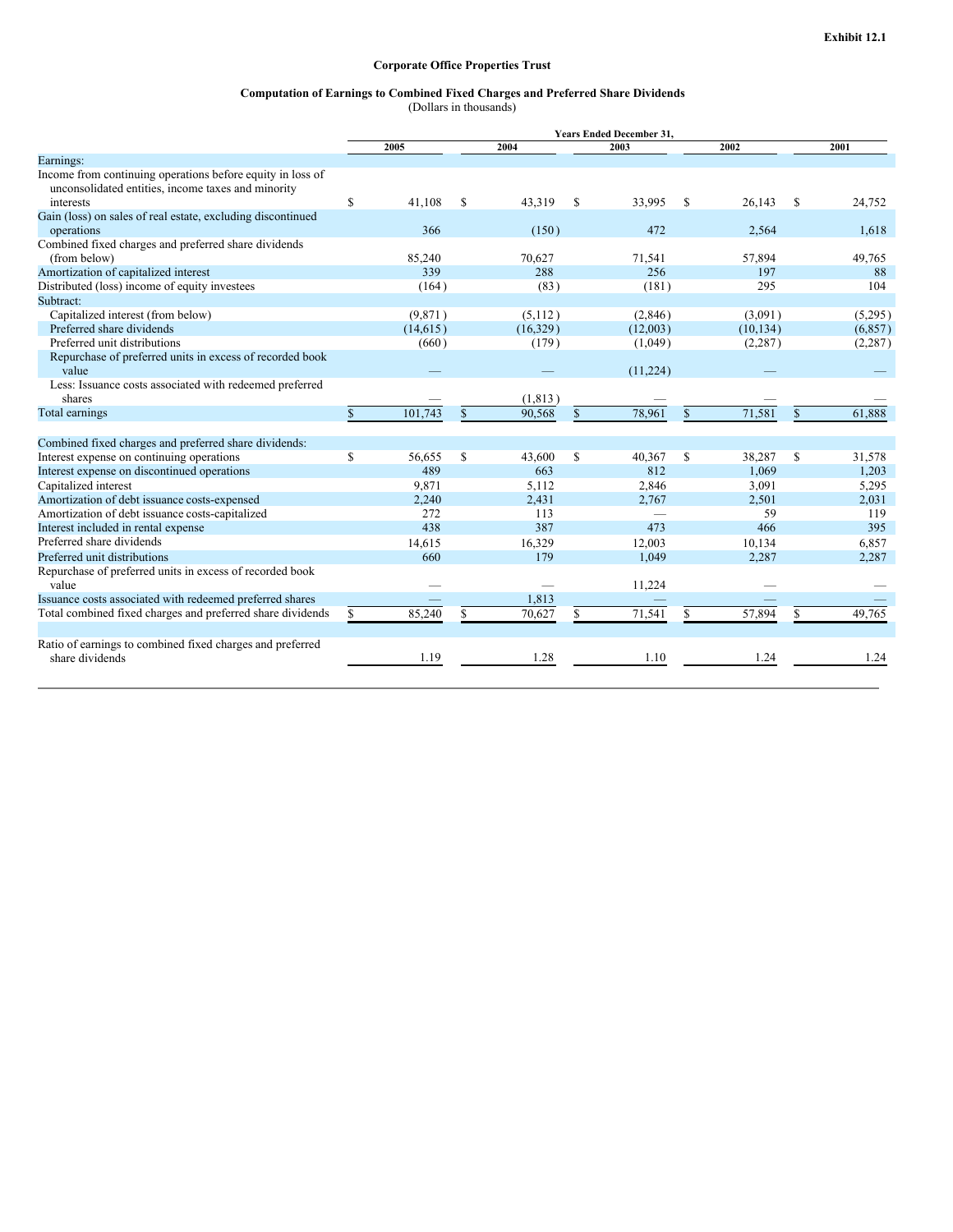# **CORPORATE OFFICE PROPERTIES TRUST** SUBSIDIARIES OF REGISTRANT

# Colorado

COPT Interquest, LLC COPT Interquest III, LLC COPT Interquest IV, LLC COPT Newport, LLC COPT Patriot Park I, LLC COPT Patriot Park II, LLC Patriot Park, LLC

# Delaware

Airport Square Holdings I, LLC Airport Square Holdings VI and VII, LLC Blue Bell Investment Company, LP COPT Acquisitions, Inc. COPT Concourse, LLC COPT Gateway, LP Corporate Gateway, LP Corporate Office Properties, LP Corporate Office Properties Holdings, Inc. Crown Point, L.L.C. Delaware Airport III, LLC Delaware Airport VIII, LLC Delaware Airport IX, LLC Great Mills I, L.L.C. Great Mills II, L.L.C. Great Mills III, L.L.C. Great Mills IV, L.L.C. Great Mills V, L.L.C. Harrisburg Corporate Gateway Partners, L P Opportunity Invest Ventures, LLC Sterling York, LLC South Brunswick Investors, LP 11800 Tech Road, LLC

# Maryland

Airport Square, LLC Airport Square II, LLC Airport Square IV, LLC Airport Square V, LLC Airport Square X, LLC Airport Square XI, LLC Airport Square XIII, LLC Airport Square XIV, LLC Airport Square XV, LLC Airport Square XIX, LLC Airport Square XX, LLC Airport Square XX Parking, LLC Airport Square XXI, LLC Airport Square XXII, LLC Airport Square Partners, LLC

Airport Square Storms, LLC Ambassador Center, LLC A S I, L L C Atrium Building, LLC Brown's Wharf, LLC Columbia Gateway S-28, LLC Commons Office Research, LLC Concourse 1304, LLC COPT Arundel Preserve, LLC COPT Development & Construction Services, LLC COPT Gate 63, LLC COPT Gate 6700-6708-6724, LLC COPT General, LLC COPT Montpelier, LLC COPT Opportunity Invest I, LLC COPT Property Management Services, LLC COPT Renovation, LLC COPT Riverwood, LLC C O P T T - 1 1, L L C Corporate Cooling & Controls, LLC Corporate Development Services, LLC Corporate Gatespring, LLC Corporate Gatespring II, LLC Corporate Office Management, Inc. Corporate Office Services, LLC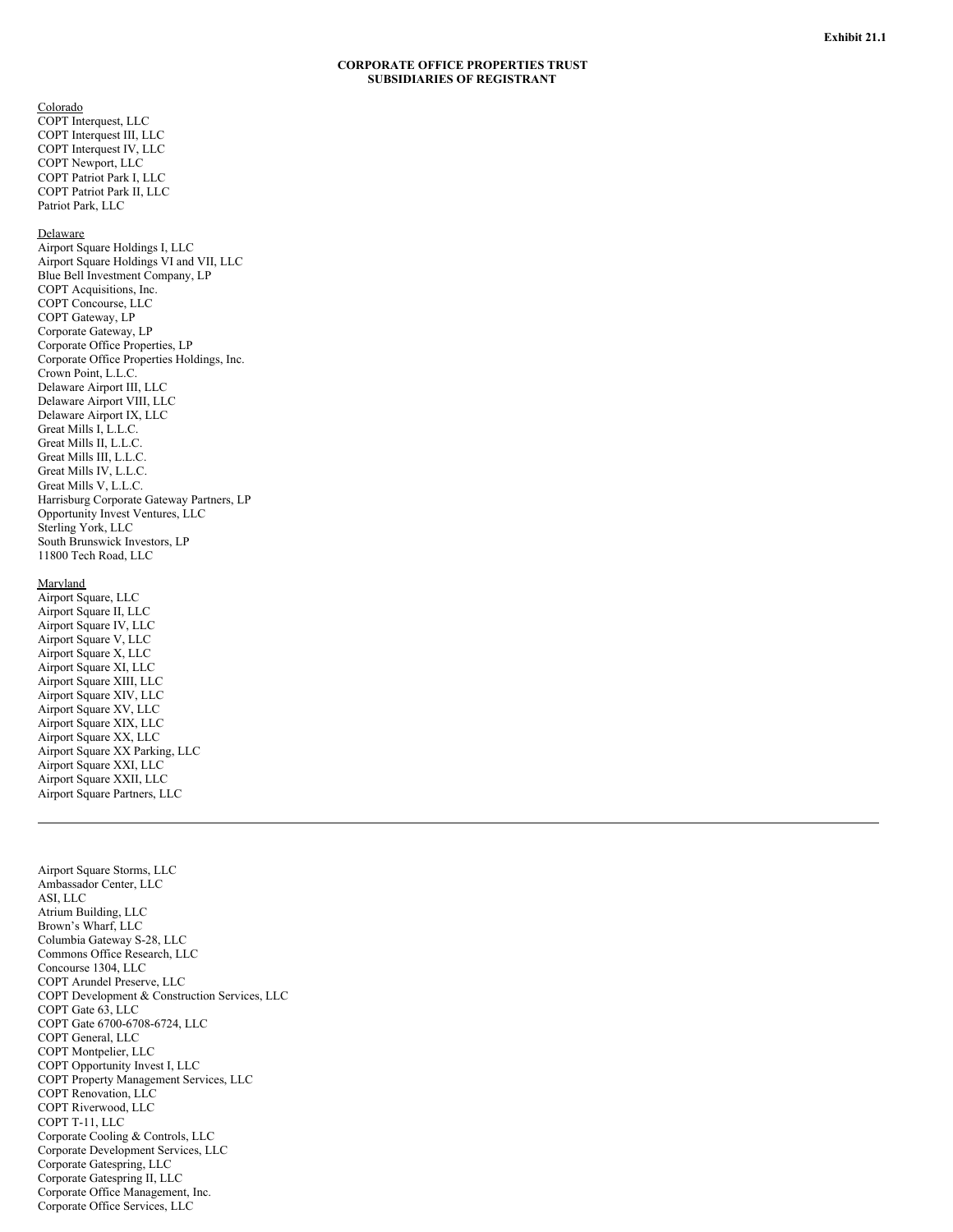Corporate Paragon, LLC Corporate Property, LLC Cornucopia Holdings, LLC Cornucopia Holdings II, LLC Enterprise Campus Developer, LLC Fourth Exploration, L.L.C. Fifth Exploration, L.L.C. Ft. Ritchie I, LLC Ft. Ritchie II, LLC Ft. Ritchie III, LLC Ft. Ritchie IV, LLC Ft. Ritchie Holding, LLC Gateway 44, LLC Gateway 67, LLC Gateway 70, LLC Gateway 70 Holdings, LLC Gateway Crossing 95, LLC Governors Court, LLC Governors Court 21, LLC Honeyland 108, LLC Jolly COPT I, LLC Jolly COPT II, LLC Lakeview at the Greens, LLC M Square NOAA, LLC MOR Forbes, LLC MOR Forbes 2, LLC MOR Montpelier 3, LLC NBP One, LLC NBP Huff & Puff, LLC NBP Lot 3-A, LLC NBP Retail, LLC

NBP 131-133-141, LLC

NBP 132, LLC NBP 134, LLC NBP 135, LLC NBP 140, LLC NBP 191, LLC NBP 201, LLC NBP 201 Holdings, LLC NBP 211, LLC NBP 211 Holdings, LLC NBP 220, LLC NBP 220 Holdings, LLC NBP 221, LLC NBP 302, LLC NBP 304, LLC NBP 306, LLC NBP 318, LLC NBP 320, LLC NBP 322, LLC Pecan Court, L.L.C. Red Cedar Building, LLC RIVA Trustee, LLC Rockville Corporate Center, LLC Rutherford 2 Limited Partnership Tech Park I, LLC Tech Park II, LLC Tech Park IV, LLC Third Exploration, L.L.C. 67 Financing, LLC 110 Thomas Johnson Drive, LLC 134, LLC 226 Schilling Circle, LLC 230 Schilling Circle, LLC 304 Sentinel, LLC 2500 Riva Trust 2691 Technology, LLC 2900 Lord Baltimore Drive, LLC 6700 Alexander Bell, LLC 6711 Gateway, LLC 6711 Gateway Funding, LLC 6721 Gateway, LLC 6731 Gateway, LLC 6741 Gateway, LLC 6940 CGD, LLC 7000 CG, LLC 7000 Honeys, LLC 7015 Albert Einstein Drive, LLC 7130 Columbia Gateway, LLC 7200 Riverwood, LLC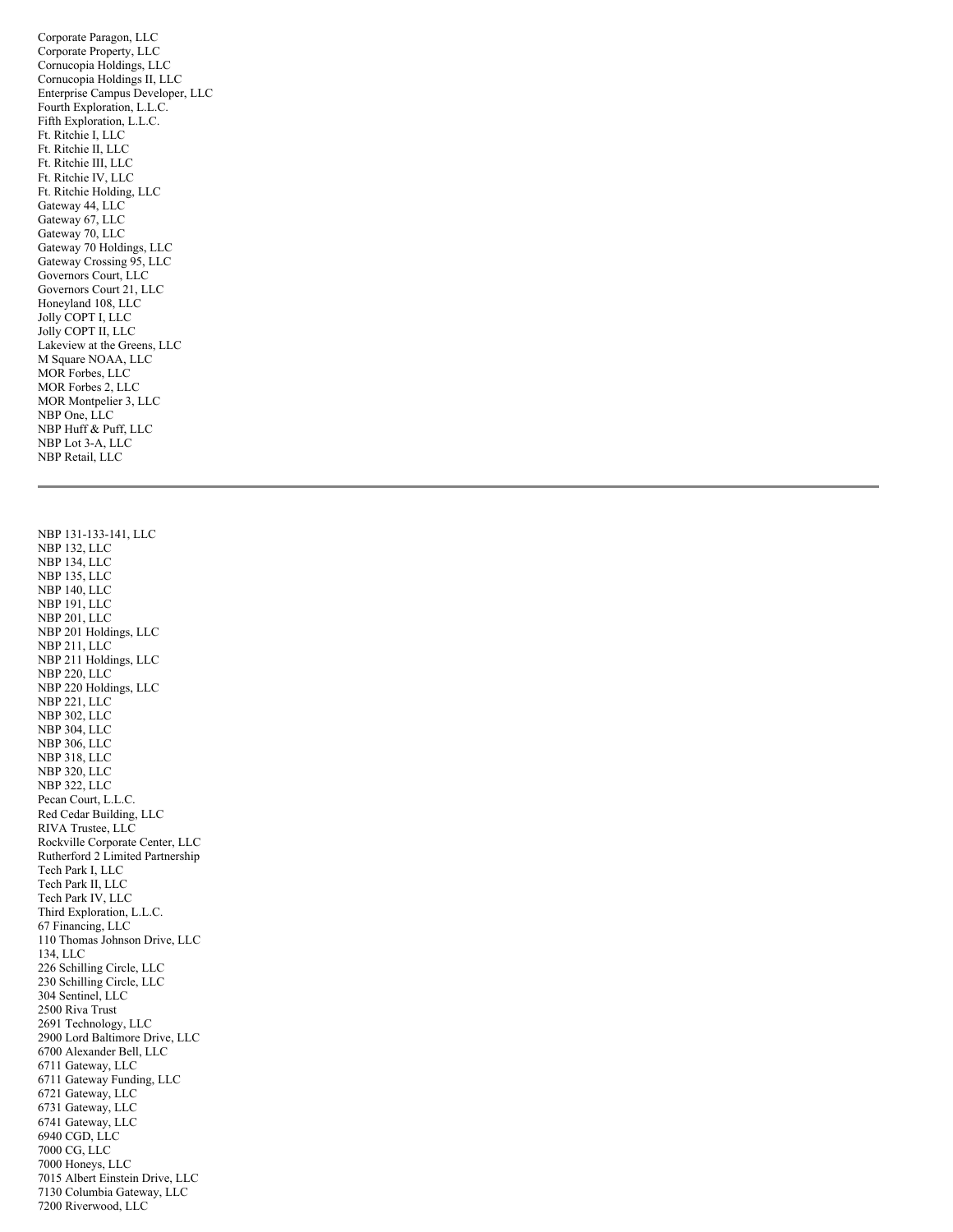Ambassador Road, LLC Parkway Drive Enterprises, LLC Ambassador Road, LLC Parkway Drive Enterprises, LLC Parkway Drive Enterprises, LLC 7320 PD, LLC Parkway Drive Enterprises, LLC

7468 Candlewood Road, LLC 8621 RFD, LLC 8661 RFD, LLC 9690 Deereco Road, LLC

# New Jersey

COPT Princeton South, LLC Cuaba Associates, L.L.C. Princeton Executive, LLC 68 Culver, LLC Route 46 Partners, L.L.C.

### **Pennsylvania**

Bolivar Associates, LLC COPT Pennlyn, L.P.

#### Texas

COPT San Antonio General, LLC COPT San Antonio, LP

# Virginia

COPT Chantilly, LLC COPT Chantilly II, LLC COPT Dahlgren, LLC COPT Dahlgren I, LLC COPT Dahlgren II, LLC COPT Dahlgren IV, LLC COPT Dahlgren Land, LLC COPT Greens I, LLC COPT Greens II, LLC COPT Greens III, LLC COPT Park Meadow, LLC COPT Parkstone, LLC COPT Ridgeview I, LLC COPT Ridgeview II & III, LLC COPT Stonecroft, LLC COPT Sunrise, LLC COPT Waterview I, LLC COPT Waterview III, LLC TRC Pinnacle Towers, L.L.C. 2900 Towerview Road, LLC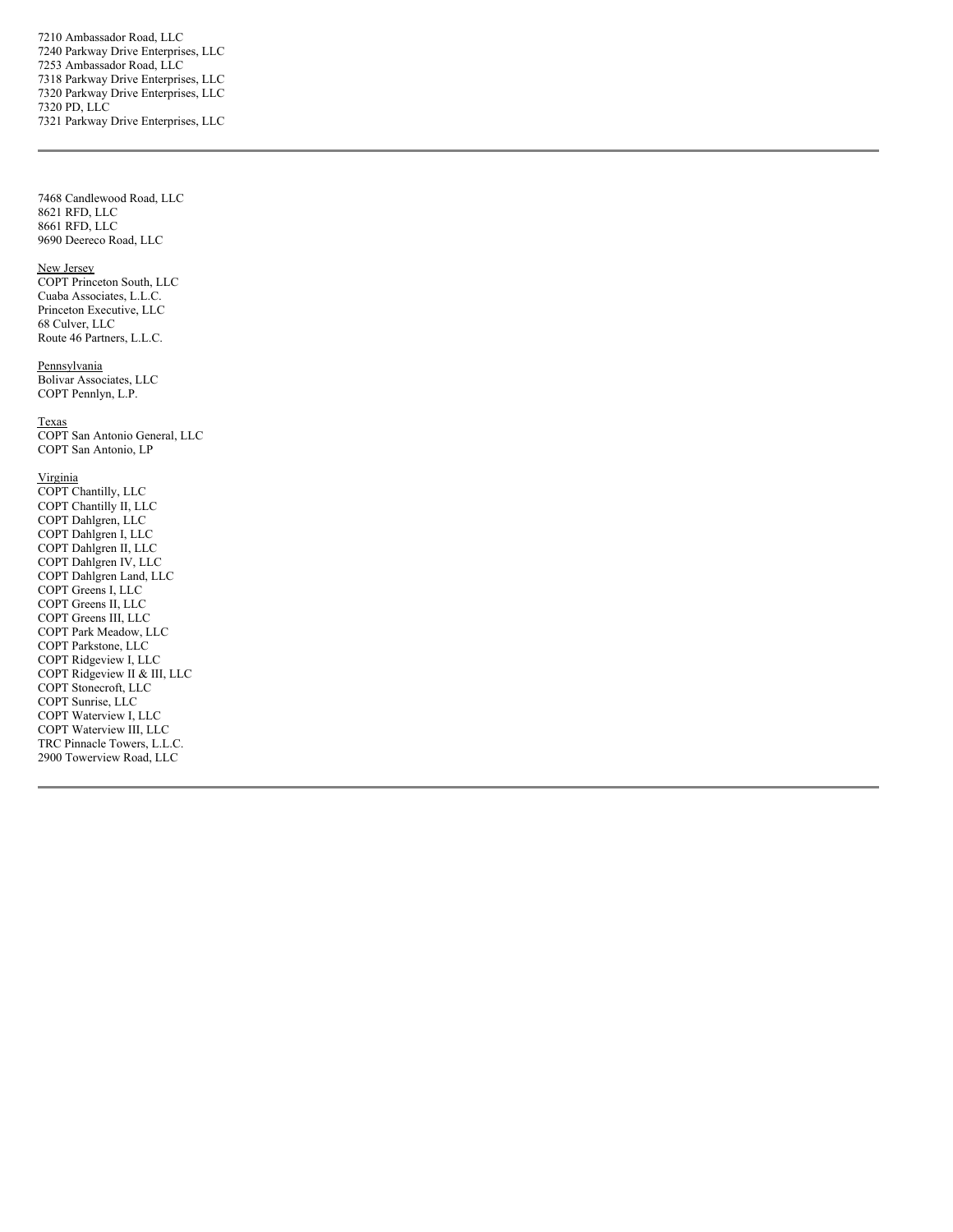### **CONSENT OF INDEPENDENT REGISTERED PUBLIC ACCOUNTING FIRM**

We hereby consent to the incorporation by reference in the Registration Statement on Form Form S-3 (No. 333-59766, 333-36740, 333-60379, 333-85210 and No. 333- 108785) and Form S-8 (No. 333-87384, No. 333-88711, No. 333-111736, No. 333-118096 and No. 333-118097) of Corporate Office Properties Trust of our report dated March 16, 2006 relating to the financial statements, financial statement schedule, management's assessment of the effectiveness of internal control over financial reporting and the effectiveness of internal control over financial reporting, which appears in this Form 10-K.

/s/ PricewaterhouseCoopers LLP

PricewaterhouseCoopers LLP Baltimore, MD March 16, 2006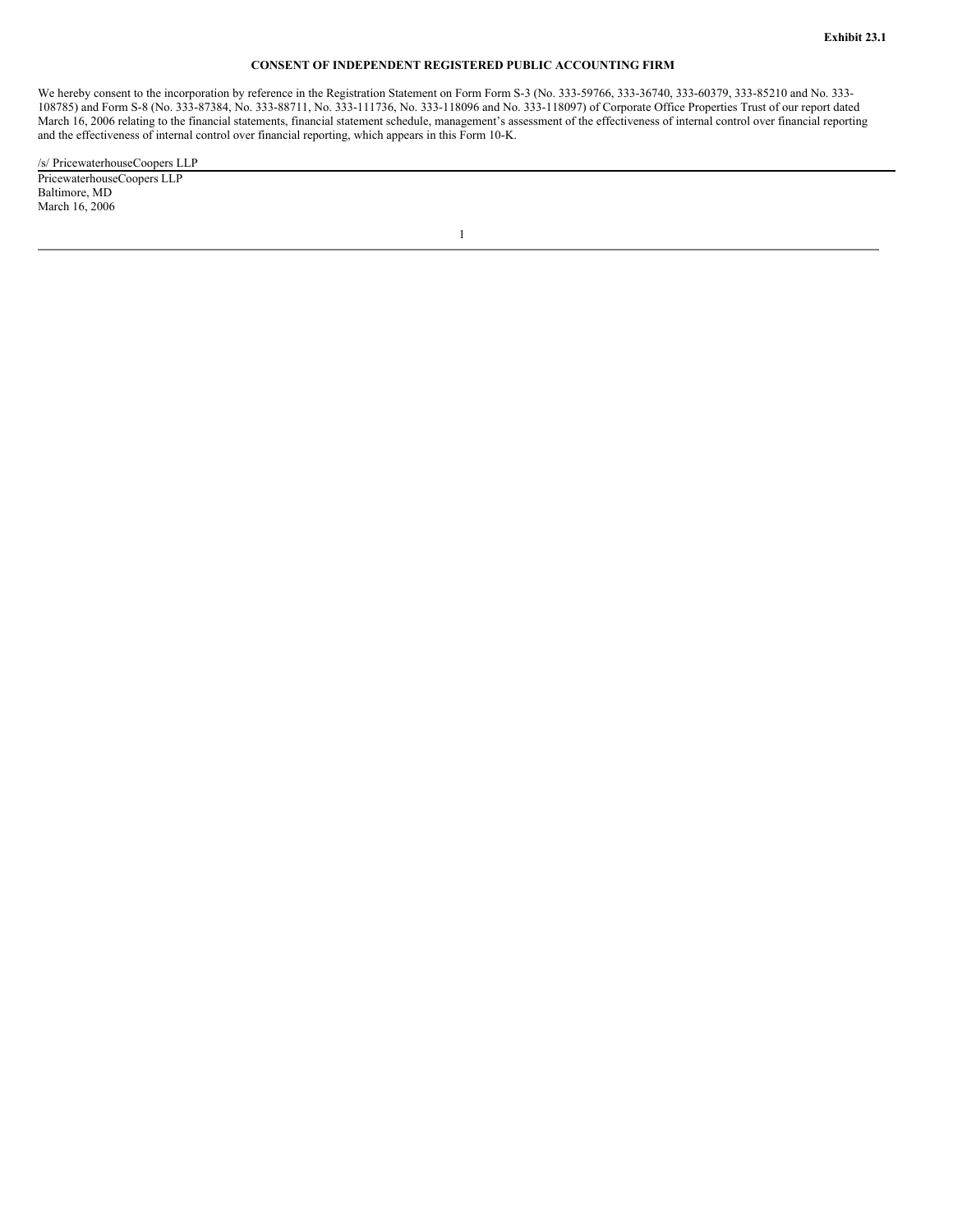## CERTIFICATIONS REQUIRED BY RULE 13a-14(a) UNDER THE SECURITIES EXCHANGE ACT OF 1934

### **CERTIFICATIONS**

I, Randall M. Griffin, certify that:

1. I have reviewed this annual report on Form 10-K of Corporate Office Properties Trust;

2. Based on my knowledge, this report does not contain any untrue statement of a material fact or omit to state a material fact necessary to make the statements made, in light of the circumstances under which such statements were made, not misleading with respect to the period covered by this report;

3. Based on my knowledge, the financial statements, and other financial information included in this report, fairly present in all material respects the financial condition, results of operations and cash flows of the registrant as of, and for, the periods presented in this report;

4. The registrant's other certifying officer(s) and I are responsible for establishing and maintaining disclosure controls and procedures (as defined in Exchange Act Rules 13a-15(e) and 15d-15(e)) and internal control over financial reporting (as defined in Exchange Act Rules 13a-15(f) and 15d-15(f)) for the registrant and have:

- a) Designed such disclosure controls and procedures, or caused such disclosure controls and procedures to be designed under our supervision, to ensure that material information relating to the registrant, including its consolidated subsidiaries, is made known to us by others within those entities, particularly during the period in which this report is being prepared;
- b) Designed such internal control over financial reporting, or caused such internal control over financial reporting to be designed under our supervision, to provide reasonable assurance regarding the reliability of financial reporting and the preparation of financial statements for external purposes in accordance with generally accepted accounting principles;
- c) Evaluated the effectiveness of the registrant's disclosure controls and procedures and presented in this report our conclusions about the effectiveness of the disclosure controls and procedures, as of the end of the period covered by this report based on such evaluation; and
- d) Disclosed in this report any change in the registrant's internal control over financial reporting that occurred during the registrant's most recent fiscal quarter (the registrant's fourth fiscal quarter in the case of an annual report) that has materially affected, or is reasonably likely to materially affect, the registrant's internal control over financial reporting; and

5. The registrant's other certifying officer(s) and I have disclosed, based on our most recent evaluation of internal control over financial reporting, to the registrant's auditors and the audit committee of the registrant's board of directors (or persons performing the equivalent functions):

- a) All significant deficiencies and material weaknesses in the design or operation of internal control over financial reporting which are reasonably likely to adversely affect the registrant's ability to record, process, summarize and report financial information; and
- b) Any fraud, whether or not material, that involves management or other employees who have a significant role in the registrant's internal control over financial reporting.

Date: March 16, 2006 /s/ Randall M. Griffin

Randall M. Griffin Chief Executive Officer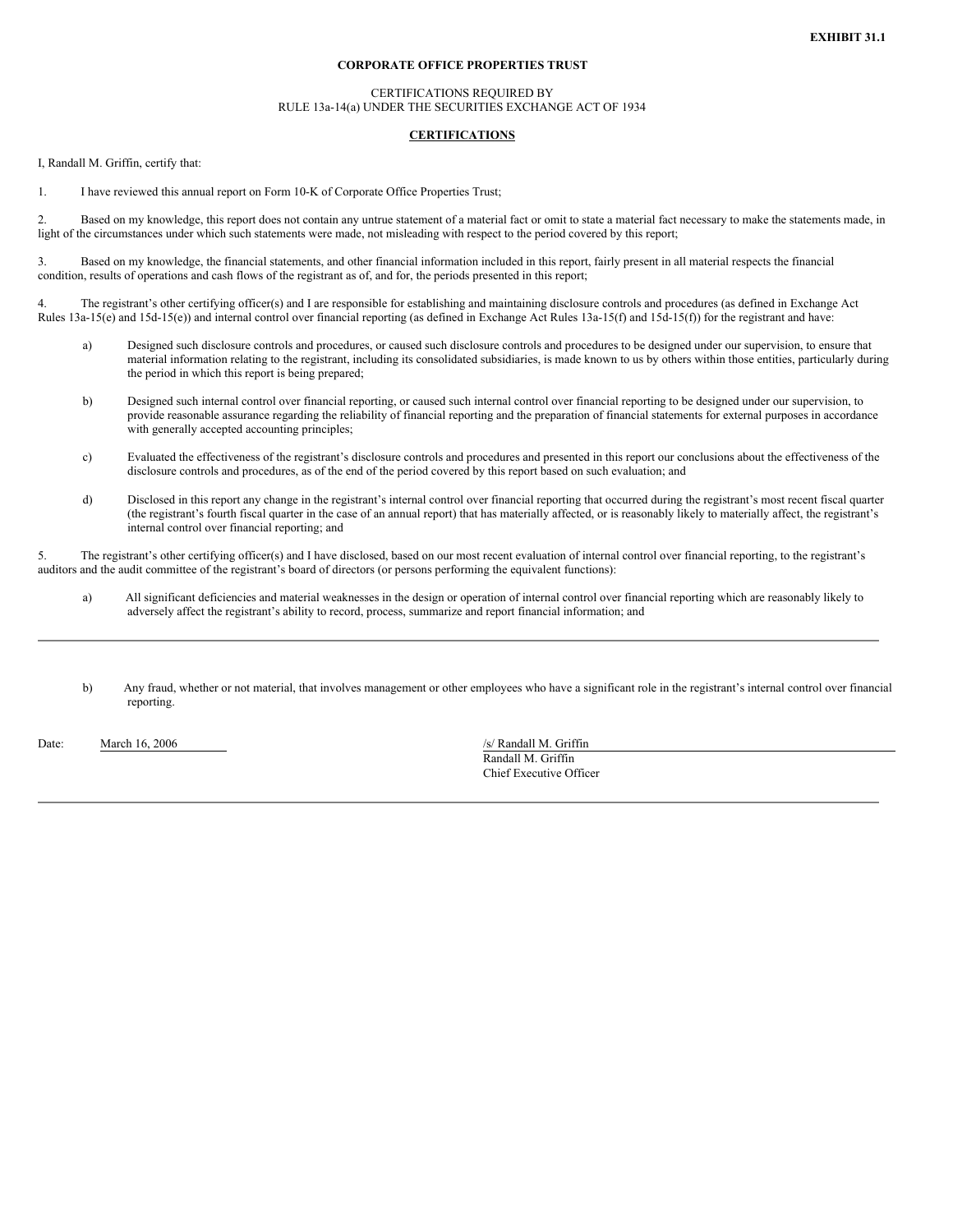## CERTIFICATIONS REQUIRED BY RULE 13a-14(a) UNDER THE SECURITIES EXCHANGE ACT OF 1934

#### **CERTIFICATIONS**

I, Roger A. Waesche, Jr., certify that:

1. I have reviewed this annual report on Form 10-K of Corporate Office Properties Trust;

2. Based on my knowledge, this report does not contain any untrue statement of a material fact or omit to state a material fact necessary to make the statements made, in light of the circumstances under which such statements were made, not misleading with respect to the period covered by this report;

3. Based on my knowledge, the financial statements, and other financial information included in this report, fairly present in all material respects the financial condition, results of operations and cash flows of the registrant as of, and for, the periods presented in this report;

4. The registrant's other certifying officer(s) and I are responsible for establishing and maintaining disclosure controls and procedures (as defined in Exchange Act Rules 13a-15(e) and 15d-15(e)) and internal control over financial reporting (as defined in Exchange Act Rules 13a-15(f) and 15d-15(f)) for the registrant and have:

- a) Designed such disclosure controls and procedures, or caused such disclosure controls and procedures to be designed under our supervision, to ensure that material information relating to the registrant, including its consolidated subsidiaries, is made known to us by others within those entities, particularly during the period in which this report is being prepared;
- b) Designed such internal control over financial reporting, or caused such internal control over financial reporting to be designed under our supervision, to provide reasonable assurance regarding the reliability of financial reporting and the preparation of financial statements for external purposes in accordance with generally accepted accounting principles;
- c) Evaluated the effectiveness of the registrant's disclosure controls and procedures and presented in this report our conclusions about the effectiveness of the disclosure controls and procedures, as of the end of the period covered by this report based on such evaluation; and
- d) Disclosed in this report any change in the registrant's internal control over financial reporting that occurred during the registrant's most recent fiscal quarter (the registrant's fourth fiscal quarter in the case of an annual report) that has materially affected, or is reasonably likely to materially affect, the registrant's internal control over financial reporting; and

5. The registrant's other certifying officer(s) and I have disclosed, based on our most recent evaluation of internal control over financial reporting, to the registrant's auditors and the audit committee of the registrant's board of directors (or persons performing the equivalent functions):

- a) All significant deficiencies and material weaknesses in the design or operation of internal control over financial reporting which are reasonably likely to adversely affect the registrant's ability to record, process, summarize and report financial information; and
- b) Any fraud, whether or not material, that involves management or other employees who have a significant role in the registrant's internal control over financial reporting.

Date: March 16, 2006 /s/ Roger A. Waesche, Jr.

Roger A. Waesche, Jr. Chief Financial Officer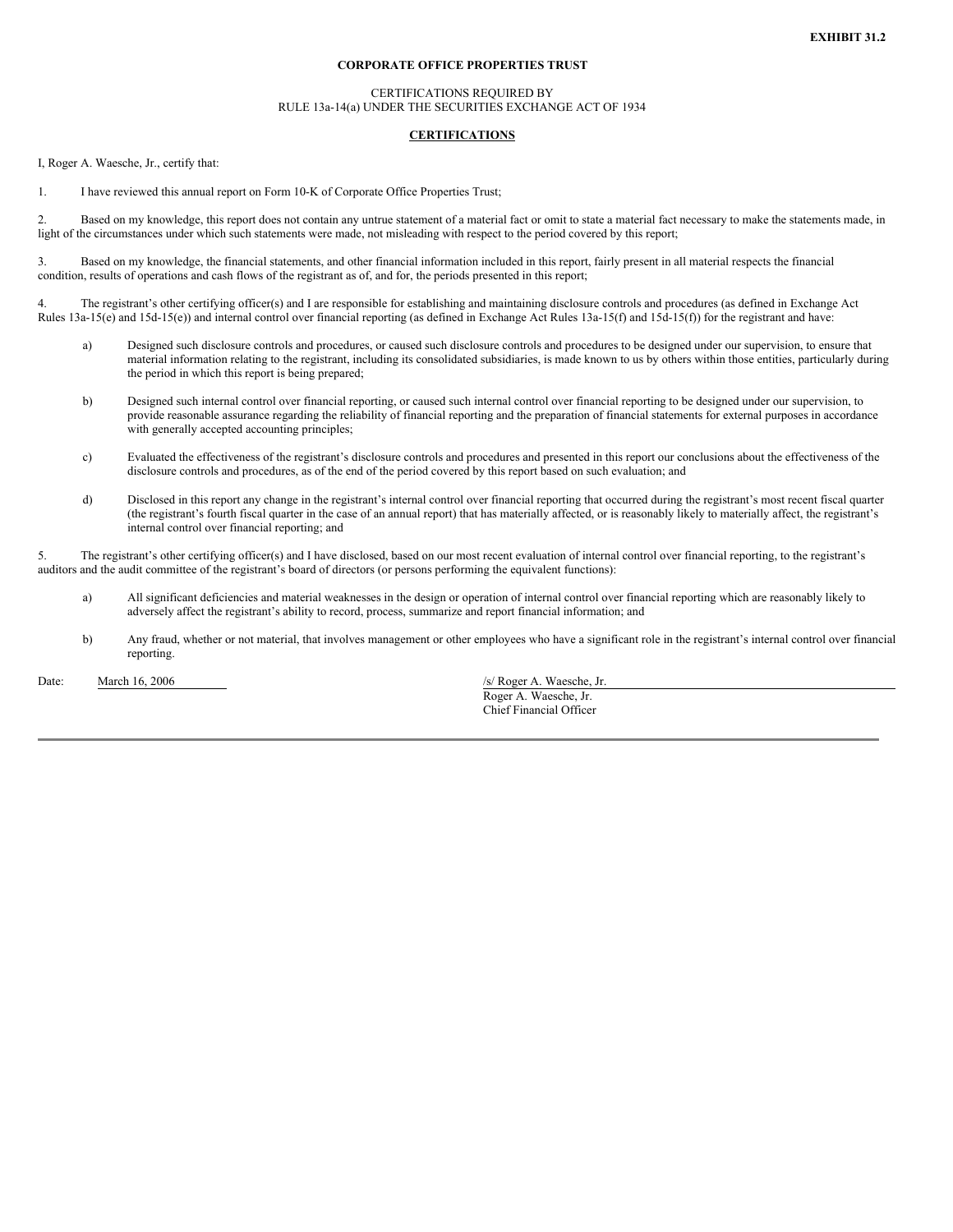## CERTIFICATIONS REQUIRED BY RULE 13a-14(b) UNDER THE SECURITIES EXCHANGE ACT OF 1934

In connection with the Annual Report of Corporate Office Properties Trust (the "Company") on Form 10-K for the year ended December 31, 2005, as filed with the Securities and Exchange Commission on the date hereof (the "Report"), I, Randall M. Griffin, Chief Executive Officer of the Company, certify that to my knowledge:

- (1) The Report fully complies with the requirements of section 13(a) or 15(d) of the Securities Exchange Act of 1934; and
- (2) The information contained in the Report fairly presents, in all material respects, the financial condition and result of operations of the Company.

/s/ Randall M. Griffin Randall M. Griffin Chief Executive Officer

Date: March 16, 2006